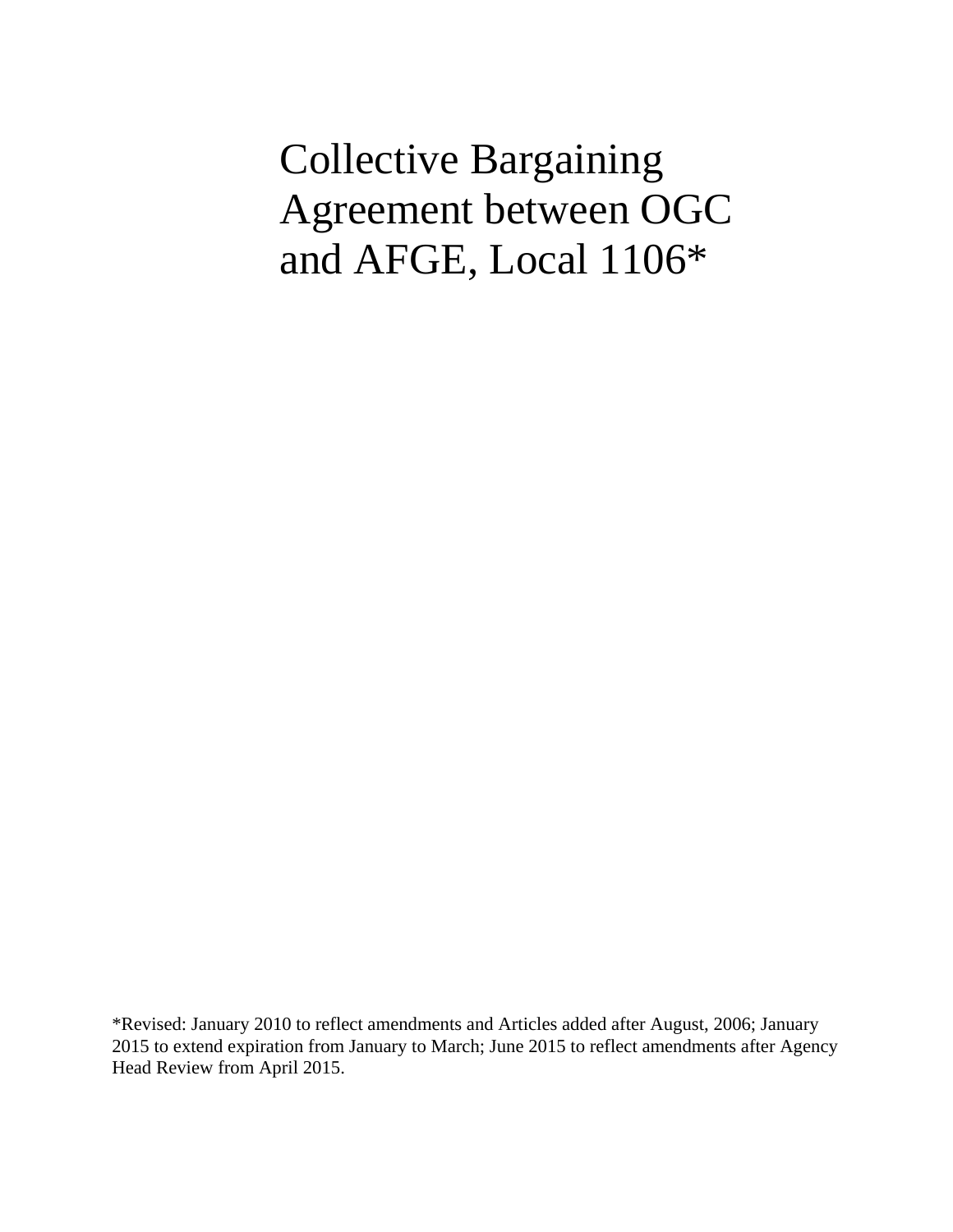# TABLE OF CONTENTS

|  | $\mathbf{1}$   |
|--|----------------|
|  | $\overline{2}$ |
|  | 3              |
|  | 4              |
|  | 5              |
|  | 7              |
|  | 8              |
|  | 9              |
|  |                |
|  | 14             |
|  | 16             |
|  | 19             |
|  | 22             |
|  | 24             |
|  | 26             |
|  | 28             |
|  | 30             |
|  | 32             |
|  | 34             |
|  | 35             |
|  |                |
|  | 40             |
|  | 42             |
|  | 44             |
|  | 45             |
|  | 46             |
|  | 58             |
|  | 50             |
|  | 52             |
|  | 53             |
|  | 56             |
|  | 60             |
|  |                |
|  |                |
|  | 70             |
|  | 73             |
|  | 75             |
|  | 83             |
|  | 85             |
|  | 86             |
|  | 91             |
|  | 95             |
|  | 99             |
|  |                |
|  | 112            |
|  | 115            |
|  | 117            |
|  |                |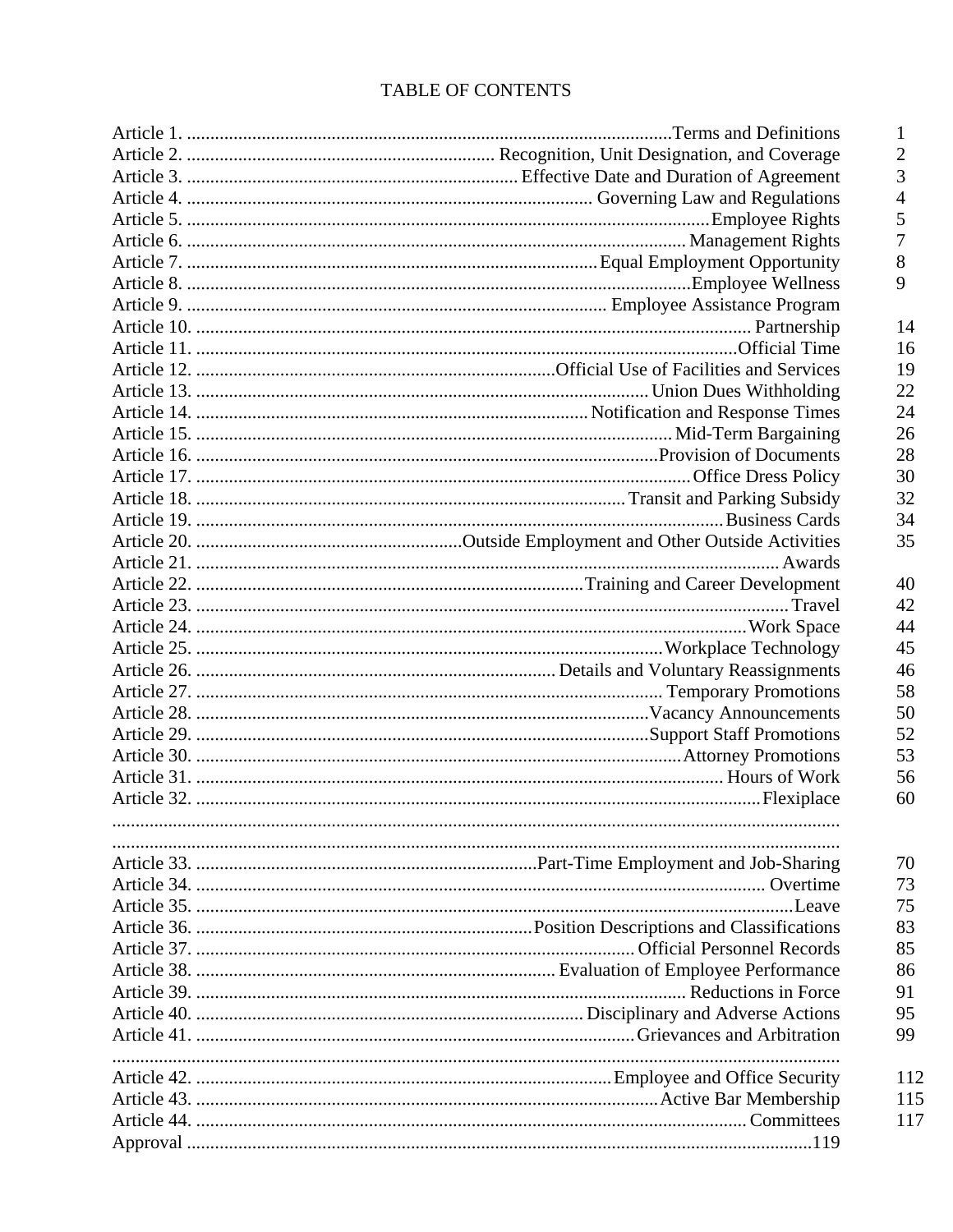### TERMS AND DEFINITIONS

Article 1.

When used in this Agreement, the terms contained in this Article have the following meanings:

- a. Agency. The Office of the General Counsel of the Department; when not capitalized, "agency" has its ordinary meaning.
- b. Agreement. The collective bargaining agreement between the Agency and the Union; when not capitalized, "agreement" has its ordinary meaning.
- c. Associate General Counsel Area of Responsibility. The division or divisions supervised by an Associate General Counsel of the Agency; the term also includes the area supervised by the Director of Administration and Resource Management.
- d. Day. A calendar day; if the day an action must be completed under this Agreement falls on a non-workday, the due date shall be the next workday.
- e. Department. The United States Department of Agriculture.
- f. Designated Agency Management Official. The General Counsel or the Agency management official or officials designated by the General Counsel to perform specific activities under this Agreement.
- g. Division. A Washington office division.
- h. Employee. A bargaining unit employee.
- i. Parties. The Union and the Agency; when not capitalized, "parties" has its ordinary meaning.
- j. Party. The Union or the Agency; when not capitalized, "party" has its ordinary meaning.
- k. Supervisor. An employee's immediate supervisor.
- l. Union. The American Federation of Government Employees (AFGE), Local 1106.
- m. Union President. The Union President or designee.
- n. Written Communications. Written communications under this Agreement may be handdelivered, mailed, or delivered by facsimile or electronic mail; delivery is timely if postmarked or transferred via electronic mail or facsimile no later than the final day of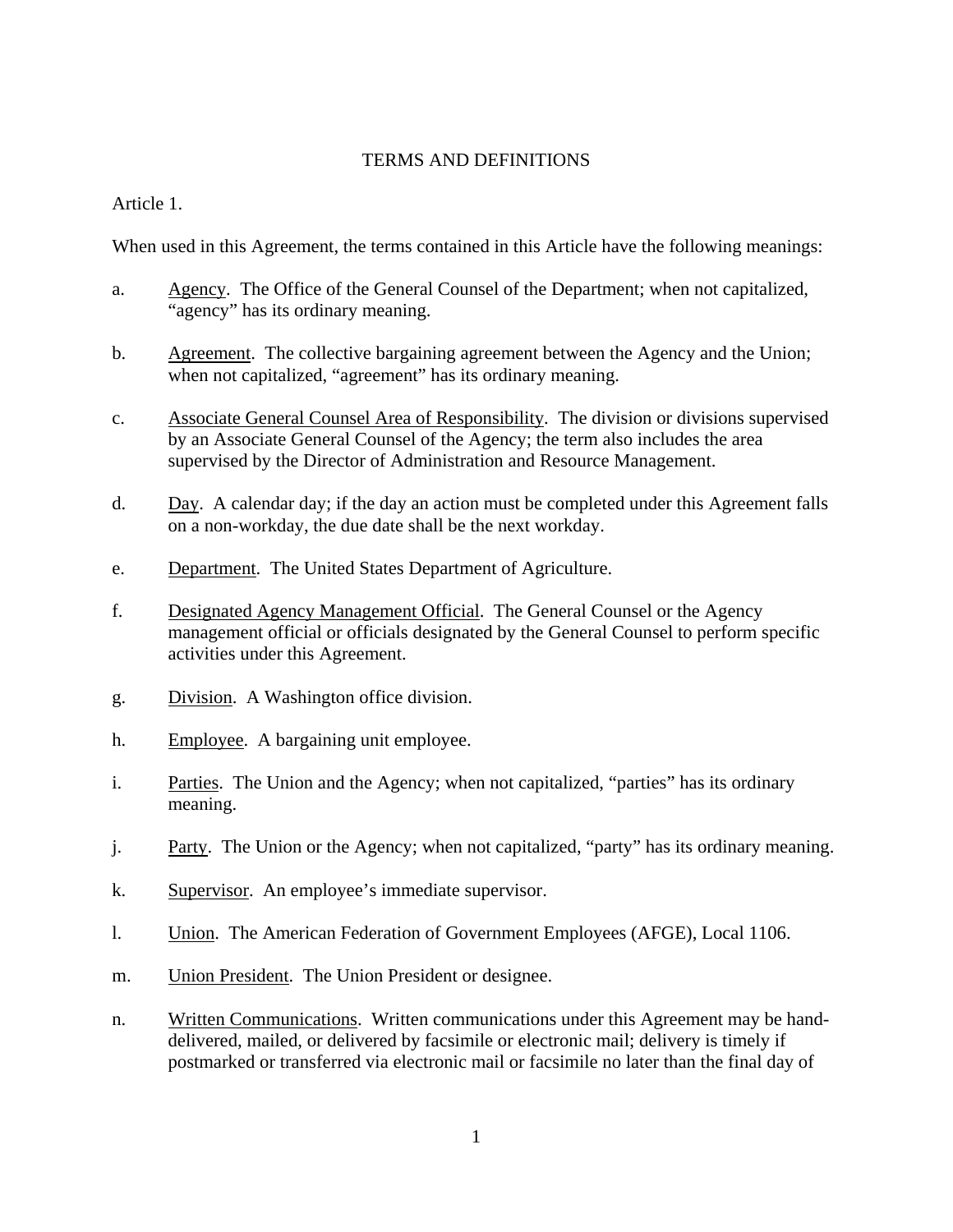the designated period.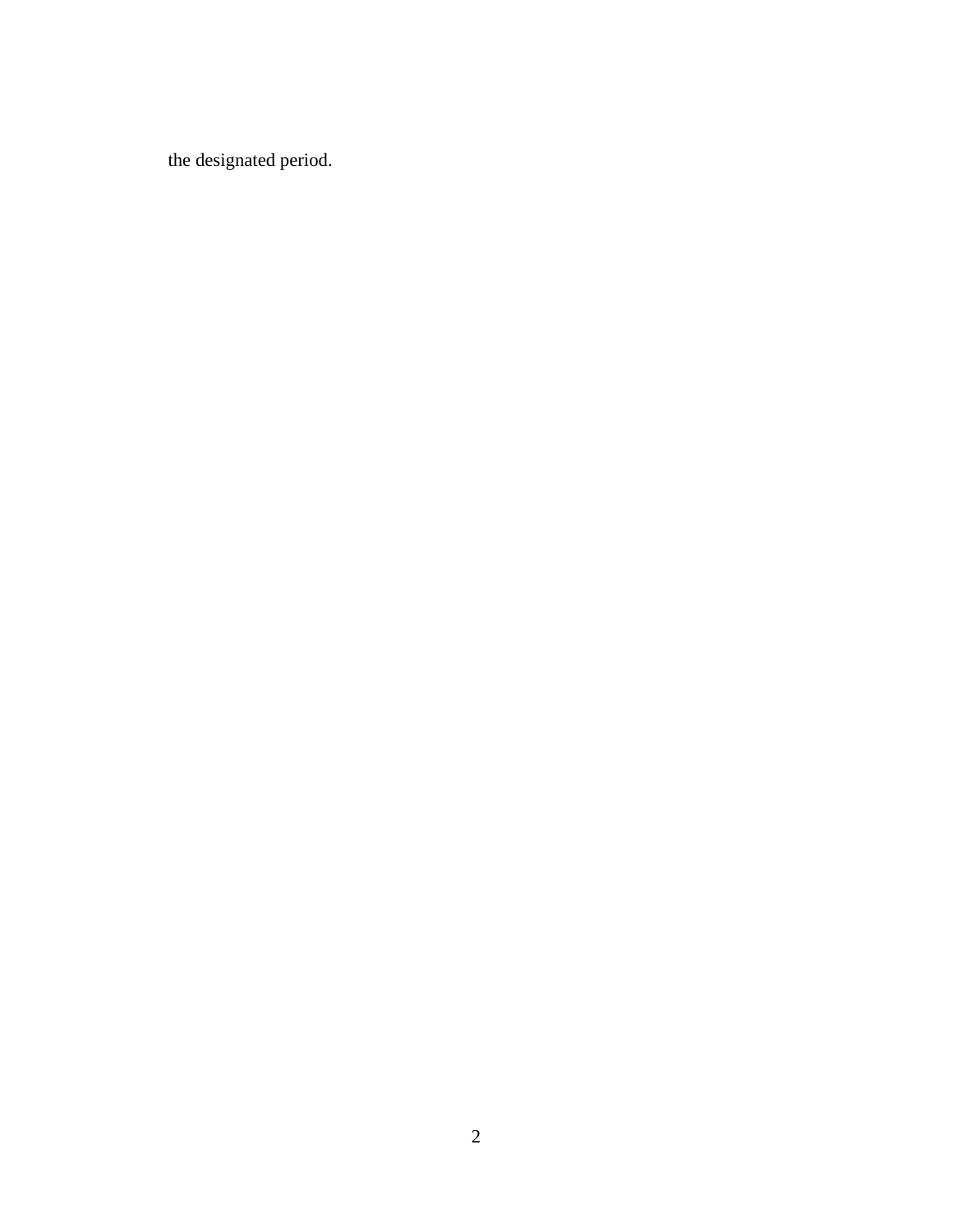#### RECOGNITION, UNIT DESIGNATION, AND COVERAGE

Article 2.

Section 1. Recognition and Unit Designation.

- a. By this Agreement, the Agency recognizes the Union as the exclusive representative of all employees in the bargaining unit as defined in this Article. In accordance with 5 U.S.C. Chapter 71, the Union represents all employees regardless of whether they are members of the Union.
- b. The Parties shall not do anything by custom or practice that violates this Agreement.

Section 2. Coverage. The bargaining unit to which this Agreement applies includes all employees of the Agency, except those employees described in 5 U.S.C. § 7112(b)(1), (2), (3), (4), (6), and (7).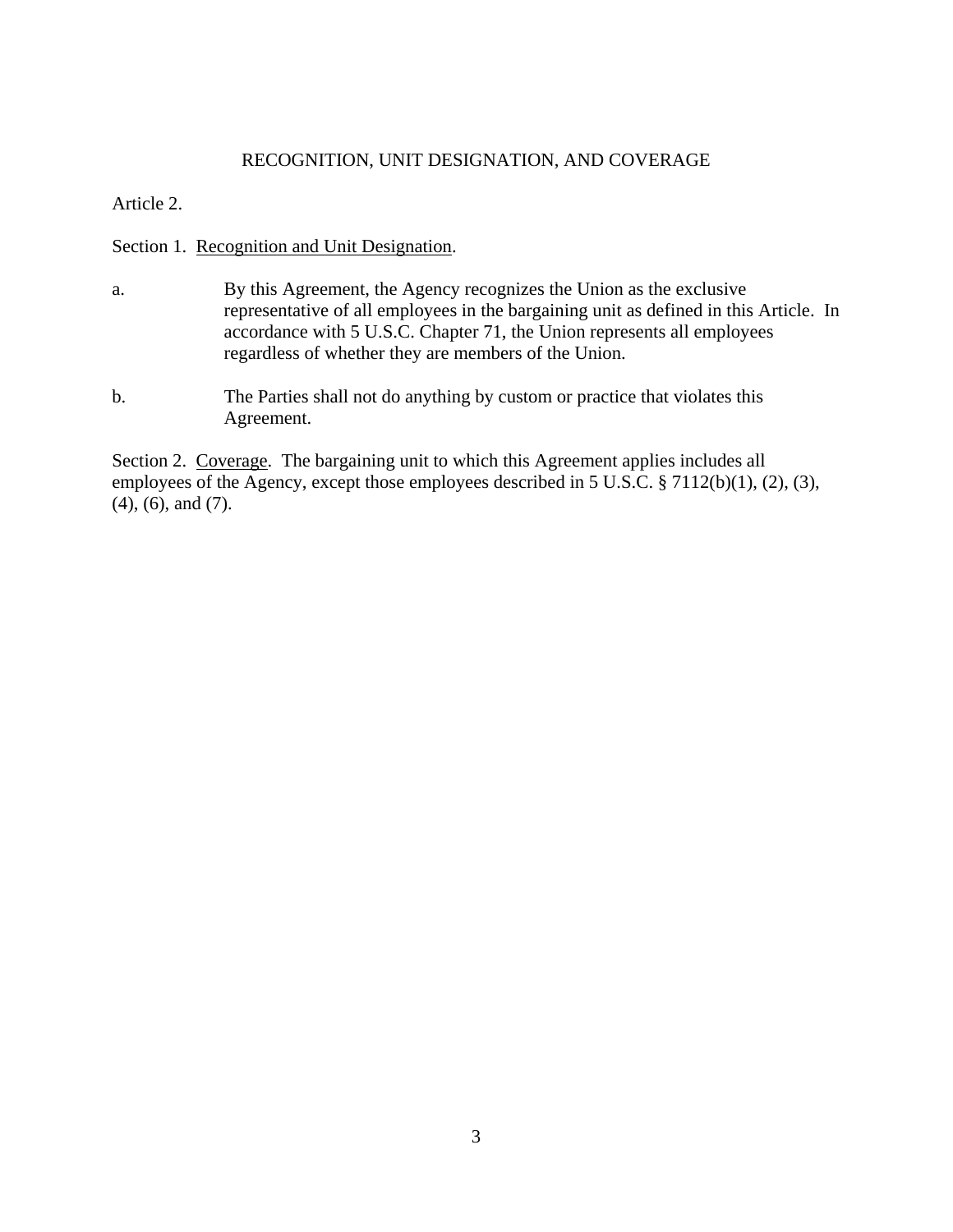# EFFECTIVE DATE AND DURATION OF AGREEMENT

# Article 3.

Section 1. Effective Date. This Agreement shall take effect on the 31st day after it has been executed by the Parties, provided that it has been ratified by the Union members and not disapproved by the head of the agency under 5 U.S.C. § 7114(c).

Section 2. Duration. This Agreement shall remain in effect until March 2015. The Agreement shall remain in effect for additional 1-year periods after March 2015 unless, during the month of March of any year, the Union President or the designated Agency management official provides written notice to the other Party that the Union or the Agency wishes to modify or terminate the Agreement. The Parties shall meet within 30 days of receipt of the written notice to establish negotiation ground rules. This Agreement shall remain in effect until the Parties have completed negotiations on a new or modified agreement.

Section 3. Renegotiations. The Union President or the designated Agency management official may provide written notice to the other Party at any time that the Union or the Agency wishes to modify one or more articles of this Agreement. The Party receiving the notice is not required to agree to renegotiations. If the Parties agree to renegotiate, they shall meet in person or by telephone within a reasonable period of time.

Section 4. Supplemental Agreements. A supplemental agreement between the Parties that has become a part of this Agreement shall terminate at the same time as this Agreement, unless the Parties agree otherwise in writing.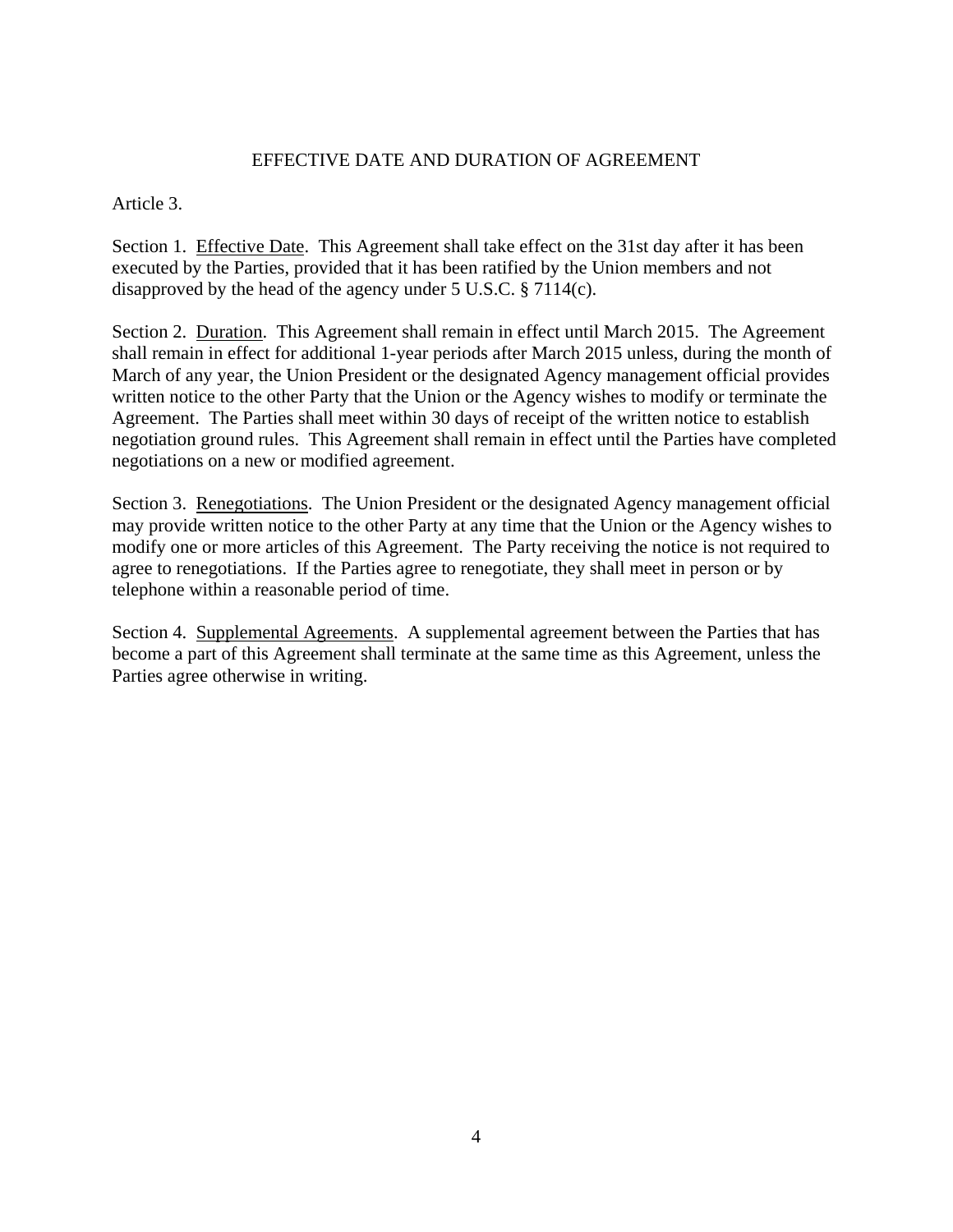# GOVERNING LAW AND REGULATIONS

Article 4.

For all matters covered by this Agreement, the Agency, the Union, and employees are governed by statutes and government-wide regulations in effect at the time the Agreement was adopted, and by subsequently enacted statutes. If there are changes to government-wide regulations after the adoption of this Agreement, either Party may propose amending the Agreement to reflect the changes under the procedures of the Notification and Response Times Article or the Mid-Term Bargaining Article. If there is a conflict between this Agreement and any Department or Agency regulation, rule, policy, or directive, the Agreement shall govern.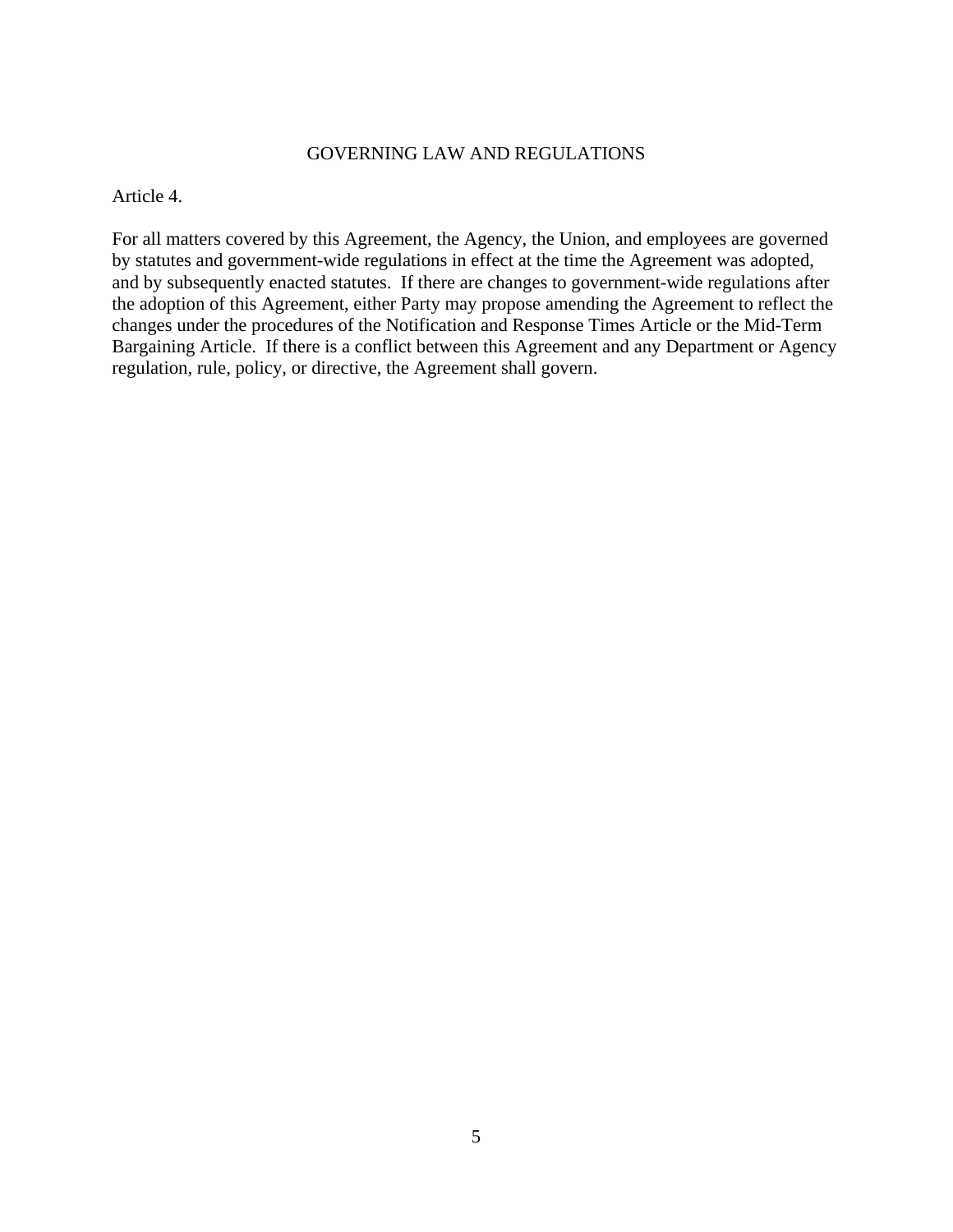# EMPLOYEE RIGHTS

Article 5.

Section 1. General. The Agency shall treat employees fairly, equitably, and without discrimination in all aspects of personnel management. Employees shall be free of discrimination based on their age, gender, race, color, religion, marital or family status, national origin, disability, political beliefs, sexual orientation, or Union activity. The Agency shall provide employees the full protection afforded to them by law, regulation, Department policy, and this Agreement. The Agency shall not penalize employees for exercising their rights under this Agreement. Employees shall be free from restraint, interference, coercion, discrimination, or reprisal for presenting information regarding any matter for which relief is available under this Agreement.

Section 2. Right to Union Membership. Employees shall have the right to form, join, or assist the Union, or to refrain from these activities, freely and without fear of penalty or reprisal, and employees shall be protected in the exercise of these rights. The rights of employees include the right to act as a Union representative, and to engage in collective bargaining with respect to conditions of employment through representatives chosen by employees under the Federal Service Labor-Management Relations Statute and this Agreement.

Section 3. Right to Union Representation. Employees have a right to Union representation and to meet with a Union representative during official time in accordance with the Federal Service Labor-Management Relations Statute and this Agreement. The Agency shall not require employees to state why they wish to speak to a Union representative. Union-related discussions between employees and their Union representatives that concern non-criminal matters are confidential.

The Agency shall notify employees annually of their right to representation under 5 U.S.C. § 7114(a)(2)(B), known as Weingarten rights. If the Agency conducts a meeting to examine an employee in connection with an investigation, the Union shall be given the opportunity to be present if:

- a. The employee reasonably believes that the examination may result in disciplinary action against the employee; and
- b. The employee requests representation.

Before it conducts an investigatory meeting, the Agency shall inform the employee of the purpose and nature of the meeting. If the employee makes a request for Union representation at the investigatory meeting, the Agency representative conducting the meeting shall, if necessary, postpone the meeting to allow the employee sufficient time to obtain a Union representative. The meeting shall be rescheduled for a time that is convenient for the employee, the Agency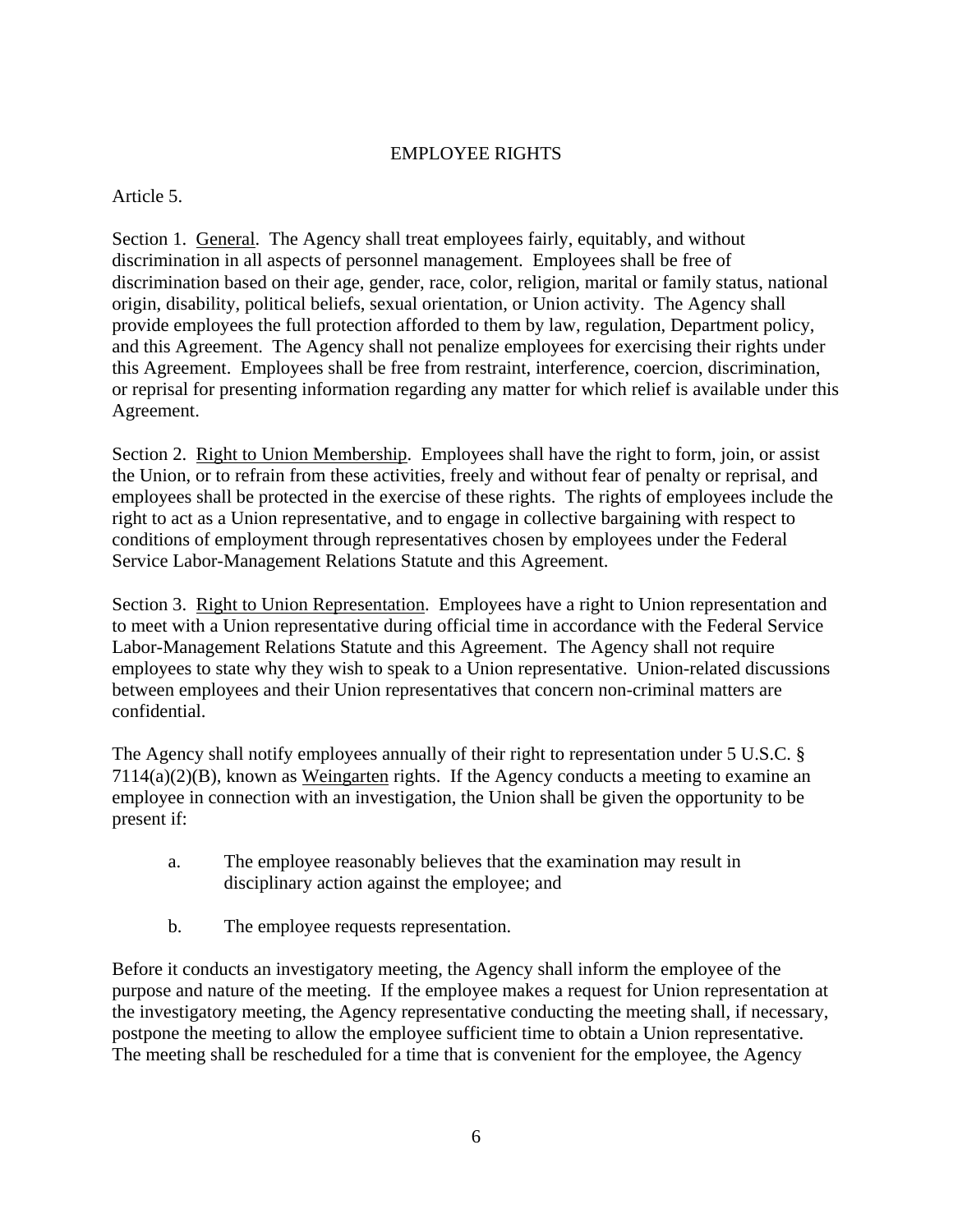representative, and the Union representative. If the parties are unable to agree on a time for rescheduling the meeting, the matter shall be referred to the Union President and the designated Agency management official for resolution.

During an investigatory meeting, the Union representative may ask questions, clarify questions, seek clarifications, help the employee provide the Agency with facts favorable to the employee, identify other employees who may have knowledge of relevant facts, and request a caucus to speak to the employee privately.

Section 4. First Amendment Rights. Employees may exercise their First Amendment rights freely and without fear of penalty or reprisal. Employees may, either individually or collectively, petition Congress or any member of Congress, and they may present their views to Executive Branch officials.

Section 5. Access to Information and Documents. Employees, and their designated representatives who have been authorized in writing, shall have access to and may make copies of all Department and Agency records that are retrieved under their name or social security number, or any other identifier that is specific to the individual employee, in accordance with the Privacy Act, 5 U.S.C. § 552a.

Section 6. New Employees. A Union representative shall be given 30 minutes of official time to meet with each new employee to explain the Union's role and responsibilities. The Union representative may not use official time to solicit membership in the Union.

Section 7. Duty Time to Review the Collective Bargaining Agreement. During the first week after the effective date of this Agreement, the Agency shall give each employee 2 hours of duty time to read the Agreement. New employees shall be given 2 hours of duty time during their first week of employment to read the Agreement.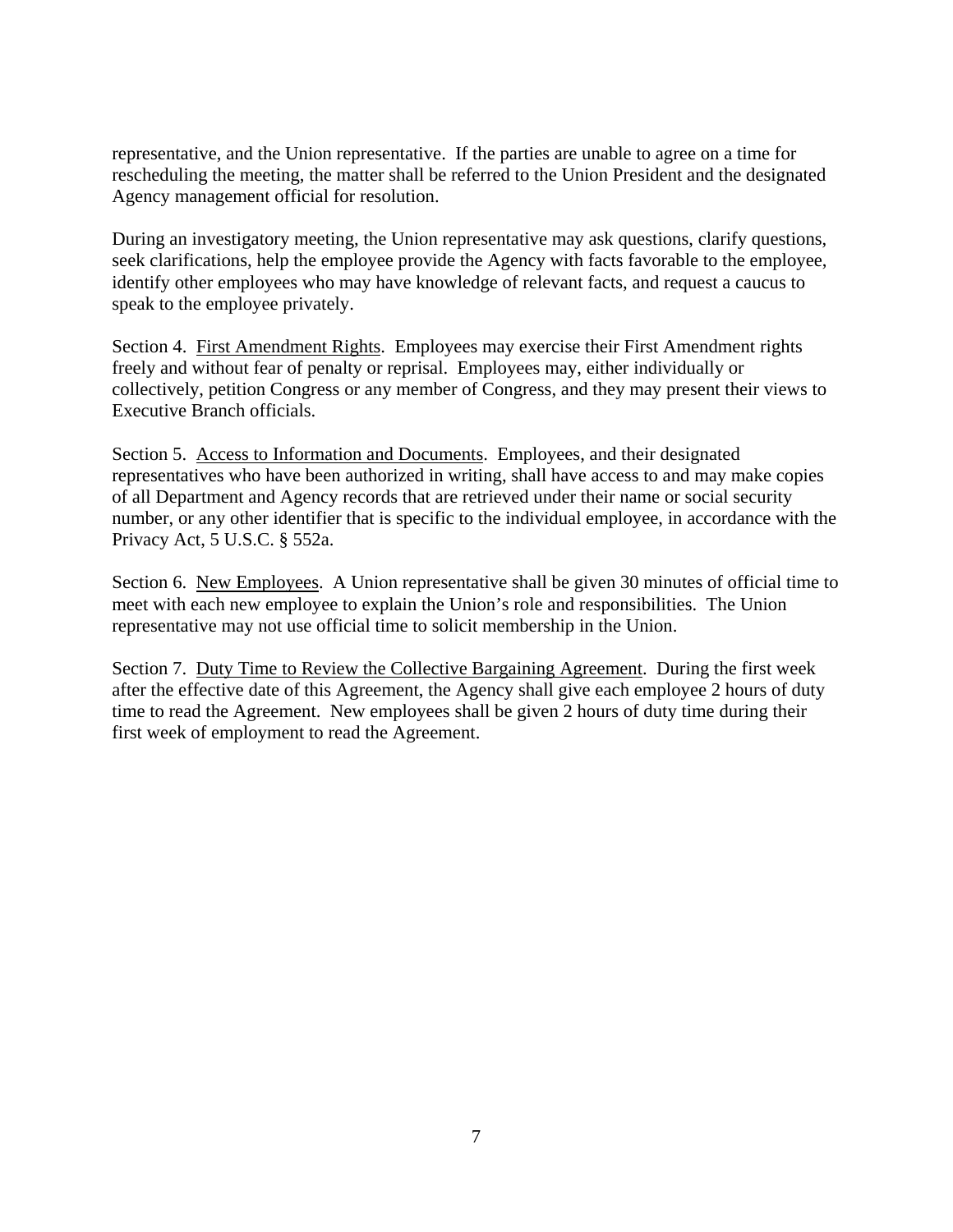# MANAGEMENT RIGHTS

Article 6.

Section 1. Agency Authority. Pursuant to 5 U.S.C. § 7106(a), and subject to 5 U.S.C. § 7106(b), nothing in this Agreement shall affect the Agency's authority:

- a. To determine the mission, budget, organization, number of employees, and internal security practices of the Agency; and
- b. In accordance with applicable laws:
	- i. to hire, assign, direct, layoff, and retain employees in the Agency, or to suspend, remove, reduce in grade or pay, or take other disciplinary action against employees;
	- ii. to assign work, to make determinations with respect to contracting out, and to determine the personnel by which Agency operations shall be conducted;
	- iii. with respect to filling positions, to make selections for appointments from among properly ranked and certified candidates for promotion, or from any other appropriate source; and
	- iv. to take whatever actions may be necessary to carry out the Agency's mission during emergencies.

Section 2. Permissive Bargaining. The Agency elects to bargain with the Union over the permissive subjects contained in 5 U.S.C. § 7106(b)(1). The Agency may rescind its election to bargain over the permissive subjects. Any rescission by the Agency may be made with respect to permissive subjects as a whole, or on an issue-by-issue basis. If an impasse is reached during negotiations over a permissive subject, and if both Parties agree, the Parties may request assistance from the Federal Mediation and Conciliation Service. The Parties agree to give full consideration to a mediator's efforts to resolve an impasse. If mediation fails to resolve an impasse over a permissive subject, and if both Parties agree, the Parties may refer the impasse to the Federal Service Impasses Panel.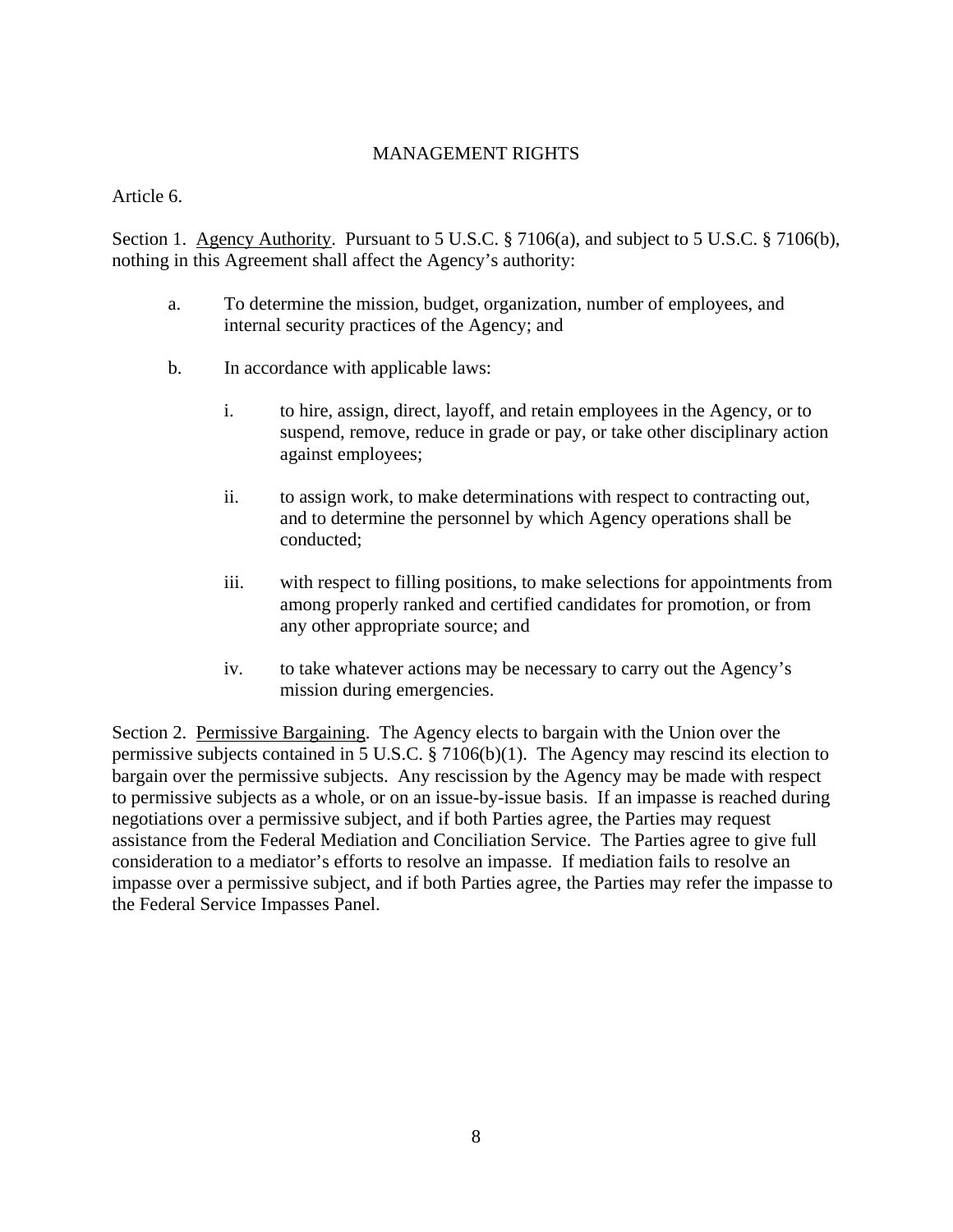# EQUAL EMPLOYMENT OPPORTUNITY

Article 7.

Section 1. General. The Agency shall provide and promote equal employment opportunity for all qualified persons; shall prohibit discrimination based on age, gender, race, color, religion, marital or family status, national origin, disability, political beliefs, or sexual orientation; and shall provide a workplace that is free of sexual harassment. In all aspects of personnel management, the Agency shall provide employees the full protection afforded to them by law, regulation, Department policy, and this Agreement.

Section 2. Furnishing Information. Upon request, the Agency shall furnish the Union President with copies of any equal employment opportunity or affirmative action employment plans, reports of accomplishments, and statistical information relating to the Agency's equal employment opportunity programs.

Section 3. Union Notification. The Agency shall provide the Union President with a timely opportunity to comment before the Agency issues any equal employment opportunity or affirmative action employment plans. The Agency shall furnish the Union President with copies of all approved plans.

Section 4. Counselors. The Parties agree that trained equal employment opportunity counselors are necessary to properly administer an equal employment opportunity program. The Agency shall ensure that counselors are available and accessible to employees. These counselors shall advise employees of all of their rights, in accordance with law and regulation. Section 5. Equal Employment Opportunity Complaints.

- a. The Union may represent an employee who has filed a complaint under either the Department's equal employment opportunity procedure or the Grievances and Arbitration Article of this Agreement.
- b. The filing of a formal equal employment opportunity complaint by an employee constitutes an election to use statutory appeal procedures, and precludes the filing of a grievance on the same subject matter under the Grievances and Arbitration Article of this Agreement.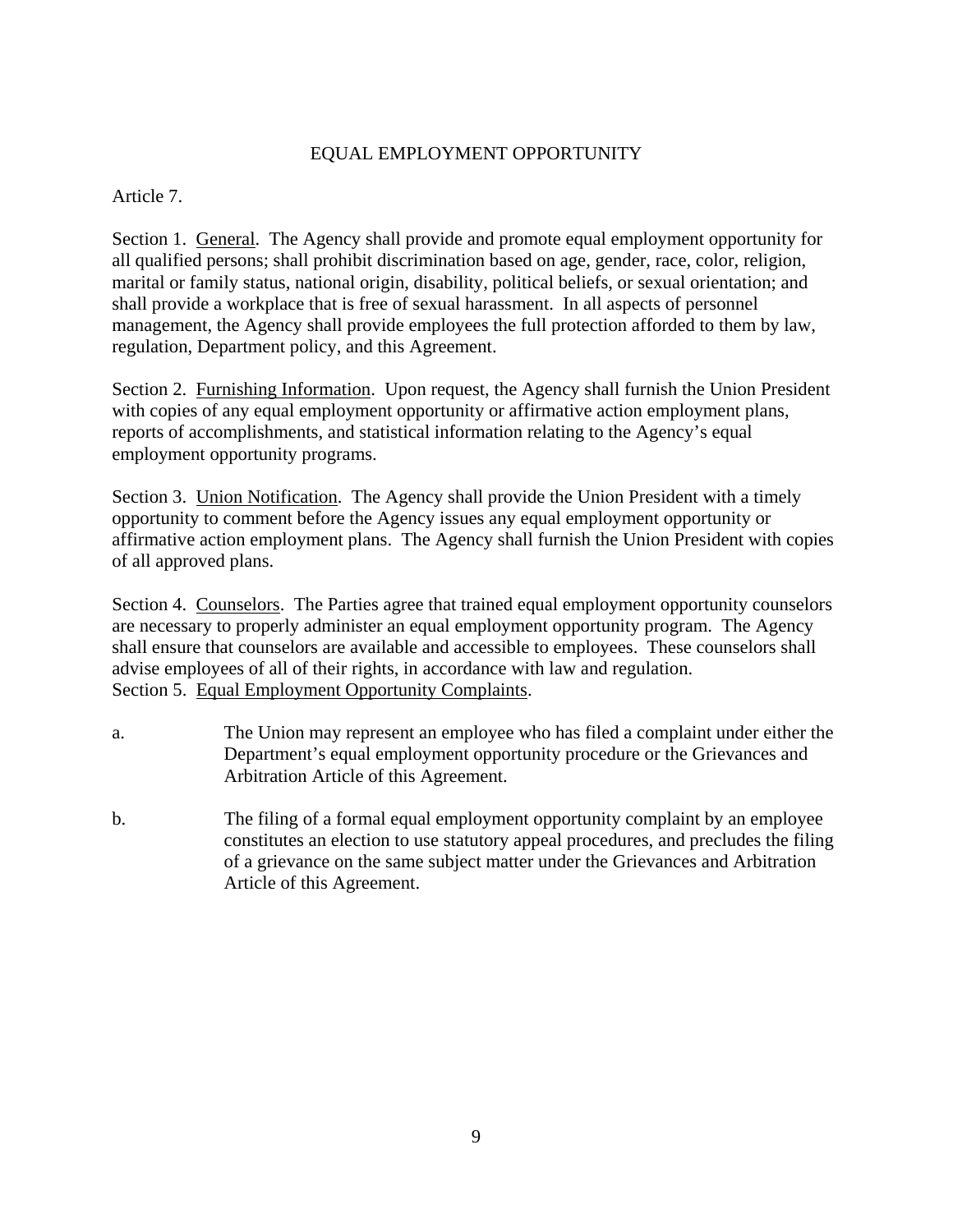# EMPLOYEE WELLNESS

Article 8.

Section 1. General. The Agency shall maintain a safe and healthy work environment for all employees. The Parties agree to cooperate in an effort to avoid accidents, injuries, and health hazards in all areas under the Agency's control.

# Section 2. Work Conditions.

- a. The Agency shall make reasonable efforts to promptly abate unsafe or unhealthy working conditions. Where the conditions are dangerous to life and limb, and immediate repairs cannot be made to render the area safe, employees shall not be exposed to those conditions, and the Agency shall provide alternate accommodations or administrative leave.
- b. If there is an emergency in an office, the Agency's first concern shall be the health and safety of the employees and visitors to the facility. If it is necessary to evacuate a facility, employees shall not be readmitted into the facility until it has been determined that there is no longer a danger.
- c. If abatement of an unsafe or unhealthy working condition within 30 days will not be possible, the Agency shall prepare an abatement plan and provide it to affected employees. The plan shall contain an explanation of the circumstances of the delay in abatement, a proposed timetable for the abatement, and a summary of the interim steps that will be taken to protect employees from being injured by the unsafe or unhealthy working conditions.
- d. When an unsafe or unhealthy working condition cannot be abated without assistance from the General Services Administration, another Federal lessor agency, or any other lessor, the Agency shall cooperate with the lessor in its attempts to abate the condition.

# Section 3. Employee Rights and Responsibilities.

a. The Parties will work together to detect unsafe and unhealthy working conditions at the earliest possible time, and to correct them at the working level closest to the problem. An employee who is assigned duties that may endanger the employee's health or well-being shall notify the supervisor of the situation. The supervisor, upon making a determination that unsafe conditions exist, shall take appropriate action to abate the unsafe working condition in accordance with applicable law and regulation.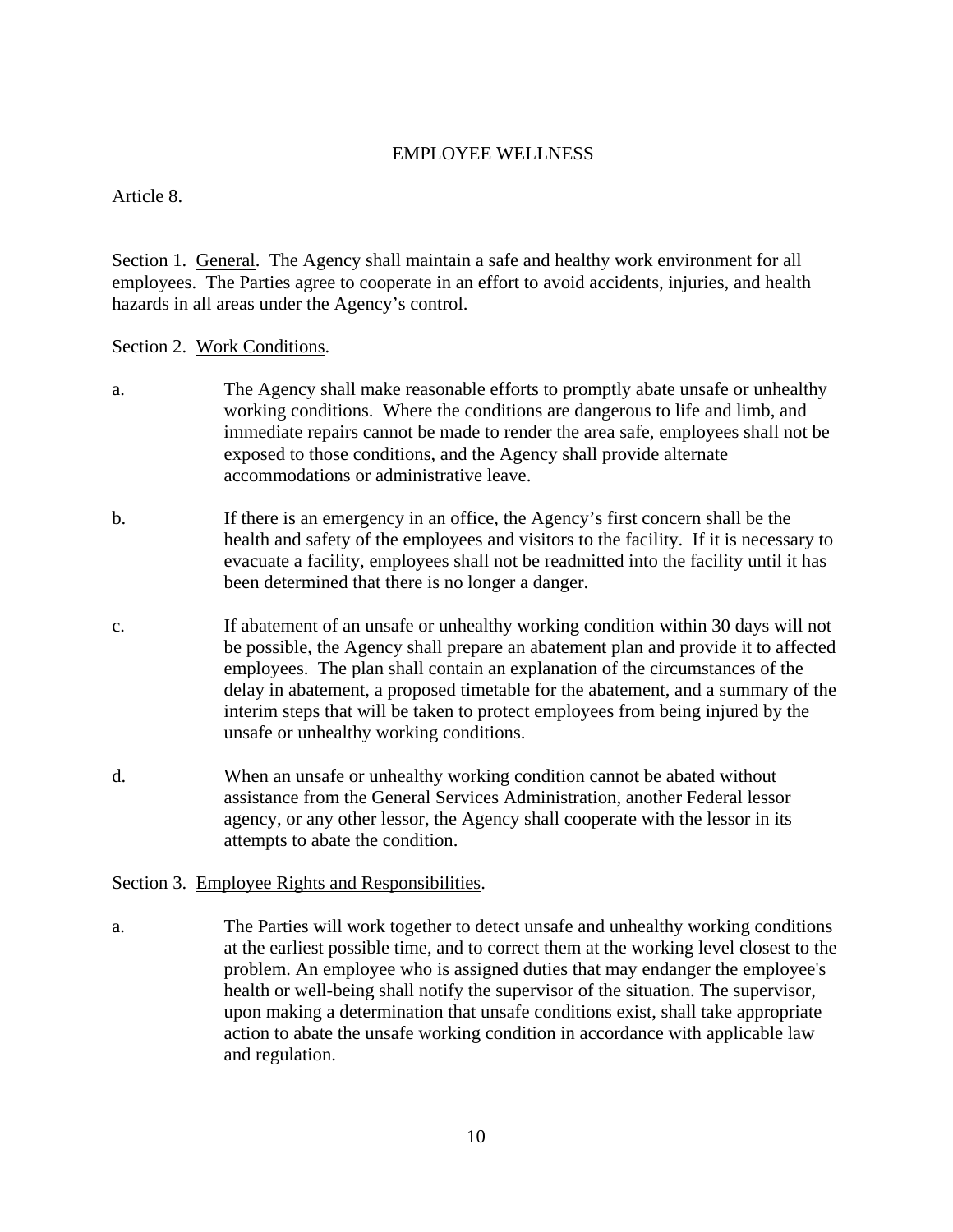b. An employee may decline to perform an assigned task if the employee reasonably believes that the task poses an imminent risk of death or serious bodily harm, and there is insufficient time for normal Agency reporting and abatement procedures.

Section 4. Emergency Assistance.

- a. If an employee has to leave work because of illness or injury, the Agency shall, upon request, help the employee find suitable transportation. If a co-worker provides the requested assistance, the co-worker shall not be charged leave for the time involved.
- b. The Agency shall maintain reasonable first aid supplies or assistance at each office, and shall provide employees access to them.

Section 5. Health Services. The Agency shall permit employees reasonable opportunity to visit on-site health service units for emergency and appropriate health maintenance care. Where approved by the supervisor, the visits shall be permitted without charge to leave.

Section 6. Smoke-Free Environment. There shall be no smoking in any Agency office or in other areas under the Agency's control.

Section 7. Work Place Environment. The Agency shall provide employees with a workplace environment that is comfortable, relatively free of distractions, and safe.

- a. Workstation Furniture and Equipment. The Agency shall provide employees with available information about ergonomic issues and prevention of work-related injuries. For medical reasons, the Agency shall, whenever feasible, provide an employee with workstation furniture and equipment that meets ergonomic requirements. When replacing or upgrading workstation furniture or equipment, the Agency shall, whenever feasible, obtain furniture or equipment that meets ergonomic requirements. The Agency shall also provide training on the safe and proper use of workstation furniture and equipment. The Agency shall comply with all applicable regulations of the Occupational Safety and Health Administration, and shall take into account guidelines issued by that agency or by the National Institute of Occupational Safety and Health.
- b. Video Display Terminals. All video display terminals provided by the Agency shall be properly installed and maintained. If requested by an employee and the health care provider, the Agency shall reassign the employee during pregnancy to other work that does not require the use of a video display terminal. A reassignment of work may require the employee to alter work schedules or arrangements approved under other articles of this Agreement.
- c. Air Quality and Temperatures. If air quality and temperatures cannot be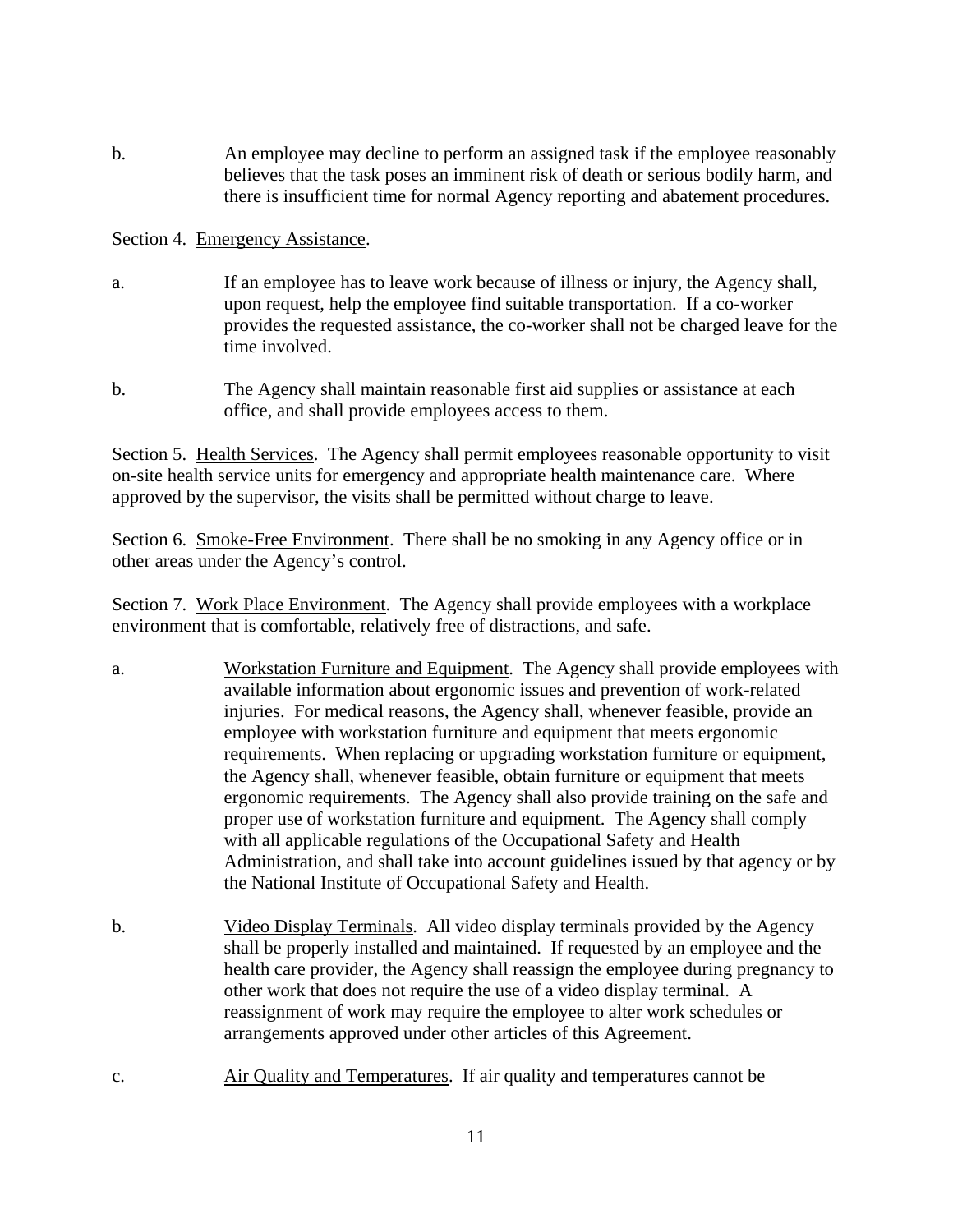maintained at levels conducive to good health and employee well-being, the Agency shall temporarily relocate employees whenever practical to other office spaces, or permit employees to work under a temporary flexiplace arrangement; or, when relocation is not practical, excuse employees from duty without loss of leave or pay, in accordance with the Leave Article of this Agreement.

- d. Maintenance and Housekeeping. The Agency or its agent shall take reasonable steps to avoid distractions to employees when scheduling maintenance, construction, or housekeeping activities, and shall comply with applicable safety and health standards relating to sanitation, and to insect and vermin control.
- e. Space Heaters and Personal Fans. Upon request, the Agency may make approved space heaters and personal fans available to employees.

Section 8. Federal Employees Compensation Act. The Agency shall inform employees injured in the performance of their duties of the procedures for filing a claim under the Federal Employees Compensation Act, and of the benefits available.

Section 9. Fitness. The Agency recognizes that fitness activities can enhance employee wellness and morale.

- a. The Agency shall attempt to make federally maintained fitness facilities available to its employees.
- b. Supervisors shall encourage employee wellness by allowing employees to arrange their work schedules to take advantage of fitness facilities, or other fitness activities, consistent with the Hours of Work Article of this Agreement.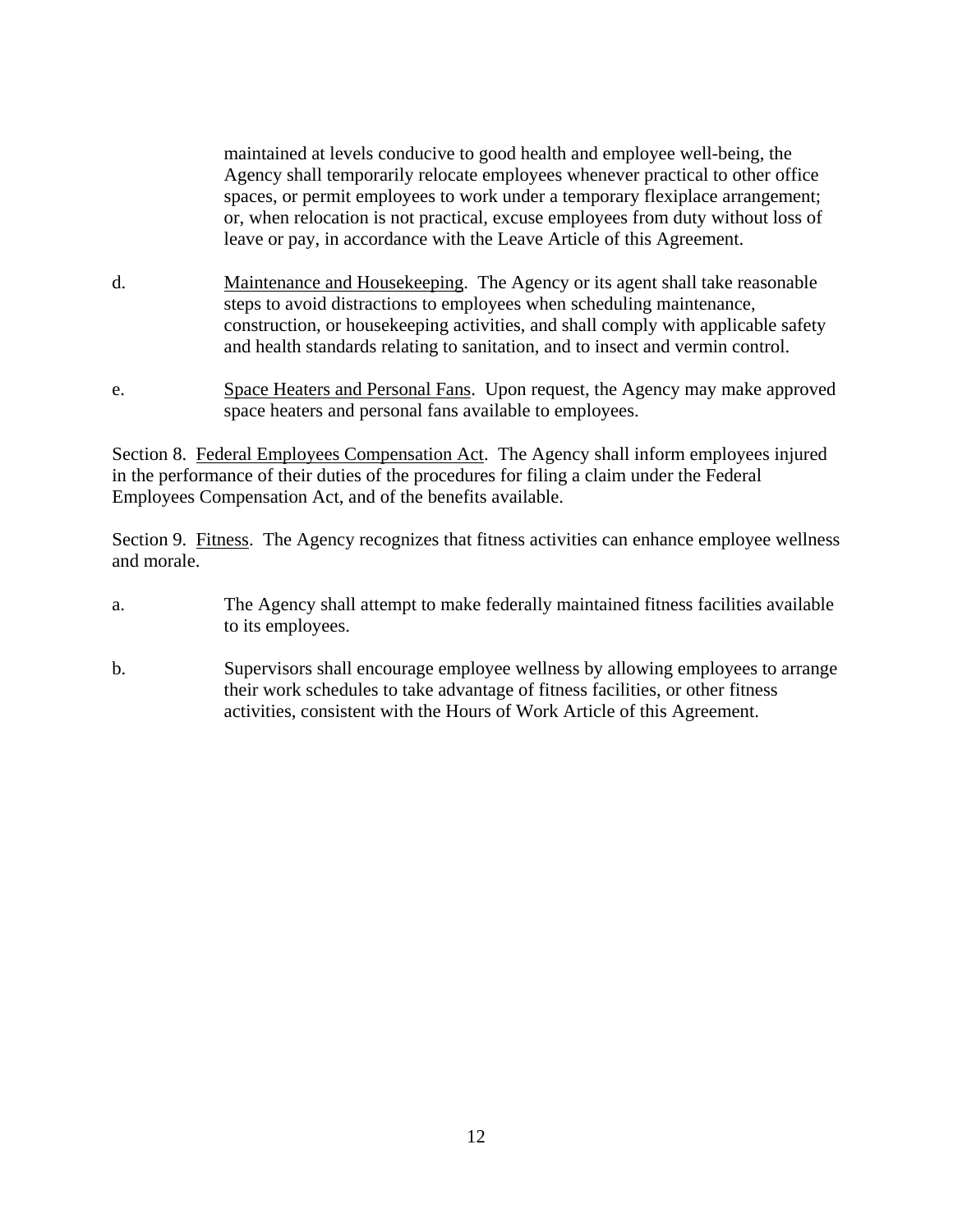# EMPLOYEE ASSISTANCE PROGRAM

Article 9.

Section 1. Purpose. The Parties believe in helping employees with personal or family problems that may affect their job performance. For that reason, the Parties shall work together to inform employees about the Employee Assistance Program (EAP), which is designed to help employees who are affected by alcohol, drug abuse, mental illness, and other personal or family problems that may affect job performance.

Section 2. Use of Leave Under the Employee Assistance Program. If the Agency recommends that an employee participate in the EAP, the employee shall be granted administrative leave for the first EAP counseling session. For additional counseling sessions or rehabilitation, the employee may use sick leave, annual leave, compensatory time, or leave without pay.

Section 3. Employee Rights and Responsibilities.

- a. Employees may voluntarily seek counseling from, information about, and referrals to the EAP.
- b. Employees may not be required to participate in the EAP; employees who decline to participate in the EAP shall not be penalized for having done so.
- c. The confidentiality of medical records, counseling records, and other records of employees who participate in the EAP shall be preserved in accordance with applicable law and regulations. The Agency shall do whatever it can under applicable law and regulations to ensure that information regarding an employee's participation in the EAP is kept strictly confidential.
- d. An employee's job security, appraisals, and promotion opportunities shall not be adversely affected by participation in the EAP.
- e. If the Agency has grounds to remove, suspend, or downgrade an employee because of performance or disciplinary problems resulting from mental illness, alcohol or drug abuse, or some other personal or family problem, the Agency, after a consideration of the circumstances, shall generally stay the action until the employee has been given reasonable time to enter into an appropriate rehabilitation program, provided that, in the case of illegal drugs, the employee has first satisfied all applicable notice and other requirements under Executive Order 12564. Employees must provide the Agency with documentation showing that they are participating in the program, and must make reasonable progress toward improving their conduct or job performance.

Section 4. Union Participation in Employee Assistance Program Training. A Union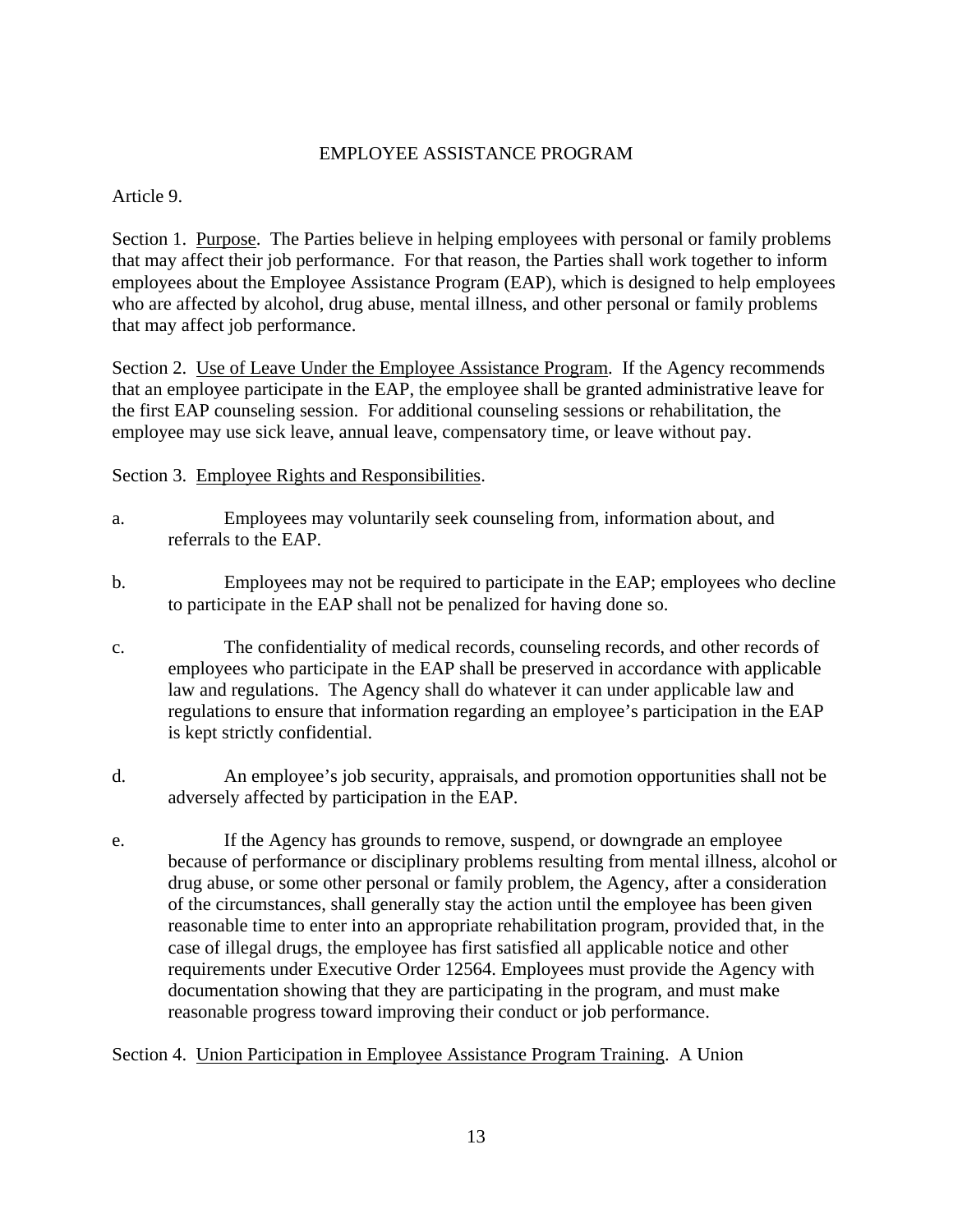representative shall be invited to attend any seminars, workshops, conferences, or training sessions designed to acquaint employees with the EAP.

### Section 5. Promoting the Employee Assistance Program.

- a. The Agency shall post information describing the EAP in a prominent location in each division and office.
- a. The Agency shall provide information about the EAP to new employees during their initial orientation.
- b. When the Agency learns of any change in the EAP provider or any change in the services provided, the Agency shall timely provide that information to the employees and the Union President.

# Section 6. Right to Union Representation.

An employee may request Union representation at any meeting with the Agency regarding the employee's participation in the EAP.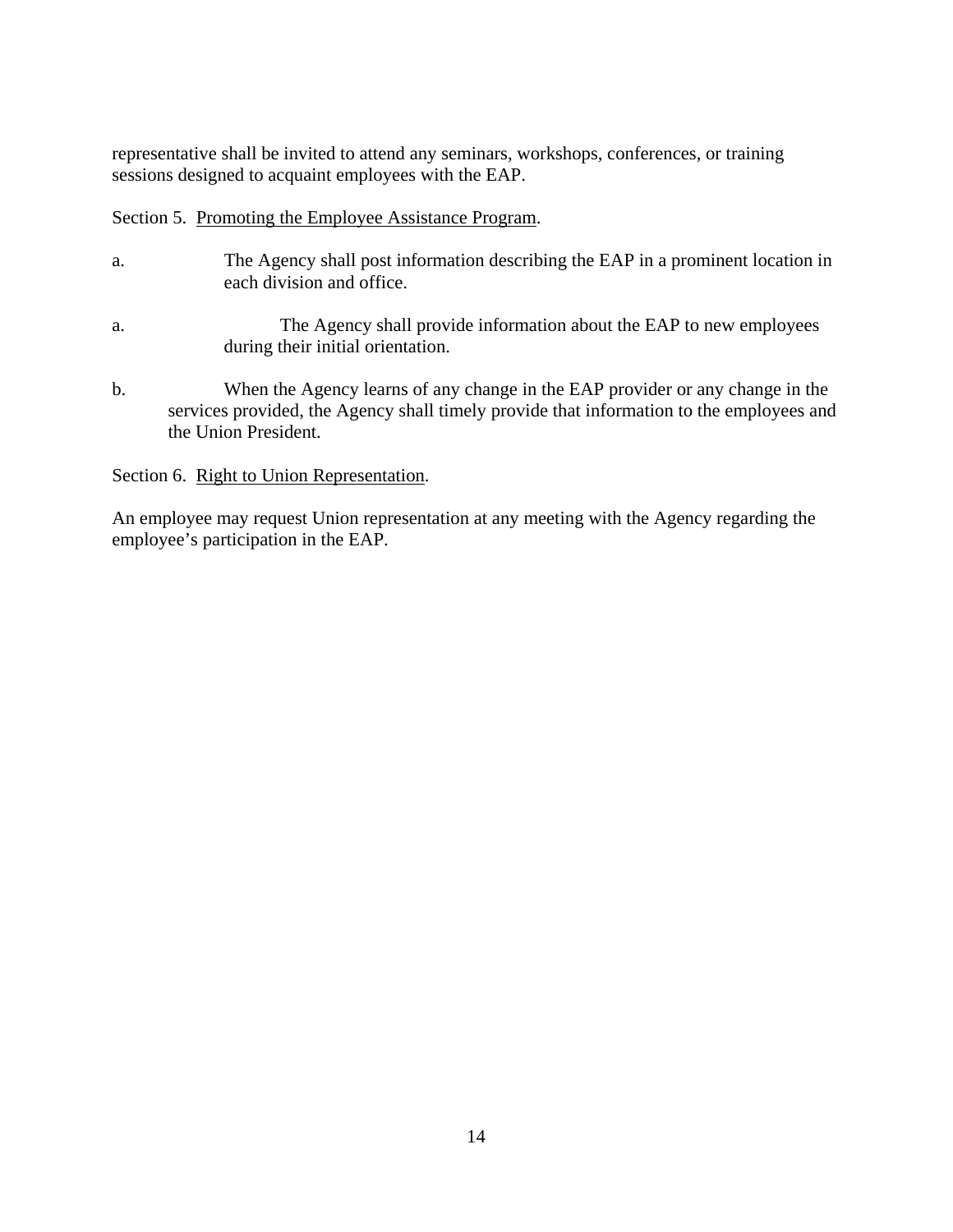# PARTNERSHIP

Article 10.

Section 1. General.

- a. The Parties are committed to developing a cooperative labor-management relationship, and to working together as partners in furthering the Agency's mission. Through collaborative problem-solving and consensus decision-making on a variety of workplace and labor-management issues, the Parties wish to help the Agency function more effectively and efficiently, better serve the Department and client agencies, save taxpayer dollars, and improve the quality of work life for all Agency employees.
- b. The Parties intend to continue the partnership, begun by the successful negotiation of this Agreement, through mutual effort and recognition of each Party's interests.

Section 2. Principles. A successful partnership requires:

| a.             | pre-decisional information sharing and involvement;                                                                                                              |
|----------------|------------------------------------------------------------------------------------------------------------------------------------------------------------------|
| b.             | a continuing dialogue between the Parties at the highest levels;                                                                                                 |
| $\mathbf{c}$ . | working cooperatively to achieve mutual interests; and                                                                                                           |
| d.             | sharing responsibility for decisions reached through partnership consensus by<br>publicly supporting them and helping with their implementation.                 |
|                | Section 3. Partnership Council.                                                                                                                                  |
| a.             | In order to establish an effective partnership, the Parties agree to form a<br>Partnership Council. The members will include:                                    |
| i.             | the Union President and the designated Agency management official;                                                                                               |
| ii.            | an additional 2 Union representatives designated by the Union President,<br>and an additional 2 Agency representatives designated by the General<br>Counsel; and |
| iii.           | a note-taker provided by the Agency.                                                                                                                             |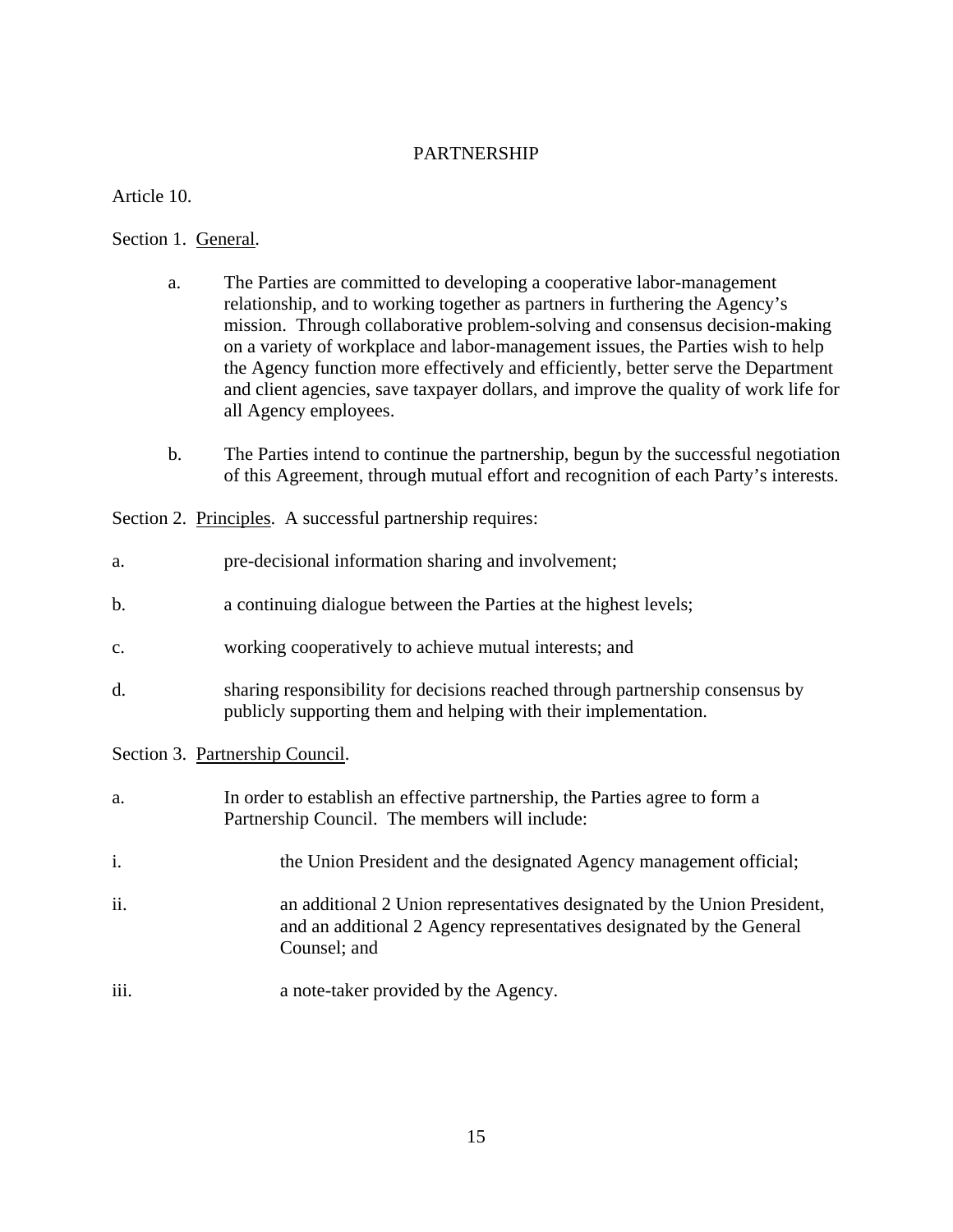- b. The Parties may invite other Union and Agency representatives to meetings involving particular issues.
- c. Partnership Council meetings shall be held semi-annually or more often as needed.The Union President and the designated Agency management official shall determine the dates and times for the meetings. Meetings shall be held by conference call, except that the Partnership Council shall convene at a designated location for at least 1 meeting per year. The meetings shall be chaired by the Union President and the designated Agency management official on an alternating basis. The agenda for the meetings shall be set by the Union President and the designated Agency management official.
- d. Discussions may include personnel policies and practices; working conditions; the Agency's budget; budget allocations to field offices and Washington divisions; numbers, types and grades of employees as well as the technology, methods, and means of performing work; labor-management plans; the Agency's strategic plan; and other issues that might generally be considered non-negotiable under traditional statutory provisions.

Section 4. Official Time and Travel Costs. The Agency shall authorize official time for participation of Union representatives in the Partnership Council meetings. The Agency shall pay the travel and per diem expenses for face-to-face Partnership Council meetings.

Section 5. Training. A labor-relations training program is essential to an effective partnership. The Partnership Council shall determine what training is necessary, and, to the extent funds are available, the Agency shall pay for the training. Whenever possible, the Parties shall use the low-cost or no-cost resources of the Federal Labor Relations Authority, the Federal Mediation and Conciliation Service, the Department of Labor, and others.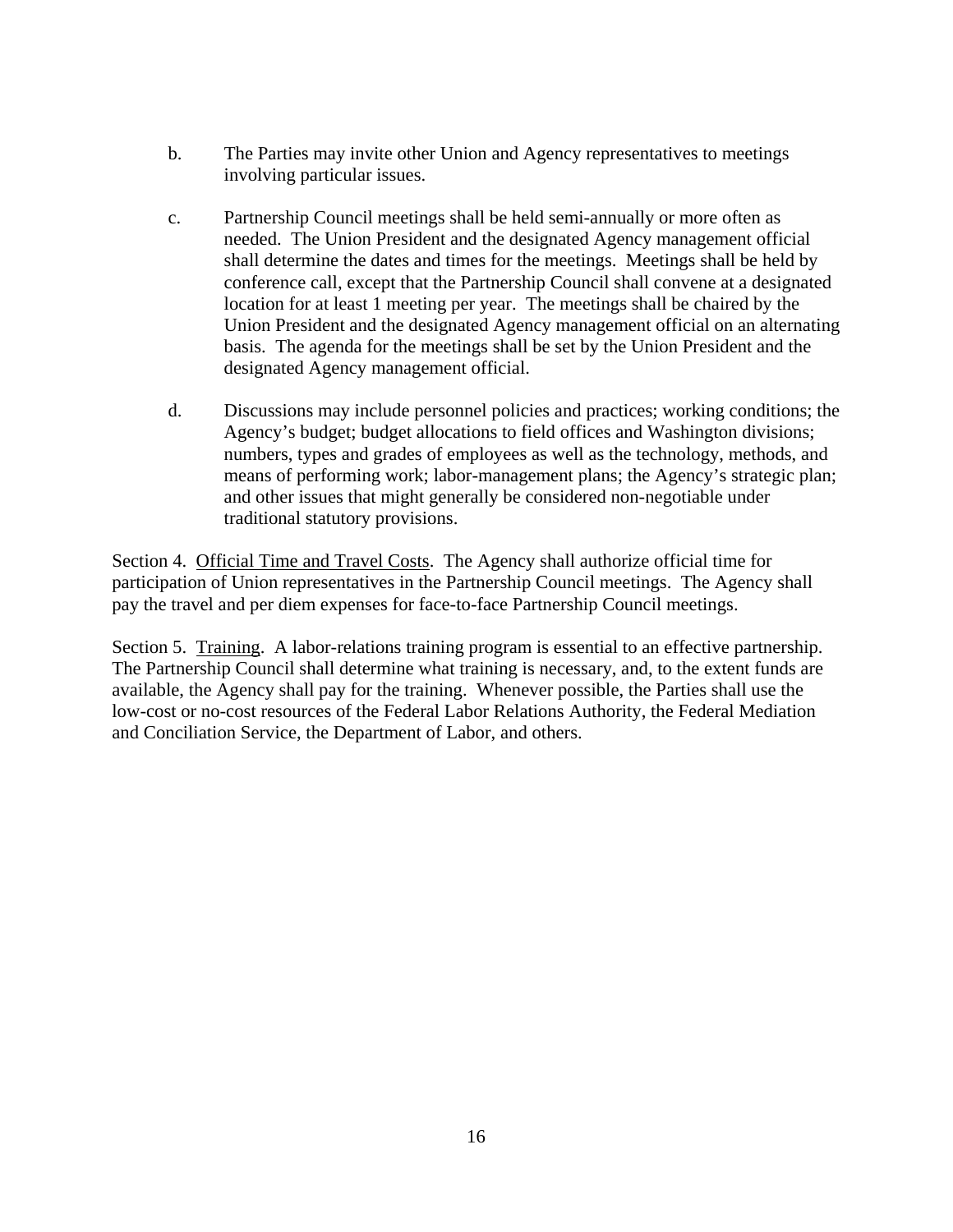# OFFICIAL TIME

Article 11.

Section 1. Use of Official Time. Union representatives may use official time, which is limited to the time an employee would otherwise be in a duty status, only for the following purposes:

- a. representing employees in the preparation and presentation of grievances and appeals;
- b. representing employees faced with disciplinary or adverse actions;
- c. attending meetings with Agency officials relating to representational duties;
- d. preparing and presenting Union grievances;
- e. preparing and presenting the Union's defense in Agency grievances;
- f. serving as the Union's representative or technical advisor in preparation for an arbitration hearing, and when representing the Union in an arbitration hearing;
- g. serving as a Union observer in adverse action hearings or grievance procedures affecting employees in which the Union is not the designated representative, if an observer is permitted by law;
- h. serving on committees that are authorized under this Agreement or as otherwise agreed to by the Parties;
- i. representing an employee in an injury compensation claim or any other matter covered by a statutory appeal procedure;
- j. preparing for collective bargaining agreement negotiations or negotiations designed to reach an interim agreement;
- k. serving as a negotiator in collective bargaining agreement negotiations or negotiations designed to reach an interim agreement;
- l. performing duties to comply with the Union's statutory obligation to report and disclose certain matters;
- m. meeting with employees to discuss conditions of employment; and
- n. performing other duties mutually agreed to by the Parties in accordance with law.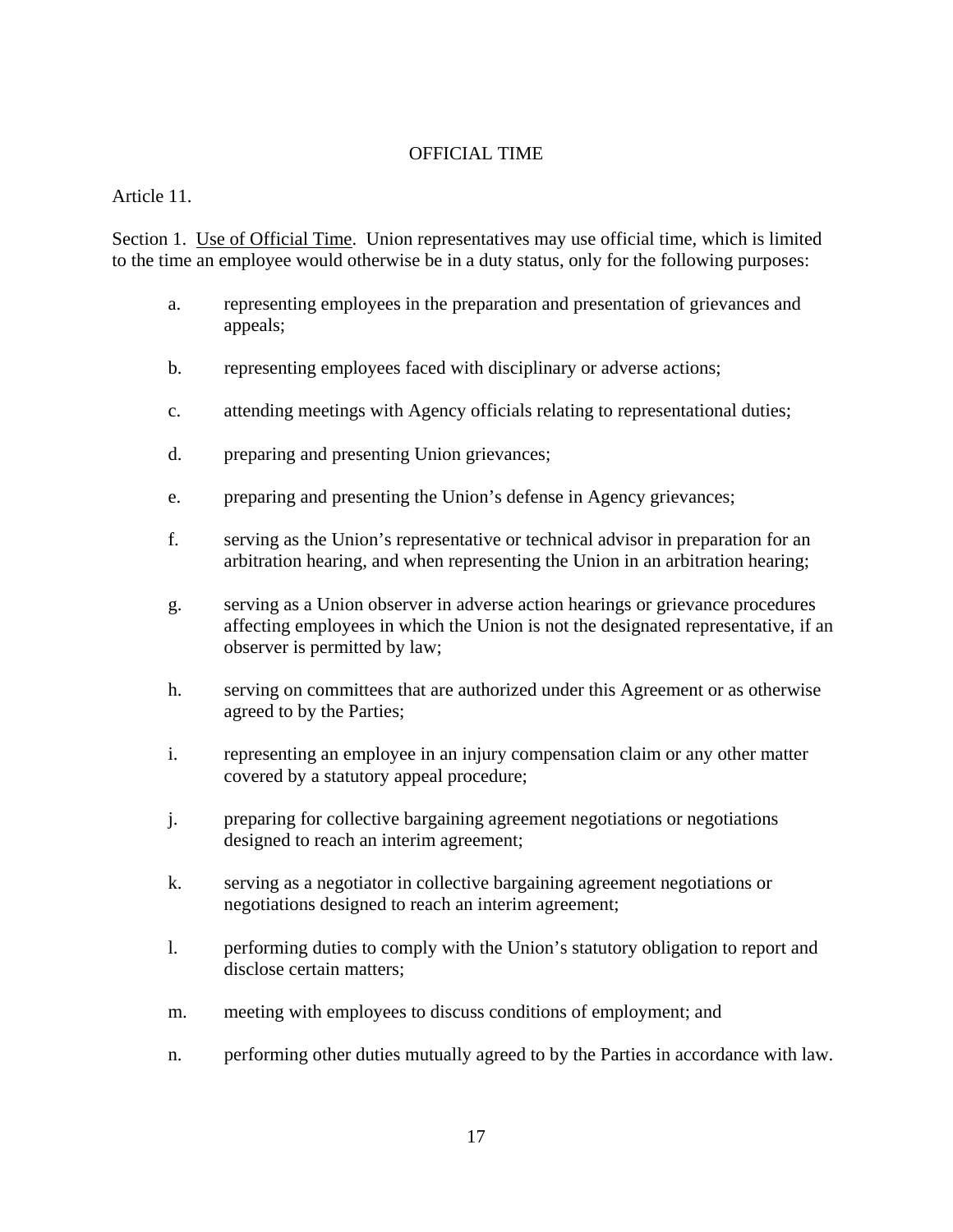Section 2. Designation of Union Officials. The Union shall provide the designated Agency management official with the names of all Union officers and stewards, and promptly notify the Agency of any changes in assignments. A copy will also be provided to the Agency's Director of Administration and Resource Management.

Section 3. Assistant Vice Presidents and Stewards. Assistant Vice Presidents and stewards may use a reasonable amount of official time on the labor relations activities described in Section 1 of this Article. Assistant Vice Presidents and stewards shall obtain prior approval from their supervisors to perform representational activities before being released from regular duties. After using a period of official time, Assistant Vice Presidents and stewards shall promptly report back to work, and notify their supervisors that they have returned. If any scheduling conflicts arise that cannot be resolved by the Assistant Vice Presidents or stewards and their supervisors, the Union President and the designated Agency management official shall attempt to resolve the dispute informally.

Section 4. Vice Presidents. Vice Presidents may use up to 5 hours of official time per week on the labor relations activities described in Section 1 of this Article. If a Vice President does not use all 5 hours of official time in a week, the unused time will not carry over into a subsequent week. The use of official time by Vice Presidents in blocks of 2 hours or less shall not require prior approval from their supervisors. If Vice Presidents need more than 2 hours of consecutive official time, they shall obtain approval from their supervisors before being released from regular duties, unless the Vice President and supervisor agree that prior approval for a period of time greater than 2 hours is not required. If a Vice President needs more than the allotted 5 hours of official time per week, the request for additional official time will be handled under the provisions of Section 3 of this Article. Requests for official time for Vice Presidents above the 5-hour limit are not to be a frequent occurrence. If any scheduling conflicts arise that cannot be resolved by Vice Presidents and their supervisors, the Union President and the designated Agency management official shall attempt to resolve the dispute informally. Time spent in negotiations or impasse proceedings are not subject to, and will not count against, the 5-hour limit.

Section 5. Secretary/Treasurer. The Secretary/Treasurer may use up to 10 hours of official time per week on the labor relations activities described in Section 1 of this Article. If the Secretary/Treasurer does not use all 10 hours of official time in a week, the unused time will not carry over into a subsequent week. If the Secretary/Treasurer expects to use more than 4 hours of consecutive time for Union work during the following week, the Secretary/Treasurer shall discuss the Union activity with the supervisor in an attempt to accommodate the needs of both Parties. If any scheduling conflicts arise that cannot be resolved by the Secretary/Treasurer and the supervisor, the Union President and the designated Agency management official shall attempt to resolve the dispute informally. Time spent in negotiations or impasse proceedings are not subject to, and will not count against, the 10-hour limit.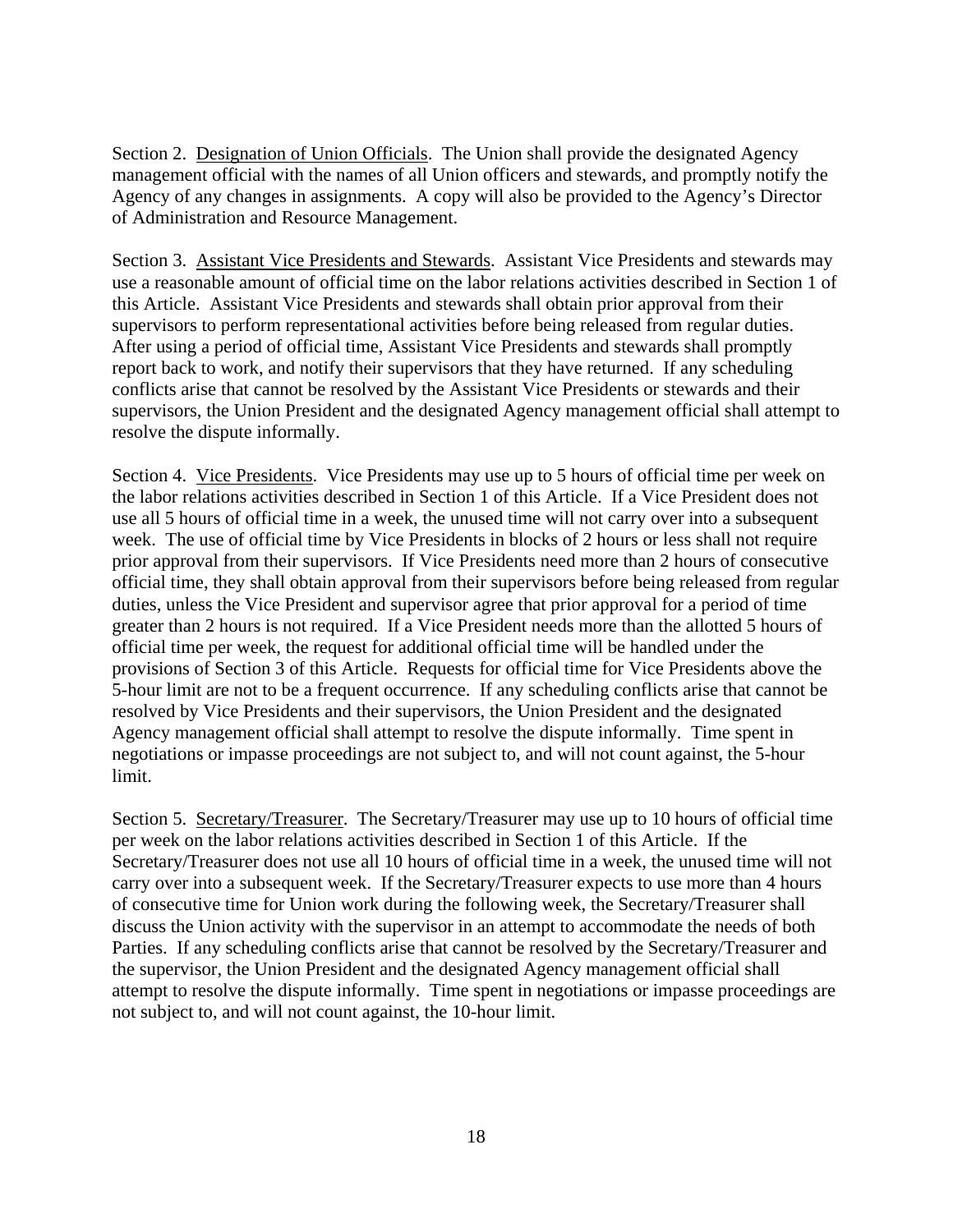Section 6. Union President. The Union President may use up to 36 hours of official time per week on the labor relations activities described in Section 1 of this Article. If the Union President does not use all 36 hours of official time in a week, the unused time will not carry over into a subsequent week. If the Union President expects to use more than 7 hours of consecutive time for Union work during the following week, the Union President shall discuss the Union activity with the supervisor in an attempt to accommodate the needs of both Parties. If any scheduling conflicts arise that cannot be resolved by the Union President and the supervisor, the Union President and the designated Agency management official shall attempt to resolve the dispute informally. Time spent in negotiations or impasse proceedings are not subject to, and will not count against, the 36-hour limit.

Section 7. Acting Union Officers. A Union representative who is temporarily acting for the Union President or the Secretary/Treasurer may use the official time allotted for the respective position. The Union shall promptly notify the Agency of any temporary changes within its organizational structure.

Section 8. Official Time Reporting. All use of official time must be recorded on the official time and attendance reports.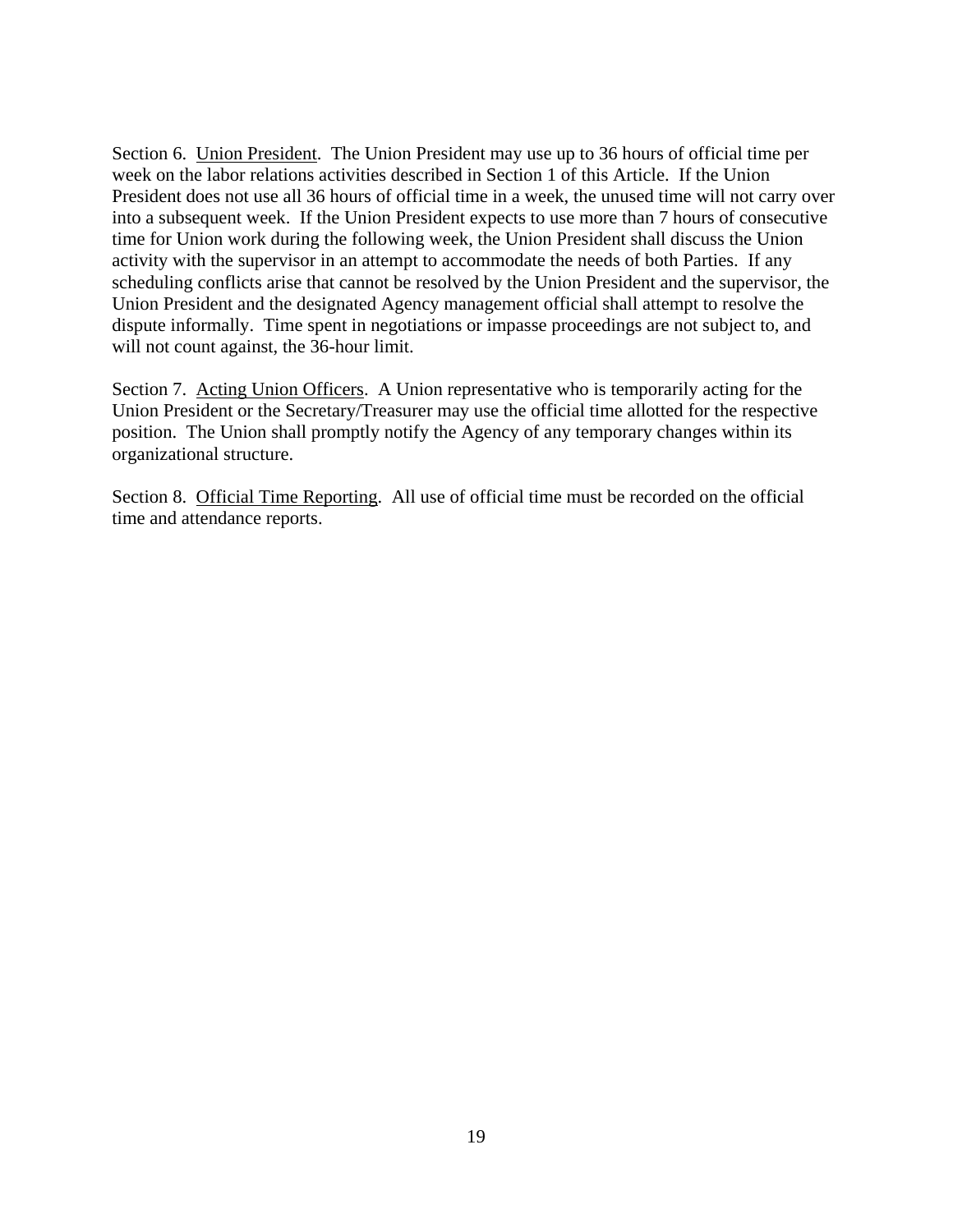#### OFFICIAL USE OF FACILITIES AND SERVICES

Article 12.

#### Section 1. Meeting Rooms.

- a. Use for Official Time Purposes. The Union may use conference rooms or similar space during duty hours for activities for which official time is authorized. The space shall be adequate to protect the confidentiality of any discussions. The Union shall schedule use of the space through the Agency.
- b. Use for Non-Official Time Purposes. The Union may use conference rooms or similar space during non-duty hours for activities for which official time is not authorized. The Union shall schedule use of the space through the Agency.

#### Section 2. Office Space.

- a. If space is currently available or becomes available in an Agency office, the Agency shall provide a private office to the Union President, in addition to the space in which the Union President conducts official Agency business. This office space shall be private, secure, and have at least the following: floor-toceiling hard walls; locking doors; standard furnishings such as a desk, chairs, a locking file cabinet, a bookshelf; a telephone with voice mail; a personal computer with printer; and a facsimile machine with a separate telephone number. Similar accommodations shall be provided to the Secretary/Treasurer if the Secretary/Treasurer is not collocated with the Union President. The Secretary/Treasurer shall not necessarily be provided a facsimile machine. If this office space is not available, the Agency shall permit the Union President and Secretary/Treasurer to use any appropriate space available for conducting Union business, including the offices assigned to them for the conduct of official Agency business.
- b. If space is currently available in an Agency office, the Agency shall provide a private office with a locking door to other members of the Union's Executive Board. If space is not available, the Agency shall permit them to use any appropriate space available for conducting Union business, including the work space assigned to them for the conduct of official Agency business. The Agency shall provide a locking file cabinet for each member of the Union's Executive Board.
- c. When Assistant Vice Presidents and stewards require privacy for conducting Union business, the Agency shall permit the use of available space for the conducting of this business. The Agency shall provide a locking file cabinet for each Assistant Vice President and steward. The Agency will not be obliged to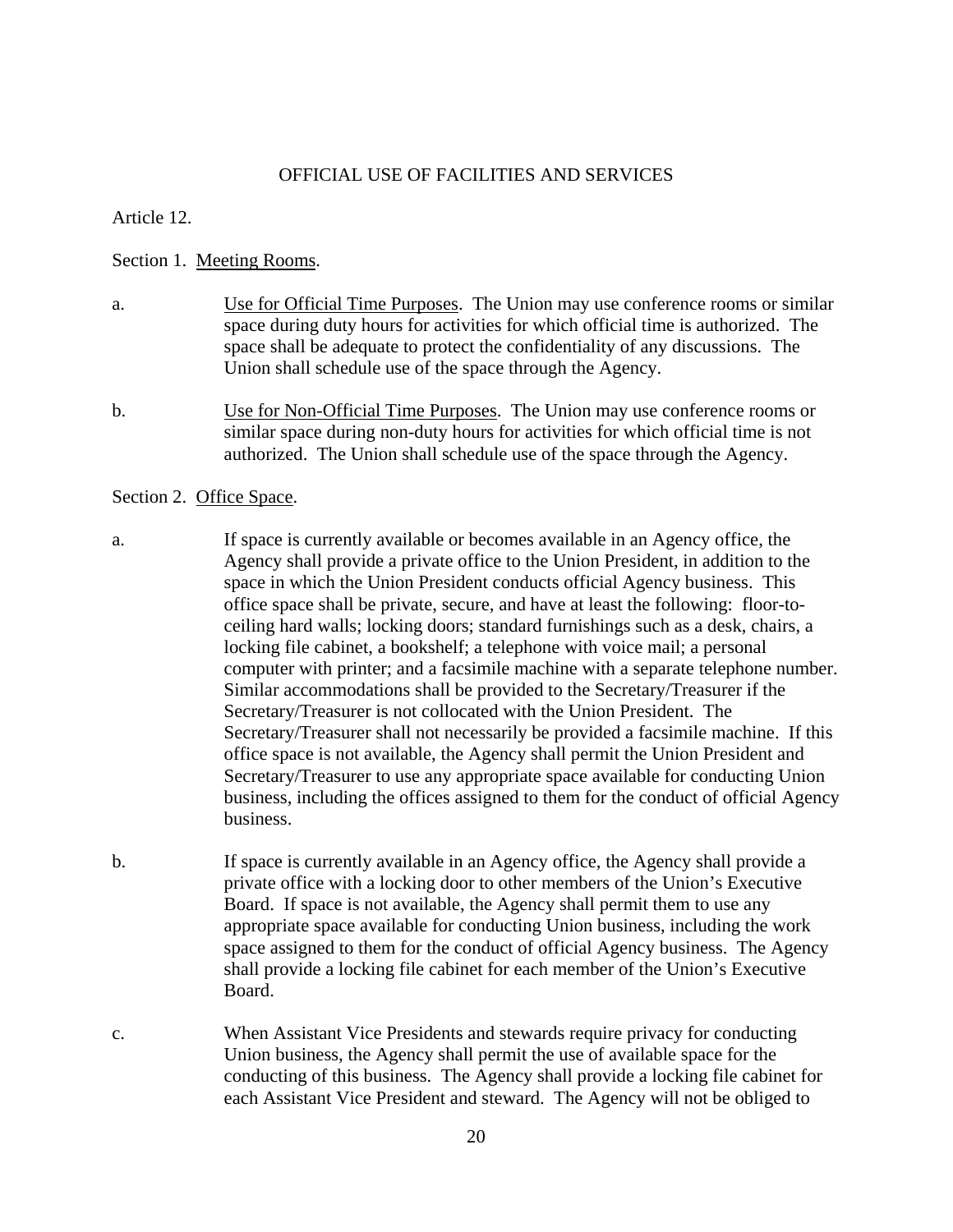provide more than one private office at any Agency location.

### Section 3. Equipment and Supplies.

- a. Telephones, Facsimile Machines, and Conference Calls. The Union may use telephones and facsimile machines for Union activities for which official time is authorized. With adequate notice to the Agency, the Union may use telephone conference calls to conduct meetings of its Executive Board or its membership. The Agency will bear only the cost of on-net long-distance calls.
- b. Computers and Printers. The Union President and Secretary/Treasurer shall be provided use of a computer and printer exclusively for Union activities. Vice Presidents, Assistant Vice Presidents, and stewards shall be permitted to use an Agency computer and printer for Union activities. If additional Agency computers and printers are available in a particular location, and not currently required for Agency business, they shall be provided for use by other members of the Executive Board exclusively for Union activities. These computers shall be connected to the Agency's Local Area Network, and shall have standard Agency software. The Agency will not be obliged to provide more than one computer and printer for Union activities at any Agency location.
- c. Electronic Mail. Union officials and employees may use electronic mail for Union activities for which official time is authorized. On non-duty time, Union officials and employees may use electronic mail for Union activities for which official time is not authorized.
- d. Copy Machines. Union officials and employees may use copy machines for Union activities for which official time is authorized.
- e. Office Supplies. The Agency shall provide a reasonable amount of office supplies for Union activities for which official time is authorized.
- f. Other. If it believes it is necessary, the Union may request the use of other equipment for Union activities for which official time is authorized.

#### Section 4. Information Services.

- a. Bulletin Boards. The Agency shall provide and allow the use of a separate bulletin board in each division or office for the posting of Union information.
- b. Mail.
	- i. For Union activities for which official time is authorized, the Agency shall provide and pay for regular mail service by the United States Postal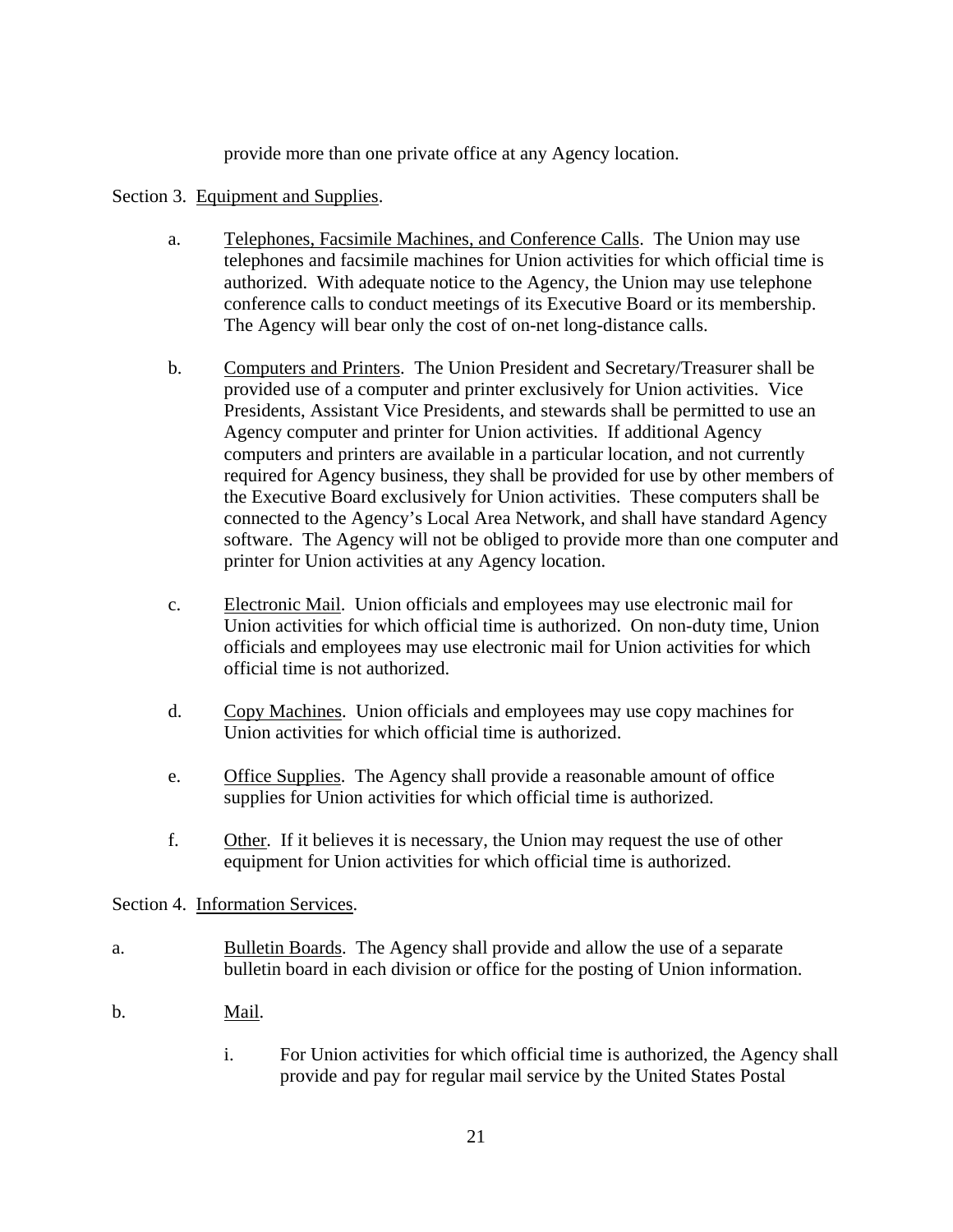Service and, by agreement, for any other mail or delivery service the Agency uses. All Union mail shall bear the name and return address of an Executive Board member, Assistant Vice President, or steward.

- ii. The Union may use mail slots, bins, or inboxes for distributing Union materials during non-duty hours. The materials shall be reasonable in size and clearly identified as Union material, and shall contain nothing that identifies the material as the Agency's material or implies that the material is sponsored or endorsed by the Agency.
- iii. On a quarterly basis, the Agency shall meter and mail to each employee's home address, one piece of first-class mail containing material relating to Union activities for which official time is authorized.
- c. Telephone Directories. The telephone, facsimile machine, and room numbers of Executive Board members will be included in the Agency's telephone directory. Assistant Vice Presidents and stewards shall also be listed in the telephone directory. The Union shall advise the Agency of changes in the names and titles of Union officials.
- d. Internet. The Agency agrees to provide space and support for a Union web page linked to any Internet or Intranet home page maintained by the Agency. The Union shall be responsible for maintaining its own web page.

# Section 5. Accountability.

- a. The Union shall use the Agency's facilities, services, and equipment described in this Article only for the purposes allowed by statute, regulation, and this Agreement.
- b. The Union shall use the facilities, services, and equipment provided by the Agency under this Article in a prudent and economical manner.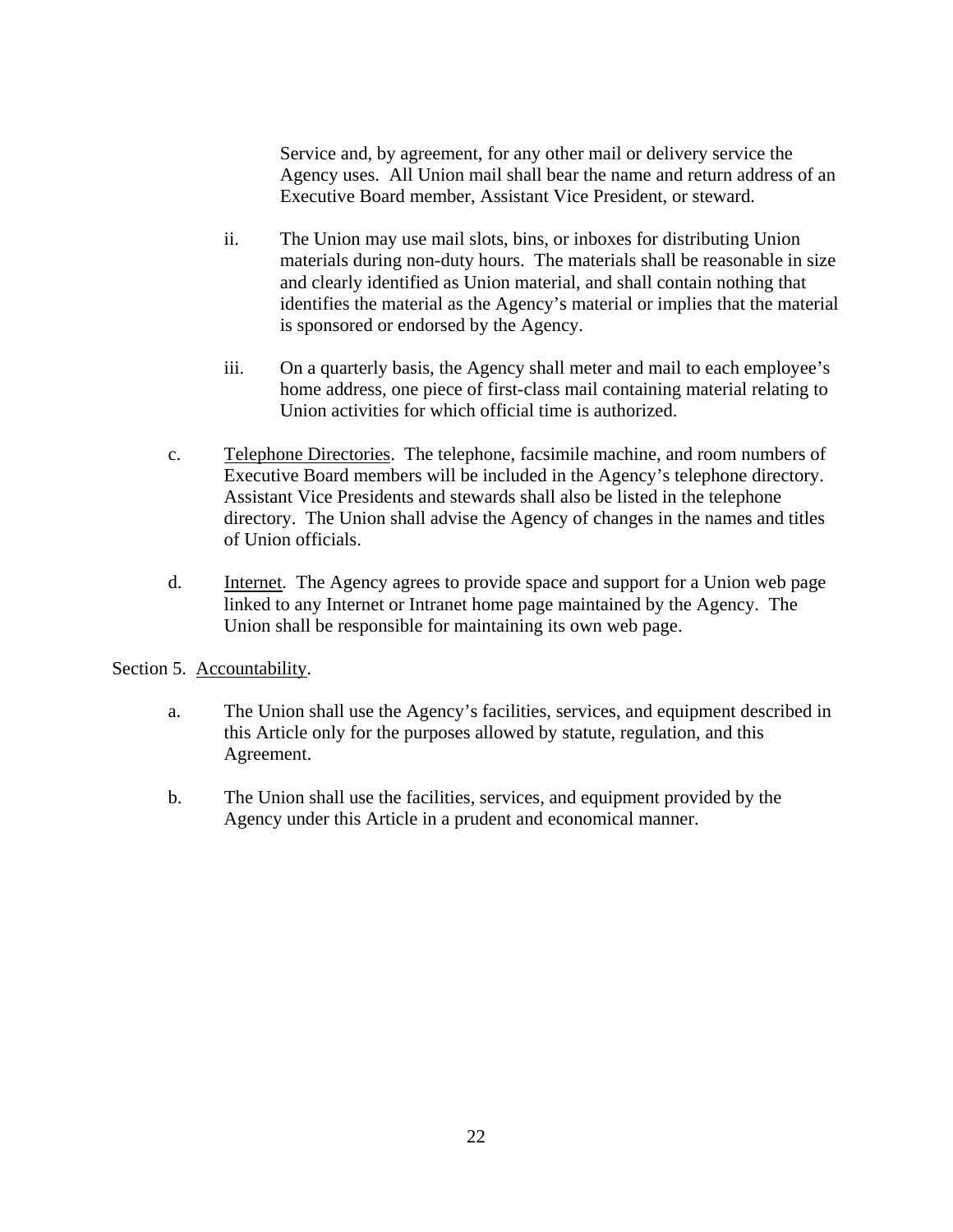### UNION DUES WITHHOLDING

Article 13.

Section 1. Eligibility. Employees may pay Union dues through the authorization of voluntary allotments from their salary if they are members in good standing of the Union; they voluntarily complete and submit to the Secretary/Treasurer a Standard Form 1187, Request for Payroll Deductions for Labor Organization Dues; and their biweekly salary is sufficient to cover the total amount of the dues allotment.

### Section 2. Procedure.

- a. Once the withholding of dues begins, an employee shall remain on payroll withholding for one full year. If an employee submits a voluntary cancellation of dues withholding (Standard Form 1188) during the first year after the employee authorizes dues withholding, the cancellation will be effective the first full pay period after the first-year anniversary date of the employee's dues authorization, provided that the Union receives the employee's request on a timely basis. If an employee submits a Standard Form 1188 after the first full year of dues withholding, the cancellation will be effective the first full pay period after the employee's next anniversary date, provided that the Union receives the employee's request on a timely basis.
- b. An employee who wishes to stop paying Union dues through the authorization of voluntary salary allotments shall submit a Standard Form 1188 to the Secretary/Treasurer no earlier than six weeks and no later than two weeks before the anniversary date of commencement of the employee's dues withholding. The Union will not process Standard Forms 1188 that are received outside of this time frame.

Section 3. Union Responsibility. The Union shall:

Specialist, of the following:

| a.             | inform its members of the voluntary nature of this system for allotment of Union<br>dues;                                                           |
|----------------|-----------------------------------------------------------------------------------------------------------------------------------------------------|
| b.             | provide the Standard Form 1187 to its members;                                                                                                      |
| $\mathbf{C}$ . | send properly executed and certified Standard Forms 1187 to the Agency's<br>Director of Administration and Resource Management;                     |
| d.             | provide written notification to the Agency's Director of Administration and<br>Resource Management, with a copy to the Agency's Resource Management |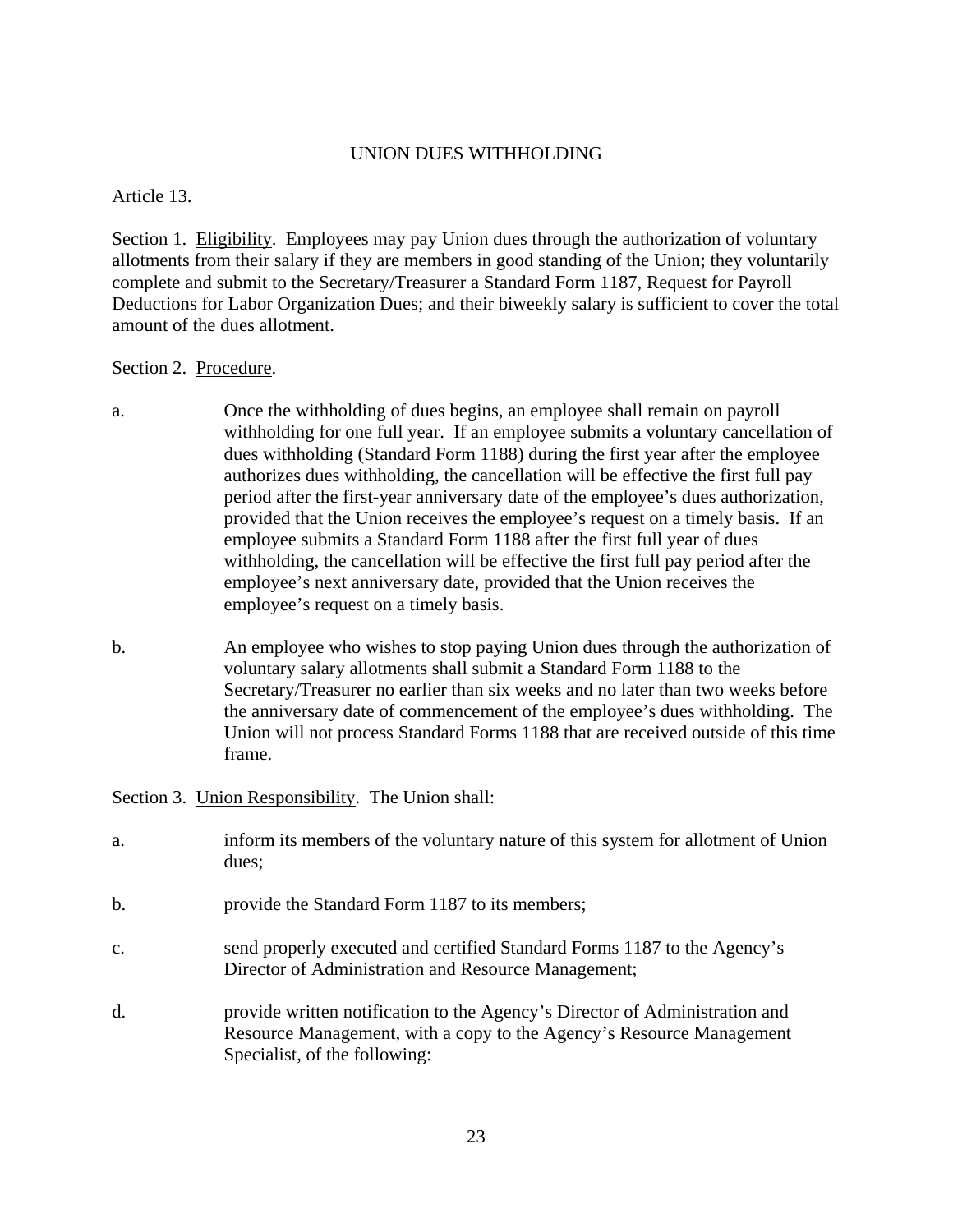- i. the Union officials authorized to certify Standard Forms 1187 (currently the Union President and the Secretary/Treasurer),
- ii. any change in the amount of dues to be deducted, and
- iii. the name of any employee who is no longer in good standing with the Union; and
	- e. provide the Standard Form 1188 to the Agency's Director of Administration and Resource Management whenever an employee provides this form to the Union.

### Section 4. Agency Responsibility.

- a. The Agency shall process voluntary allotments of dues in accordance with this Article, and take all steps within its authority to ensure that:
- i. dues are withheld from an employee's salary on a biweekly basis, to begin with the first full pay period after the Agency receives a properly completed and signed Standard Form 1187 for the employee from an authorized Union official;
- ii. new dues amounts are withheld upon certification from an authorized Union official; and
- iii. dues are no longer withheld from an employee's salary after an authorized Union official provides the Agency with a properly completed and signed Standard Form 1188 for the employee. Dues withholding will end on the date determined under Section 2.a. of this Article.
	- b. If the Agency becomes aware of a processing problem with respect to employee dues withholding, it shall promptly notify the Union President, and work diligently with other Department offices and government agencies to resolve the problem.
	- c. The Agency shall promptly notify the Union President or the Secretary/Treasurer when a dues-paying member is no longer eligible for dues withholding.

#### Section 5. Miscellaneous.

- a. Nothing in this Article prevents the Union from establishing dues amounts that are based on an employee's grade level; and
- b. A general agreement between the Department and AFGE regarding dues withholding controls certain aspects of the dues withholding process not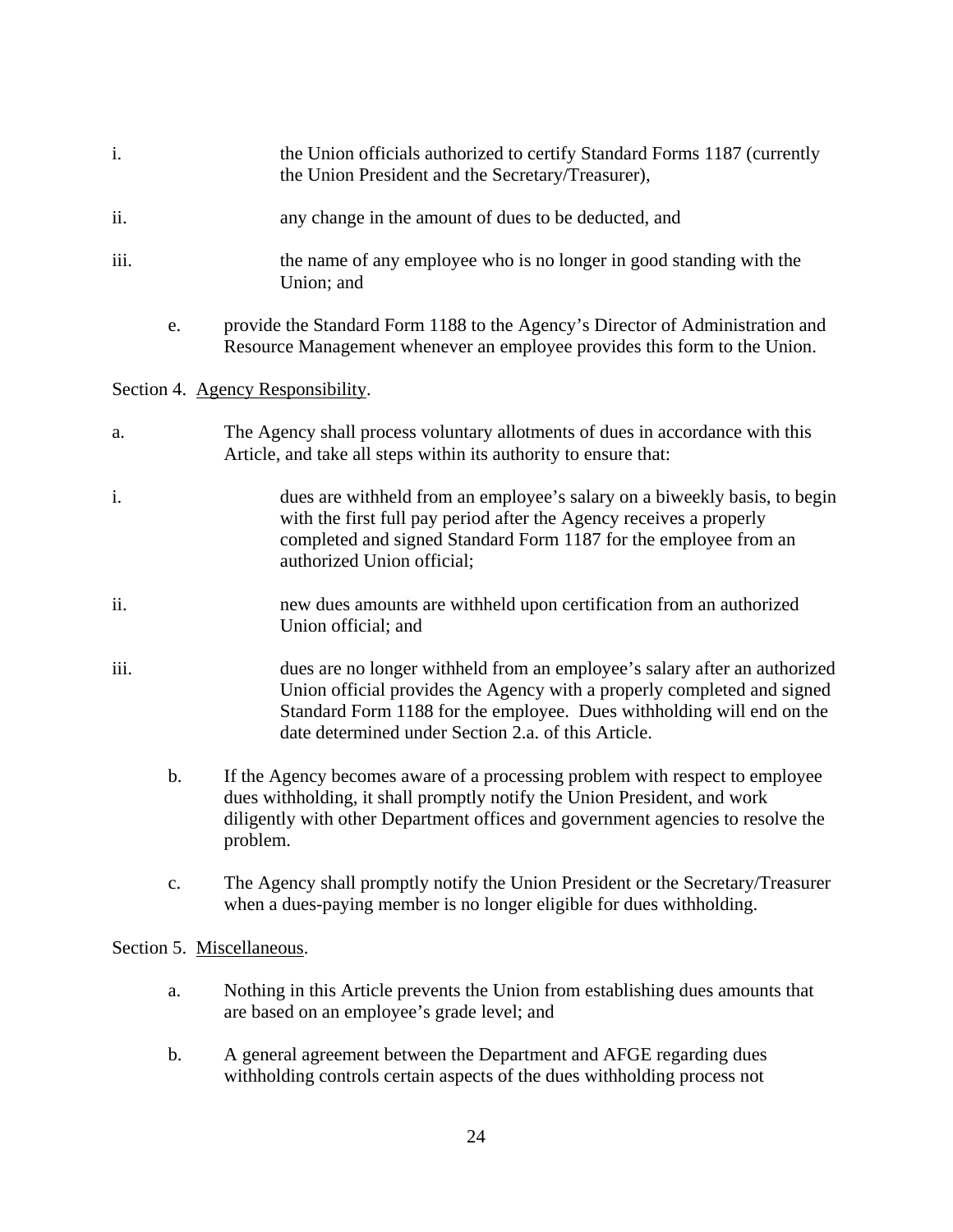addressed by this Article. If that general agreement becomes ineffective, the Parties shall renegotiate this Article to address those items that were previously addressed by the general agreement. NOTIFICATION AND RESPONSE TIMES

Article 14.

Section 1. Introduction. This Article provides a procedure for Agency notification to the Union of changes affecting conditions of employment. It also applies to formal discussions and information requests.

Section 2. Major Changes in Conditions of Employment. Major changes in conditions of employment are reductions in force, furloughs, office closures, Agency reorganizations, and changes in conditions of employment that affect more than one region or more than one Associate General Counsel area of responsibility. The Agency shall provide the Union President with advance written notice of proposed major changes in conditions of employment.

- a. Advance Notice. The Agency shall provide written notice at least 30 days in advance of a proposed change, identifying the proposed change, explaining the reasons for the proposed change, stating the proposed implementation date, stating the likely effects of the proposed change, and estimating the number of employees potentially affected by the proposed change.
- b. Union Response. Within 15 days of receipt of the advance notice, the Union President may present written recommendations to the Agency responding to the proposed change, or a written request for a briefing. If the Union President presents written recommendations to the Agency, the Agency shall respond in writing within 15 days of their receipt. If not satisfied with the Agency's response, the Union President may request negotiations within 15 days of receipt of the response.
- c. Briefing. If the Union President requests a briefing on a proposed change, the Agency shall provide it in person or by telephone within 15 days of the request. Within 15 days of a briefing, the Union President shall either notify the Agency of the Union's approval of the proposed change or request negotiations.
- d. Negotiations. If the Union President requests negotiations, the Parties will strive to begin negotiating within 15 days of the request or at another time agreed to by the Parties. The negotiations may be in person or by telephone.
- e. Implementation. The Agency may implement a proposed change if the Union President does not respond in writing to the original advance notice within 15 days of receipt of the advance notice, or request negotiations within 15 days of a briefing.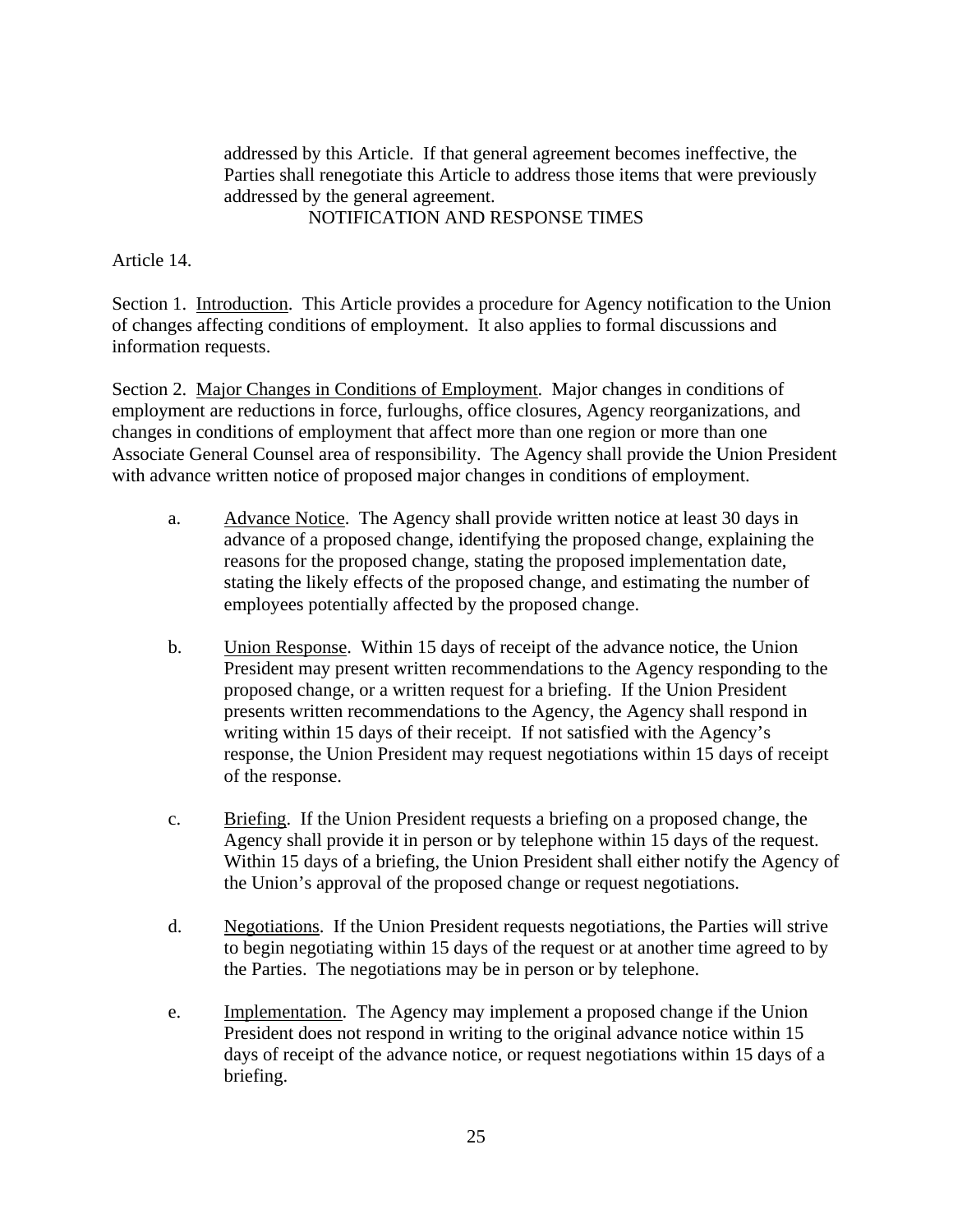Section 3. Non-Major Changes in Conditions of Employment.Non-major changes in conditions of employment are changes in conditions of employment that affect only one region or Associate General Counsel area of responsibility, except for reductions in force, furloughs, office closures, and Agency reorganizations.

- a. Advance Notice. The Agency shall provide written notice at least 15 days in advance of a proposed change to the Union President, identifying the proposed change, explaining the reasons for the proposed change, stating the proposed implementation date, stating the likely effects of the proposed change, and estimating the number of employees potentially affected by the proposed change.
- b. Union Response. Within 7 days of the notification, the Union President may request negotiations or a briefing on the proposed change.
- c. Briefing. If the Union President requests a briefing, the Agency shall provide a briefing in person or by telephone within 7 days. Within 7 days of a briefing, the Union President shall either notify the Agency of the Union's approval of the proposed change or request negotiations.
- d. Negotiations. If the Union President requests negotiations, the Parties will strive to begin negotiating within 7 days of the request or at another time agreed to by the Parties. The negotiations may be in person or by telephone.
- e. Implementation. The Agency may implement a proposed change if the Union President does not respond in writing within 7 days of receipt of the advance notice, or request negotiations within 7 days of a briefing.

Section 4. Formal Discussions. Pursuant to 5 U.S.C. § 7114(a)(2)(A), the Agency shall provide the Union President with written notice of formal discussions no later than 2 business days before a formal discussion is scheduled to begin. The Parties may waive the notification period.

Section 5. Information Requests. The Union President shall submit information requests under 5 U.S.C. § 7114(b)(4) to the designated Agency management official. The Agency shall respond to the Union's requests for information within 15 days by requesting clarification, providing the information requested, providing a written explanation why the request cannot be fulfilled, or asking the Union to explain why the requested information is relevant and necessary.

Section 6. Union Initiated Mid-Term Bargaining. If the Union wishes to initiate mid-term bargaining, it shall follow the procedures contained in the Mid-Term Bargaining Article of this Agreement.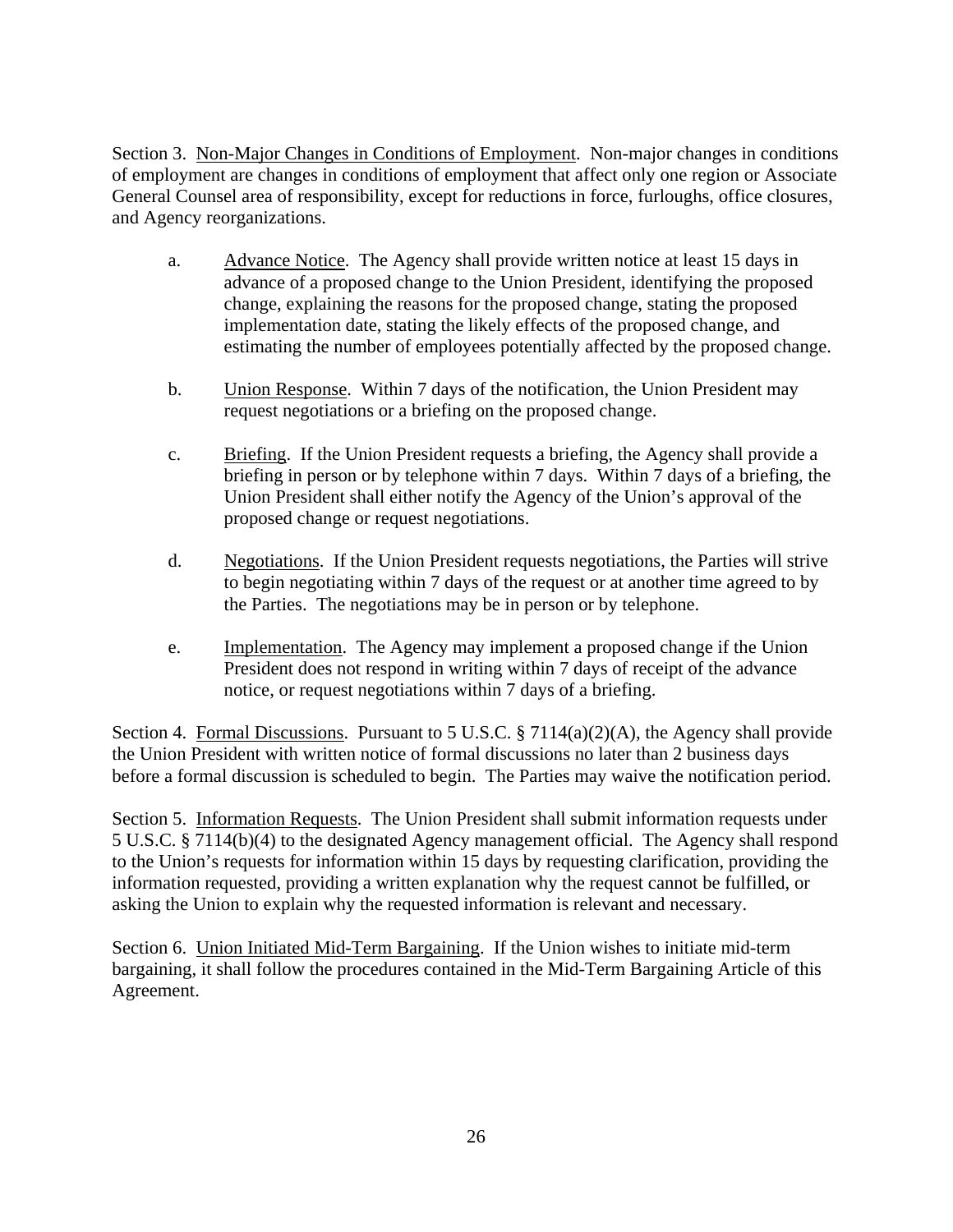# MID-TERM BARGAINING

Article 15.

Either Party may initiate mid-term bargaining by proposing changes in conditions of employment, provided that the changes do not relate to matters addressed in this Agreement or any supplemental agreement between the Parties.

Section 1. Major Changes in Conditions of Employment. Major changes in conditions of employment are reductions in force, furloughs, office closures, Agency reorganizations, and changes in conditions of employment that affect more than one region or more than one Associate General Counsel area of responsibility.

- a. Advance Notice. The Union President will provide the Agency written notice of a proposed change, identifying the proposed change, explaining the reasons for the proposed change, stating the proposed implementation date, stating the likely effects of the proposed change, and estimating the number of employees potentially affected by the proposed change.
- b. Agency Response. If the Union President submits a proposal under this section, the Agency shall provide a written response within 15 days of receipt of the proposal, or submit a written request to the Union for a briefing. If the Agency requests a briefing, the Union shall provide the briefing in person or by telephone within 15 days of the Agency's request. Within 15 days after the briefing, the Agency shall notify the Union President of its determination. The Agency may agree to the proposal, reject it, or present a counter-proposal. If the Agency agrees to the proposal, it shall implement it. If the Agency rejects the proposal or presents a counter-proposal, the Union may accept the Agency determination. If the Union rejects the Agency determination, the Parties will strive to begin negotiating within 15 days or at another time agreed to by the Parties. The bargaining may be conducted in person or by telephone. If the Parties reach an agreement under this section, the agreement shall be set forth in a Memorandum of Agreement (MOA). Disputes over the interpretation or application of an MOA shall be resolved under the Grievances and Arbitration Article of this Agreement. If the Parties are unable to reach an agreement on a mid-term bargaining proposal submitted under this section, either Party may declare an impasse and present the impasse to the Federal Service Impasses Panel in accordance with its rules.

Section 2. Non-Major Changes in Conditions of Employment. Non-major changes in conditions of employment are changes in conditions of employment that affect only one region or Associate General Counsel area of responsibility, except for reductions in force, furloughs, office closures, and Agency reorganizations.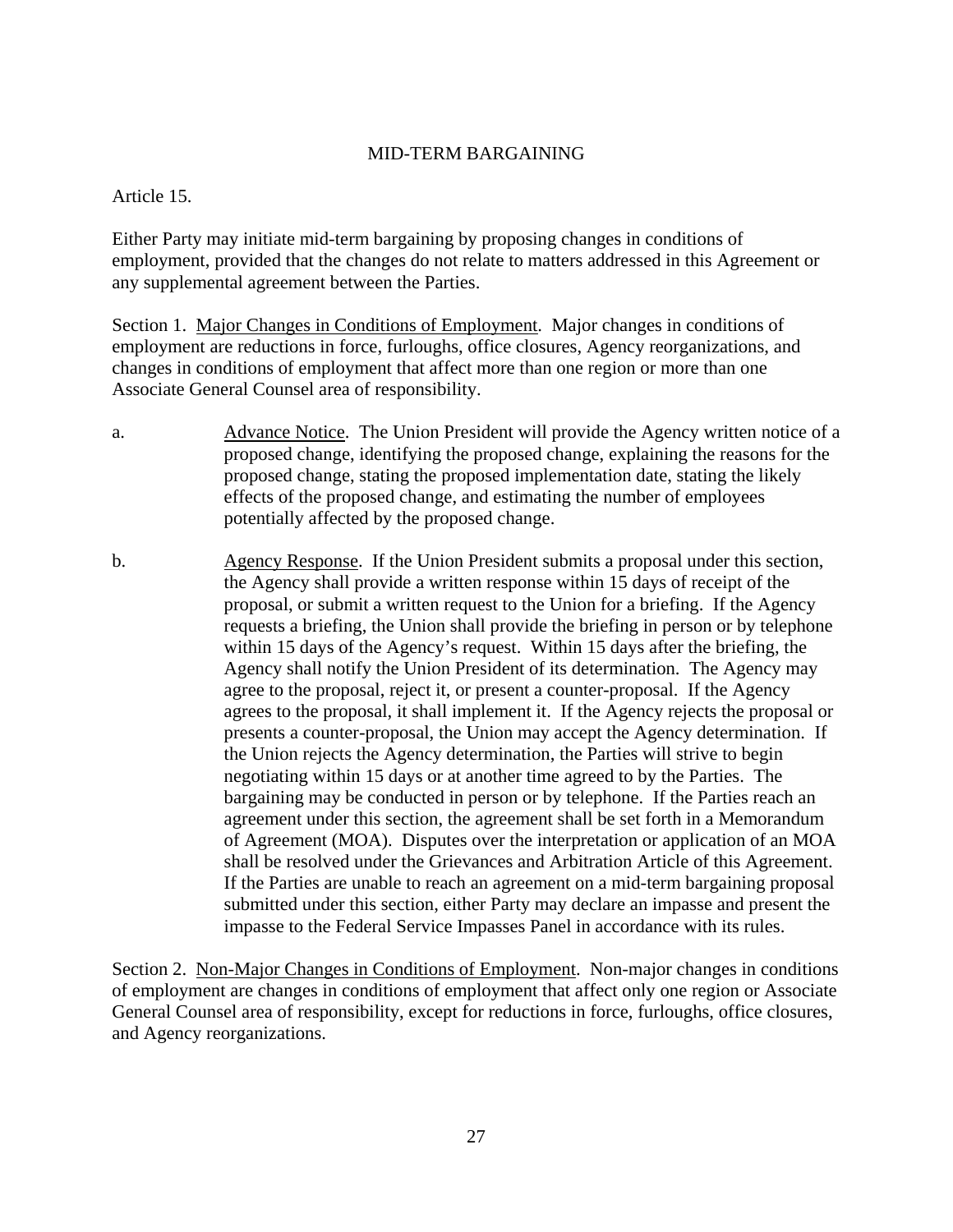- a. Advance Notice. The Union President shall provide the Agency written notice of a proposed change, identifying the proposed change, explaining the reasons for the proposed change, stating the proposed implementation date, stating the likely effects of the proposed change, and estimating the number of employees potentially affected by the proposed change.
- b. Agency Response. If the Union President submits a proposal under this section, the Agency shall provide a written response within 7 days of receipt of the proposal, or submit a written request to the Union for a briefing. If the Agency requests a briefing, the Union will provide the briefing in person or by telephone within 7 days of the Agency's request. Within 7 days after the briefing, the Agency shall notify the Union President of its determination. The Agency may agree to the proposal, reject it, or present a counter-proposal. If the Agency agrees to the proposal, it shall implement it. If the Agency rejects a proposal or presents a counter-proposal, the Union may accept the Agency determination. If the Union rejects the Agency determination, the Parties shall strive to begin negotiating within 7 days or at another time agreed to by the Parties. The bargaining may be conducted in person or by telephone. If the Parties reach an agreement under this section, the agreement shall be set forth in an MOA. Disputes over the interpretation or application of an MOA shall be resolved under the Grievances and Arbitration Article of this Agreement. If the Parties are unable to reach an agreement on a mid-term bargaining proposal submitted under this section, either Party may declare an impasse and present the impasse to the Federal Service Impasses Panel in accordance with its rules.

Section 3. Timeliness of Agency Response. If the Agency does not respond within the times established by this Article, the Union President shall notify the designated Agency management official, who shall take immediate steps to ensure that the Agency complies with all the provisions of this Article. If there is no response from the designated Agency management official within 15 days, there shall be face-to-face negotiations between the Union President and the designated Agency management official, at the Agency's expense, regarding the proposal.

Section 4. Agency-Initiated Mid-Term Bargaining. If the Agency wishes to initiate mid-term bargaining, it shall follow the procedures contained in the Notification and Response Times Article of this Agreement.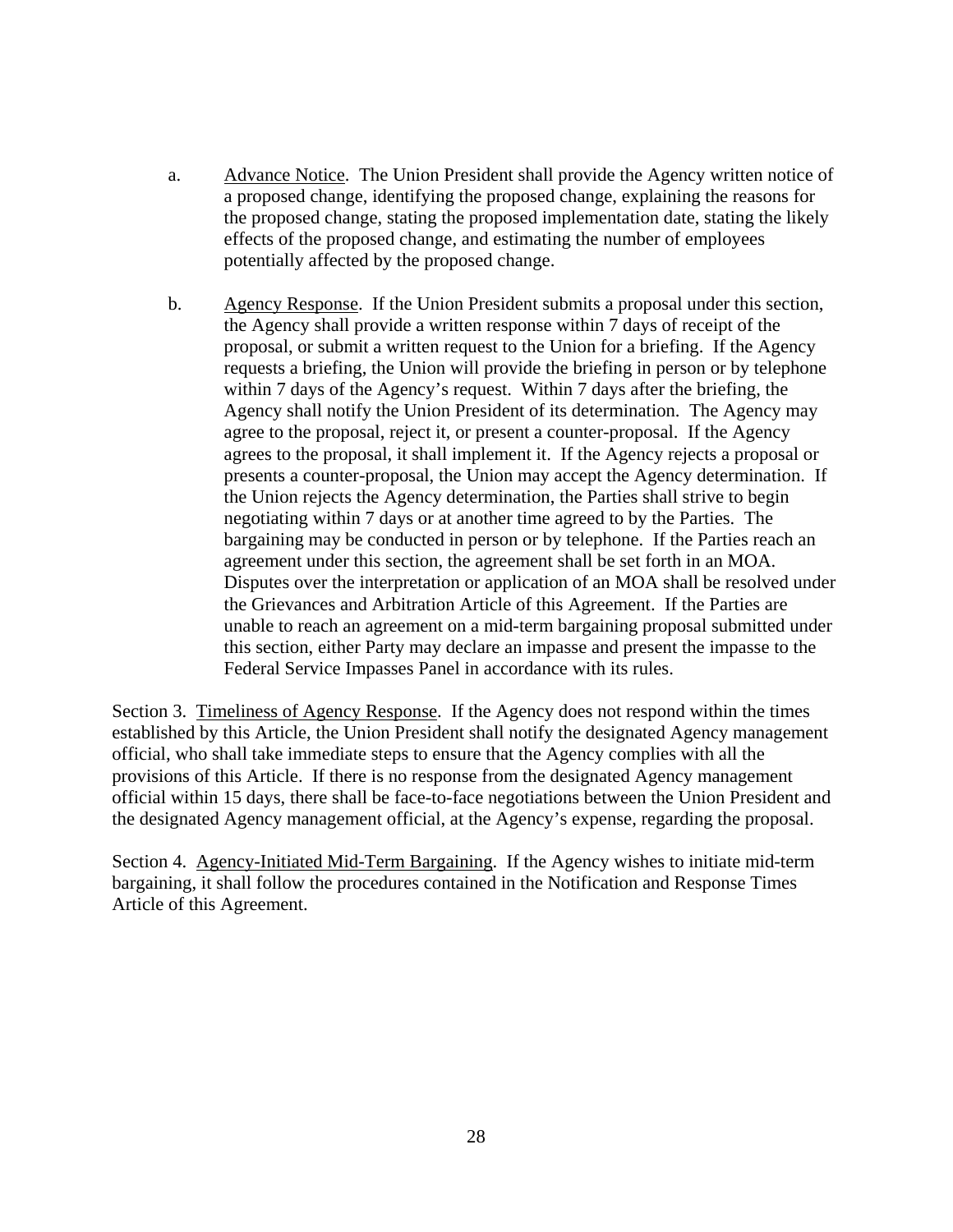# PROVISION OF DOCUMENTS

Article 16.

Section 1. Web Page. The Agency shall create and maintain a Web page that shall contain Agency policies and directives, and a link to a Union site. The Union shall be responsible for maintaining its site.

Section 2. Policies and Directives. All new policies and directives issued by the Agency shall be provided to the Union President as soon as possible. The Agency shall have until the time this Agreement is submitted to the Union for ratification to determine which policies and directives are currently in effect and to provide them to the Union President. The Union President may request to bargain over any policies and directives the Union believes are not currently in effect.

Section 3. Notice of Training, Vacancy and Detail Opportunities. The Agency shall implement an Agency-wide procedure for the timely distribution of training, vacancy and detail opportunities to employees and the Union President.

Section 4. Organizational Charts. The Agency shall provide organizational charts for both the Washington office and field offices to employees and the Union President. The organizational charts and any supplemental documents provided under this section shall specify the rater of record of each employee.

Section 5. New Employee Orientation. Within 30 days after a new employee is hired, the Agency shall provide an orientation session, which may be based on training modules. The Agency shall also provide the new employee with copies of this Agreement, any supplemental agreement between the Parties, and current Agency policies and directives.

Section 6. Budget Information. Within 30 days of their completion and receipt by the Agency, the Agency shall provide the Union with the Agency's:

- a. OMB budget allowance;
- b. congressionally appropriated budget;
- c. budget allocation for each region and field office, and for each Associate General Counsel area of responsibility; and
- d. actual obligations by object class at the end of each fiscal year.

Section 7. Copies of Agreements. Within 30 days after this Agreement or any supplemental agreement between the Parties goes into effect, the Agency shall provide copies of them to the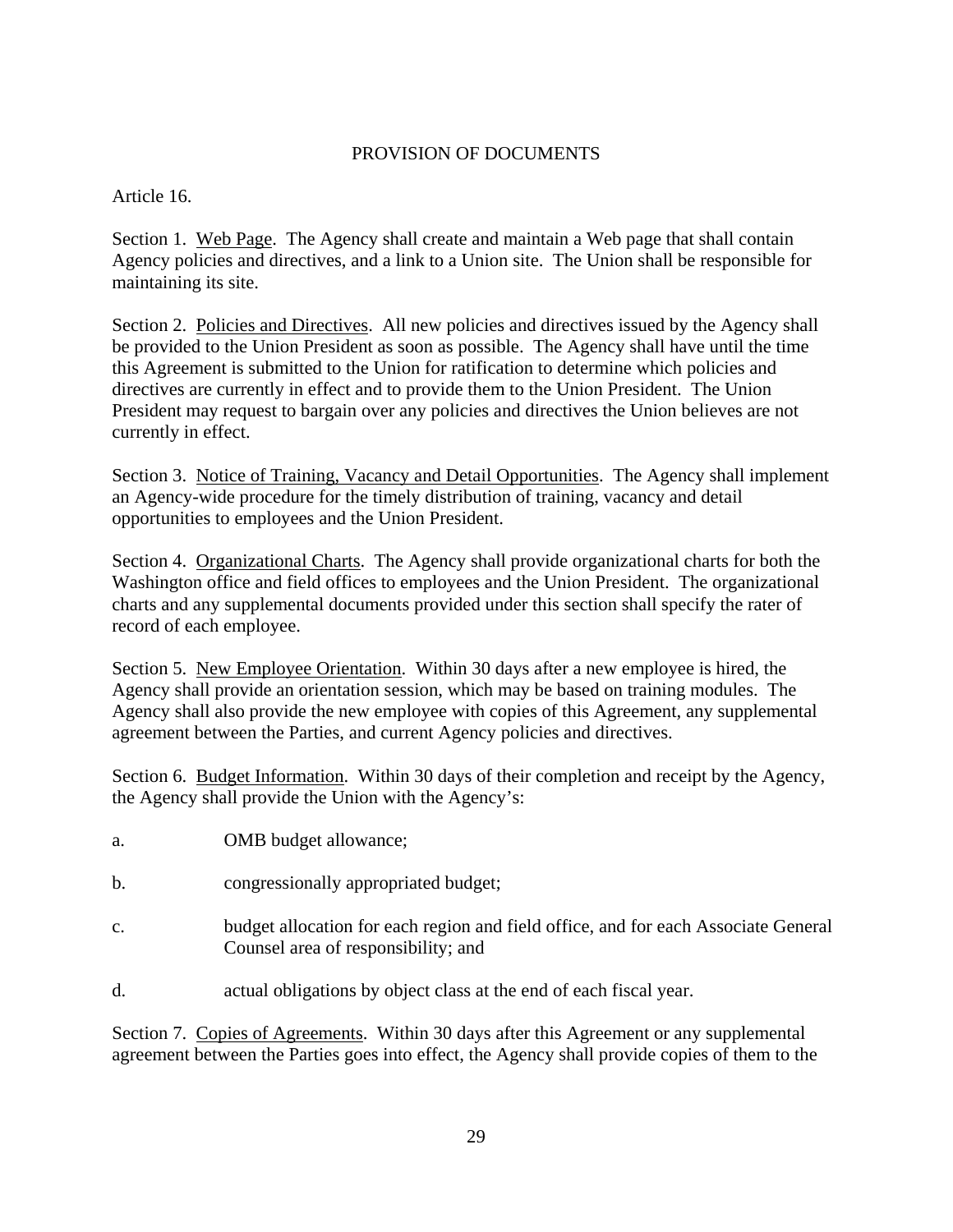Union President and employees.

Section 8. Employee Information. The Agency shall maintain and provide the Union with a list of all employees by name, position title, series, grade and office location. In addition, on a quarterly basis, the Agency shall provide the Union with the same information with respect to newly hired employees and employees whose status and grades have changed.

Section 9. Joint Committee. The Parties shall form a joint committee to make recommendations to the General Counsel on what policies and directives are currently in effect, and should be included in an OGC handbook containing Agency policies and directives. This handbook shall be available on any Internet or Intranet home page maintained by the Agency.

Section 10. Union Information Requests. Nothing in this Article shall limit the Union's right to request information under 5 U.S.C. § 7114(b)(4).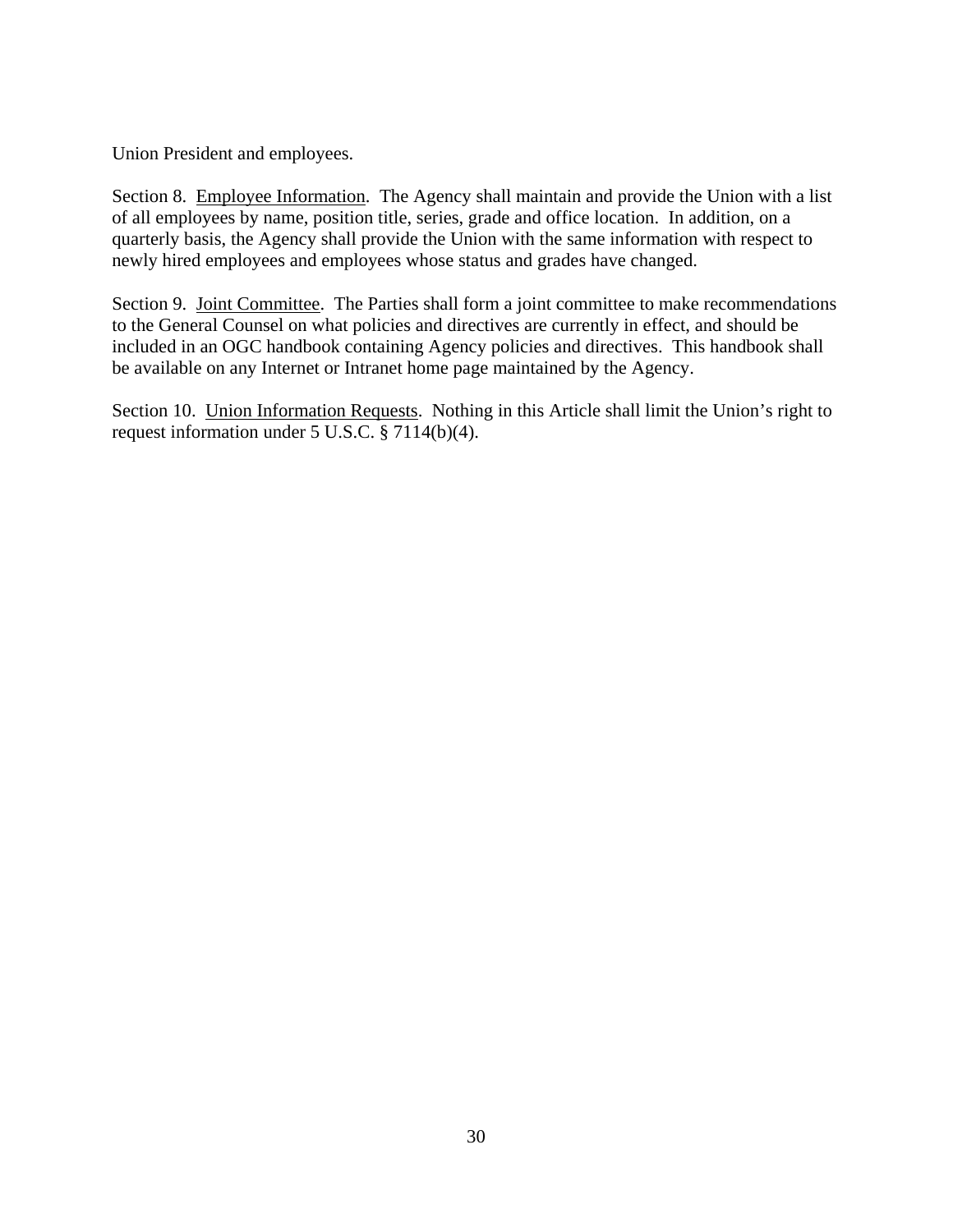# OFFICE DRESS POLICY

Article 17.

Section 1. Purpose. This flexible dress policy provides benefits to employees at no cost to the Agency, without inhibiting the provision of legal services or diminishing the Agency's professional image.

Section 2. Definitions.

- a. Traditional business attire is neat and clean, and includes the following:
	- i. for male attire: a suit with a necktie, or a sport coat with dress pants and a necktie; and
	- ii. for female attire: a dress, a two-piece suit, or a jacket, blazer, or sweater with a skirt or dress pants.
- b. Business casual attire is neat and clean, and more casual than traditional business attire. It includes denim but does not include athletic wear, such as T-shirts, tank tops, sweatshirts, sweatpants, jogging or warm-up suits, and shorts.

Section 3. Traditional Business Attire. Employees shall wear traditional business attire when:

- a. appearing in court or in an administrative proceeding;
- b. meeting with client agency officials or others who usually wear traditional business attire; and
- c. meeting with opposing parties or their attorneys in the context of litigation.

Section 4. Business Casual Attire. For situations other than those set forth in Section 3, employees may wear appropriate business casual attire. However, employees wearing business casual attire are encouraged to have traditional business attire available so that they may attend unscheduled meetings where traditional business attire is obligatory. Employees may be required to wear traditional business attire to attend these meetings.

Section 5. Special Circumstances. The provisions of this Article pertaining to traditional business attire and business casual attire shall not apply in the following circumstances: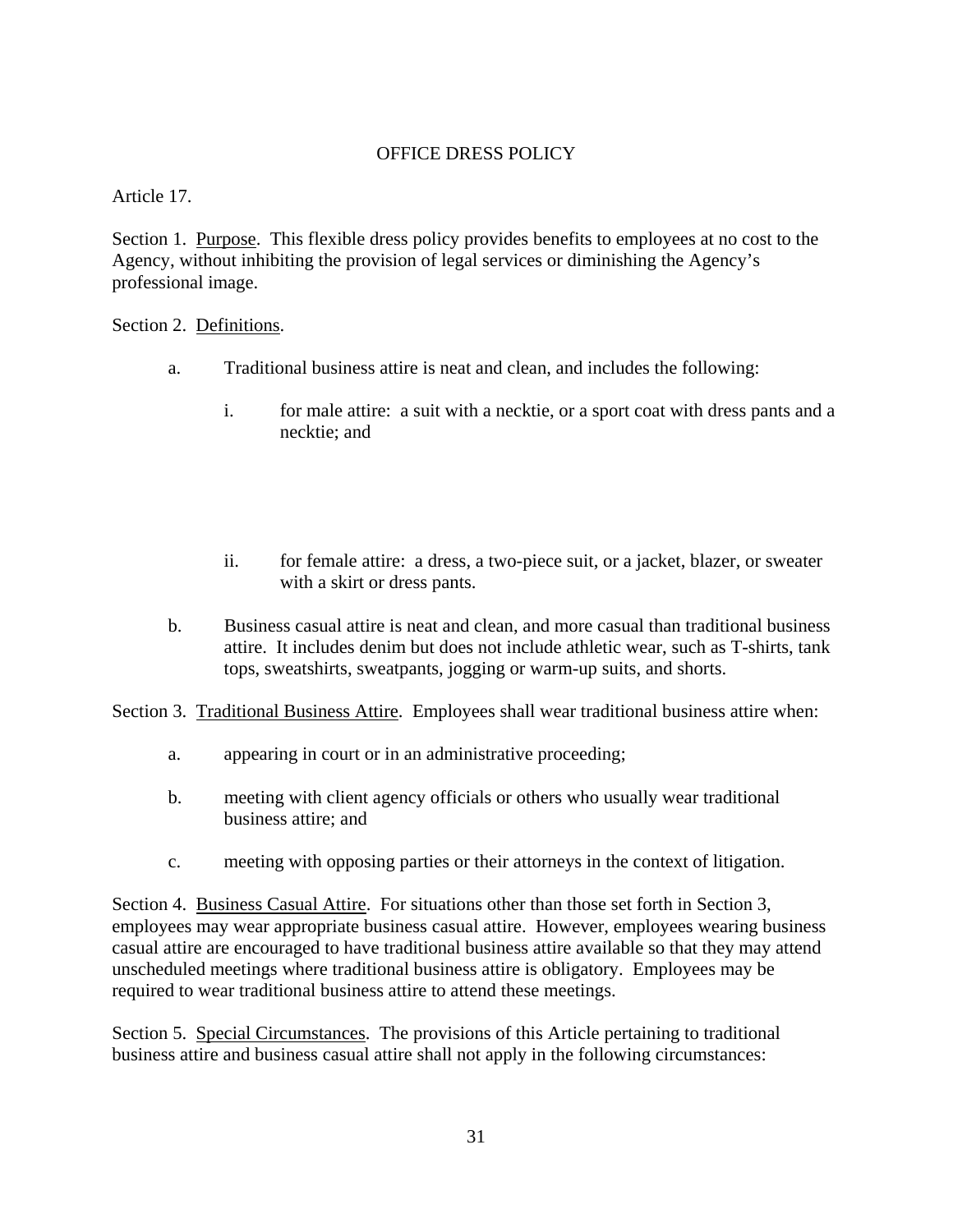- a. Employees, who cannot reasonably comply with the provisions of this Article for medical reasons, may, with approval of their supervisor, dress in a manner that accommodates the medical condition.
- b. For work that entails visiting sites in forests or fields, acceptable attire may include clothing that is not considered appropriate for the office but that is appropriate for the outdoors.
- c. If an employee's activities on a particular day involve physical work, such as moving office furniture or files, acceptable attire may include clothing that would not be considered appropriate for normal office duties.
- d. Employees shall comply with any court-imposed dress code whenever appearing in court.

Section 6. Local Policies. Agency offices may adopt dress policies that are tailored to local circumstances and do not create problems for the Agency. These policies may allow for business casual attire in a more expansive manner than the policies established in this Article.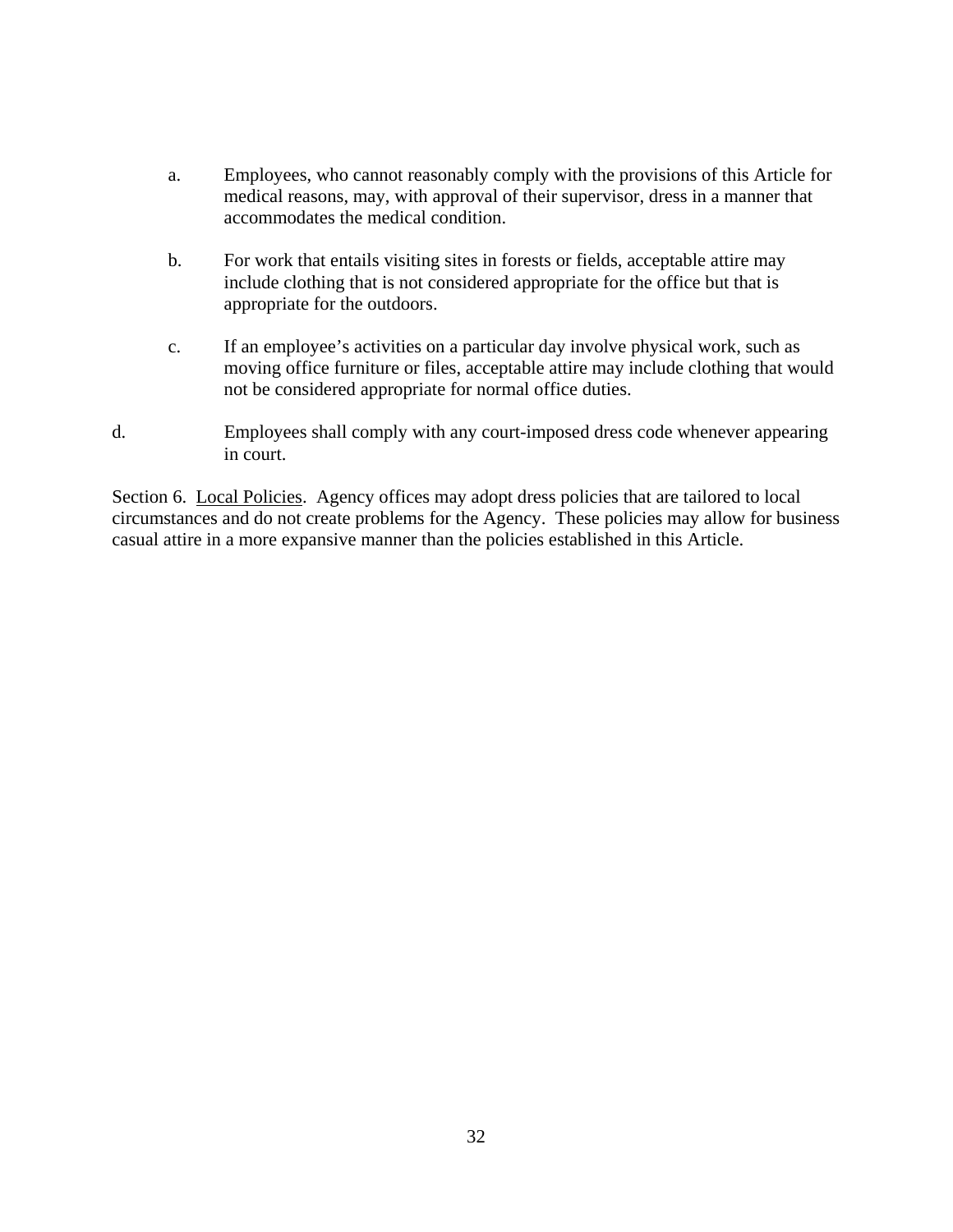# TRANSIT AND PARKING SUBSIDY

Article 18.

Section 1. Pre-Tax Benefit. In furtherance of the Federal Employees Clean Air Incentive Act, 5 U.S.C. § 7905, an employee who uses qualified transit or qualified parking in commuting to or from the employee's residence or duty station may elect either or both of the following benefits:

- e. An amount of an employee's gross income shall be set aside, before taxes, representing payment for qualified transit costs, which amount shall be the lesser of the actual cost to the employee of qualified transit travel; or the monthly maximum amount excludable from gross income for qualified transportation fringe benefits, other than qualified parking, as allowed by law.
- f. An amount of an employee's gross income shall be set aside, before taxes, representing payment for qualified parking fees, which amount shall be the lesser of the actual cost to the employee of monthly qualified parking fees paid by the employee, or the monthly maximum amount excludable from gross income for qualified parking, as allowed by law.

Section 2. Authority. This Article shall be administered in accordance with the provisions relating to qualified transportation fringe benefits set forth in 26 U.S.C. § 132(f). Benefits provided to employees under Section 1 are not subject to income tax, as allowed by law.

Section 3. Certification. The pre-tax benefits of Section 1 shall be based upon a certification by an employee of the regular monthly costs that the employee expects to incur. The employee shall update the certification annually, on a date set by the Agency. Employees are responsible for ensuring that actual costs incurred each month are not less than the amount certified. If the employee's regular monthly costs increase, and the increase would affect the benefits available to the employee under Section 1, the employee shall provide the supervisor with a revised certification. If the Agency has reasonable grounds to believe that the actual costs incurred by an employee are less than the amount of the certification, it may require the employee to submit a monthly certification of actual costs. This certification shall include the dates traveled, the daily costs incurred, the type of transportation used or the location of qualified parking, and the total costs incurred during the month. In a monthly certification related to qualified parking for a carpool, the employee shall list the person or persons with whom the employee carpools.

Section 4. Definitions.

a. Qualified transit means mass transit facilities, whether or not publicly owned, such as buses, subways, rail, lightrail, elevated rail, streetcars, trolleys, ferries, and commuter highway vehicles.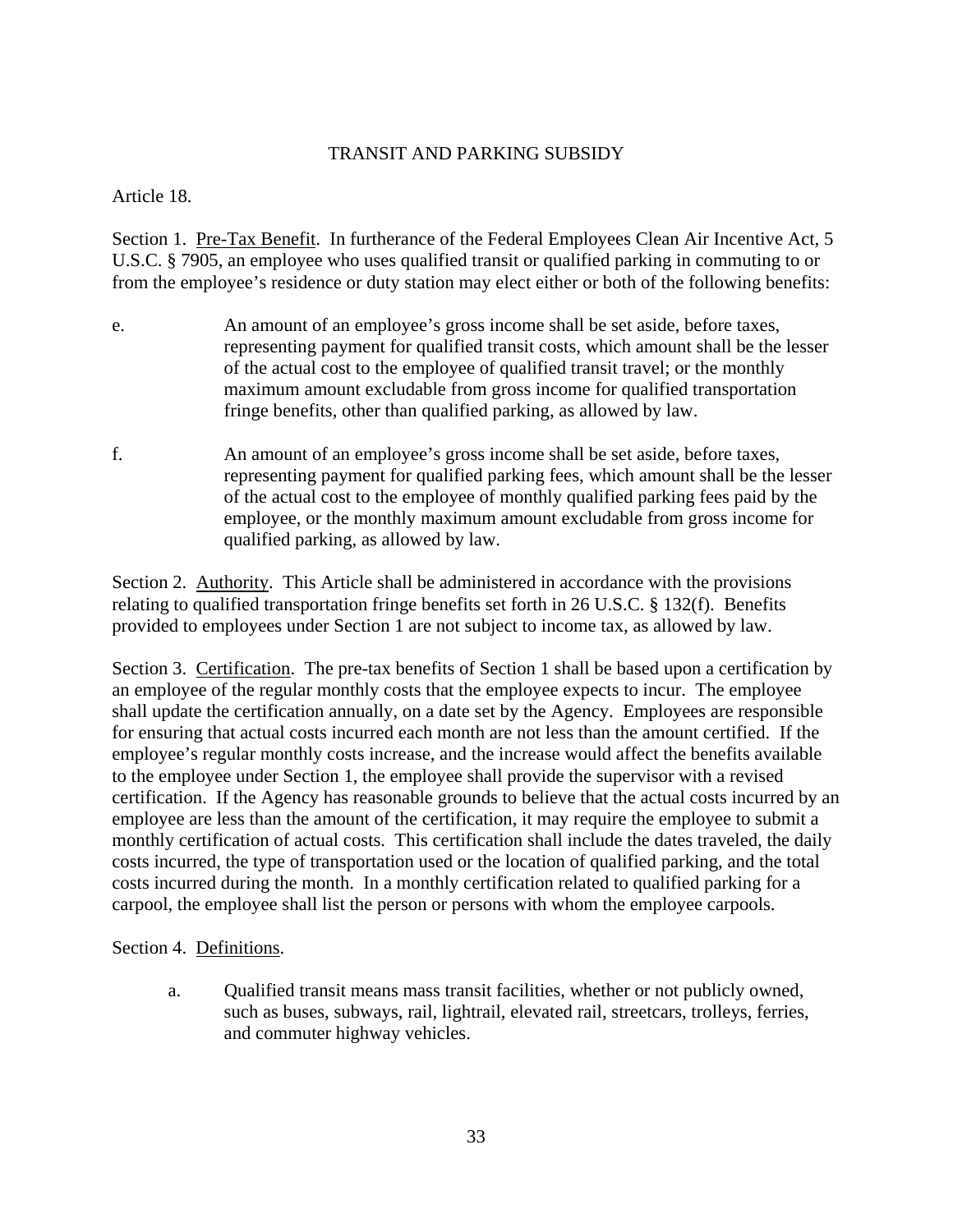- b. Commuter highway vehicle means any highway vehicle, the seating capacity of which is at least 6 adults, not including the driver, and at least 80 percent of the mileage use of which can reasonably be expected to be for purposes of transporting persons in connection with travel between their residences and their place of employment, and on trips during which the number of persons transported for these purposes is at least one-half of the adult seating capacity of the vehicle, not including the driver.
- c. Qualified parking means parking used by an employee on or near the employee's duty station, when the employee commutes to work in a carpool; or, on or near a location from which the employee commutes to work by qualified transit, commuter highway vehicle, or carpool. This term does not include any parking on or near property used by the employee for residential purposes.
- d. Carpool means an arrangement whereby the employee regularly commutes to or from work in a vehicle that carries at least 3 persons, including the employee. However, if the Department adopts a more liberal definition of carpool, then the Department standard shall apply.

Section 5. Executive Order 13150. Eligible employees may elect transportation fringe benefits under Section 1 of this Article or Executive Order 13150, or both.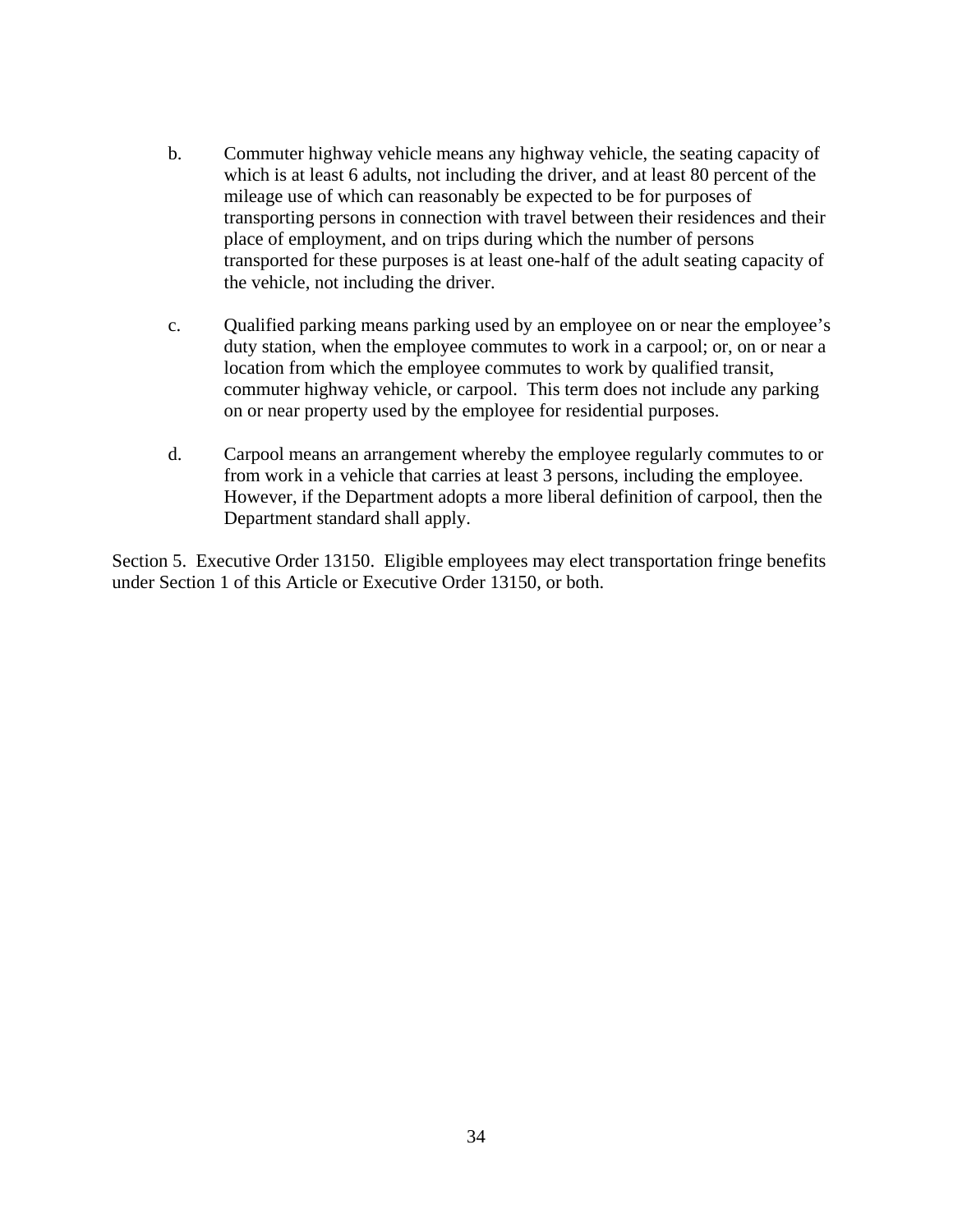## BUSINESS CARDS

Article 19.

The Agency shall, to the extent permitted by law, including decisions of the Comptroller General, provide business cards to its employees. The Agency may use its own equipment and personnel to produce the business cards.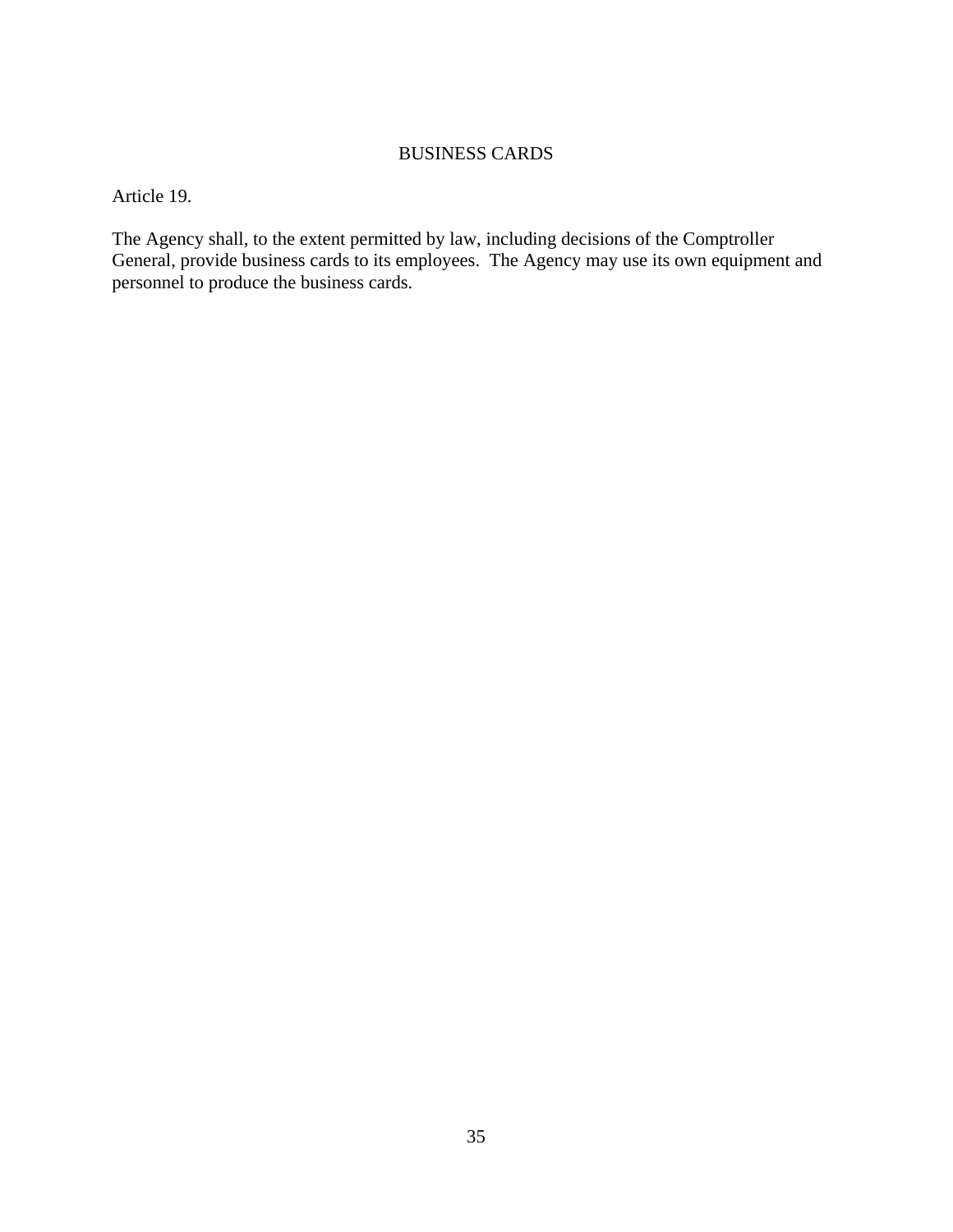## OUTSIDE EMPLOYMENT AND OTHER OUTSIDE ACTIVITIES

### Article 20.

Section 1. Introduction. Employees may engage during non-duty hours in outside activities, including outside employment, that do not involve conduct prohibited by statute or federal regulation. The Standards of Ethical Conduct for Employees of the Executive Branch (Executive Branch Standards), 5 C.F.R. Part 2635, and the Supplemental Standards of Ethical Conduct for Employees of the Department of Agriculture (USDA supplemental regulation), 5 C.F.R. Part 8301, shall be implemented as to employees subject to the provisions of this Article.

#### Section 2. Prior Approval of Outside Employment.

- a. Coverage. Except as otherwise provided in this Article, prior Agency approval for outside employment shall be obtained by covered employees, who are:
	- i. any employee required to file either a public (Standard Form 278) or a confidential (Office of Government Ethics Form 450) financial disclosure report, if the employment falls within the definition contained in the USDA supplemental regulation; and
	- ii. any bargaining unit attorney, if the outside employment involves the practice of law, whether compensated or not.
- b. Procedure. A covered employee who wishes to engage in outside employment shall present a written request for approval to the head of the division or office in which the employee is located, in accordance with the procedures set forth in 5 C.F.R. § 8301.102(c). The General Counsel shall appoint 1 or more Agency designees to review the requests. The Agency shall respond to the employee, normally within 20 days of receipt of the request, by approving the request, seeking further information to determine whether the outside employment meets the standard for approval set out in Section 2.c. of this Article, or disapproving the request, setting out its reasons for the disapproval. If the request requires a more expeditious response, the Agency shall make all reasonable efforts to respond as soon as possible. If the Agency disapproves an employee's request, the employee may file a grievance under the Grievances and Arbitration Article of this Agreement.
- c. Standard for Approval. The Agency shall approve a covered employee's request to engage in outside employment, unless it determines that the outside employment is expected to involve conduct prohibited by statute or Federal regulation, including 5 C.F.R. Parts 2635 and 8301.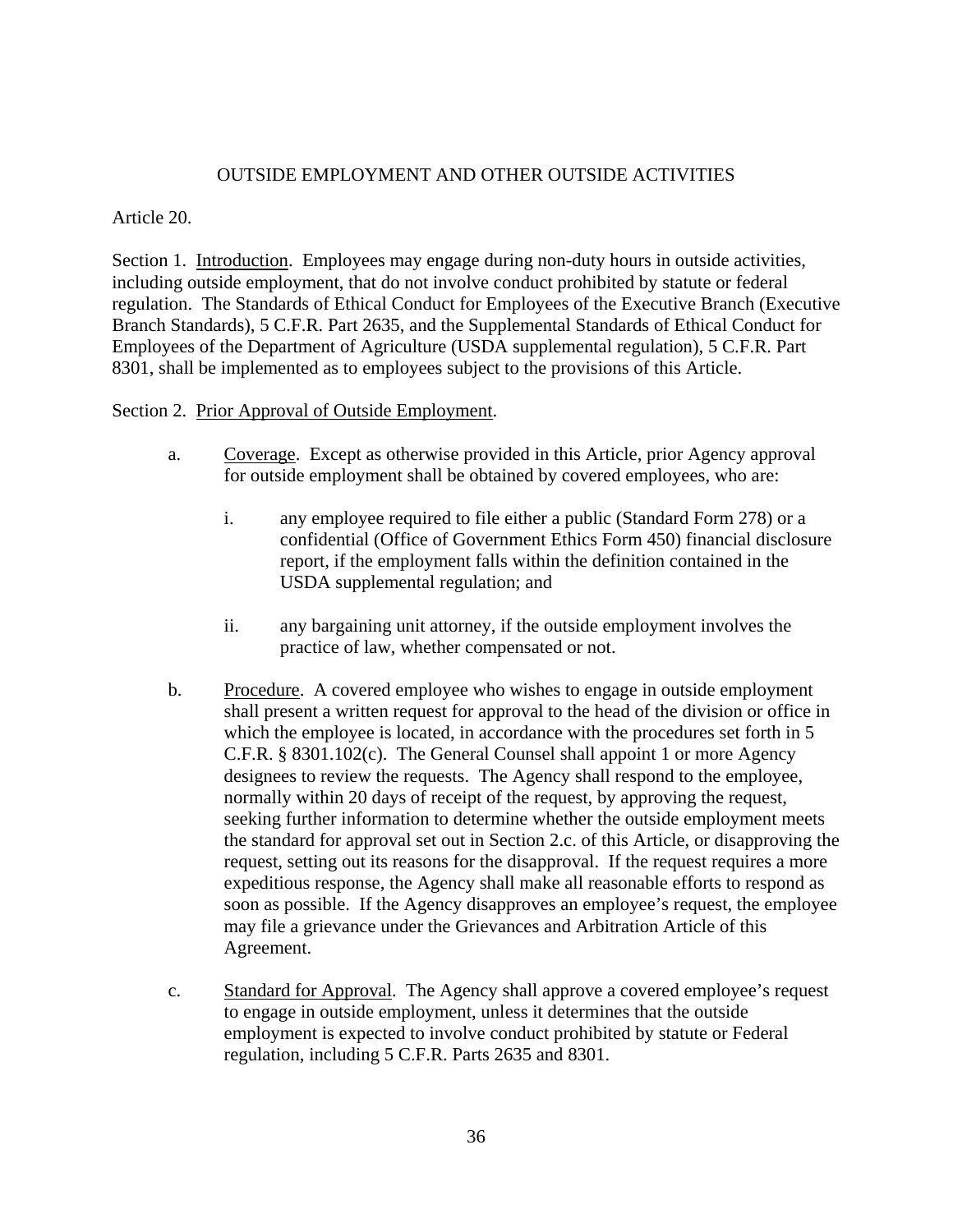d. If the Agency proposes to extend the requirement to file public or confidential financial disclosure reports to additional categories of employees, it shall notify the Union President in accordance with the Notification and Response Times Article of this Agreement.

Section 3. Categorical Approvals. If the outside employment does not involve conduct prohibited by law or regulation, covered employees need not provide notification to the Agency, or seek prior approval from the Agency in the following circumstances:

- a. Legal Services to Family Members. A covered employee may provide occasional legal advice and services, with or without compensation, to anyone related to the employee by blood or affinity, or whose close relationship to the employee is the equivalent of a family relationship.
- b. Pro Bono Activities. A covered employee may provide legal advice and services to organizations or individuals, without compensation other than reimbursement of expenses, through a professional, educational, religious, charitable, employee, social, fraternal, recreational, or other non-profit organization.
- c. Professional Associations and Other Organizations. A covered employee may participate in the activities of professional associations, such as bar associations, or of other organizations, such as educational, religious, charitable, employee, social, fraternal, recreational, or other non-profit organizations, and may serve in a personal capacity as an officer of any of these organizations, without compensation other than reimbursement of expenses.
- d. Teaching, Speaking, Writing, or Editing.
	- i. Applicability. Covered employees may teach, speak, write, or edit with respect to topics that do not relate to their official duties, within the meaning of 5 C.F.R.  $\S 2635.807(a)(2)(i)(B)$  through (E), with or without compensation, so long as the invitation to do so was not received from a prohibited source as defined in 5 C.F.R. § 2635.203(d).
	- ii. Disclaimer. If the covered employee is identified as an employee of the Agency in any written works or in any course catalogs or other written materials, the written works or other materials shall also contain a disclaimer stating that the views expressed are those of the employee and not necessarily those of the Department or of the Agency.

### Section 4. Outside Activities Related to an Employee's Official Duties.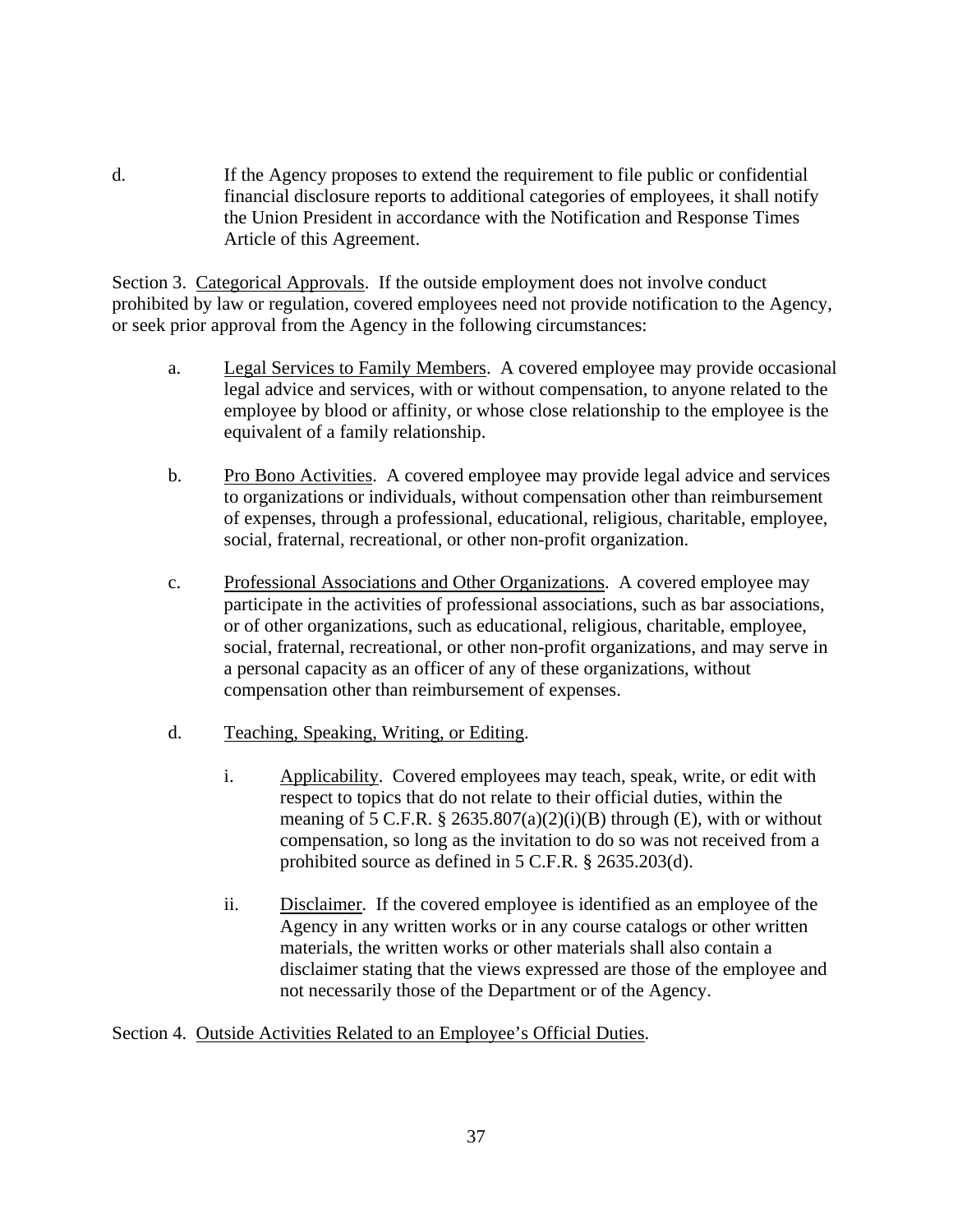- a. Notice. Before engaging in teaching, speaking, writing, or editing with respect to topics that relate to their official duties within the meaning of 5 C.F.R.  $\S 2635.807(a)(2)(i)(B)$  through (E), covered employees shall provide notice to the Agency as follows:
	- i. Uncompensated Activities. Covered employees must provide their supervisors with written notice before engaging in uncompensated activity.
	- ii. Compensated Activities. Covered employees must provide their supervisors with written notice before engaging in compensated activity. The notice shall be given at least 20 days before engaging in the activity, unless the nature or timing of the activity requires a shorter notice period. In any case, the notice must provide the Agency with sufficient time to determine whether the activity is expected to involve conduct prohibited by statute or Federal regulation.
- b. Disclaimer. If the covered employee is identified as an employee of the Agency in any written works or in any course catalogs or other written materials, the written works or other materials shall also contain a disclaimer stating that the views expressed are those of the employee and not necessarily those of the Department or of the Agency.

Section 5. Voluntary Submission of Requests for Approval. Covered employees may voluntarily submit requests for Agency review and approval of outside employment arrangements that are arguably exempted by Section 3 or 4 of this Article from the prior approval procedures of the USDA supplemental regulation and this Article. The Agency shall either confirm that the outside employment is exempted from the prior approval procedures, or shall inform the employee of the need to comply with Section 2 or 4 of this Article.

Section 6. Recordkeeping. The Agency shall retain notifications and requests for approval of outside employment, as well as Agency responses to them. These records shall be maintained in a confidential manner and with due regard for the privacy of employees who have sought approval or provided notification; shall not be shared with other employees who have no need to know of an employee's outside employment or other outside activities; and shall be protected from disclosure to the maximum extent provided for by the Freedom of Information Act, 5 U.S.C. § 552, the Privacy Act of 1974, 5 U.S.C. § 552a, and all other applicable law and regulation.

Section 7. Political Activities. Political activities of employees shall be governed by the Hatch Act, 5 U.S.C. §§ 7321 through 7326, and its implementing regulations, 5 C.F.R. Parts 733 and 734.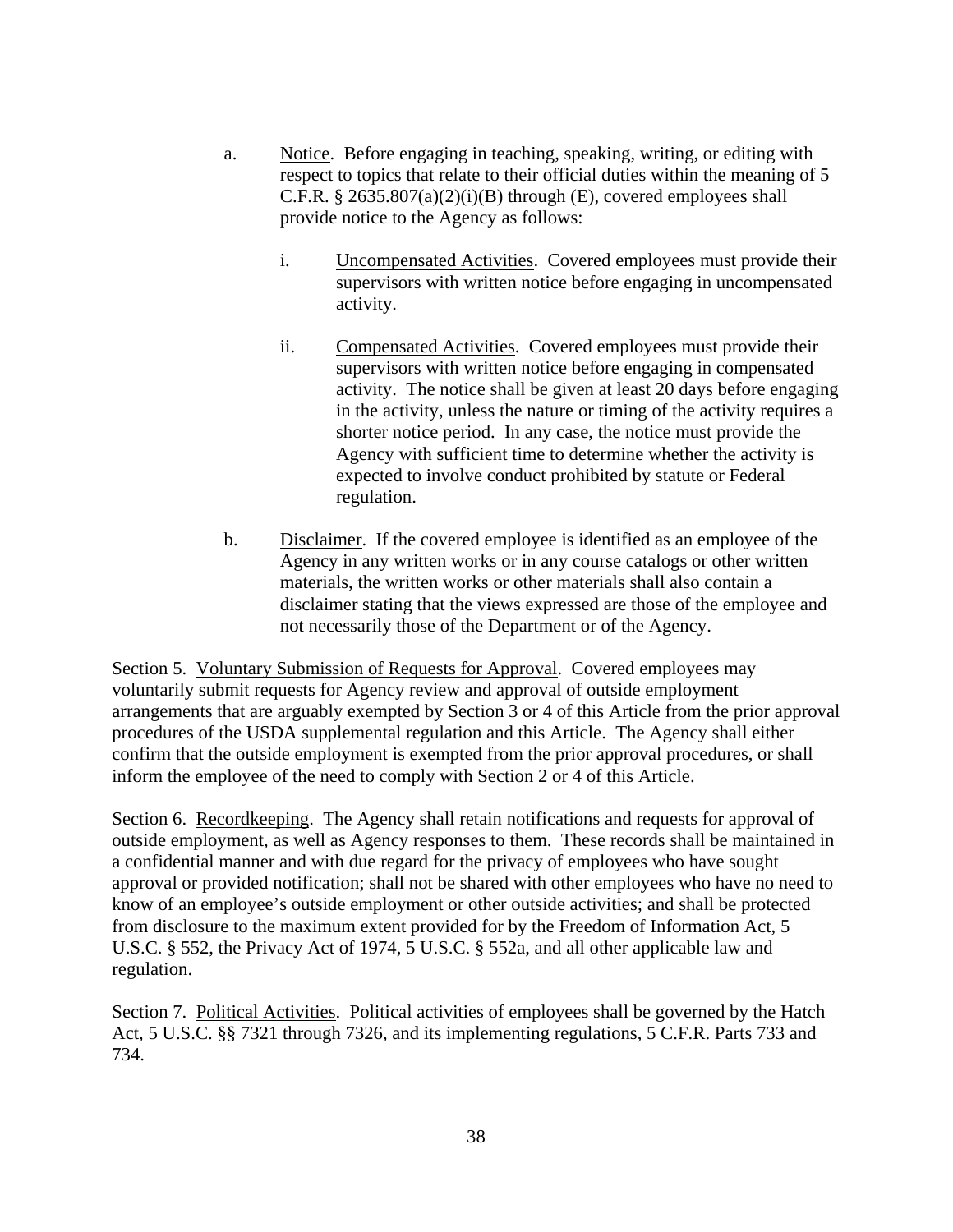## AWARDS

## Article 21.

Section 1. General. Recognizing employee performance through awards improves morale, efficiency, and productivity. The kinds of awards covered by this Article are cash awards, timeoff awards, honorary or informal recognition awards, and quality step increases. When an employee receives an award, notice of the award shall be placed in the employee's official personnel folder and in the supervisor's work site file.

Section 2. Criteria. Awards shall be distributed throughout the Agency in a fair and equitable manner. The Agency shall consider the following criteria when making award decisions:

- a. Quality of performance and service to clients performing consistently and exceptionally for the benefit of the Agency and client agencies;
- b. Problem-solving and innovation working to improve current practices or trying new approaches or solutions;
- c. Teamwork and collegiality advancing Agency goals by working collegially with other Agency personnel to achieve organizational goals;
- d. Special accomplishments exemplary performance beyond ordinary job responsibilities;
- e. Citizenship contributing to the well-being of the community, which shall be awarded only by non-monetary recognition; and
- f. Other contributions to organizational goals.

Section 3. Cash Awards. Toward the end of each fiscal year, the Agency shall determine if any funding is available to be allocated for cash awards. Available funding shall be distributed equitably among the Agency's organizational components in a manner which ensures that all employees have an equal opportunity for recognition. Employees who are recognized for outstanding performance in their annual appraisals shall be given first consideration by the Agency in the allocation of cash awards.

Section 4. Time-Off Awards. The Agency may grant time-off awards to employees, which shall be made without charge to leave or loss of pay. Before granting a time-off award to an employee, the Agency shall advise the employee that the award may be declined. If a time-off award is declined, the Agency shall give the employee non-monetary recognition.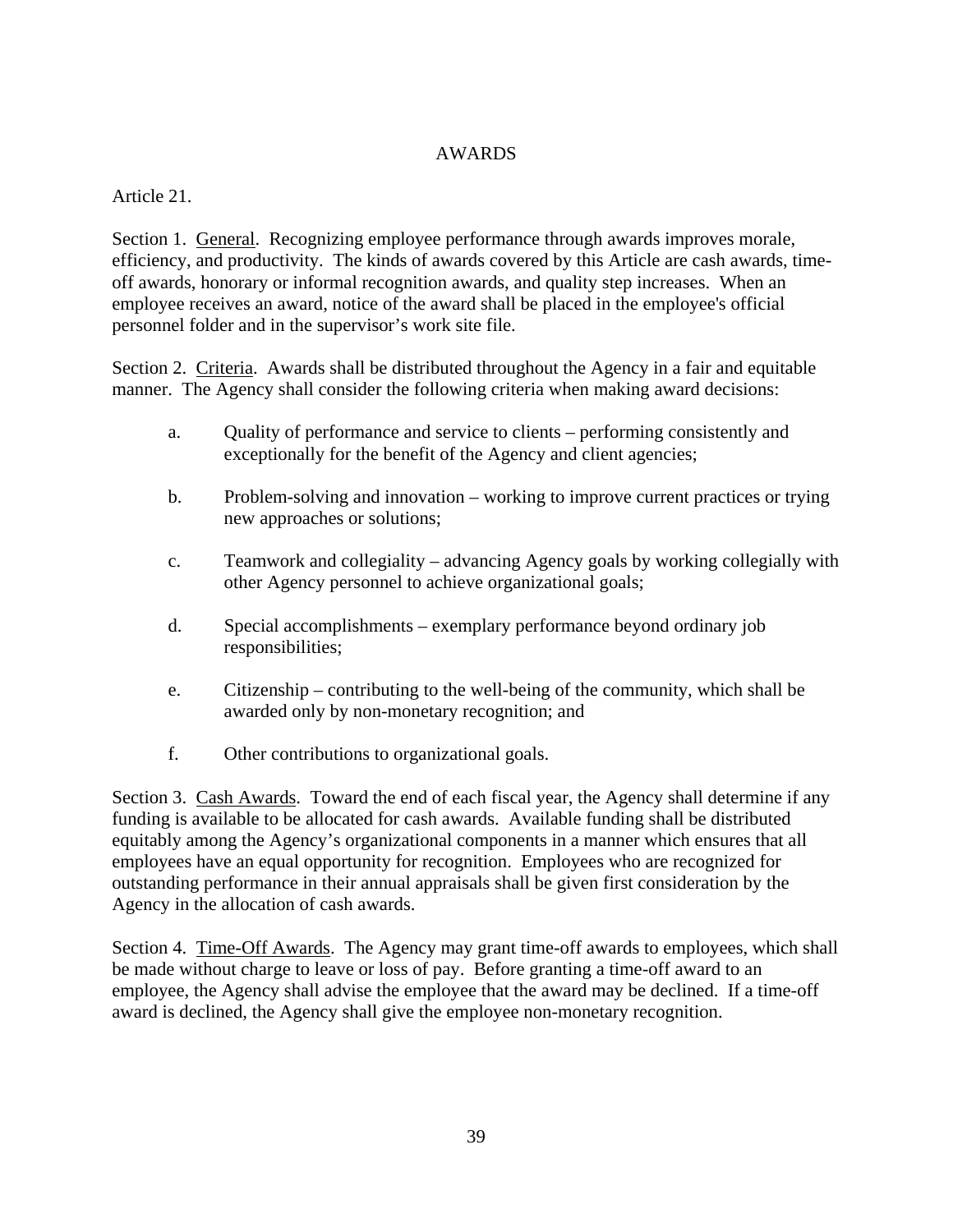Section 5. Non-Monetary Awards. The Agency may recognize employee performance through honorary or informal recognition awards, including certificates of appreciation, letters of commendation, plaques, or similar items.

Section 6. Quality Step Increases. A quality step increase is an increase in the employee's rate of basic pay from one step or rate of the grade of the employee's position to the next higher step or rate within the grade. Quality step increases provide employees with incentives and recognition for excellence in performance. The Agency may recognize the outstanding performance of an employee by granting a quality step increase. An employee who receives a quality step increase is ineligible for another performance award in that same rating year.

Section 7. Union Recommendations. The Union may recommend to the Agency that it recognize an employee's performance through non-monetary recognition, a time-off award, or an on-the-spot award. The Agency shall consider the Union's recommendations when making award determinations, but final decisions on all awards shall be made by the Agency.

Section 8. Annual Report. At the end of each calendar year, the Agency shall provide the Union President with an annual report:

- a. summarizing the funding allocated to the employee awards program, itemizing the amount expended on cash awards; and
- b. listing all employees who received awards during the year, including the type of award, the basis for recognition, and the amount, in the case of cash awards.

Section 9. Review. The Parties shall meet periodically, in person or by telephone, to discuss the implementation of this Article, and, particularly, whether it is achieving the shared objectives of fairness and an equitable distribution of awards throughout the Agency. Representatives of the Parties may recommend improvements in the implementation of this Article to the General Counsel.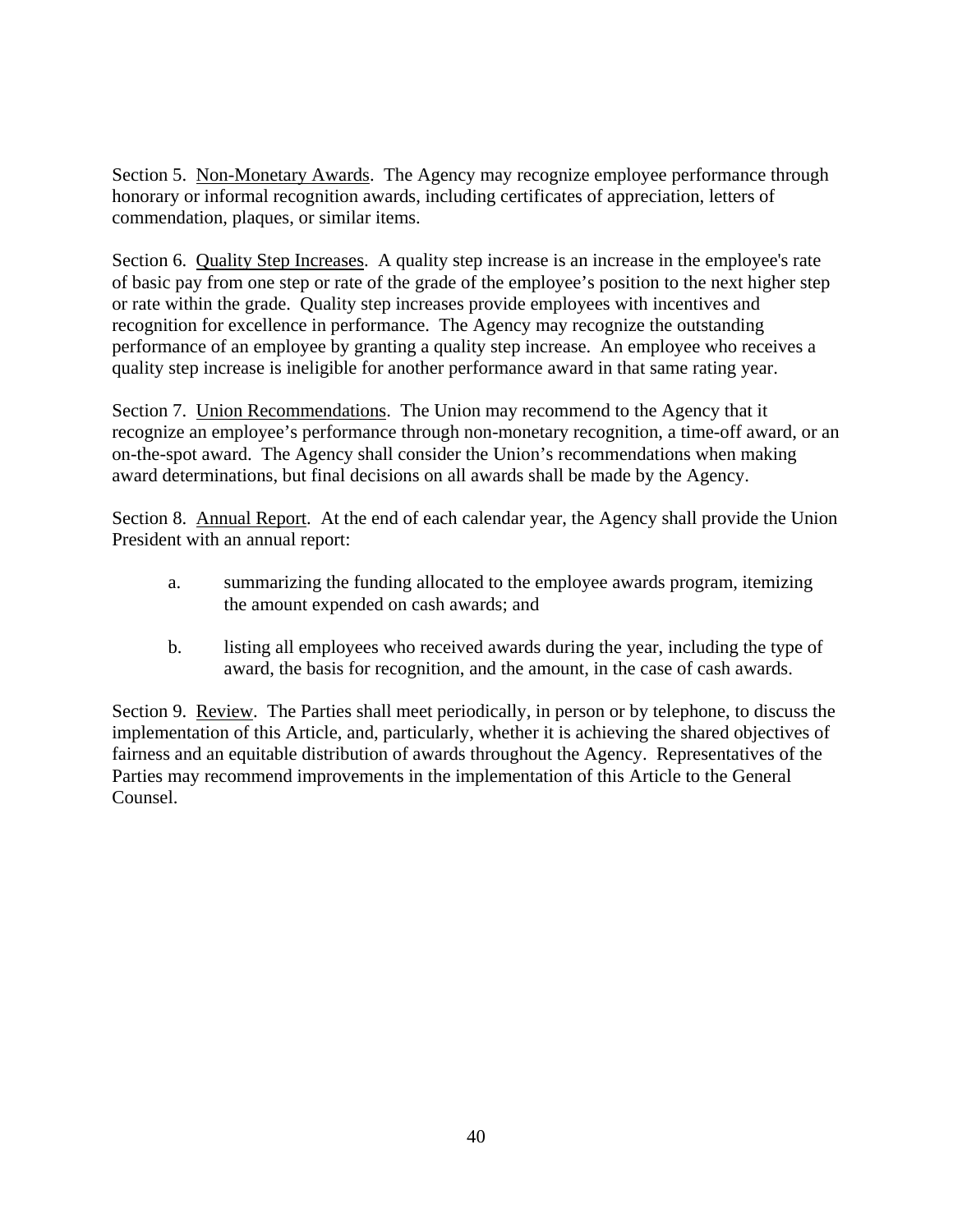## TRAINING AND CAREER DEVELOPMENT

Article 22.

Section 1. General. The Parties recognize the value of a well-trained workforce and the need for a well-planned and well-conducted training program. The program shall be designed to improve job performance, provide for career development, and meet Agency needs. The identification and selection of training is the joint responsibility of the employee and the Agency.

Section 2. Funding for Training. At the beginning of each fiscal year or when the Agency has been provided its final budget for that fiscal year, whichever is later, the Agency shall notify the Union President regarding the amount of funds it plans to make available for training that fiscal year. After notifying the Union President and receiving any comments from the Union, the Agency shall make its final determination regarding the amount of training funds and shall notify the Union President. The Agency shall notify the Union of any changes in the amount of training funds.

Section 3. Career Development.

- d. Factors to be considered in making decisions regarding career development and training for employees include educational experience, relevant work experience, job performance, and relevant individual skills and potential.
- e. At least annually, the employee and the supervisor shall meet to discuss training and career development. At this meeting, the employee and the supervisor shall discuss the employee's developmental needs and appropriate training courses. Typically, this meeting will occur during the employee's annual performance evaluation or when training funds are allocated for the upcoming fiscal year.
- f. At any time, an employee may request a conference with the supervisor to discuss training and career development.

# Section 4. Training Requests.

- a. Employees may request to attend courses, seminars, meetings, or conferences that will enhance current working skills or provide training for work that may be assigned in the future. The supervisor may grant or deny a request depending on the relevance of the training, training fund priorities, demands of the office workload, and other training opportunities provided to the employee.
- b. The Agency shall permit an employee to use official duty time to attend training that is approved but not funded by the Agency if the Agency determines that the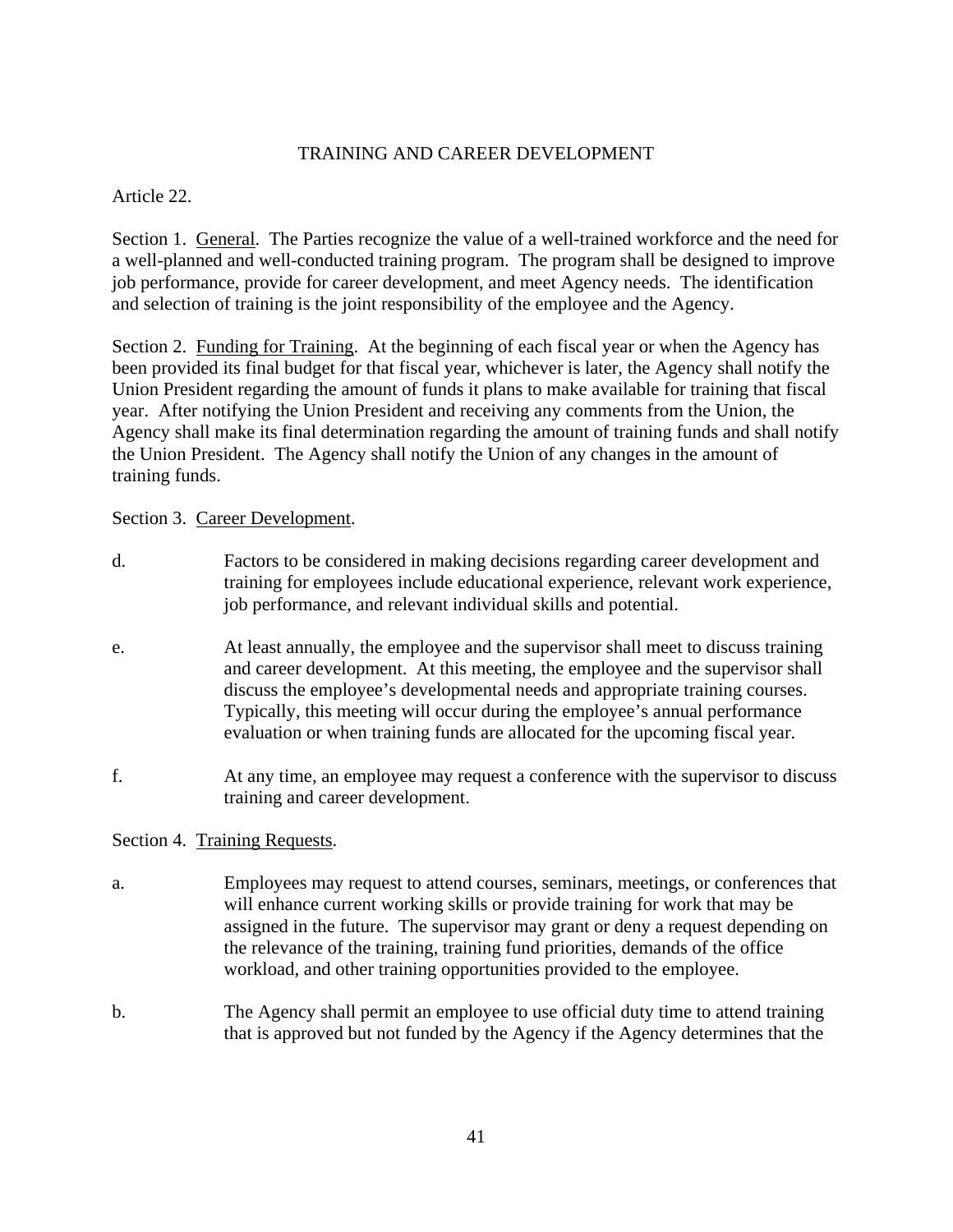training relates to the employee's assigned duties or would enhance its mission and the employee's performance.

c. The Agency shall annually provide the Union President with the following information for each Associate General Counsel area of responsibility and for each field office: the amount of funds expended under this Article, and a list of courses and seminars approved or denied by the Agency.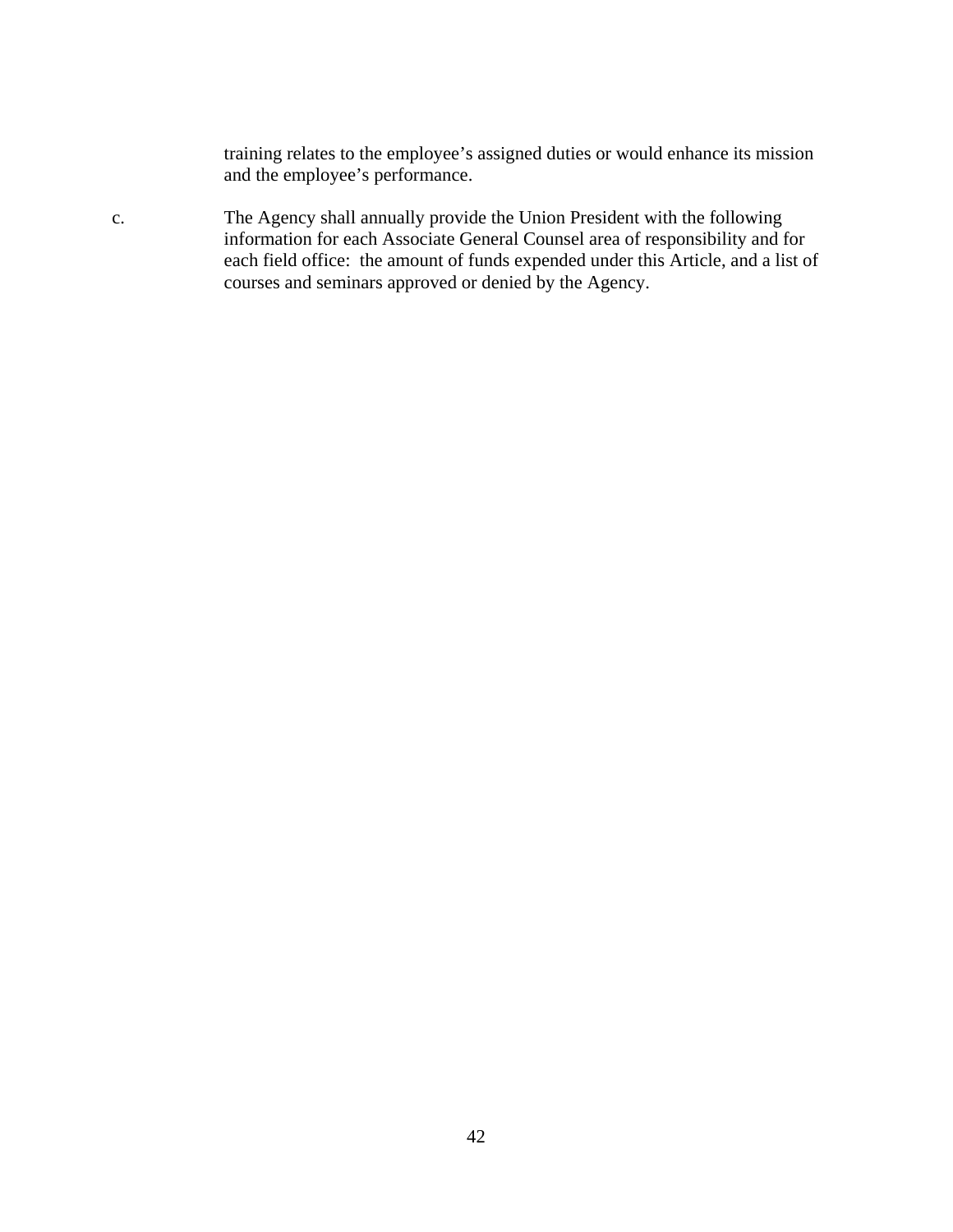## **TRAVEL**

Article 23.

Section 1. Official Travel.

- a. Whenever possible, the Agency shall schedule employee travel to occur during an employee's regularly scheduled work hours.
- b. Employees shall not be required to use privately owned vehicles for travel on official business.
- c. The Agency shall provide, upon request, telephone calling cards to employees who travel on official business or perform official duties away from their office 3 or more times per year. The Agency shall have available for each office and division an additional telephone calling card for use by employees who travel less than 3 times per year.
- d. The Agency shall provide each office and Associate General Counsel area of responsibility with at least one notebook computer containing word processing, remote electronic mail, and internet software for use by employees who travel on official business.
- e. The Agency shall either have cellular telephones available for employees who travel on official business, or allow employees to rent cellular phones for use during travel on official business, provided that the employees have received prior approval from the Agency.
- f. Employees are responsible for the proper care and security of Agency equipment used during official travel.

Section 2. Travel Advances. For good cause, travel advances may be made available to employees for official travel. The use of travel advances will be governed by government-wide regulations. Employees shall submit timely requests and obtain prior approval from their supervisors for travel advances. Employees who have been issued government credit cards are expected to use them to reduce or eliminate the need for travel advances.

### Section 3. Reimbursement.

a. An employee shall be reimbursed within 30 days after the employee submits a proper claim to the approving official. If the Agency believes that a claim is not proper, the Agency shall notify the employee within 7 days after the Agency receives the claim, and state why the claim is not proper. If the Agency does not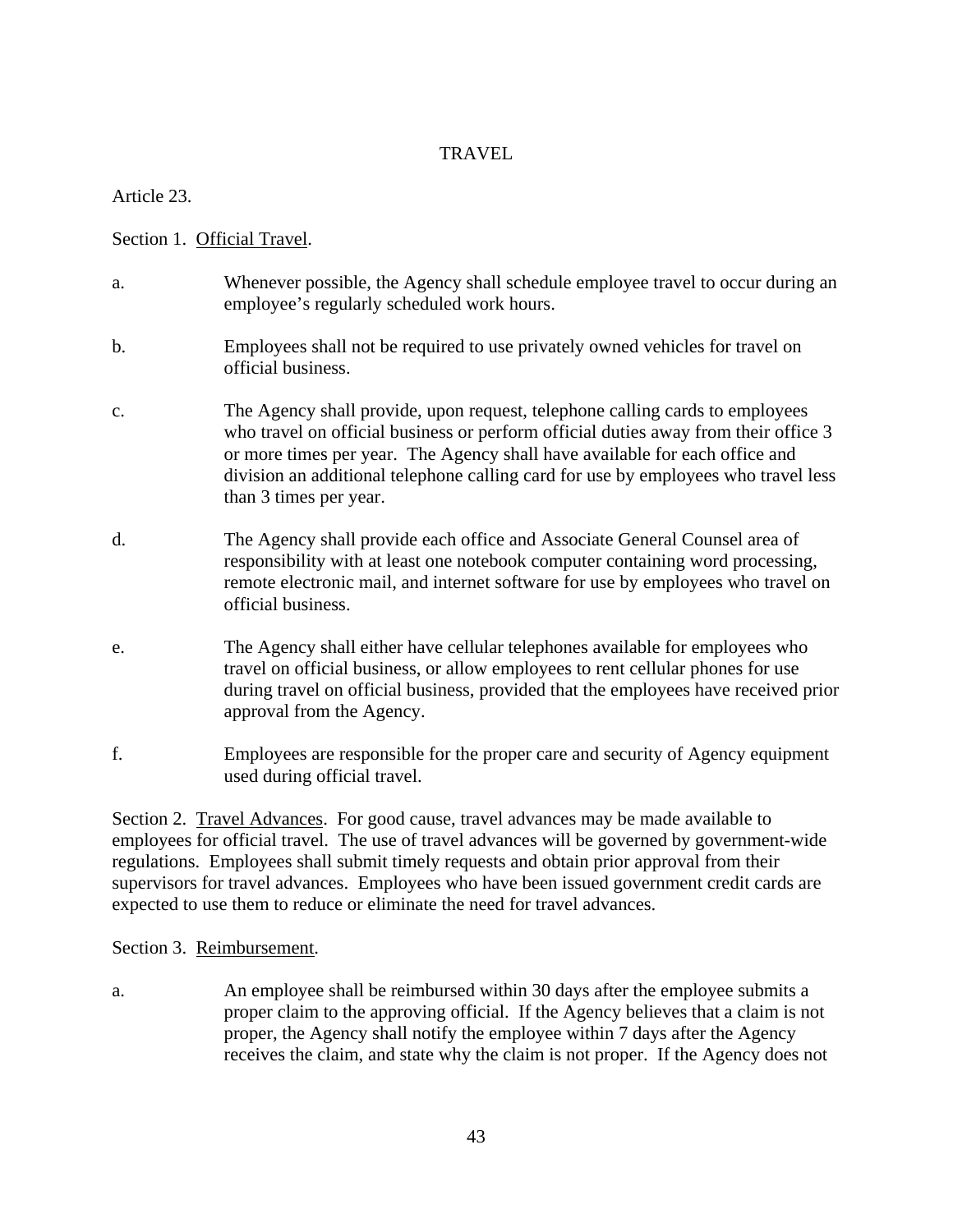reimburse the employee within 30 days after receipt of a proper claim, in addition to the amount due the employee, the Agency shall pay the employee a late payment fee and any late payment charge imposed by the credit card contractor. Late payment fees shall be calculated in accordance with 41 C.F.R. § 301-71.210.

- b. The Agency shall ensure that adequate staff is trained and available to process employee travel claims as expeditiously as possible.
- c. The Agency shall reimburse employees for prepaid lodging expenses that are not refundable when temporary duty is curtailed, canceled, or interrupted for official purposes or for other reasons beyond the employee's control that are acceptable to the Agency, provided that any commitment by an employee for prepaid lodging expenses of more than one night or involving more than a 24-hour cancellation condition has been pre-approved by the supervisor, and the employee personally has sought to obtain a refund or otherwise has taken steps to minimize the costs.
- d. The Agency shall reimburse employees for official faxes and telephone calls, including calls made from an employee's personal cellular phone, made while on official travel.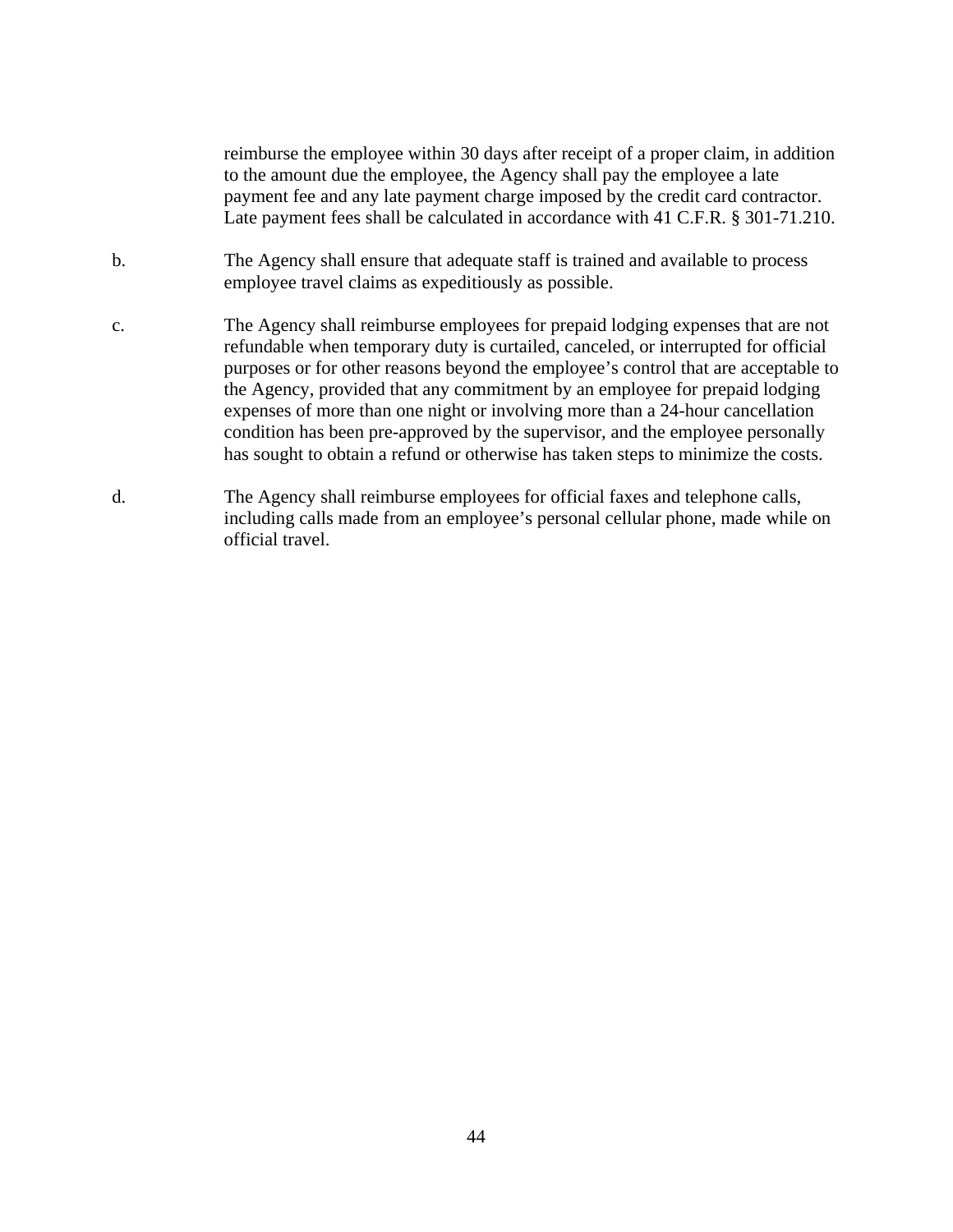#### WORK SPACE

Article 24.

Issues concerning employee work space assignments should be resolved at the office location between the affected employees and supervisor whenever possible. If the Agency determines that changes are needed in employee work space assignments, the following shall occur:

- a. The Agency shall notify the Union President, in accordance with the Notification and Response Times Article of this Agreement, as soon as it determines that an office relocation or other change in work space assignments is required.
- b. The supervisor shall involve the affected employees and the Union early in the planning process to obtain input regarding possible changes in employee work space assignments.
- c. The criteria for determining priorities in work space assignments are the employee's grade level, and, for employees within the same grade level, the employee's seniority as determined by the employee's service computation date. If the Agency concludes that the requirements of the position or of the Agency require it to assign work space on a different basis, the notification provided to the Union President under paragraph (a) of this Article shall include the reasons for the Agency's determination.
- d. The needs of employees entitled to reasonable accommodation shall be a priority in determining work space assignments.
- e. The Agency recognizes that employees have different preferences in decorating their assigned work spaces. Employees may decorate and maintain items of their choosing in their individual work space without interference from supervisors consistent with applicable laws and regulations, such as those governing safety, religious freedom, and hostile work environment. If an issue concerning decoration arises, the supervisor shall attempt to resolve the issue with the employee in question. The Agency shall not move or remove an employee's personal property without first notifying the employee, unless the personal property presents a health or safety issue, or under unusual circumstances, where removal is required for other management reasons and the employee is unavailable for prior notification. An employee may request Union representation at any point in this process.
- f. Employees shall maintain their work space in a reasonably neat and professional condition. The Agency shall provide employees with adequate filing and storage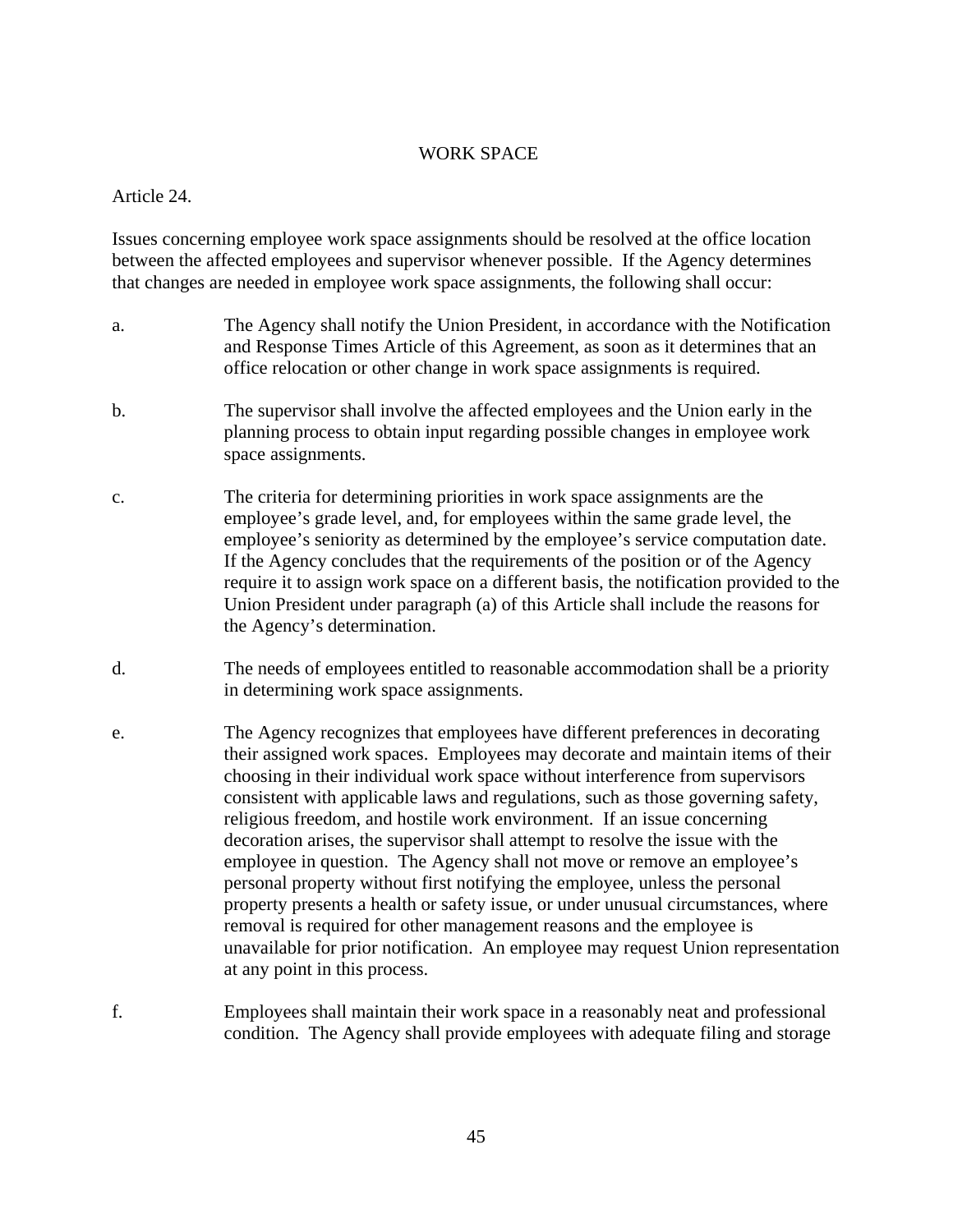space. Maintaining common areas in a reasonably neat and professional condition is the responsibility of the Agency employees who use them.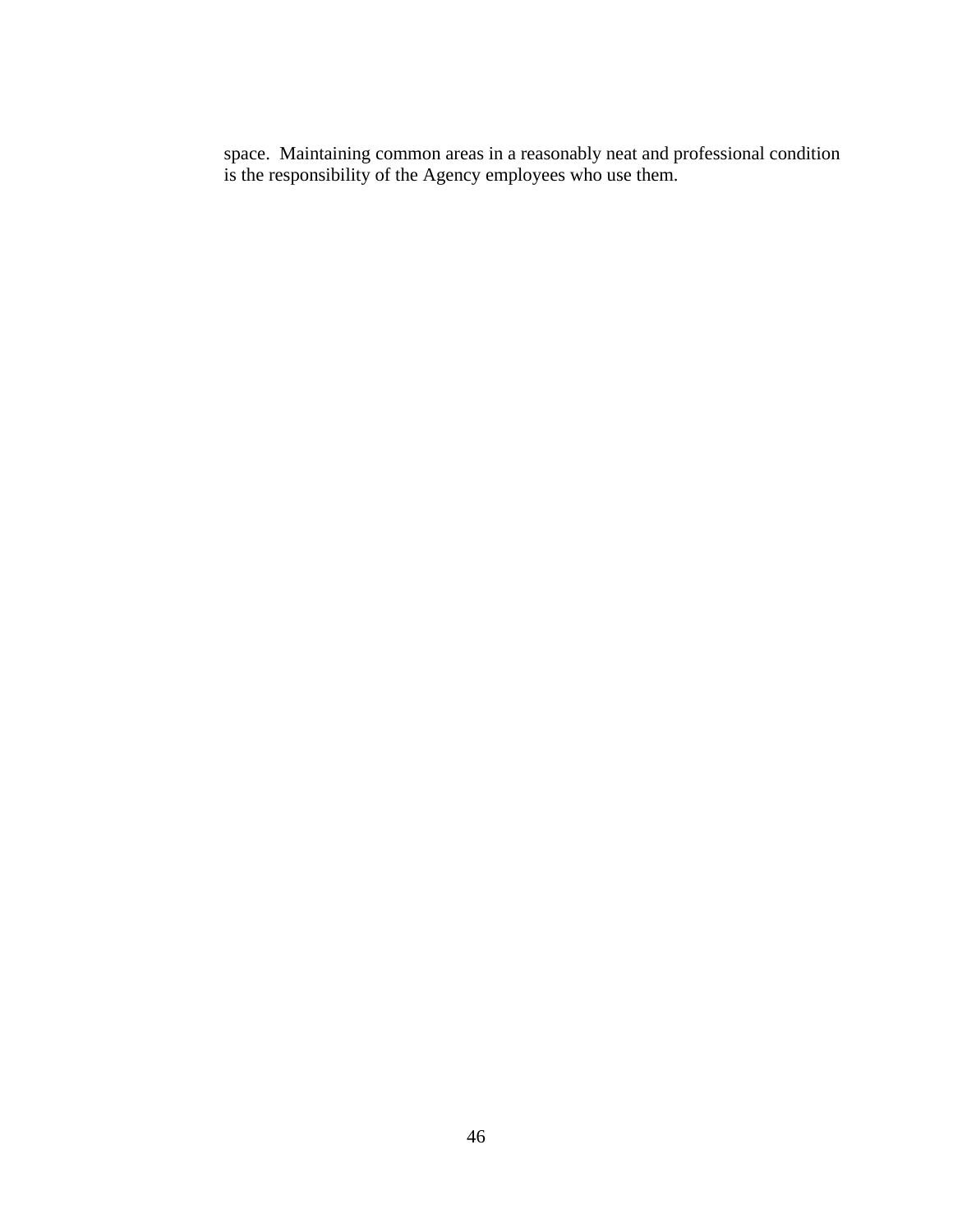## WORKPLACE TECHNOLOGY

Article 25.

Section 1. Technology. Workplace technology is electronic equipment and associated software that affect an employee's methods and means of performing work. Workplace technology includes personal computers and peripherals; laptop computers; printers; modems or other methods of Internet access; computer networking equipment, devices and servers; copiers; scanners; telephone systems; computer and network operating systems; facsimile machines; and software.

Section 2. Acquisition of Workplace Technology. Before acquiring any new technology, the Agency shall notify the Union President in accordance with the Notification and Response Times Article of this Agreement. New technology is any equipment or software that will change how the Agency performs its daily operations, and does not include the replacement of equipment or software by equipment or software currently in use by the Agency, or upgrades of existing equipment or software that are purchased as needed for the daily operations of the Agency.

Section 3. Replacement of Workplace Technology. The Agency shall install newly acquired workplace technology in a timely manner, within 60 days for equipment, and, whenever possible, within 6 months for software.

Section 4. Training. The Agency shall train employees in the use of workplace technology at the time it is provided to employees. This training may include video presentations, vendor training, teleconferencing, and training by Agency personnel.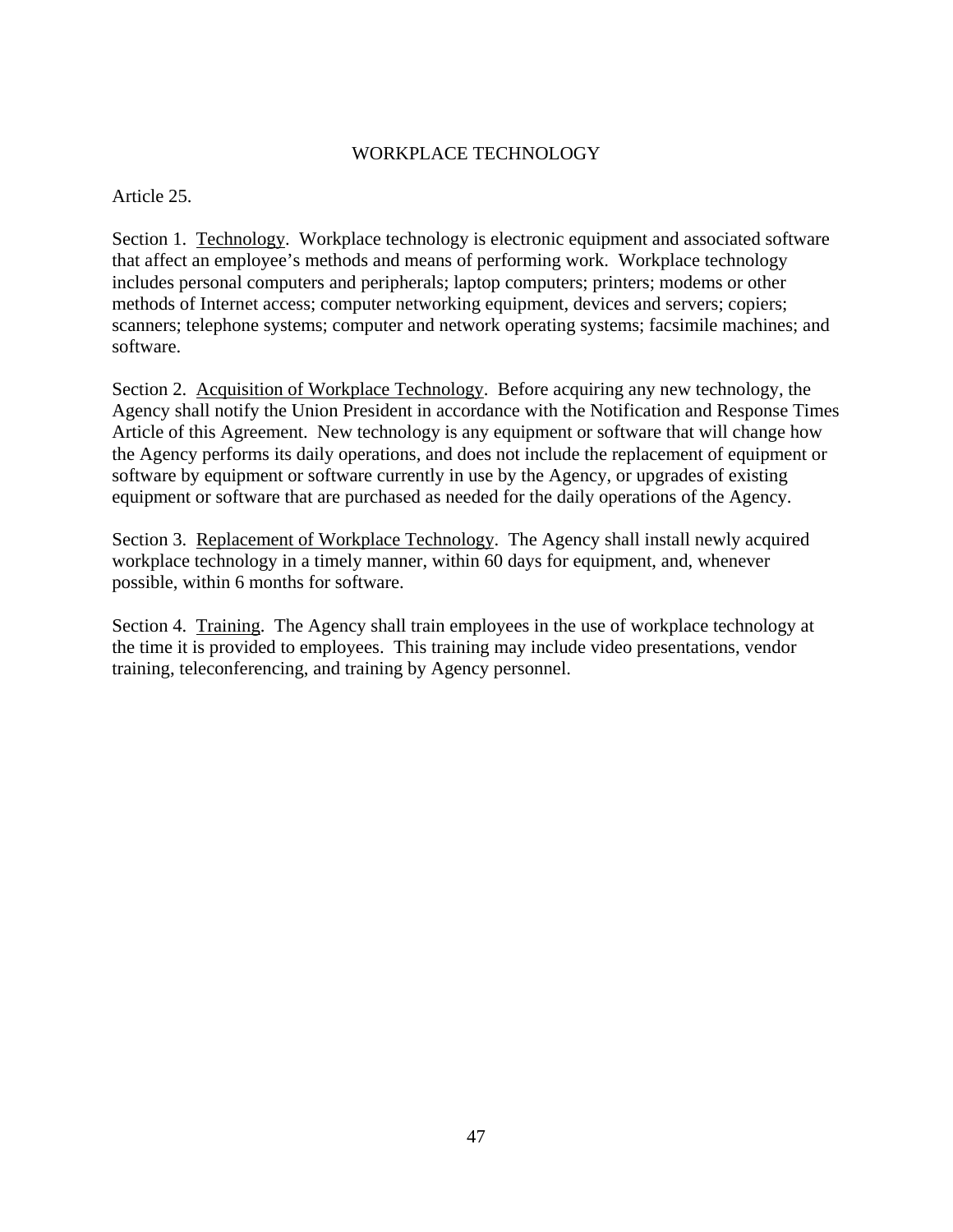## DETAILS AND VOLUNTARY REASSIGNMENTS

## Article 26.

Section 1. Scope. Details have the potential to enhance the experience, skill, and knowledge of employees in a manner that benefits both the professional growth of the employees and the operations of the Agency when the employees return to their original positions. A detail may be proposed by the employee, the Agency, or other entities in accordance with 5 U.S.C. § 3341 et seq. A proposed detail may specify the employee to be detailed or the detail may be open to any employee who meets the requirements of the detail. Details may be to another office of the Agency or of the Department, to another agency of the Federal Government, to state or local governments, or to other organizations as provided by law and regulation.

Section 2. Definition. Details are temporary assignments of employees to different positions in increments not to exceed 120 days, after which the employees shall return to their regular duties, without any reduction in grade and step. Time spent on a detail shall count towards time-ingrade requirements, career ladder promotions, and within-grade increases pursuant to law and regulation.

Section 3. Terms of Details Initiated by the Agency. Selection for details shall be conducted in a fair and equitable manner. The Agency may designate a particular employee for detail or it may consider all qualified employees, as provided below.

- a. If the Agency desires to open a detail to competitive consideration, it shall provide all employees with a description of the position and duties, the geographic and organizational location, and duration of the detail; the qualifications for the position and any other criteria that will be the basis for the Agency's selection; the specifications for the application process, including the identification of the person to whom the application must be sent; the deadline for submission of applications by interested employees; and the name of the selecting official.
- b. If the competitive consideration process does not produce a qualified candidate, the Agency may select the qualified employee with the latest service computation date to be assigned to the detail position.
- c. If any entity specified in Section 1, other than the Agency, requests that a particular employee be detailed to the entity, the Agency may comply with the request without considering other candidates.
- d. For good cause, the Agency may detail employees if it determines that their involuntary detail is necessary to address emergency situations. These details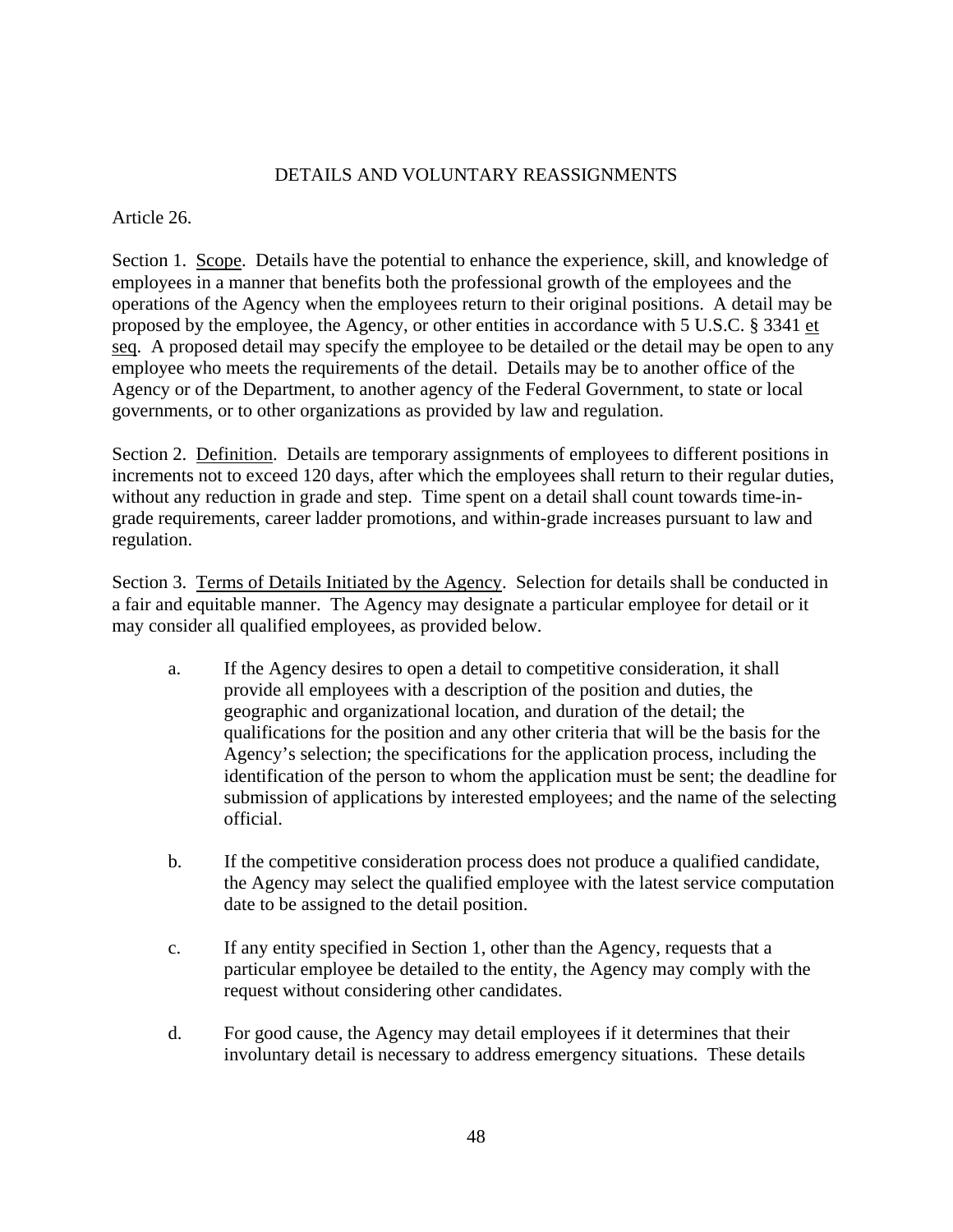shall extend no longer than the time required to address the emergency situation, normally no more than 30 days.

Section 4. Terms of Details Proposed by an Employee. A detail may be proposed by an employee. The employee shall submit a written proposal to the Agency that shall describe the entity to which the employee would be assigned; the position and duties to be filled; the duration of the detail; the proposed receiving entity's willingness to have the employee on detail; the benefits of the detail to the employee and the Agency; the anticipated costs of the detail; and identification of the entity that will pay the employee's salary and any per diem or transportation costs. Within a reasonable period of time, not to exceed 60 days from receipt of the proposal, the Agency shall issue a written decision on the proposal that either consents, declines to consent, or consents with modifications to the proposal. The decision shall be based on an evaluation of the benefits to the employee and the Agency; the effect of the detail upon the operations of the office and the workload of other employees; whether the receiving entity is willing to accept the detail and its costs; the number of details previously undertaken by the employee; the effect on current staffing levels; and the proposed cost to the Agency. The Agency is under no obligation to incur or pay any cost of the detail. The Agency may deny the request for a detail based on its evaluation of the factors listed above, if it determines that the detail would cause an adverse impact on the Agency by reducing productivity, diminishing the level of services furnished to the public, or increasing the cost of Agency operations.

Section 5. Impact and Implementation. Upon selection of an employee for a detail of more than 30 days, the Agency shall notify the employee, other applicants, and the Union President at least 15 days before the commencement of the detail. The Union President may consult with the Agency regarding the potential adverse effect of the detail on other employees, and any measures necessary to mitigate that effect, taking into account the costs of these measures compared to the benefits to be achieved by the detail.

Section 6. Voluntary Reassignments. Employees may request voluntary reassignments to other divisions, offices, or geographical areas within the Agency. The Agency shall maintain, within the Office of Administration and Resource Management, a permanent, confidential list of these employees and their preferences for reassignment. The Agency shall provide the Union President with a copy of the confidential list. Whenever a division or office of the Agency is authorized to fill an available vacant position, the Office of Administration and Resource Management shall provide the division or office head with the names of employees who have expressed an interest in reassignment to that division or office. The Agency shall give those employees full consideration for reassignment in filling the available vacant position. If the available vacant position is filled by a voluntary reassignment that requires relocation, the Agency is not obligated to pay relocation expenses.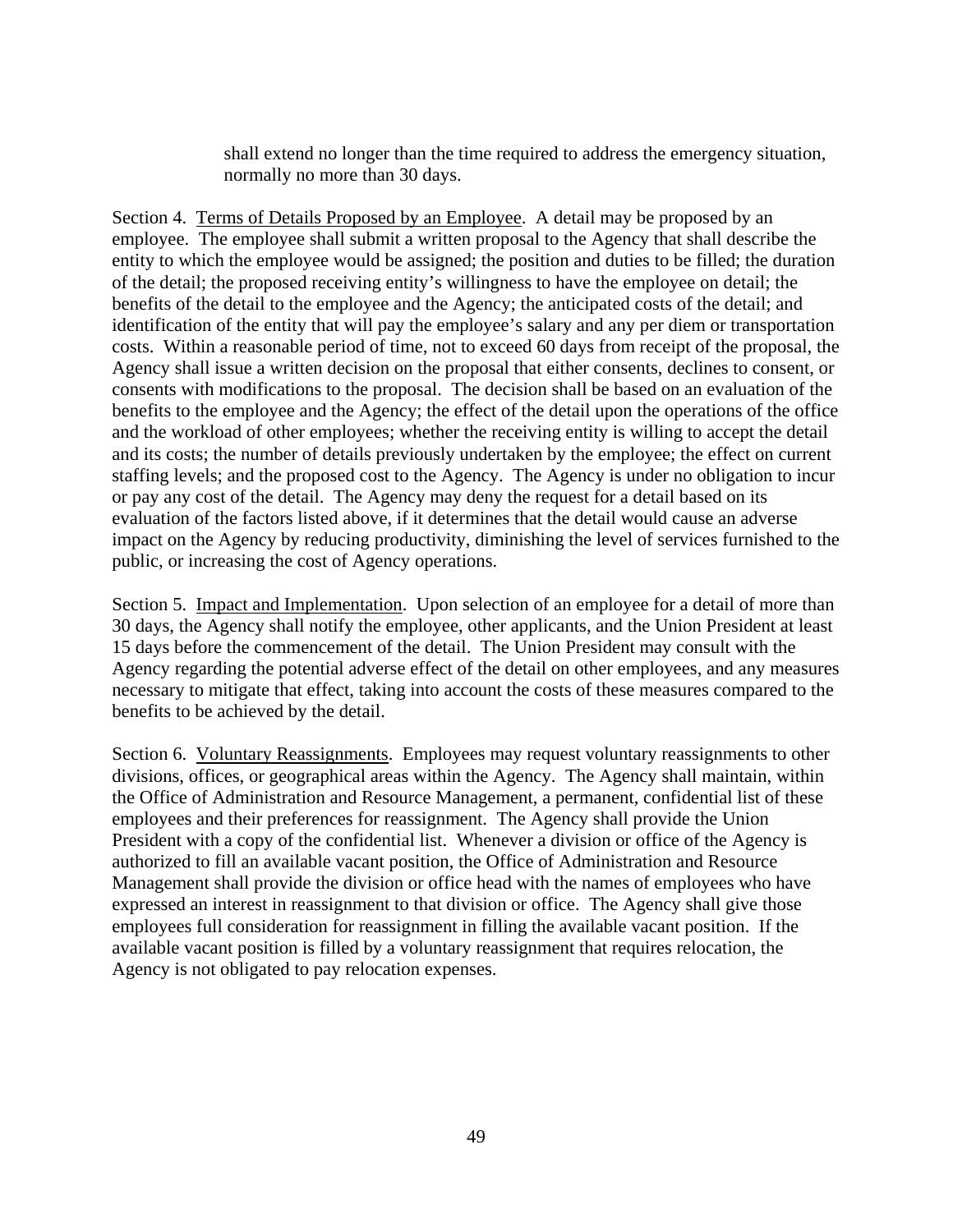### TEMPORARY PROMOTIONS

Article 27.

Section 1. General.

- c. Employees detailed to a higher-graded position for a period of more than 30 days shall be temporarily promoted to that position. An employee shall be compensated at the appropriate rate for the higher-graded position commencing on the first day of the detail.
- d. The Agency is not required to temporarily promote an employee unless the Agency has directed or permitted the employee to assume the duties of the highergraded position. If the Agency knew or should have known that an employee is performing the duties of the higher-graded position, it has permitted the employee to perform those duties.
- e. The requirements of subsection (a) shall not be circumvented by rotating employees into a higher-graded position for 30 days or less in order to avoid compensating the employee at the appropriate rate for the higher-graded position.
- f. Temporary promotions for more than 120 days shall be filled through competitive procedures established by law, regulation, and this Agreement. Temporary promotions for 120 days or less shall be made as follows:
	- i. The Agency shall notify all qualified employees to determine if any employee wishes to be considered for the temporary promotion. If there are the same number of applicants as vacancies, each of the qualified applicants shall be selected.
	- ii. If more employees apply than there are vacancies, the Agency shall select from among the qualified applicants on a competitive basis. The first area of consideration will be the appropriate field office or Associate General Counsel area of responsibility.
	- iii. To provide experience to more than 1 employee, the Agency may rotate temporary promotions of more than 30 days among qualified applicants in the order of earliest service computation date.
	- iv. If there are no applicants, the Agency may select an employee who is willing to accept the temporary promotion. If no one is willing to accept the temporary promotion, the Agency may proceed in accordance with the Details and Voluntary Reassignments Article of this Agreement.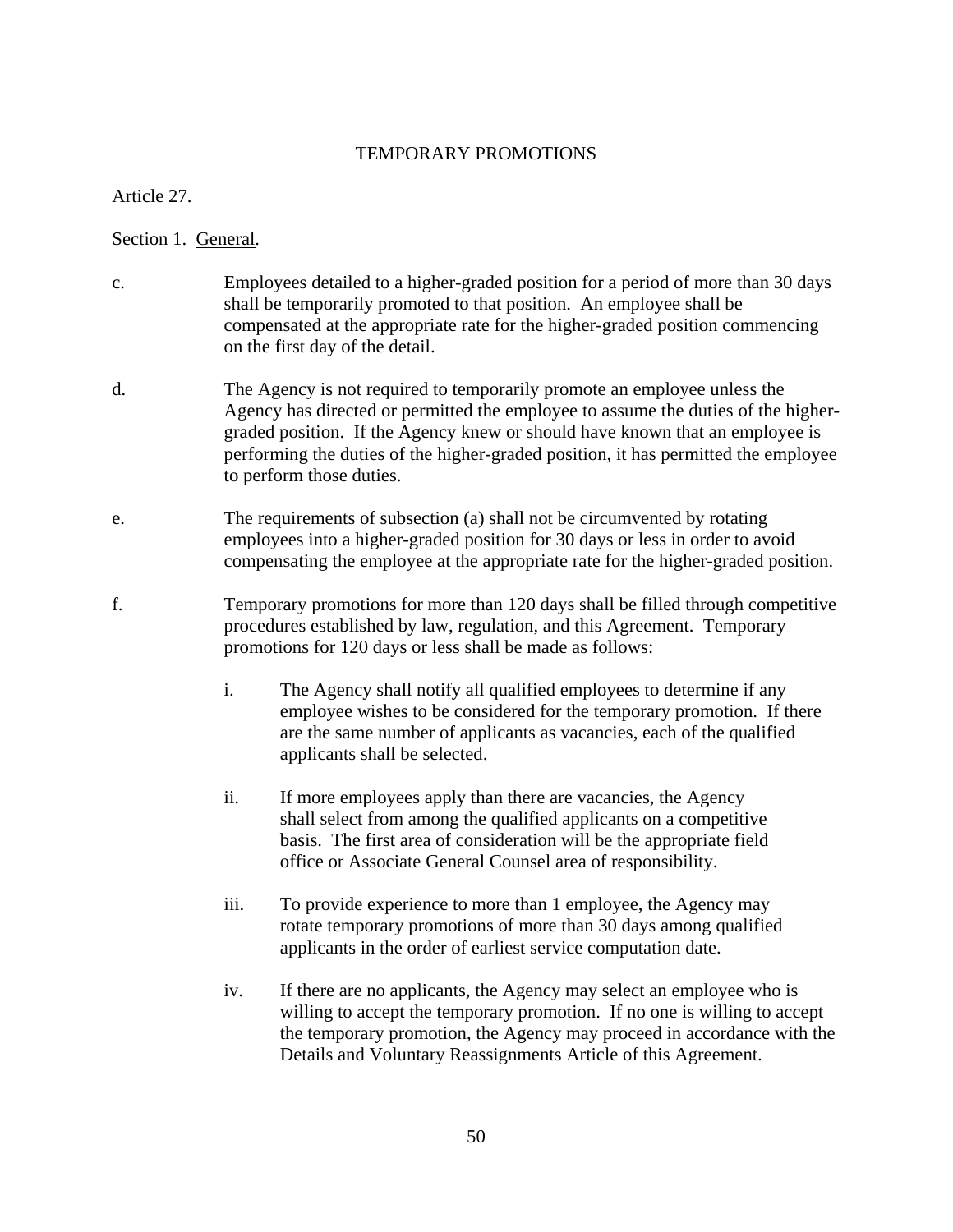### Section 2. Notification.

- a. The Agency shall notify the Union President of a potential temporary promotion, and provide a reasonable amount of time for the Union to comment before it is announced to employees.
- b. The Agency shall notify all affected employees and the Union President whenever an employee is selected for a temporary promotion.

Section 3. Documentation.

- a. Temporary promotions for more than 30 days shall be properly documented in the employee's official personnel folder.
- b. An employee who receives a temporary promotion for more than 30 days shall be provided with a copy of the position description and the performance plan.

Section 4. Loans. The Agency may solicit volunteers and assign employees to a position or duties for periods of 30 days or less in order to accommodate emergencies and staffing shortages without following the procedures of this Article.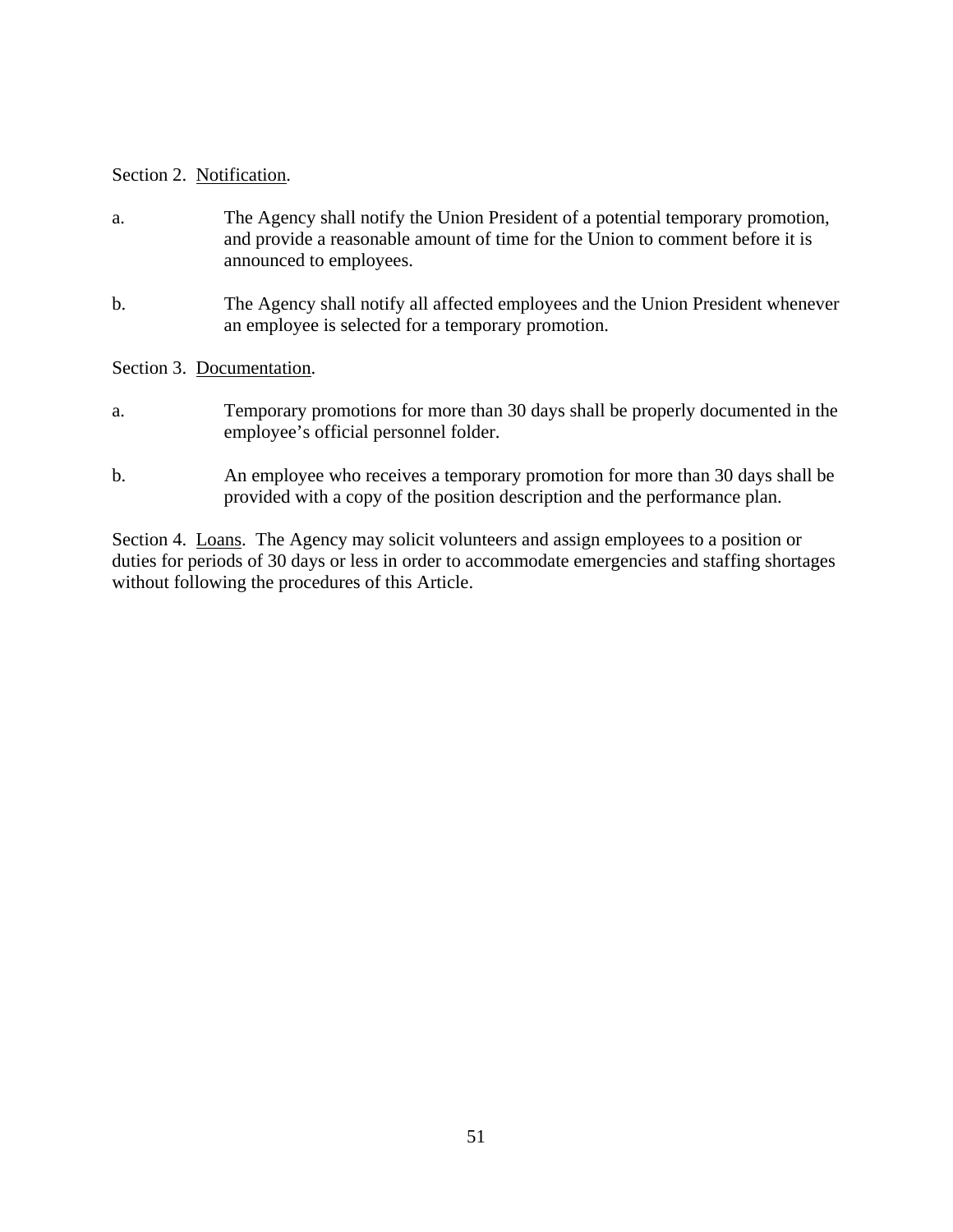# VACANCY ANNOUNCEMENTS

Article 28.

Section 1. General.

- a. If the Agency proposes to fill an available excepted service position from within the Agency, it shall issue a vacancy notification throughout the Agency. The Agency shall provide copies of the notification to all eligible employees by electronic mail, or by posting it on the Agency's web page, and shall post the notification in each of the Agency's offices and divisions. Notifications shall be issued at least 14 days before the closing date.
- b. The Agency shall post vacancy announcements for all available vacant competitive service positions. Additionally, the Agency shall, whenever possible, post vacancy announcements for all available vacant excepted service positions. The Agency shall provide copies of vacancy announcements to all eligible employees by electronic mail, or by posting them on the Agency's web page, and shall post the vacancy announcements in each of the Agency's offices and divisions. Vacancy announcements shall be posted for at least 21 days before the closing date.

Section 2. Consultation with the Union. The Agency shall consult with the Union President before it posts a vacancy announcement or issues a notification.

Section 3. Contents of Vacancy Announcements. Every vacancy announcement shall clearly specify the qualifications and selection criteria for the position, and the official to whom the application should be sent. If the requirements for a vacant position change before the position is filled, the Agency shall post a new vacancy announcement reflecting the changes.

Section 4. Vacant Positions.

- a. All employees shall have a fair and equitable opportunity to compete for available vacant positions.
- b. If the Agency decides to interview any best qualified applicant for an available vacant position, all best qualified applicants shall be interviewed.
- c. The Agency shall notify all employees of selections made to fill vacant positions.
- d. At the request of an employee who was a qualified applicant, but was not selected for a position, the Agency shall provide an explanation as to why the employee was not selected.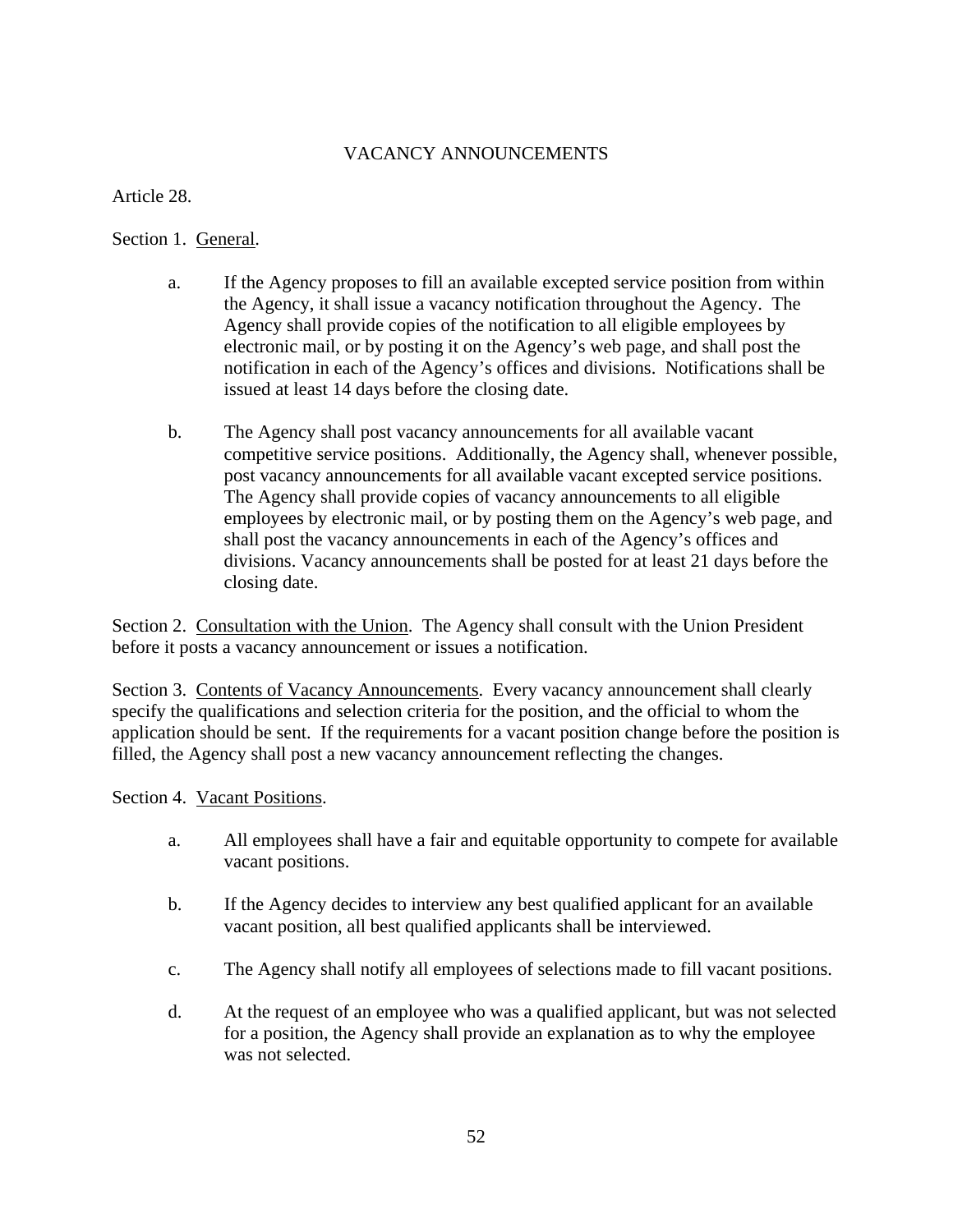Section 5. Position Qualifications. The Agency shall provide the Union President with copies of all position qualifications for vacant positions. The Union may submit recommendations to the Agency regarding the position qualifications.

Section 6. Priority to Employees. Whenever it intends to fill an available vacant position above the entry level, the Agency shall first consider qualified employees who apply for a lateral transfer or promotion to the position. In these circumstances, the Agency is not obligated to pay relocation expenses.

Section 7. Non-Senior Executive Service and Senior Executive Service Management Positions. The Agency shall allow bargaining unit employees to compete for all supervisory positions within the Agency at the GS-15 level and below. The Agency may fill Senior Executive Service positions without competition.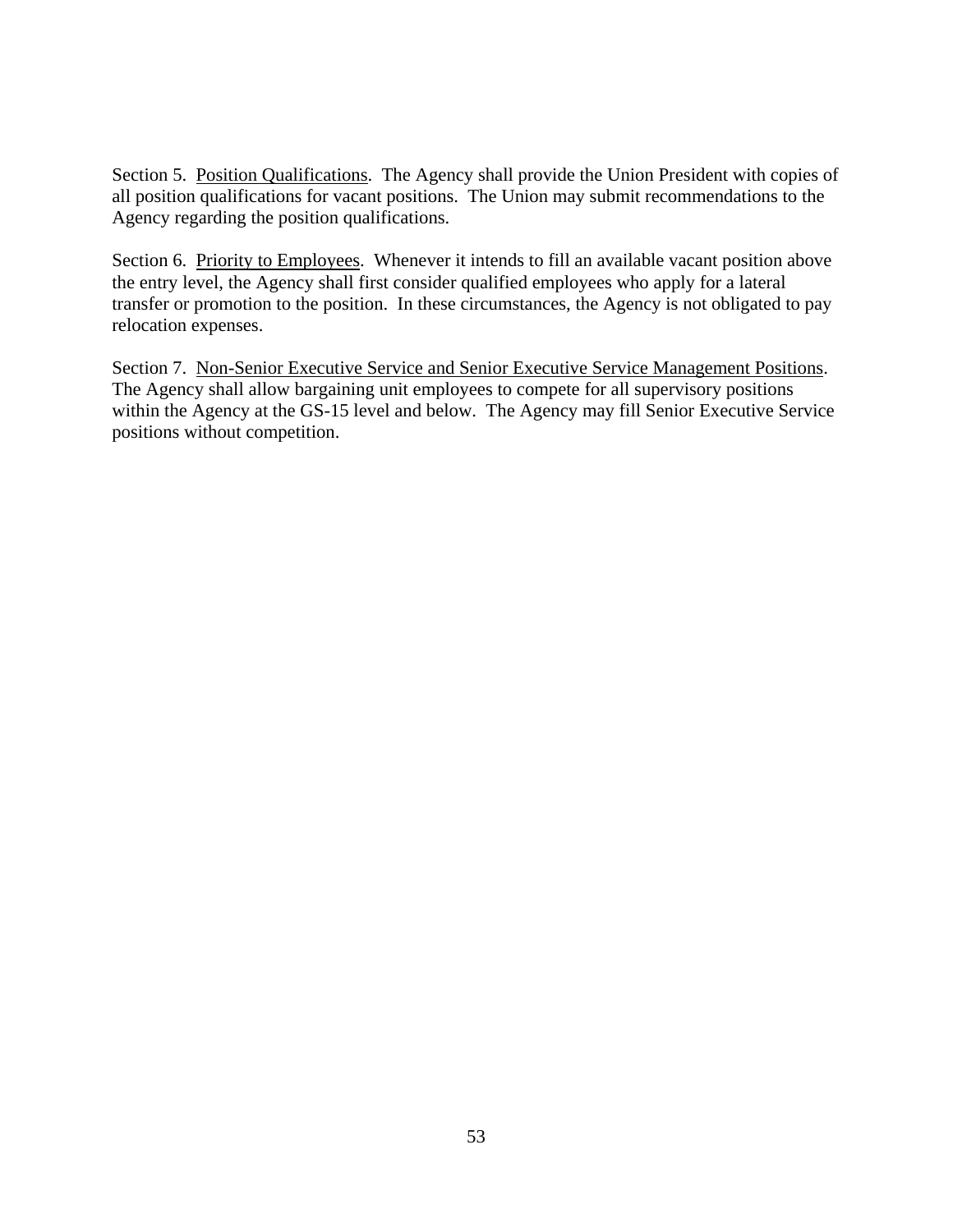## SUPPORT STAFF PROMOTIONS

Article 29.

## Section 1. Career Ladder Promotions.

- a. Support staff members in career ladder positions shall be promoted to the next higher grade after they have served one year in grade, provided that they have demonstrated ability to perform at the next higher grade, work at the next higher grade is available, and budgetary resources are available.
- b. The Agency shall ensure that employees receive timely performance ratings, and that the timing of the ratings does not adversely affect their promotions.

## Section 2. Paralegal Positions.

- a. If a division or office of the Agency determines that it should establish 1 or more paralegal positions with a career ladder of GS-5, 7, 9, and 11, it shall submit a request with supporting justification to the Director of Administration and Resource Management. Establishing these positions shall generally be accomplished within current staffing authorizations.
- b. If the Agency decides to establish a paralegal position with a career ladder of GS-5, 7, 9, and 11, it shall follow the procedures set forth in the Vacancy Announcements Article of this Agreement.

### Section 3. Legal Assistant Positions.

- a. If a division or office of the Agency determines that it should establish 1 or more legal assistant positions with a career ladder of GS-5, 6, 7, and 8, it shall submit a request with supporting justification to the Director of Administration and Resource Management. Establishing these positions shall generally be accomplished within current staffing authorizations.
- b. If the Agency decides to establish a legal assistant position with a career ladder of GS-5, 6, 7, and 8, it shall follow the procedures set forth in the Vacancy Announcements Article of this Agreement.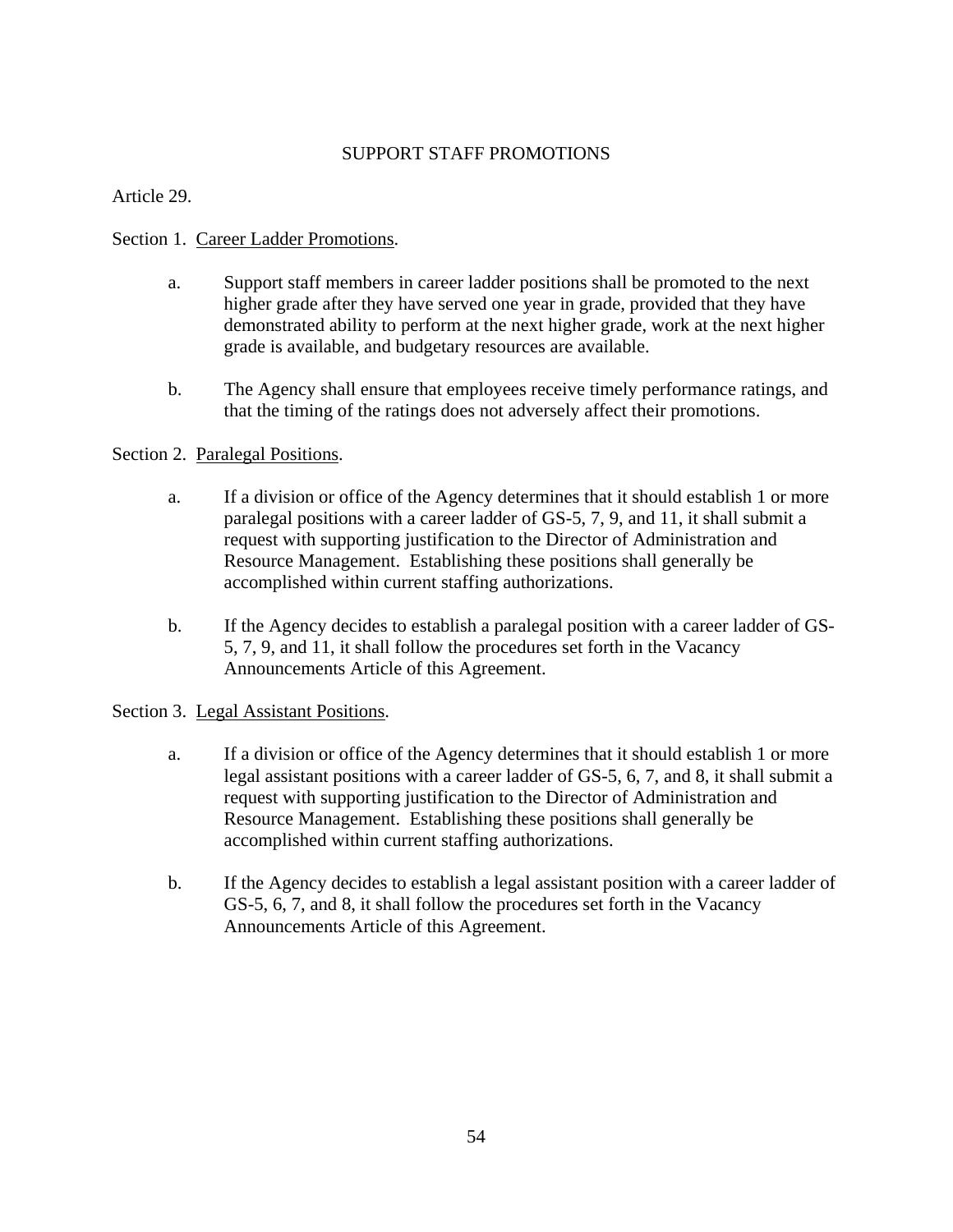## ATTORNEY PROMOTIONS

Article 30.

### Section 1. Promotions.

- a. Attorneys with fully successful or higher performance ratings shall be promoted to the next higher grade up to the GS-14 level after they have served one year in grade, provided that they have demonstrated ability to perform at the next higher grade, work at the next higher grade is available, and budgetary resources are available.
- b. The Agency shall ensure that employees receive timely performance ratings, and that the timing of the ratings does not adversely affect their promotions.

#### Section 2. Senior Counsel Positions.

- a. Non-supervisory attorneys employed at the GS-15 grade level will be designated as Senior Counsel. When the Agency determines that a non-supervisory GS-14 attorney is performing at the GS-15 grade level, the Agency shall promote the attorney to that grade level, or initiate discussions with the Union President as set forth in section 3.c. Nothing in this Article prohibits the Agency from exercising its authority under 5 U.S.C. § 7106(a).
- b. In considering recommendations for promotion to Senior Counsel, the Agency shall evaluate the recommendations under the Office of Personnel Management classification standards applicable to attorneys at the GS-15 level in the GS-0905 general attorney series.
- c. Whenever a supervisor determines that a non-supervisory GS-14 attorney is performing at the Senior Counsel level, the supervisor may recommend to the Regional Attorney or Associate General Counsel that the attorney be promoted to Senior Counsel. If the Regional Attorney or Associate General Counsel agrees, the recommendation shall be forwarded to the General Counsel for consideration. The standards for promotion to Senior Counsel specified in subsection (b) of this section shall apply to these recommendations.
- d. Non-supervisory GS-14 attorneys who believe that they are performing duties at the Senior Counsel level may propose to their supervisors that they be promoted to Senior Counsel. These proposals shall include a written memorandum specifying how the employee's performance meets the standards in subsection (b) of this section. Nothing in this Article precludes an employee from requesting that the Union provide the Agency with its views regarding an employee's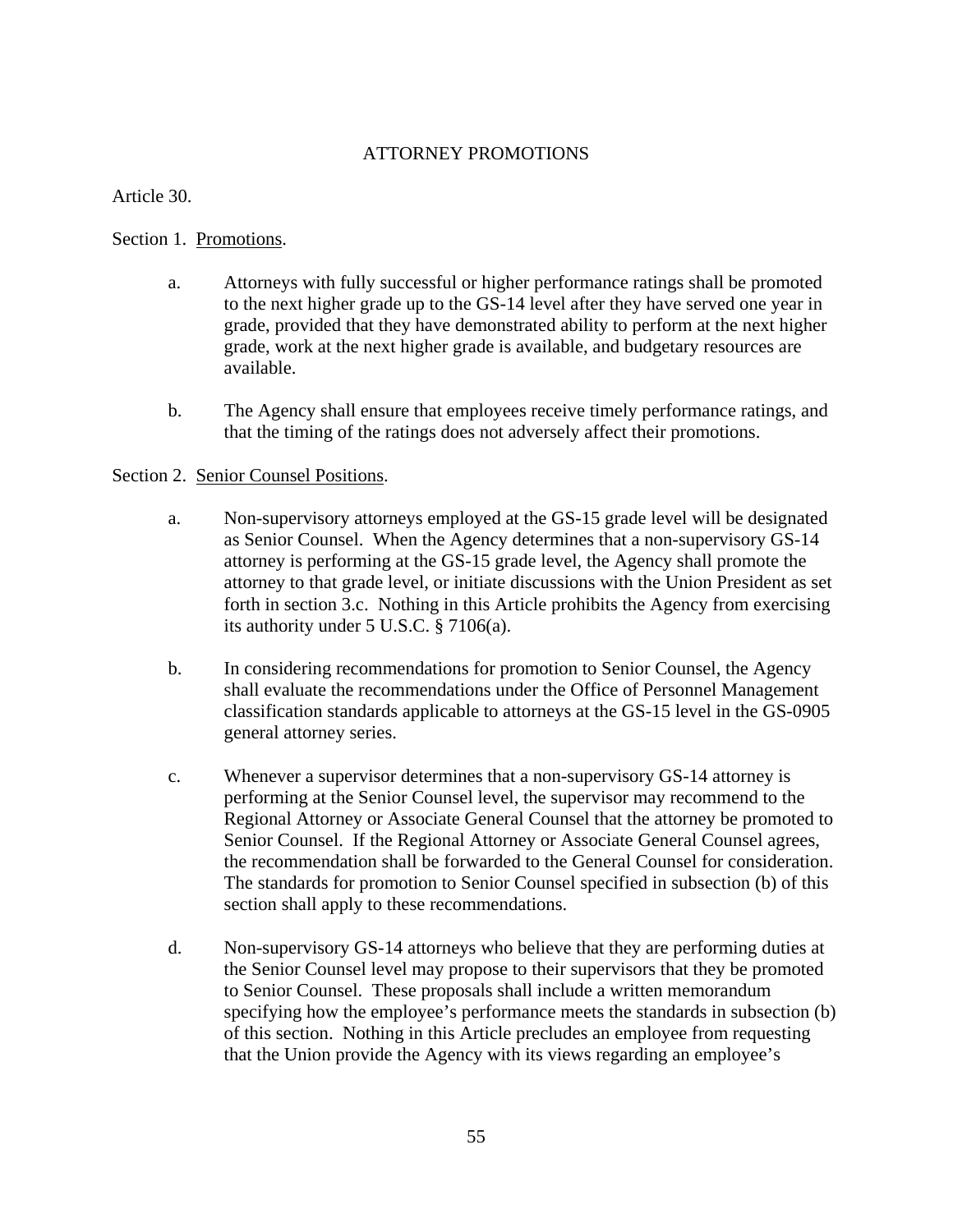proposal for promotion to Senior Counsel. The supervisor shall act on the employee's proposal within 30 days of its receipt. If the supervisor concurs with the employee's proposal, the supervisor shall forward a recommendation for promotion to the Regional Attorney or Associate General Counsel for consideration. If the Regional Attorney or Associate General Counsel agrees, the recommendation shall be forwarded to the General Counsel for consideration within 15 days of receipt of the supervisor's recommendation.

- e. If the supervisor does not concur with a proposal submitted by a non-supervisory GS-14 attorney that the attorney be promoted to Senior Counsel, the supervisor shall meet with the attorney to discuss the reasons for the denial, and shall further discuss areas of performance, work assignments, and training that may enhance career development. If desired by the supervisor or the employee, the supervisor shall document the discussion in writing.
- f. If an employee is not satisfied with the supervisor's disposition of a request for promotion to Senior Counsel, the employee may request review of that determination by the Regional Attorney or Associate General Counsel, if the Regional Attorney or Associate General Counsel is not the immediate supervisor. Employees may also use available provisions of the Grievances and Arbitration Article of this Agreement.
	- g. If the General Counsel concurs in a recommendation for promotion to Senior Counsel, the General Counsel shall approve the recommended promotion, and shall announce it to the Agency after it becomes effective. The General Counsel shall issue a decision on the promotion within 45 days from receipt of the supervisor's recommendation.
	- h. The timeframes specified in this Article may be extended by agreement of the Parties.

### Section 3. Implementation.

- a. The Agency shall provide the Union President, upon request, with a report indicating the number of Senior Counsel promotion recommendations received and the disposition of each, specifying whether it has been approved, disapproved, or remains under consideration. The report shall state whether the recommendation was initiated by the employee or the supervisor, and the location within the Agency of the employee involved, unless disclosure of the location would reveal the identity of an employee whose promotion was denied.
- b. The Parties shall meet periodically, in person or by telephone, to discuss the implementation of this Article, and, particularly, whether it is achieving the shared objectives of fairness and an equitable distribution of Senior Counsel
	- 56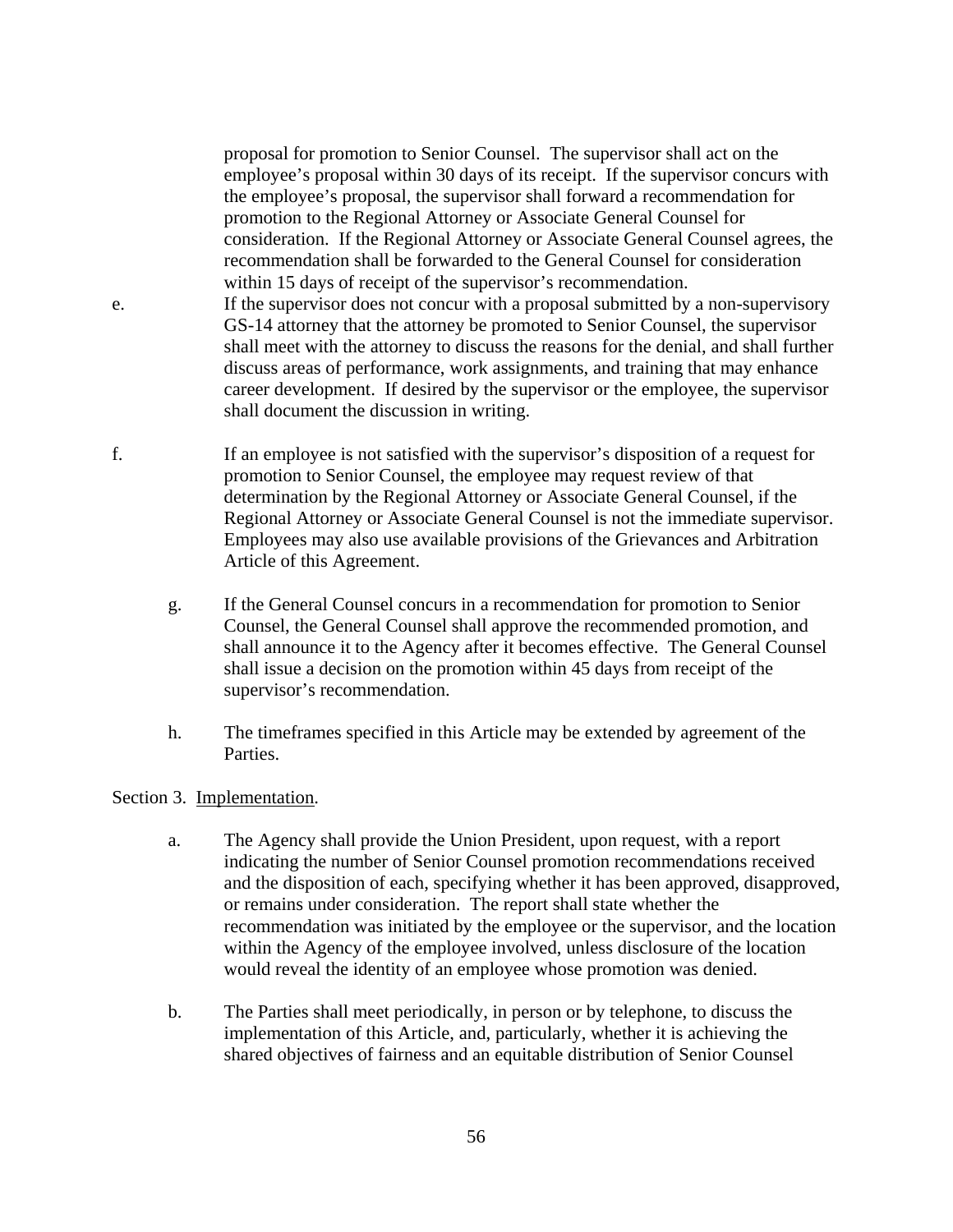within the Agency's various components. Representatives of the Parties may recommend to the General Counsel improvements in the implementation of this Article.

- c. If funding affects the functioning of this Article in any particular year, the Agency shall notify the Union President. The Parties shall attempt to reach agreement on a method for addressing the funding issue. If the Parties agree on a method, it shall be implemented.
- d. Upon request, and to the extent permitted by law, the Agency shall make documents used in the Senior Counsel promotion process available to the Union President. The Agency shall notify the Union President if any documents are withheld and the reasons for withholding them.

Section 4. Accretion of Duties. Nothing in this Article prevents an employee from being promoted because of an accretion of duties.

Section 5. Grievances. If an attorney in the bargaining unit, whose promotion has been denied by the General Counsel, wishes to file a grievance challenging the process used in reaching that decision, the attorney's grievance will be treated as a Step 3 grievance. The grievance will otherwise be handled in accordance with the procedures contained in Article 41, Grievances and Arbitration, of this Agreement, except that the designated Agency management official shall issue a written decision within 45 days of the final meeting.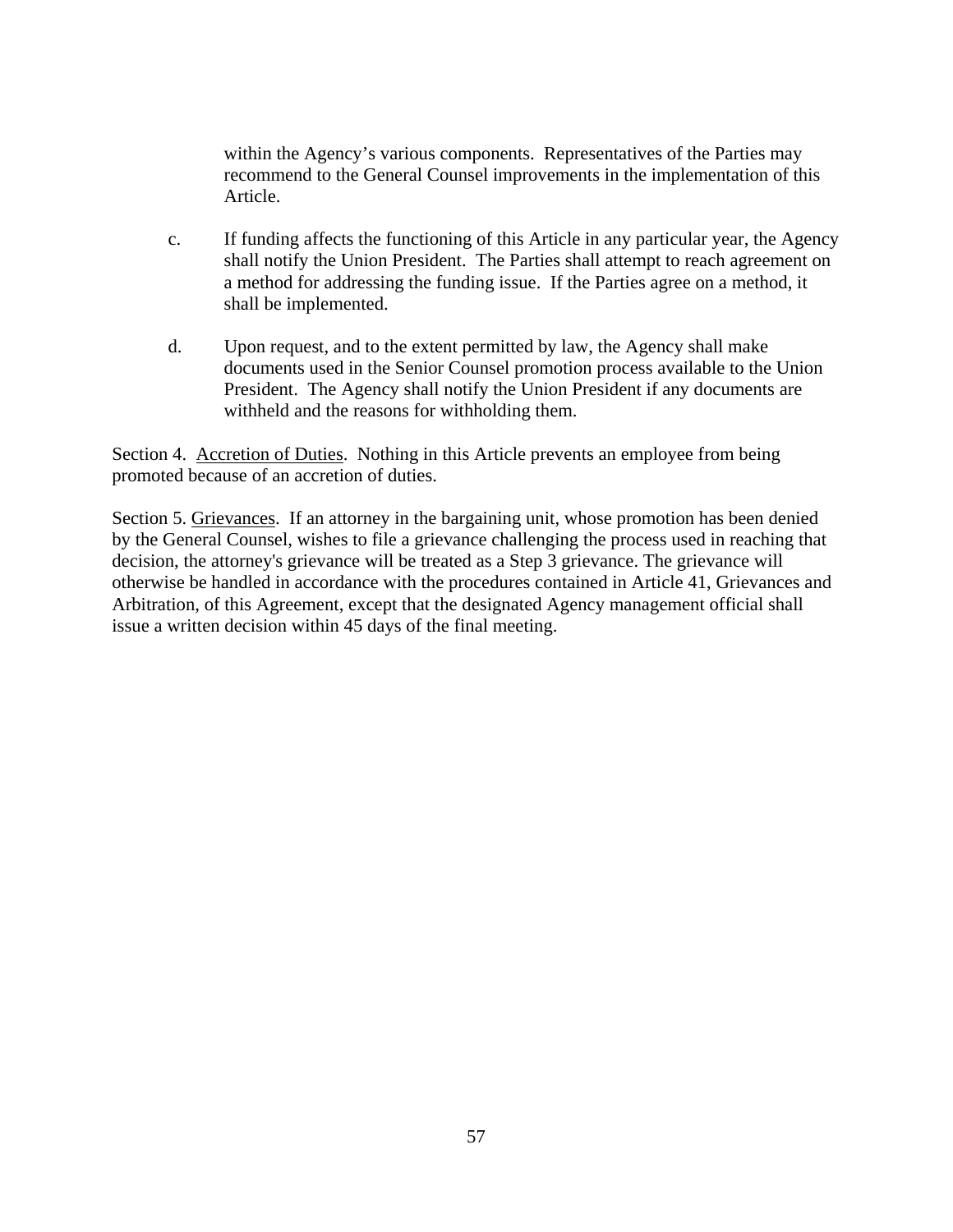## HOURS OF WORK

Article 31.

## Section 1. General.

- a. All work schedules shall comply with this Article, except that existing schedules may remain in effect by agreement of the employee and the supervisor.
- b. Work schedules shall be available to employees in accordance with this Article.
- c. Work schedules must fall between the hours of 6:30 a.m. and 6:30 p.m. on Monday through Friday, except that a supervisor may allow employees to begin work at 6:00 a.m.
- d. If more than one employee requests the same day off, or the same hours off during normal business hours, the supervisor shall review the requests and respond in writing within 15 days. In deciding whether to approve the requests, the supervisor shall determine whether approval would have an adverse impact on the Agency by reducing productivity, diminishing the level of services furnished to the public, or increasing the cost of Agency operations. A finding of inadequate office coverage during normal business hours is a basis for disapproval under these criteria. If the supervisor decides not to approve all of the requested days or hours off, the supervisor shall notify the employees of the determination, and shall meet with them to determine if they can agree on a schedule. The Union shall be given an opportunity to be present, either in person or by telephone, at the meeting. If the parties are unable to reach an agreement, the employee with the earliest service computation date shall have first choice for the scheduled day or hours off.
- e. If an employee is required to work on a scheduled day off, the supervisor shall offer the employee the choice of an alternative day off within the same pay period, or compensatory time or overtime as appropriate.
- f. If a scheduled day off falls on a federal holiday, the employee's holiday shall be the employee's preceding regularly scheduled workday. If a federal holiday falls on a Saturday, the employee's holiday shall be the employee's preceding regularly scheduled workday. If a federal holiday falls on a Sunday, the employee's holiday shall be the employee's next regularly scheduled workday.
- g. Employees may change from one type of work schedule to another no more than once per quarter, except by agreement of the employee and the supervisor.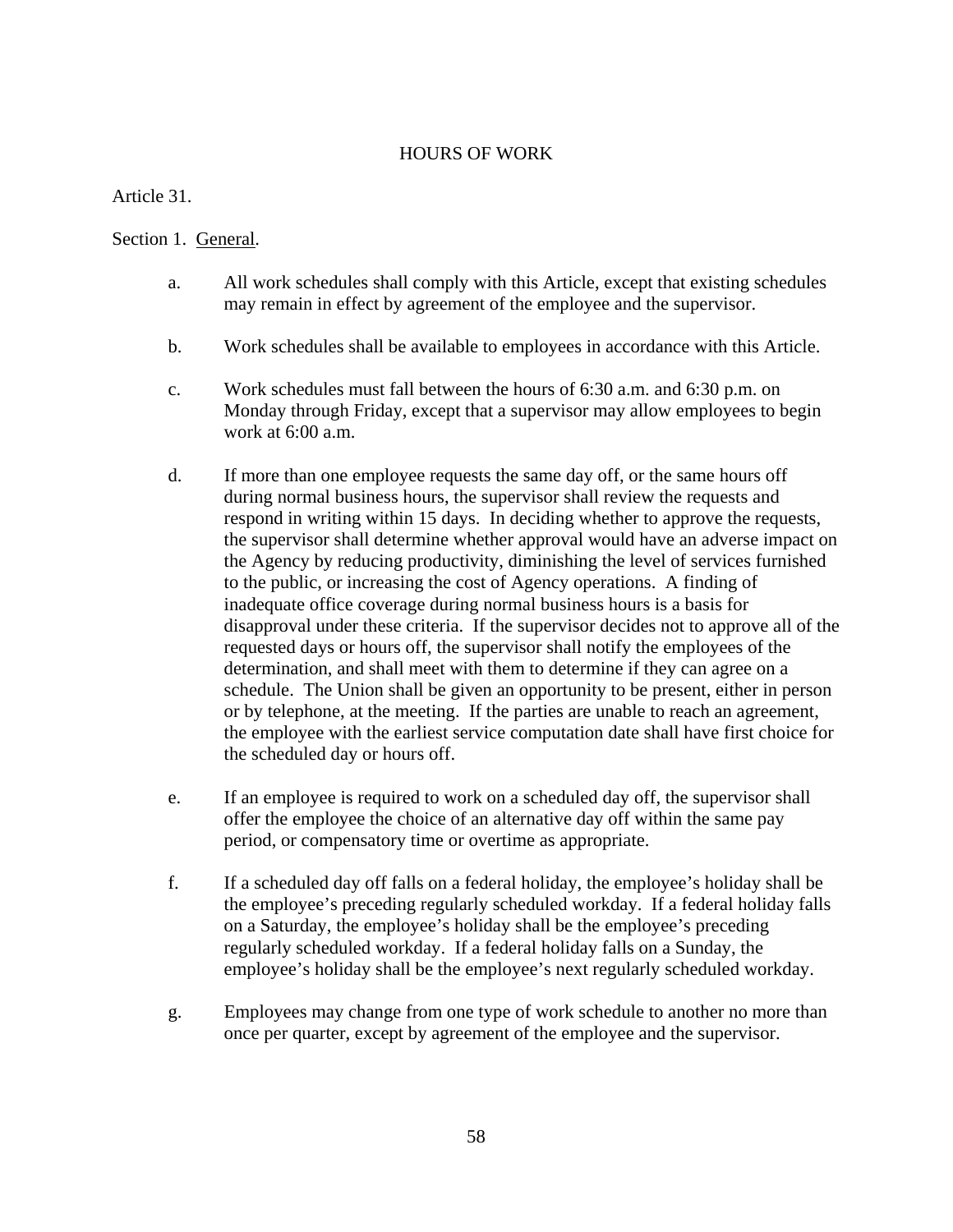- h. Full-time employees must be at work during the Agency's core hours, which are 10:00 a.m. to 3:00 p.m., unless they use leave, compensatory time, or credit hours, or the supervisor has agreed to allow employees to begin work at 6:00 a.m.
- i. This Article shall be administered according to law and regulation, including 5 U.S.C., Chapter 61, Subchapter II, and 5 C.F.R. Part 610, Subpart D, and this Agreement.

Section 2. Standard 40-Hour Work Week. The standard 40-hour work week shall consist of 5 consecutive 8-hour days, Monday through Friday, with the same starting and stopping time each day. Schedules other than this standard schedule are called alternative work schedules.

Section 3. Alternative Work Schedules. Alternative work schedules have the potential to improve productivity and morale, and to provide greater service to the public. Alternative work schedules available for election are the 5/4-9 and 4-10 compressed work schedules, and the flexible work schedule.

- a. Alternative work schedules shall comply with the following:
	- i. Employees on an alternative work schedule may not schedule work in excess of a 10-hour day, including credit hours.
	- ii. Full-time employees must work at least 4 days per week and a minimum of 35 hours per week, unless they use leave, compensatory time, or credit hours. Part-time employees must work the number of hours per pay period and per week that have been approved for their part-time work schedule.
	- iii. In emergencies or unforeseen circumstances, supervisors may grant exceptions to the rules set forth in this subsection.
	- b. Alternative work schedules available for election are the 5/4-9 and 4-10 compressed work schedules, and the flexible work schedule.
		- i. 5/4-9 Compressed Work Schedule. This is a compressed work schedule that includes 8 workdays of 9 hours each, 1 workday of 8 hours, and 1 day off within the biweekly pay period.
		- ii. 4-10 Compressed Work Schedule. This is a compressed work schedule that includes 4 workdays of 10 hours and 1 day off within each week of the biweekly pay period.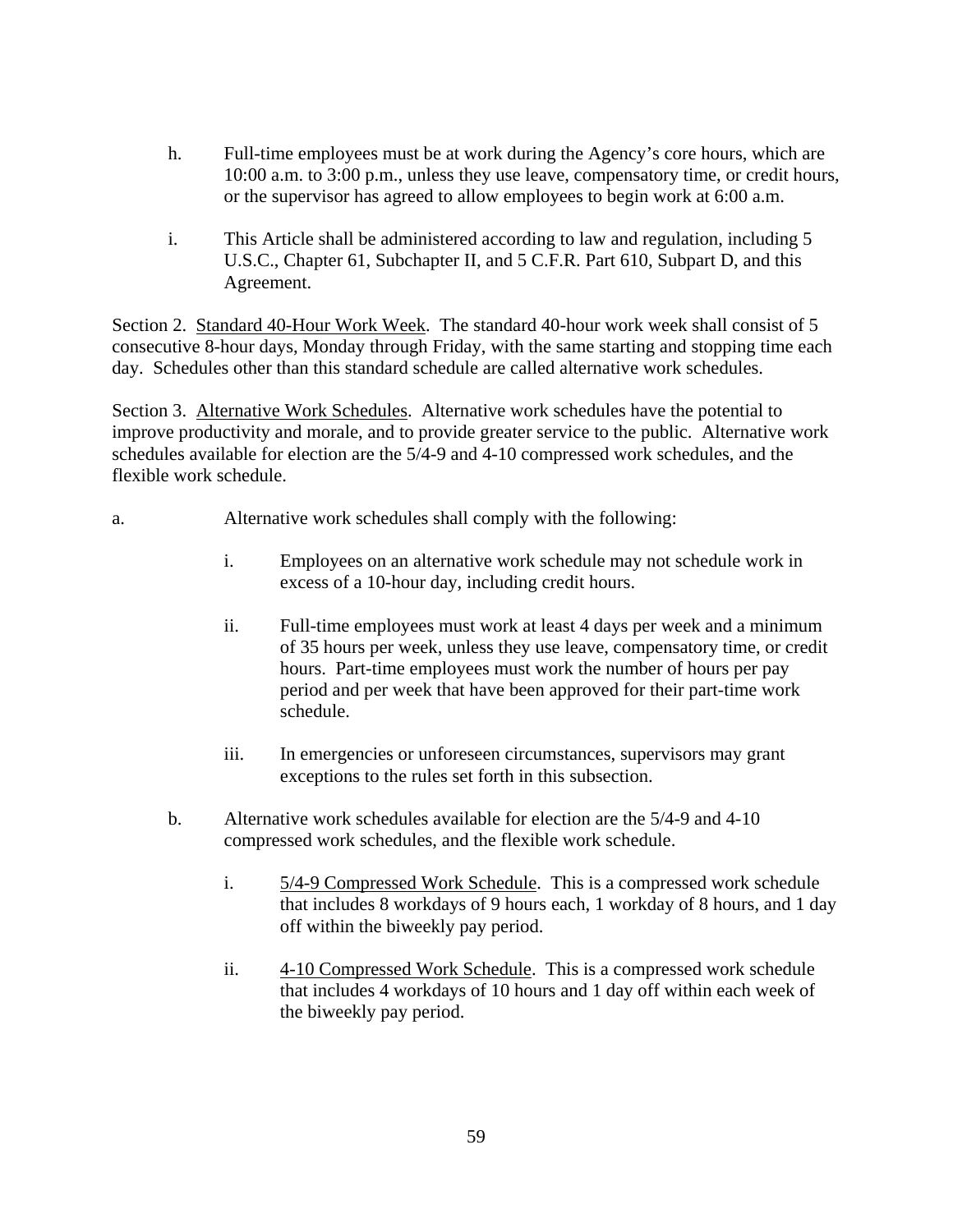- iii. Flexible Work Schedule (FWS). Under the FWS, an employee must work a minimum of 35 hours per week, and 80 hours per pay period, and may work no more than 10 hours per day, including credit hours. Employees working a FWS can establish different starting and stopping times within the time bands set forth in Section 1.c. for each workday. With prior notice to the supervisor whenever possible, an employee may start the workday 1 hour earlier or 1 hour later than the scheduled starting time, with an equivalent adjustment within the same pay period, provided that the work schedule falls within the time bands set forth in Section 1.c. Alternatively, the employee may use appropriate leave, compensatory time, or credit hours, as provided for in the Leave Article of this Agreement. Employees must work core hours at least 4 days per week. If the employee intends to take off 1 or more days not chargeable to leave in a pay period, the employee must notify the supervisor and obtain approval no later than the second Monday of the preceding pay period, unless otherwise agreed to by the supervisor. Employees working a FWS may work, accumulate, and use credit hours under Section 3.c. of this Article.
- c. Credit Hours
- i. Credit hours are hours, in addition to the basic work requirement, that employees who are working a FWS may elect to work, accumulate, and use so as to vary the length of a workday or a work week. Credit hours may be worked only by employees on a FWS, and are worked at the election of the employee, consistent with the provisions of this Agreement. They are distinguished from overtime hours in that they are not officially ordered and approved in advance by the Agency. They must be worked within an employee's non-overtime tour of duty and thus create no entitlement to overtime pay. Credit hours do not apply to the standard 40 hour work week or to compressed work schedules.
- ii. With the supervisor's approval, an employee may use credit hours to vary the length of a workday or a work week. A supervisor shall approve an employee's use of credit hours as provided for in the Leave Article of this Agreement.
- iii. Employees may earn credit hours only on their regularly scheduled workdays, up to a maximum of 2 credit hours for each day.
- iv. Credit hours shall be earned in increments of 30 minutes and may be used in increments of 15 minutes.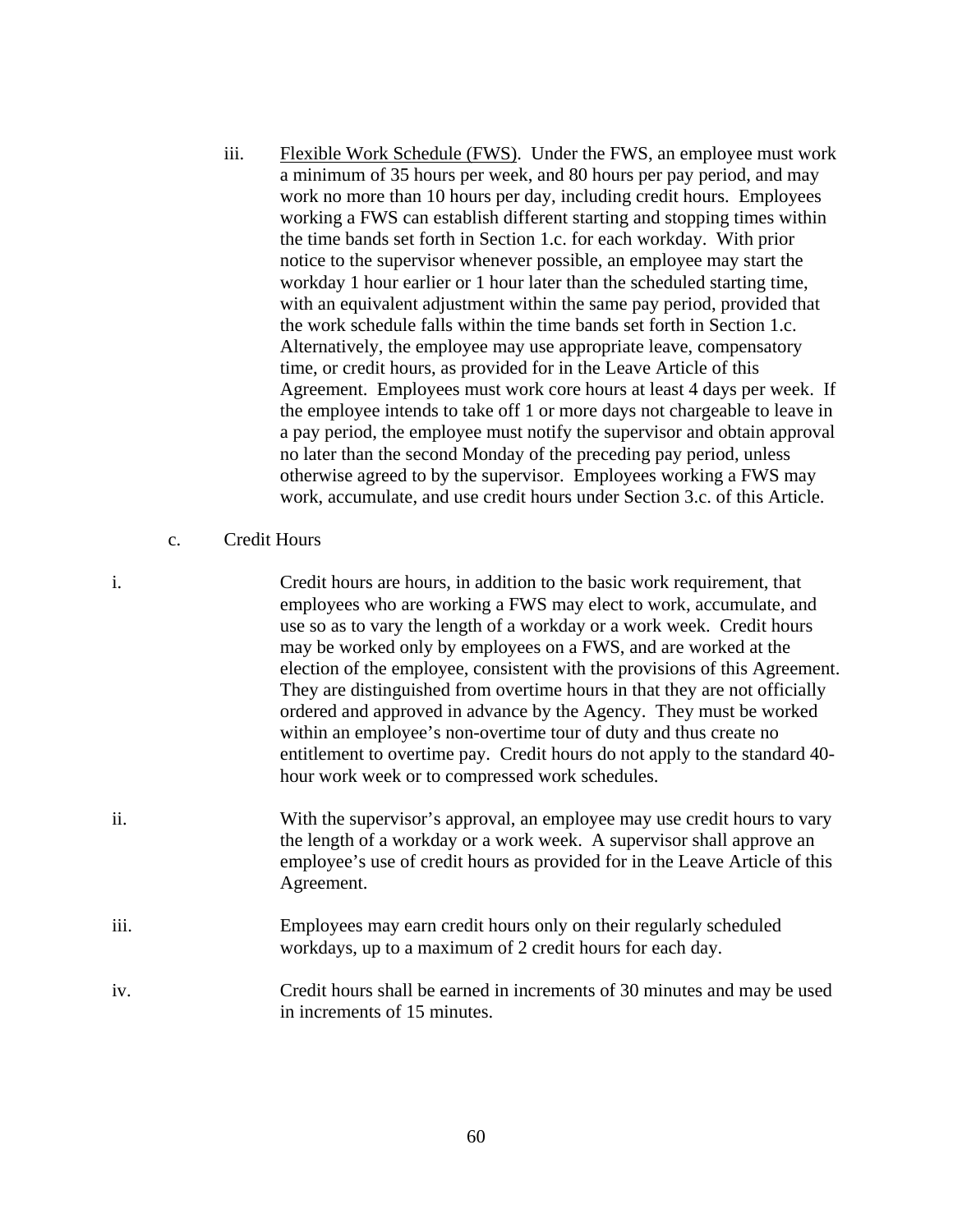v. For full-time employees, a maximum of 24 credit hours may be carried forward from pay period to pay period. For part-time employees, the maximum is one-quarter of the employee's scheduled biweekly tour of duty. Credit hours may be carried forward for 26 pay periods.

Section 4. Approval of Work Schedules. An employee who wishes to change a work schedule shall submit a written request to the supervisor, who shall review the request and respond in writing within 15 days. In deciding whether to approve an employee's request, the supervisor shall determine whether approval would have an adverse impact on the Agency by reducing productivity, diminishing the level of services furnished to the public, or increasing the cost of Agency operations. A finding of inadequate office coverage during normal business hours is a basis for disapproval under these criteria. If the request is denied, the supervisor shall provide the employee with a written explanation.

### Section 5. Additional Provisions.

- a. If differences arise between the Agency and an employee with respect to the implementation of a work schedule, the supervisor, the employee, and a Union representative shall discuss the differences and attempt to resolve them informally. If the parties do not reach an agreement, the employee may discuss the issue with the next level supervisor. If agreement is not reached within 45 days after the employee first raised the issue, the procedures beginning at Section 7.c.ii. of the Grievances and Arbitration Article of this Agreement shall apply.
- b. To the extent feasible, the Agency shall schedule meetings during core hours, and give employees as much advance notice of meetings as possible.
- c. Employees in travel or training status may be required to adjust their work schedules. Employees on detail may be required to comply with the work schedule of the organization to which they are temporarily assigned. Employees shall attend regularly scheduled meetings, and participate in other work that requires their involvement, even if doing so means that they shall not take advantage of alternative work schedules provided for in this Article. The Agency shall make every effort to accommodate employees who are required to modify their work schedules, such as by altering days off if the employees are on compressed work schedules.
- d. If the Agency determines that an employee's work schedule has an adverse impact on the Agency by reducing productivity, diminishing the level of services furnished to the public, or increasing the cost of Agency operations, the Agency may suspend or terminate it. A finding of inadequate office coverage during normal business hours is a basis for suspending or terminating a work schedule.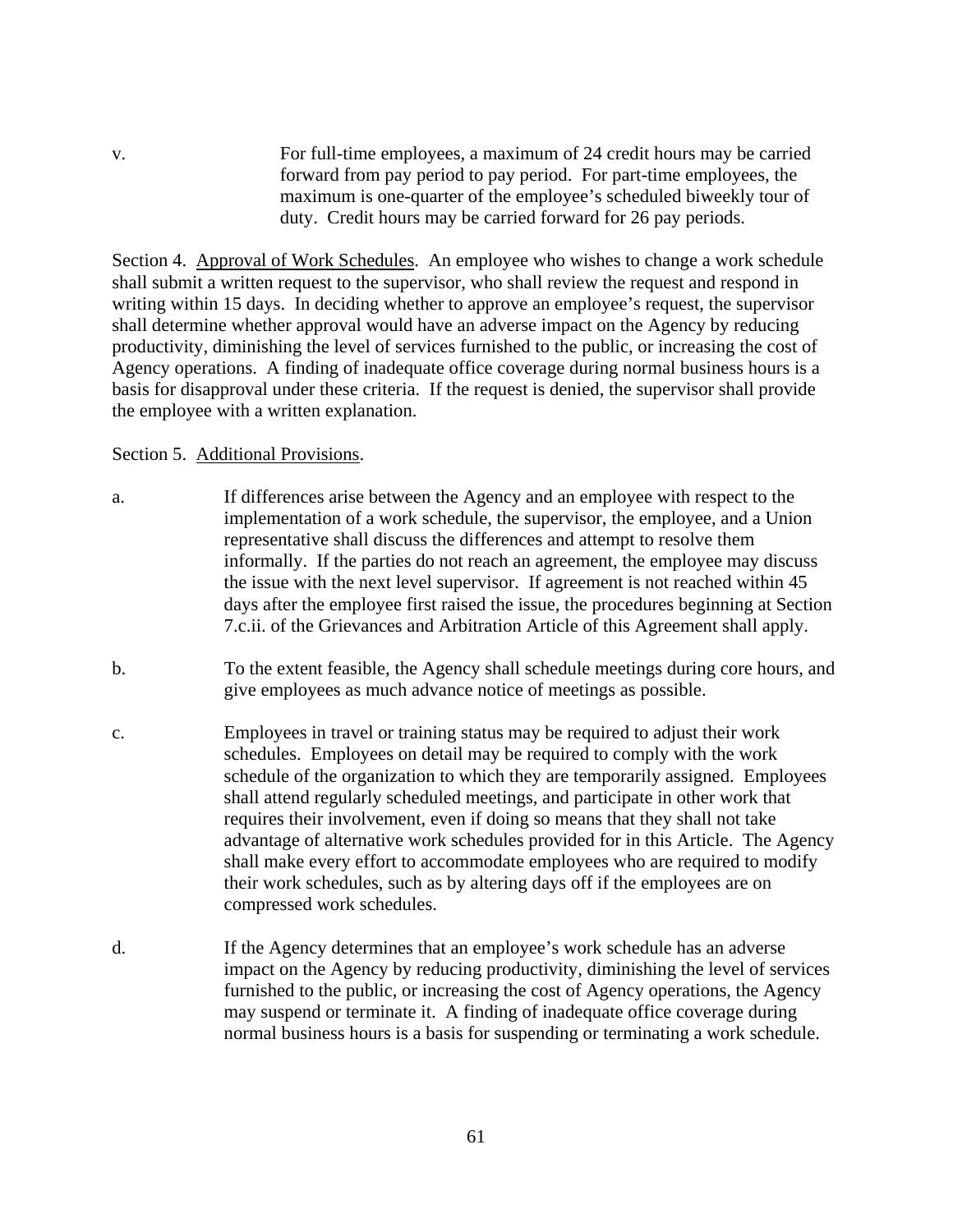e. Employees who work at an alternative work site more than one day in a week may use no more than two credit hours in that week.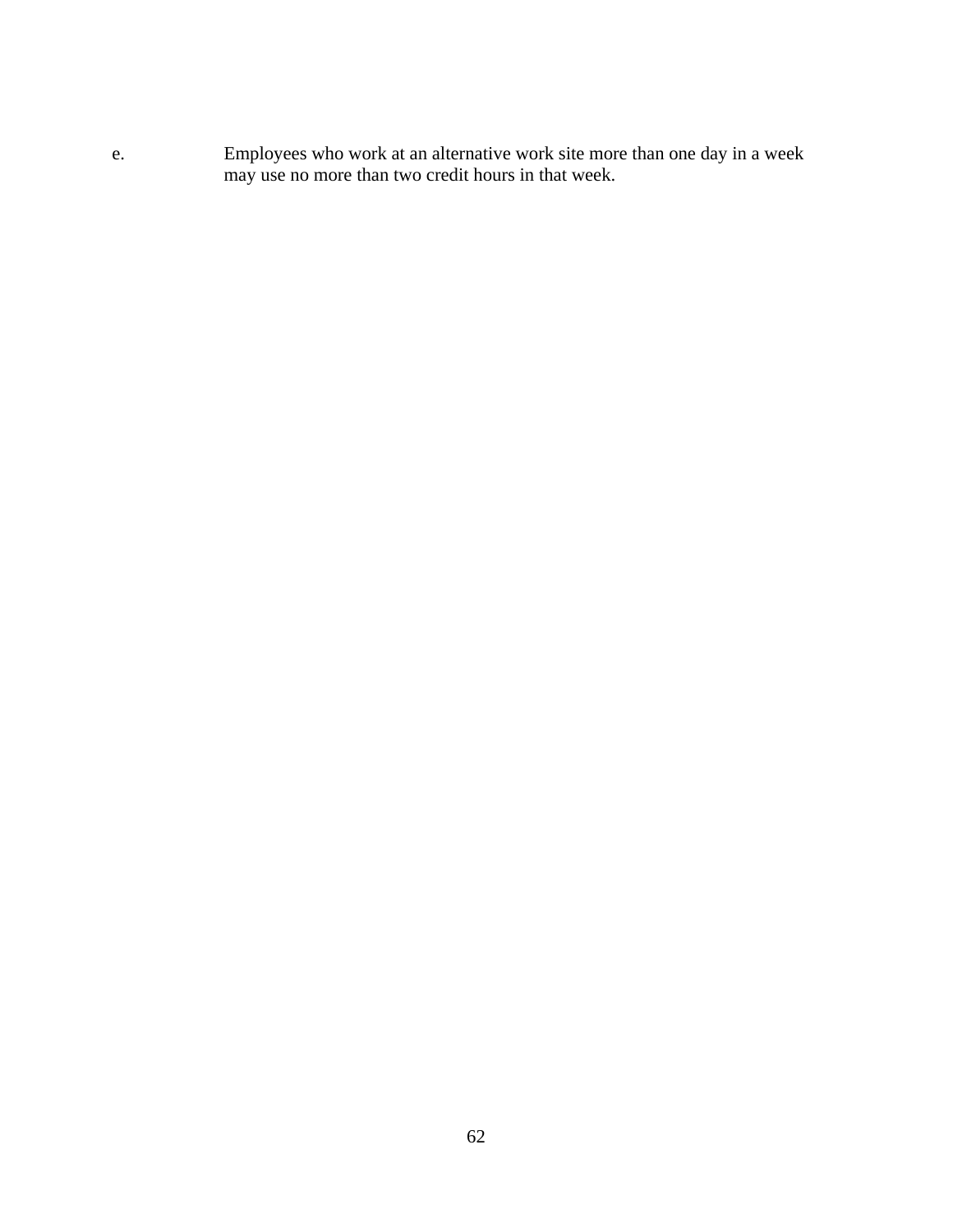## FLEXIPLACE

Article 32.

### Section 1. Purpose.

- a. Flexiplace is a program that permits all employees, including attorneys and members of the support staff, as appropriate, to work at home or at approved locations other than the conventional work site.
- b. Situations appropriate for flexiplace include, but are not limited to, the accommodation of medical and other special needs; energy or environmental conservation; reduced commuting costs; the provision of an environment for uninterrupted work; cost or space savings; better geographic coverage for the Agency's mission; and the enhancement of family life. Flexiplace is not a substitute for family care.
- c. The Parties recognize that the flexiplace program has maintained employee productivity and improved employee morale and job satisfaction, and anticipate that it will continue to do so.

#### Section 2. General.

- a. Employee participation in the flexiplace program is voluntary.
- b. Participants in the flexiplace program must enter into a written flexiplace work agreement, which is attached as Exhibit A to this Article.
- c. Work away from the conventional work site may vary depending upon the arrangements between the employee and the supervisor.
- d. A flexiplace arrangement may be used either on a regular or on an occasional basis, for part of a day, for individual days or hours within a pay period, or for several pay periods for the purposes described in Section 1.b.
- e. The Agency may review flexiplace arrangements at any time to determine whether they should be continued, modified, or terminated. The Agency may modify or terminate any flexiplace arrangement if the supervisor determines that the arrangement has an adverse impact on the Agency by reducing productivity, diminishing the level of services furnished to the public, or increasing the cost of Agency operations. A finding of inadequate office coverage during normal business hours is a basis for modifying or terminating a flexiplace arrangement. If the Agency decides to modify or terminate a flexiplace arrangement without the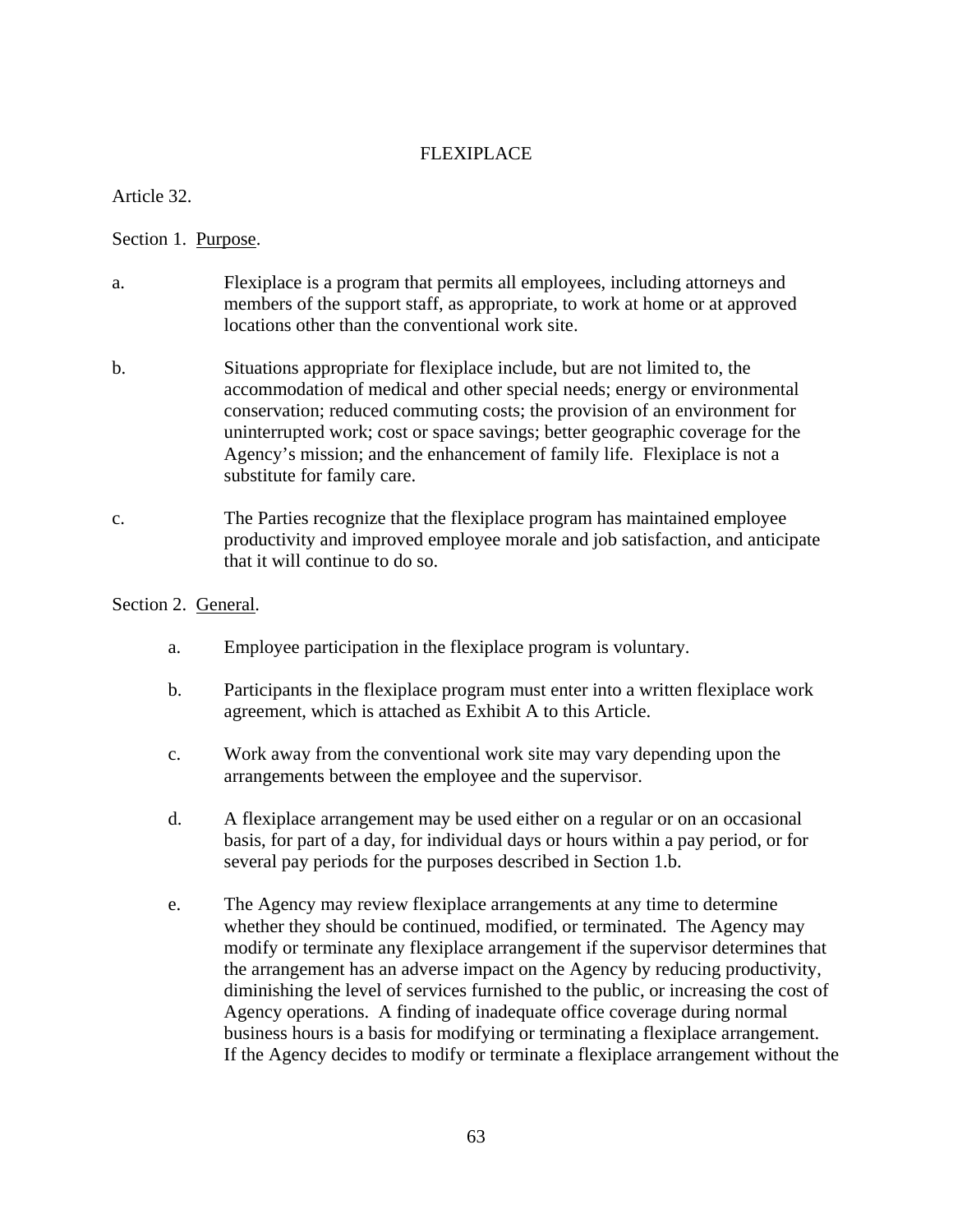employee's agreement, it shall provide written notice to the Union President in accordance with the Notification and Response Times Article of this Agreement.

- f. Participants in the flexiplace program may use compressed schedules or the flexible work schedule. Employees who work at an alternative work site may earn credit hours on the days they work at the alternative work site. Employees who work at an alternative work site more than 1 day in a week may use no more than 2 credit hours in that week.
- g. Existing flexiplace arrangements may remain in effect by agreement of the employee and the supervisor.

Section 3. Eligibility. In determining an employee's eligibility to participate in the flexiplace program, the Agency shall consider whether:

- a. the employee has demonstrated the ability to work independently at a fully successful level;
- b. the employee is on leave restriction;
- c. the employee is on a performance improvement plan;
- d. the employee has received any disciplinary or adverse action in the last 12 months that would adversely affect the integrity of the flexiplace program or the Agency;
- e. the employee's fully successful performance requires:
	- i. daily and frequent use of specialized equipment or technology that is available only at the conventional work site,
	- ii. daily and frequent access to confidential or sensitive data, payroll records, or proprietary information protected by law or regulation from unauthorized disclosure, or
	- iii. daily and frequent personal contact or interaction with the employee's supervisors, co-workers, clients, employees of other government agencies, or the public;
	- f. the alternative work site complies with reasonable safety standards, and has adequate work space and equipment to perform official business; and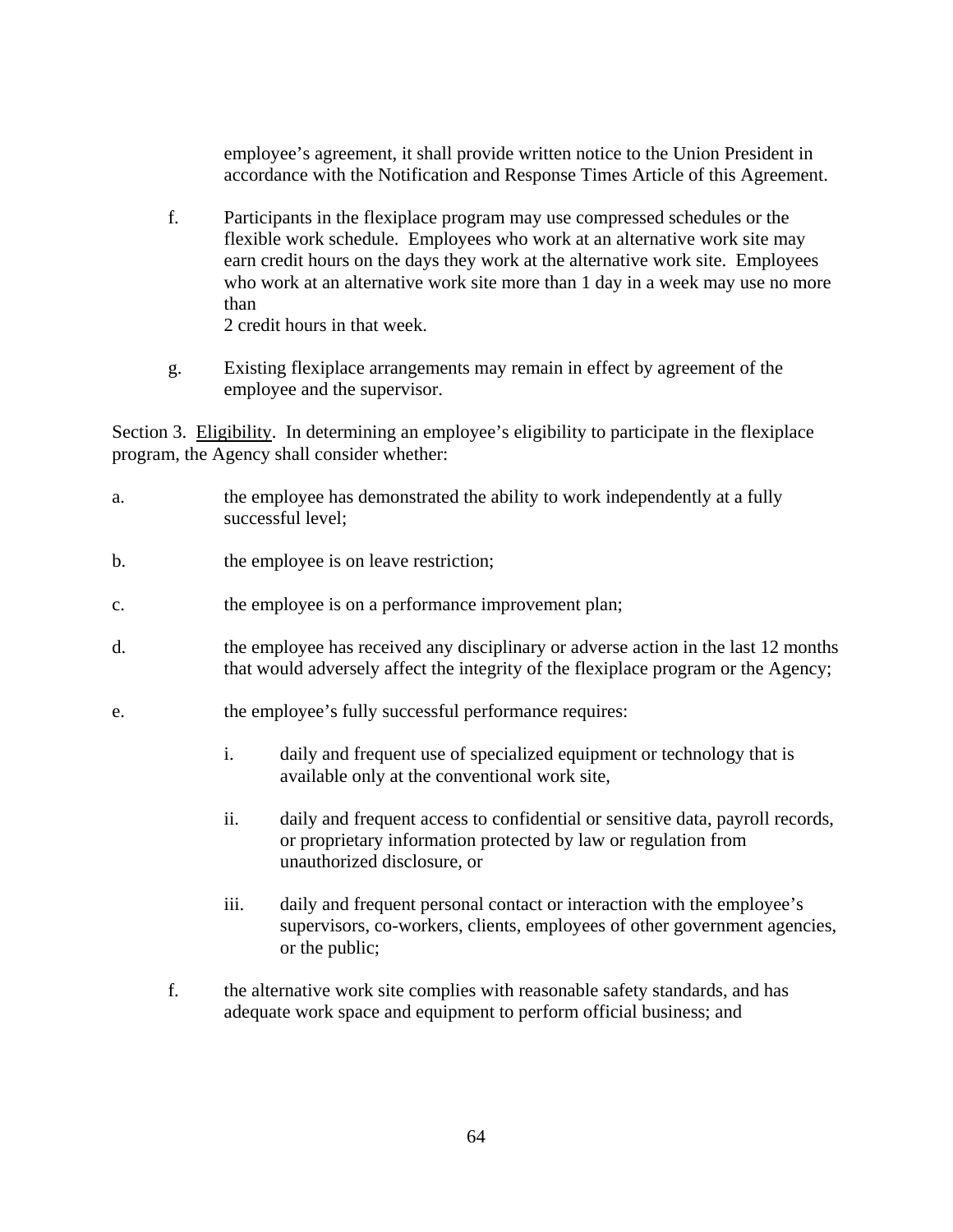g. surplus equipment and property are available for the employee's use, or funds are available to provide them, if the employee does not have personal equipment and property for official business.

Section 4. Approval. The Agency shall approve or disapprove an employee's request to participate in the flexiplace program on a fair and equitable basis. In making its determination, the Agency shall consider whether the proposed arrangement will have an adverse impact on the Agency by reducing productivity, diminishing the level of services furnished to the public, or increasing the cost of Agency operations. A finding of inadequate office coverage during normal business hours is a basis for denial under these criteria.

- a. Employees who wish to participate in the flexiplace program shall submit a written request to their supervisors. The written request shall include the proposed work schedule and days to be worked away from the conventional work site.
- b. The supervisor shall review the request and respond in writing within 30 days.
- c. If the supervisor disapproves a request to participate in the flexiplace program, the supervisor shall provide the employee with a written explanation.

Section 5. Additional Provisions.

- a. The official duty station of an employee participating in the flexiplace program is the conventional work site.
- b. Whenever a supervisor receives two or more requests for approval of overlapping flexiplace arrangements, and concludes that the combined absences would have an adverse impact on the Agency by reducing productivity, diminishing the level of services furnished to the public, or increasing the cost of Agency operations, the supervisor shall inform the employees that all of the requests cannot be approved. The supervisor shall meet with the employees to determine whether the requests can be modified or limited to satisfy the employees and meet the Agency's needs. The Union shall be given an opportunity to be present, either in person or by telephone, at the meeting. If agreement cannot be reached, the employee with the earliest service computation date shall be given priority.
- c. Employees participating in the flexiplace program may work away from the conventional work site one or two days per week except under unusual conditions in which the supervisor and employee agree that additional workdays per week away from the conventional work site would be beneficial to the accomplishment of the Agency's mission. For example, an employee's physical condition may not allow the employee to come to the office, or working at a client facility may further the Agency's mission. Employees may have to work at the conventional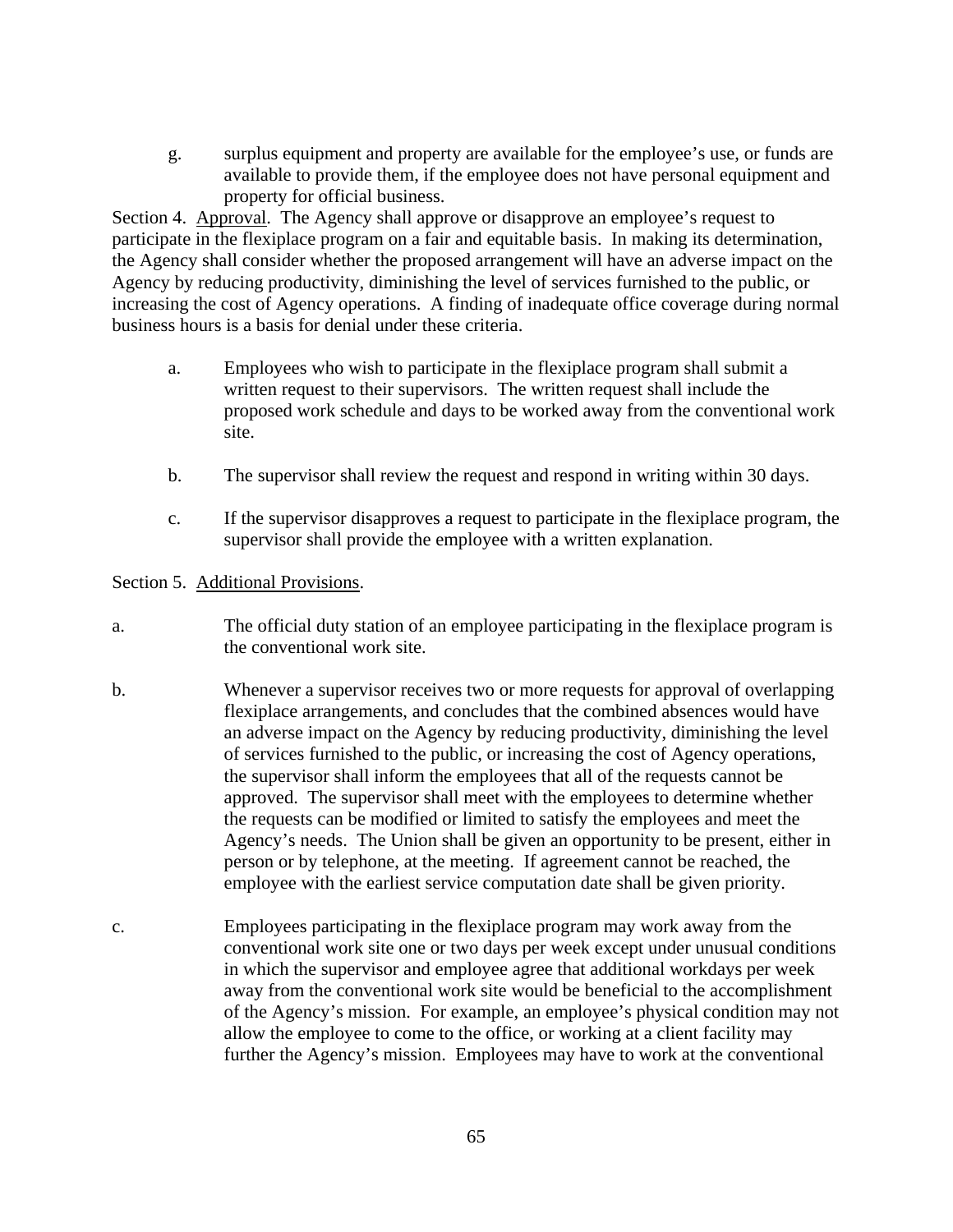work site on their flexiplace days, if required by special circumstances, either planned or unplanned, including office assignments, meetings, the absence of other employees, emergencies, and training. The Agency shall provide employees with as much advance notice as possible if adjustments to flexiplace schedules are required. If any scheduled flexiplace work day falls on a federal holiday, the employee may request another flexiplace work day in the same work week. The supervisor shall approve or disapprove the employee's request after determining whether the requested change would have an adverse impact on the Agency by reducing productivity, diminishing the level of services furnished to the public, or increasing the cost of Agency operations.

- d. Full-time employees must work at the conventional work site at least 3 days per week, unless they use leave, compensatory time, or credit hours, or 1 of the days is a federal holiday. Part-time employees must work at the conventional work site at least 60 percent of their scheduled tour of duty, unless they use leave, compensatory time, or credit hours. Employees who work a 4-10 compressed work schedule may work at an alternative work site no more than 1 day per week.
- e. Supervisors shall make reasonable efforts to employ methods such as teleconferencing, fax machines, and electronic mail to avoid requiring an employee to report to the conventional work site on a flexiplace day. If an employee is required to return to the conventional work site, travel to and from the conventional work site is considered normal commuting time and not hours of work.
- f. During their scheduled hours of work, employees at an alternative work site shall be as accessible by telephone, electronic mail, or other means, as when they are working at the conventional work site.
- g. Work schedules shall be specified in flexiplace work agreements.
- h. Overtime and compensatory time for employees participating in the flexiplace program shall conform to applicable law, regulation, and this Agreement, as shall policies and practices for requesting and using leave.
- i. Subject to the limitations of the Agency's budget, the Agency shall make a good faith effort to provide the equipment, software, supplies, and services required for employees to participate in the flexiplace program.
- j. Alternative work sites must meet all reasonable safety standards. The employee shall perform a self-certification safety inspection, using the form attached to this Article as Exhibit B.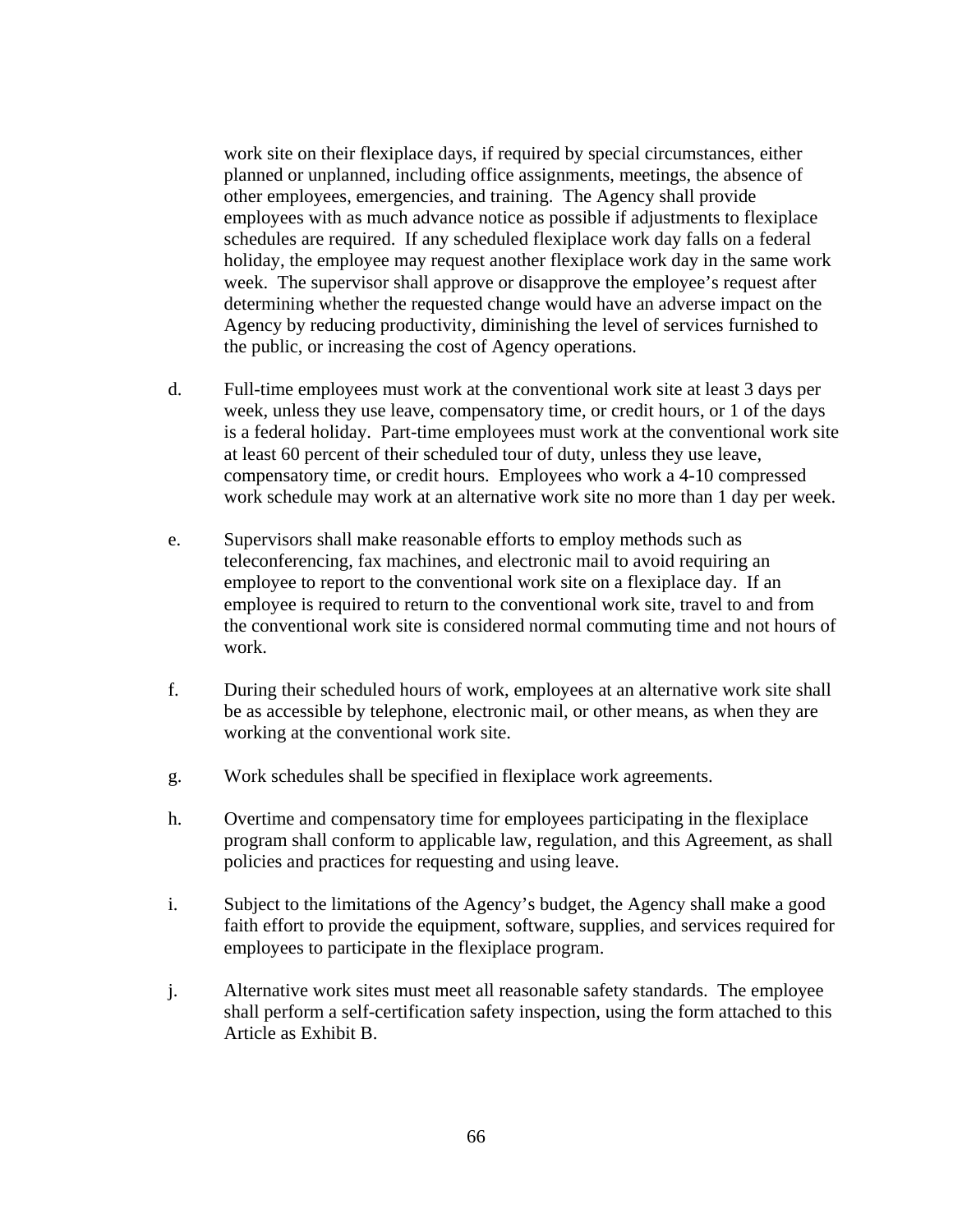- k. Employees participating in the flexiplace program shall not be excused from work because workers at the official duty station are dismissed or not required to work due to an emergency, if it does not affect the work being performed at the alternative work site. If an emergency occurs at the alternative work site that affects the employee's ability to perform work, the employee shall immediately notify the supervisor. The supervisor shall direct the employee to another work site, grant an excused absence, or allow the employee to request leave.
- l. The Agency shall not be responsible for operating, home maintenance, or any other incidental costs, such as utilities and insurance, associated with use of the alternative work site. The employee is entitled to reimbursement for authorized expenses incurred while conducting business for the Agency, including official telephone calls, as provided for by law and regulation.
- m. The Agency shall notify the Union President before approving a flexiplace work agreement.
- n. The Agency shall provide the Union President, upon request, with a list containing the names, grades, job classifications, and effective dates of all employees participating in the flexiplace program.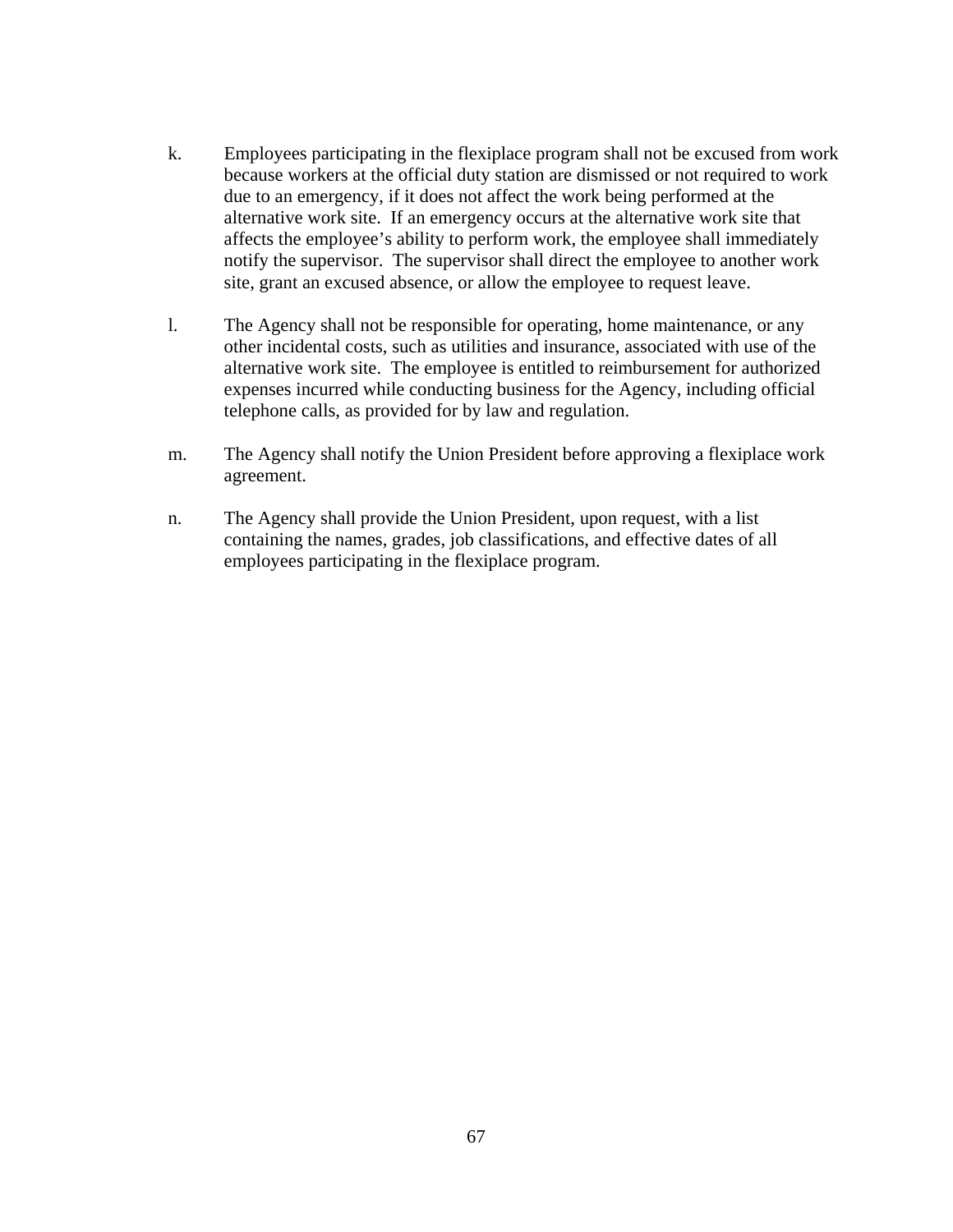# Exhibit A

# Flexiplace Work Agreement

This flexiplace work arrangement is agreed to by \_\_\_\_\_\_\_\_\_\_\_\_\_\_\_\_\_\_\_\_\_\_\_\_\_\_\_\_\_\_\_ (employee) and \_\_\_\_\_\_\_\_\_\_\_\_\_\_\_\_\_\_\_\_\_\_\_\_\_\_\_\_\_\_\_ (supervisor).

- 1. This arrangement will begin on \_\_\_\_\_\_\_\_\_\_\_\_\_\_\_ and continue until \_\_\_\_\_\_\_\_\_\_\_\_\_\_\_\_\_\_\_\_ or until terminated.
- 2. The employee's division or office is:

3. The employee's official duty station is:

4. The employee's alternative work site is:

5. Unless otherwise instructed, the employee shall work only at the conventional work site or the alternative work site. The employee agrees not to conduct personal business while in official duty status at the alternative work site, such as caring for dependents or making home repairs.

\_\_\_\_\_\_\_\_\_\_\_\_\_\_\_\_\_\_\_\_\_\_\_\_\_\_\_\_\_\_\_\_\_\_\_\_\_\_\_\_\_\_\_\_\_\_\_\_\_\_\_\_\_\_\_\_\_\_\_\_\_\_\_

\_\_\_\_\_\_\_\_\_\_\_\_\_\_\_\_\_\_\_\_\_\_\_\_\_\_\_\_\_\_\_\_\_\_\_\_\_\_\_\_\_\_\_\_\_\_\_\_\_\_\_\_\_\_\_\_\_\_\_\_\_\_\_

\_\_\_\_\_\_\_\_\_\_\_\_\_\_\_\_\_\_\_\_\_\_\_\_\_\_\_\_\_\_\_\_\_\_\_\_\_\_\_\_\_\_\_\_\_\_\_\_\_\_\_\_\_\_\_\_\_\_\_\_\_\_\_

- 6. The employee's work schedule is:
- 7. All pay, special salary rates, leave, and travel entitlements shall be based on the employee's official duty station. The employee's time and attendance shall be recorded as work at the official duty station.

\_\_\_\_\_\_\_\_\_\_\_\_\_\_\_\_\_\_\_\_\_\_\_\_\_\_\_\_\_\_\_\_\_\_\_\_\_\_\_\_\_\_\_\_\_\_\_\_\_\_\_\_\_\_\_\_\_\_\_\_\_\_\_\_

- 8. The employee must follow established office procedures for requesting and using leave.
- 9. The employee shall work overtime only with advance approval of the supervisor.
- 10. Employees are responsible for the proper care and security of Agency property and equipment at the alternative work site, and shall use them only for official purposes. The Agency shall service and maintain any Agency property and equipment provided to the employee. The employee shall install, service, and maintain any personal property and equipment. The following Agency property and equipment are located at the alternative work site:

\_\_\_\_\_\_\_\_\_\_\_\_\_\_\_\_\_\_\_\_\_\_\_\_\_\_\_\_\_\_\_\_\_\_\_\_\_\_\_\_\_\_\_\_\_\_\_\_\_\_\_\_\_\_\_\_\_\_\_\_\_\_\_\_\_\_\_\_\_\_\_\_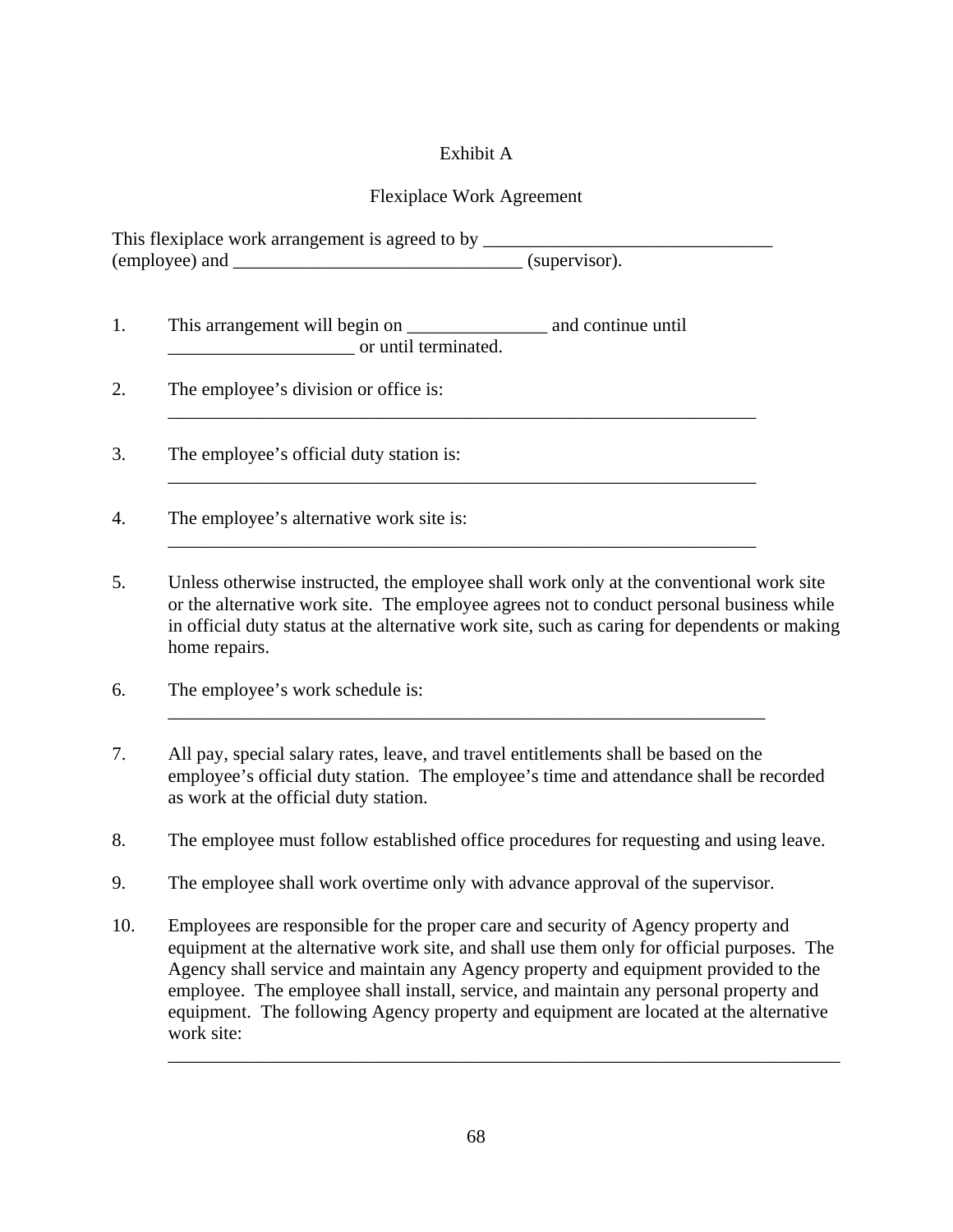- 11. The Agency shall provide the employee with necessary office supplies, and shall reimburse the employee for authorized expenses incurred while conducting Agency business, as provided for by law and regulation, including business-related long distance telephone calls. The Agency shall not be responsible for operating costs, home maintenance, insurance, or any other incidental costs, such as utilities, associated with the alternative work site.
- 12. The Agency shall not be liable for damages to an employee's personal property at the alternative work site, unless allowed under the Federal Tort Claims Act or the Military Personnel and Civilian Employees Claims Act.
- 13. If the alternative work site is not a government office, the employee shall provide a work space that is adequate for the performance of official duties, and shall complete a selfcertification safety checklist.
- 14. The Federal Employees Compensation Act applies to employees if they are injured in the course of performing official duties at the conventional or alternative work site. The employee shall notify the supervisor immediately of any accident or injury that occurs at the alternative work site and shall complete any required forms. The supervisor shall immediately investigate the report.
- 15. The employee shall complete all assigned work according to procedures agreed upon by the employee and the supervisor.
- 16. The employee shall protect government records from unauthorized disclosure or damage, and shall comply with the Privacy Act of 1974, 5 U.S.C. § 552a.
- 17. While working at the alternative work site, the employee shall be bound by the Standards of Ethical Conduct for Employees of the Executive Branch, 5 C.F.R. Part 2635.
- 18. This flexiplace agreement may be terminated in accordance with the Flexiplace Article of the collective bargaining agreement between the Agency and the Union.
- 19. Nothing in this agreement precludes the Agency from taking disciplinary or adverse action against an employee who fails to comply with its provisions.

| Employee's Signature   | Date: |
|------------------------|-------|
|                        |       |
| Supervisor's Signature | Date: |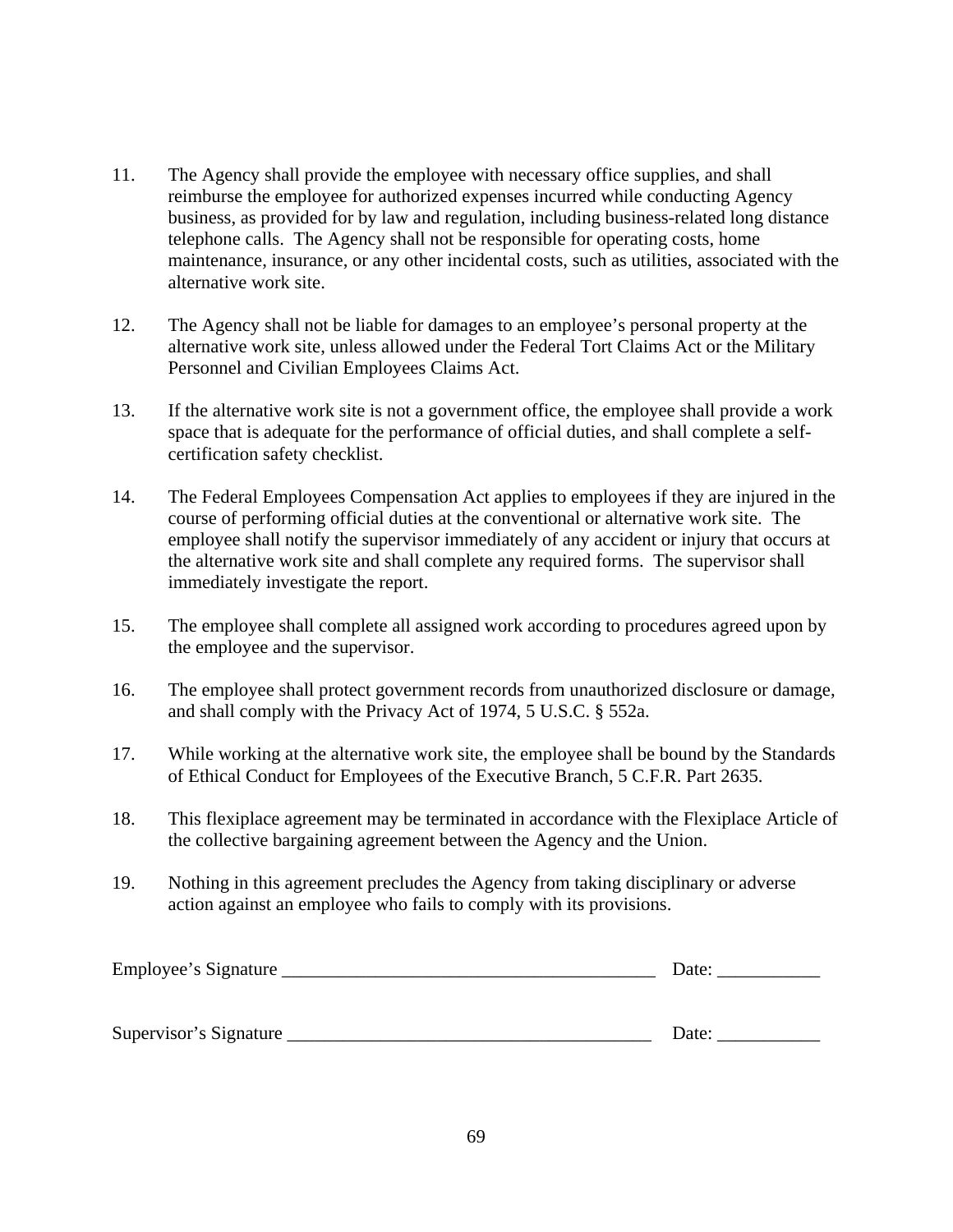# Exhibit B

# Alternative Work Site Self-Certification Safety Checklist

Name:

Organization:

Address:

Alternative Work Site Location:

Workplace Environment

- 1. Are temperature, noise, ventilation, and lighting levels adequate for maintaining your normal level of job performance? Yes  $\lceil \cdot \rceil$  No  $\lceil \cdot \rceil$
- 2. Are all stairs with four or more steps equipped with handrails? Yes [ ] No [ ]
- 3. Are all circuit breakers and fuses in the electrical panel labeled as to intended service? Yes  $[ \ ]$  No  $[ \ ]$
- 4. Do circuit breakers clearly indicate if they are in the open or closed position? Yes  $\lceil$   $\rceil$  No  $\lceil$   $\rceil$
- 5. Is all electrical equipment free of recognized hazards that would cause physical harm (frayed wires, bare conductors, loose wires, flexible wires running through walls, and exposed wires to the ceiling)? Yes  $\lceil \cdot \rceil$  No  $\lceil \cdot \rceil$
- 6. Will the building's electrical system permit the grounding of electrical equipment? Yes  $[ \ ]$  No  $[ \ ]$
- 7. Are aisles, doorways, and corners free of obstructions to permit visibility and movement? Yes  $[ \ ]$  No  $[ \ ]$
- 8. Are file cabinets and storage closets arranged so drawers and doors do not open into walkways? Yes [ ] No [ ]
- 9. Are chairs free of any loose casters (wheels) and are the rungs and legs of the chairs sturdy? Yes [ ] No [ ]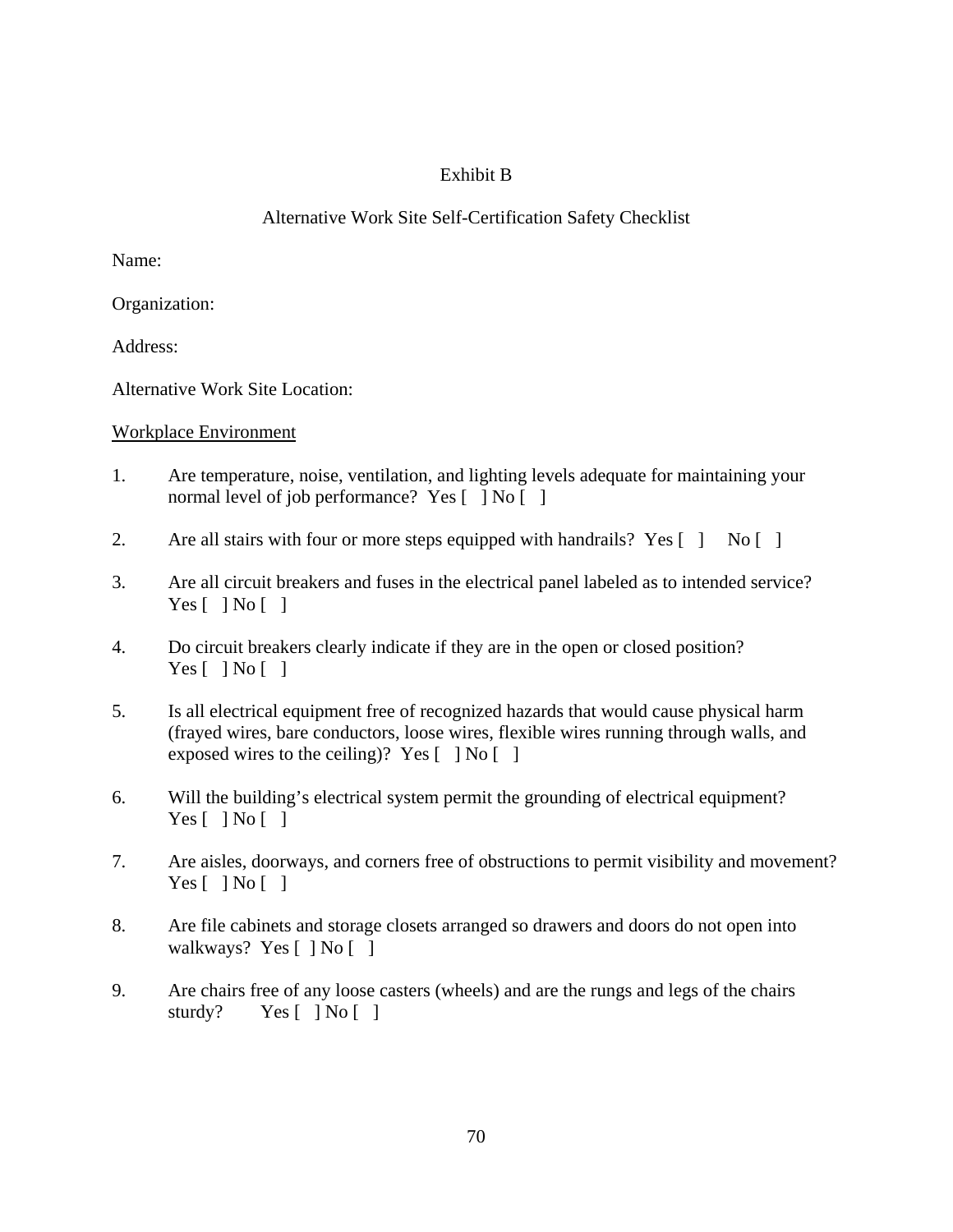- 10. Are the phone lines, electrical cords, and extension wires secured under a desk or alongside a baseboard? Yes [ ] No [ ]
- 11. Is the office space neat, clean, and free of excessive amounts of combustibles? Yes  $\lceil \; \rceil$  No  $\lceil \; \rceil$
- 12. Are floor surfaces clean, dry, level, and free of worn or frayed seams? Yes [ ] No [ ]
- 13. Are carpets well secured to the floor and free of frayed or worn seams? Yes [ ] No [ ]
- 14. Is there enough light for reading? Yes  $\lceil \cdot \rceil$  No  $\lceil \cdot \rceil$

### Computer Workstation

- 1. Is your chair adjustable? Yes [ ] No [ ]
- 2. Do you know how to adjust your chair? Yes  $\lceil \cdot \rceil \text{No } \lceil \cdot \rceil$
- 3. Is your back adequately supported by a backrest? Yes [ ] No [ ]
- 4. Do you have enough leg room at your desk? Yes [ ] No [ ]
- 5. Are your feet on the floor or fully supported by a footrest? Yes  $\lceil \cdot \rceil$  No  $\lceil \cdot \rceil$
- 6. Are you satisfied with the placement of your monitor and keyboard? Yes  $\lceil \cdot \rceil$  No  $\lceil \cdot \rceil$
- 7. Is it easy to read the text on your screen? Yes [ ] No [ ]
- 8. Is the screen free from noticeable glare? Yes [ ] No [ ]
- 9. Is the top of the screen at eye level? Yes  $\lceil \cdot \rceil \text{No} \lceil \cdot \rceil$
- 10. Do you need a document holder? Yes [ ] No [ ]
- 11. Is there space to rest your arms when you are not typing? Yes [ ] No [ ]
- 12. While you are typing, are your forearms close to parallel or parallel with the floor? Yes  $\lceil$   $\rceil$  No  $\lceil$   $\rceil$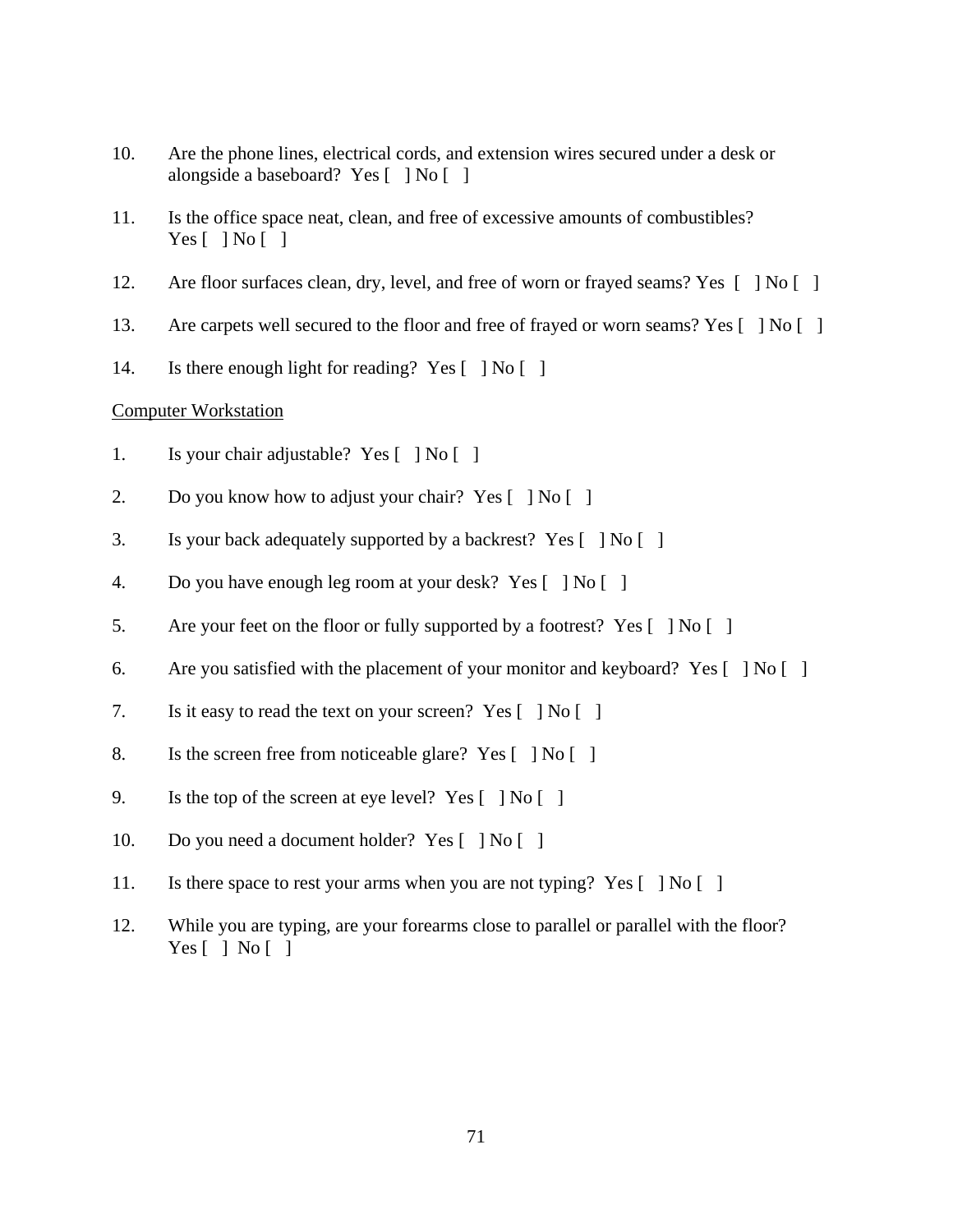13. Are your wrists fairly straight when typing? Yes [ ] No [ ]

| Employee's Signature:   | Date: |
|-------------------------|-------|
| Supervisor's Signature: | Date: |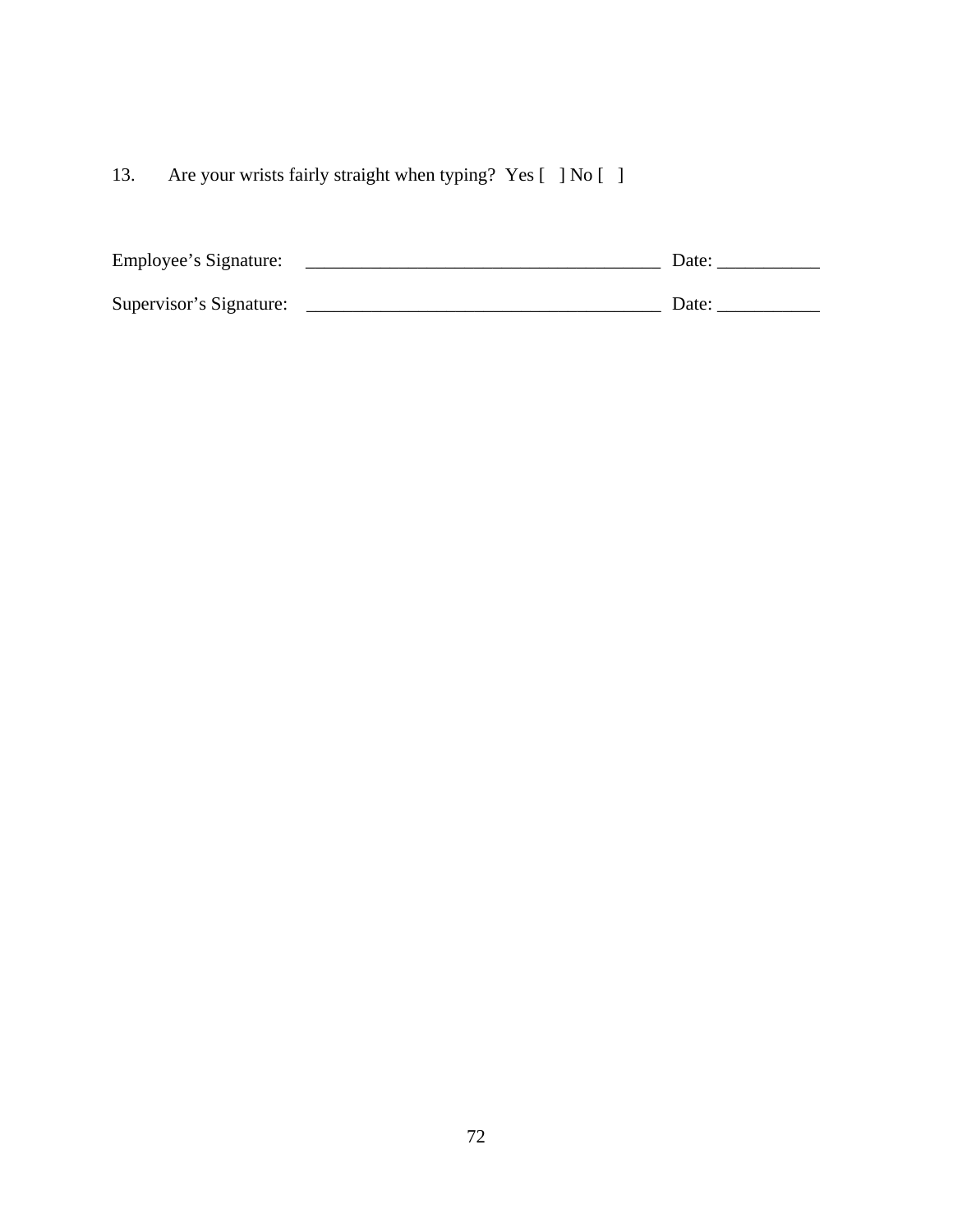### PART-TIME EMPLOYMENT AND JOB-SHARING

Article 33.

#### Section 1. Part-Time Employment.

- a. The Parties recognize that part-time employment may provide benefits for the Agency and for employees. Part-time employment means regularly scheduled work of 16 to 32 hours per week, or 32 to 64 hours per pay period. Subject to approval of the supervisor, an employee may vary the number of hours to be worked in any particular week or pay period.
- b. Part-time employment of limited duration means that the employee will engage in part-time employment for not less than 3 or more than 6 pay periods. For parttime employment of limited duration, the regularly scheduled work week shall be at least 20 hours and no more than 32 hours. Employees who request to go on part-time employment of limited duration shall specify the number of pay periods in which they intend to engage in part-time employment when giving notice under Section 1.d.Once approved, the election of part-time employment of limited duration shall be irrevocable, except that the Agency may terminate or alter the arrangement by agreement with the employee or pursuant to Section 3 of this Article.
- c. Part-time employment of unlimited duration means that the employee does not intend to limit the duration of the part-time employment. Subject to the provisions of Section 1.e., an election of part-time employment of unlimited duration does not preclude the employee from later converting to full-time employment. In order to ensure adequate work coverage for an office and not unduly burden other employees, the Agency shall make all reasonable efforts to hire an additional part-time employee when an employee converts from full-time employment to part-time employment of unlimited duration.
- d. Subject to the provisions of this Article, an employee may convert to part-time or full-time employment. The employee shall submit a written request to the supervisor at least 3 pay periods before the conversion. The employee's notice shall specify the number of hours that the employee will work during the week or during the pay period, the schedule to be worked, and whether the conversion to part-time employment will be of limited or unlimited duration. The Agency shall give due consideration to employee requests and respond in a timely manner.
- e. In determining whether to allow conversion to part-time or full-time employment, the Agency shall consider the following factors: (1) the benefits to the Agency of the proposed arrangements; (2) the available budget and needs of the Agency; (3)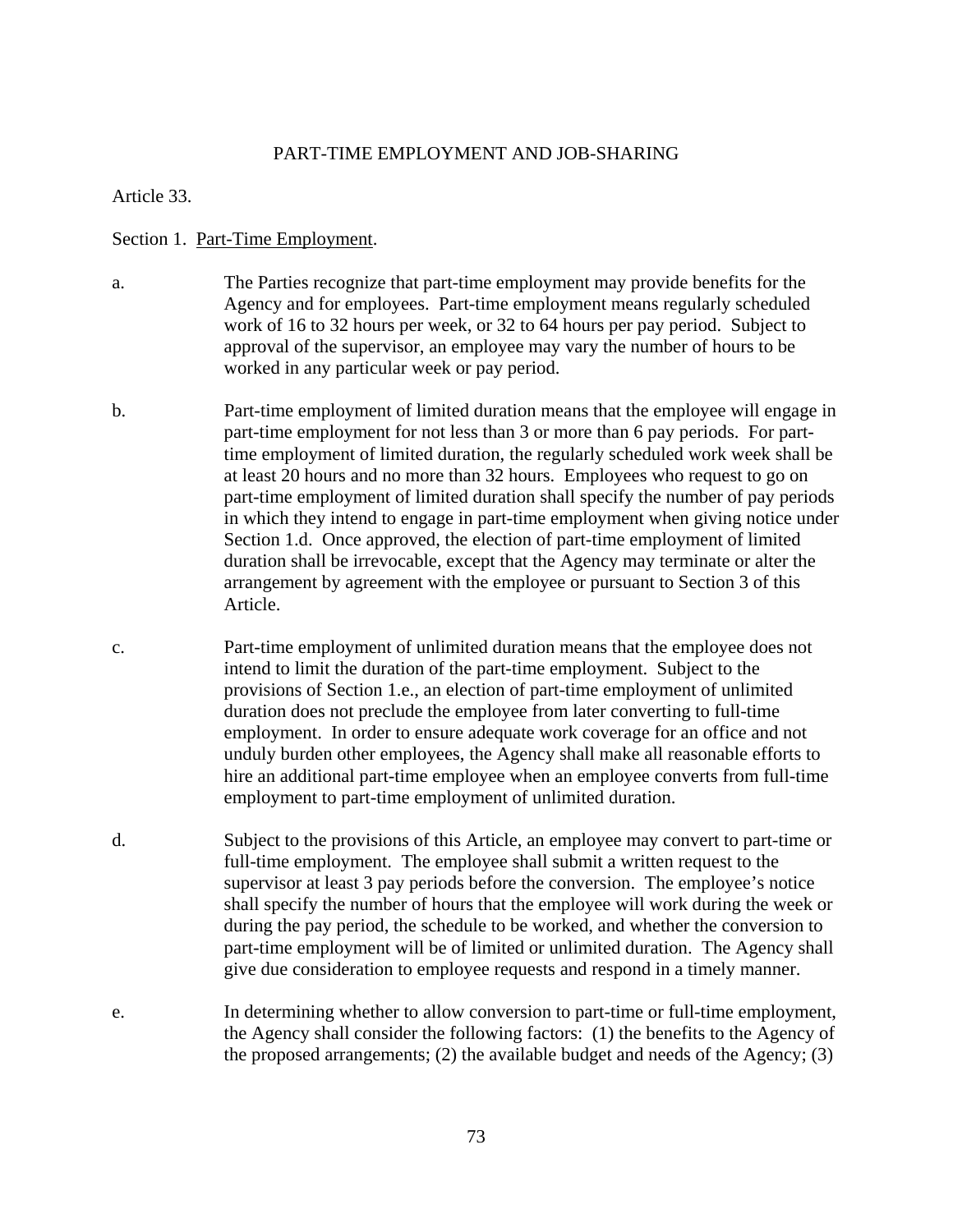the duties and responsibilities of the position, including assignments and amount of work; (4) available space, resources, and equipment; (5) the needs of the employee; and (6) the impact on the remaining personnel in the office. f. If the Agency approves an employee's request for conversion to part-time or fulltime employment, the Agency shall provide the employee with written notification of the approval, including the number of hours to be worked per pay period and the part-time schedule approved. g. If the Agency denies an employee's request for conversion to part-time or fulltime employment, the Agency shall provide the employee with written notification of the reasons for the denial, and, upon request of the employee, shall discuss whether alternative arrangements are feasible. h. Whenever an employee requests conversion from full-time to part-time employment, the Agency shall inform the employee of the effect the conversion may have with respect to potential reductions-in-force, retirement, health and life insurance, eligibility for and timing of promotions, eligibility for and timing of within-grade pay increases, and accrual of leave. For example, part-time employees pay a larger share of their health insurance premiums than full-time employees pay, 5 U.S.C. § 8906(b)(3); earn less annual leave and sick leave than full-time employees earn, 5 C.F.R. §§ 630.303 and 630.406; and the retirement

- annuity for an employee covered under the Federal Employees Retirement System is prorated to reflect the time the employee spent in part-time status, 5 C.F.R. § 842.407. The Agency shall also inform the employee that the employee may be required to return to full-time status.
- i. To the extent allowed by law, part-time employees shall have equal opportunity with full-time employees to participate in all employee programs and benefits.
- j. Unless approved by the Agency, an employee may not convert from part-time to full-time, or from full-time to part-time employment more than one time during any 26 consecutive pay periods.
- k. An employee who is employed on a full-time basis shall not be required to accept part-time employment as a condition of continued employment.

### Section 2. Job-Sharing.

 a. The Parties recognize that job-sharing may offer benefits for the Agency and for employees. The Agency shall consider allowing two or more full-time employees in an office to convert to part-time employment of unlimited duration in order to share one job, provided that each employee qualifies for the position to be shared,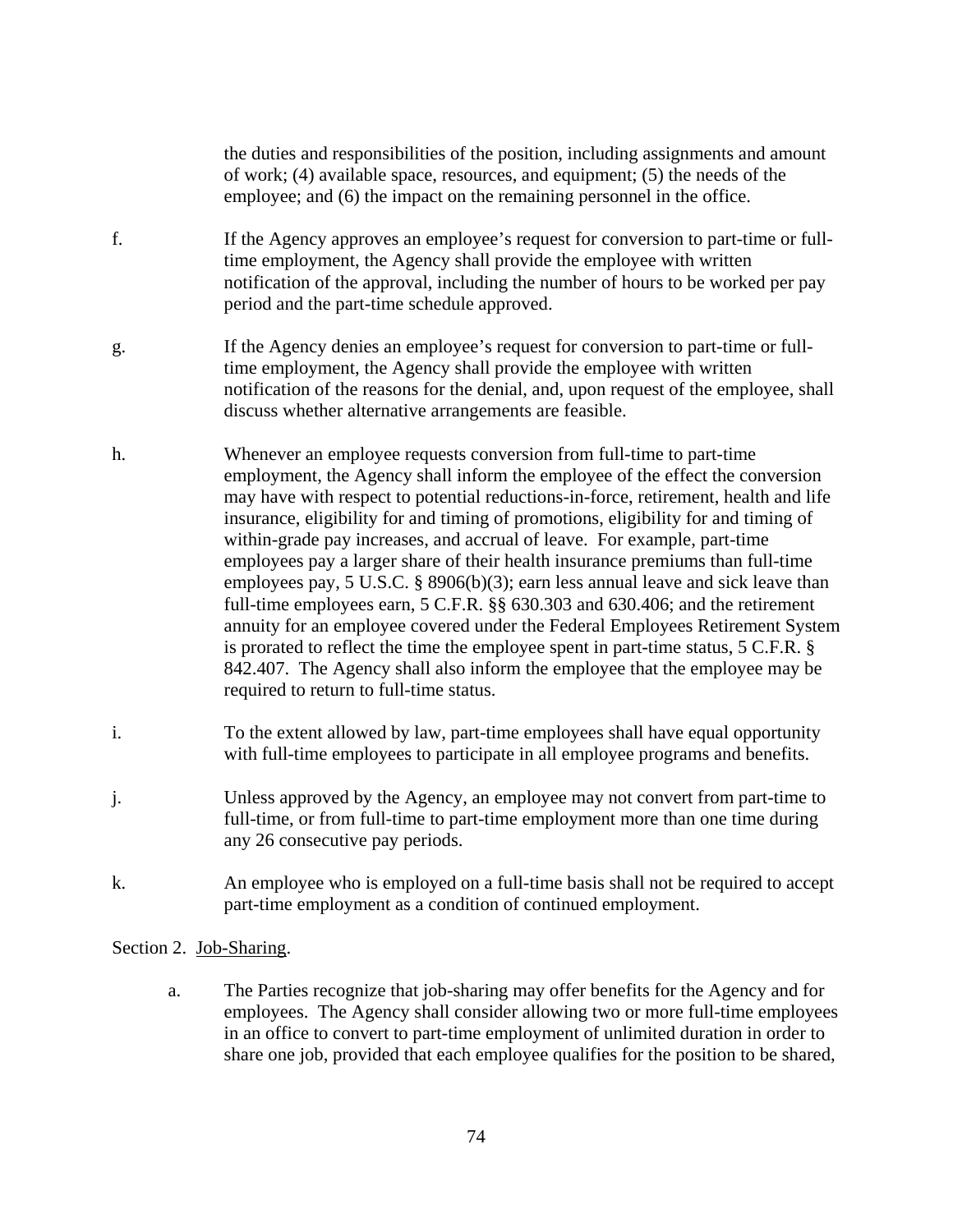and that the total number of hours to be worked by both employees shall not exceed 80 hours per pay period. Agency consideration of job-share arrangements shall include the factors identified in Section 1.e., as well as concerns inherent in job-share arrangements, such as coordination issues.

 b. Employees who want to share a job shall submit a written request to the supervisor, specifying the number of hours that each employee shall work. The Agency is under no obligation to recruit for a job-share position.

Section 3. Ending or Altering a Part-Time or Job-Sharing Arrangement. The Agency may end or alter a part-time or job-share arrangement based on the needs of the Agency, by providing the employee with written notice, at least 3 pay periods in advance of the termination or alteration. In making this determination, the Agency shall consider increased work requirements, failure to meet job goals, changes in budget conditions, emergency work-related conditions, and the loss of employees or job-share partners. If it is necessary to end a job-sharing arrangement, the Agency may require one or both of the job-sharers to work full-time, or may permit one or both to work part-time.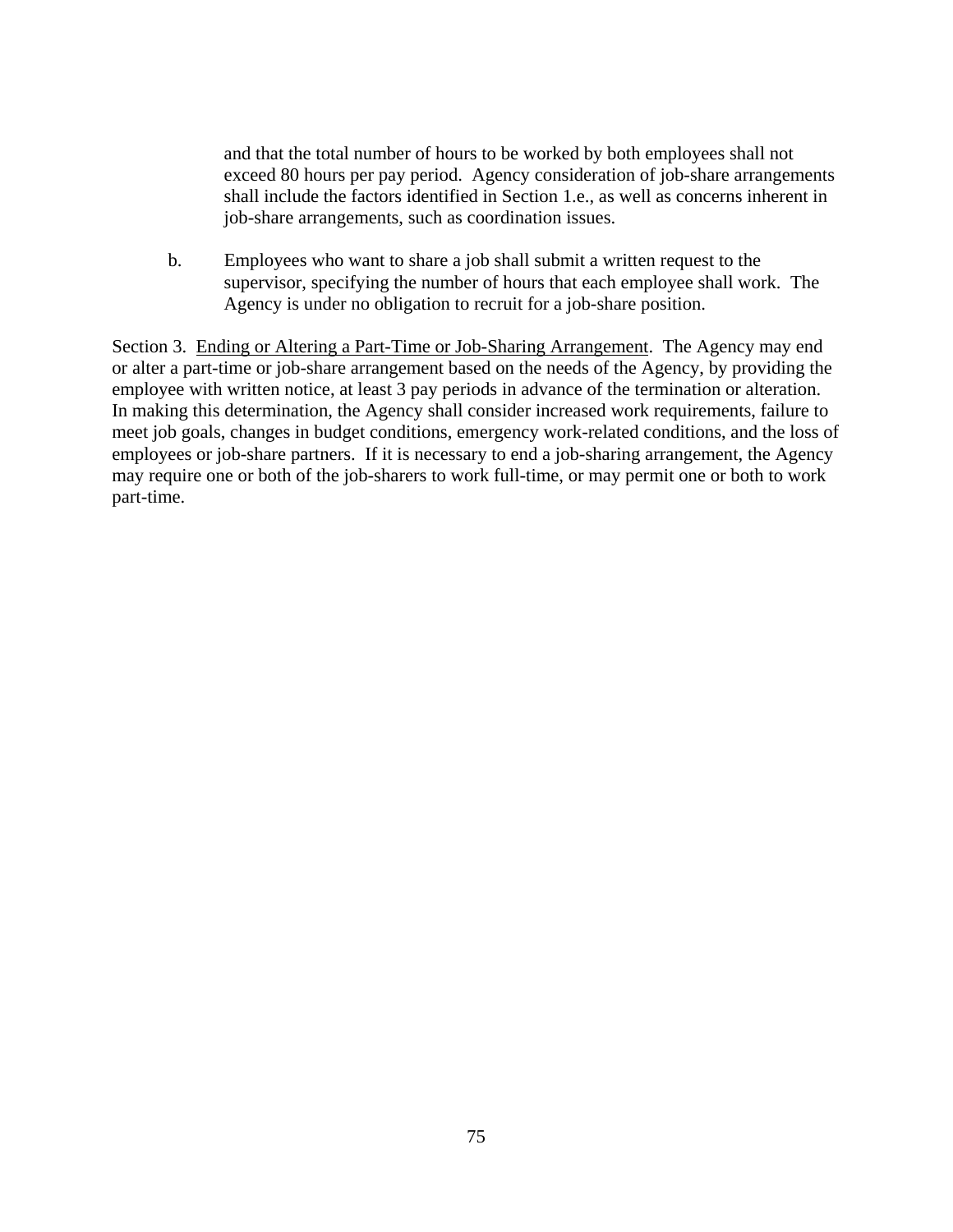### OVERTIME

Article 34.

Section 1. General.

- c. For employees on a standard work schedule, overtime is work ordered or approved in excess of 8 hours per day, 40 hours per administrative workweek, or 80 hours per pay period. For employees on compressed work schedules or the flexible work schedule (FWS), overtime is work ordered or approved in excess of the number of hours worked daily on the compressed work schedules or the FWS, or work in excess of 80 hours per pay period.
- d. Employees who have received advance written approval to work more than 80 hours in a pay period will be compensated in accordance with law and regulation. Employees whose rate of basic pay is above the rate for GS-10, Step 10, shall receive compensatory time in lieu of overtime pay for occasional and irregular overtime worked, unless the employee's position is non-exempt under the Fair Labor Standards Act.

#### Section 2. Scheduling and Approval.

- a. Overtime must be authorized in advance and approved in writing by the supervisor. An exception to the advance authorization requirement will be made when pressing organizational needs require overtime work and the supervisor agrees or has requested that the work be performed outside normal work hours.
- b. Overtime will be scheduled, approved, and worked in increments of 15 minutes.
- c. Overtime shall be distributed as equitably as possible among qualified employees. The Agency shall make reasonable efforts to ensure that employees are not assigned to perform an excessive amount of overtime. The Agency shall take into account an employee's personal hardship when making unscheduled overtime assignments.
- d. As soon as the need is known, the Agency shall notify the employees who will be assigned to work overtime on the same or the following workday. Otherwise, the Agency shall, whenever possible, provide employees with 48-hour advance notice of upcoming overtime. Employees who report for scheduled overtime on a day when work was not scheduled for them, or for which they are required to return to their place of employment, are deemed to have worked at least 2 hours overtime, if they were not notified of the cancellation.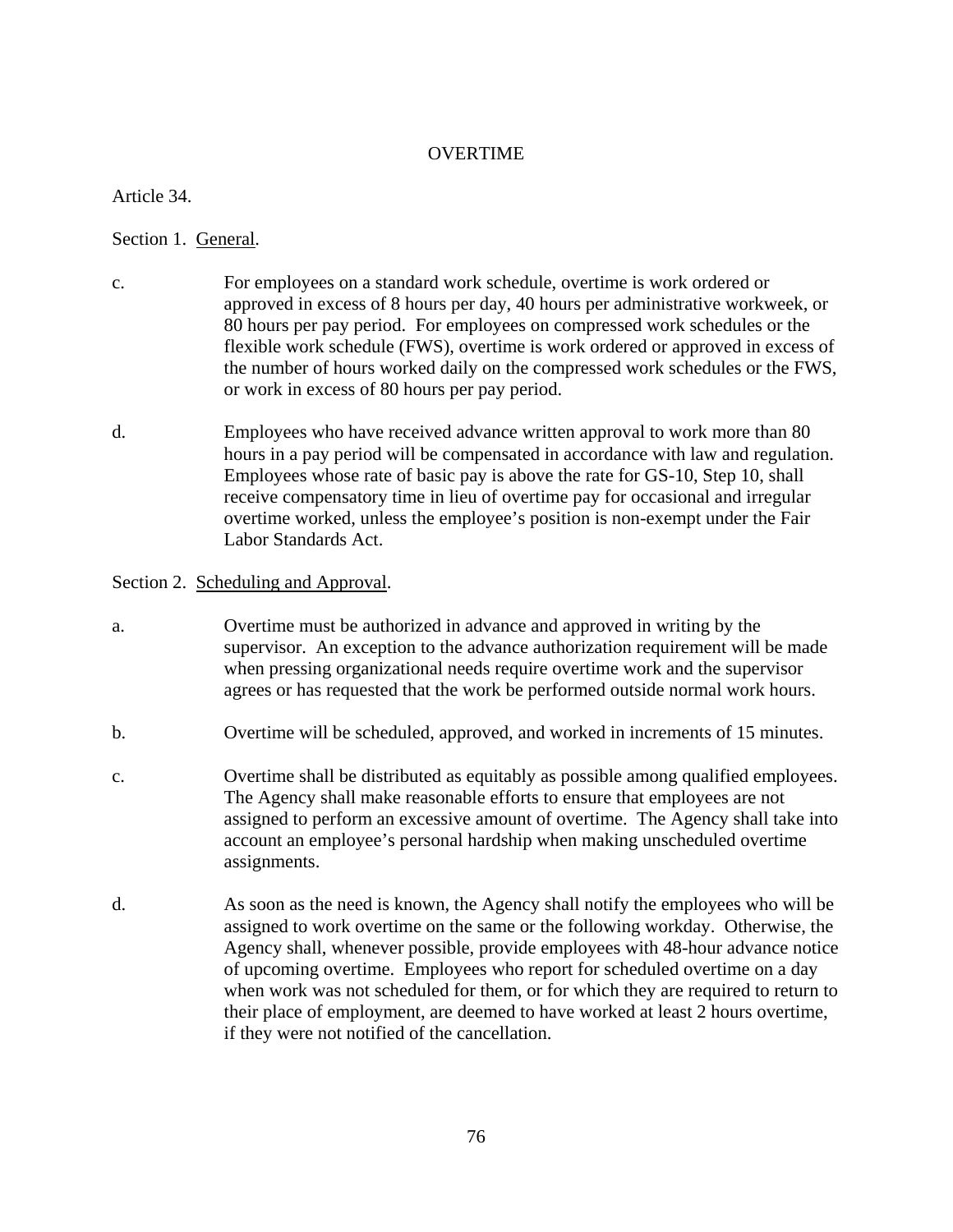Section 3. Delay While on Official Business. If employees are unable to return to their official duty station through no fault of their own while away on official business, they will remain in duty status. They shall be paid overtime or given compensatory time for any time beyond their normal duty hours that they are required to perform work.

Section 4. Records.

- a. The Agency shall maintain appropriate overtime records to show which employees worked overtime and when the overtime was worked.
- b. The Agency shall make available to the Union President, upon written request, records of overtime assignments of employees to aid in resolving individual claims of unfair or inequitable distribution of overtime. The records will be redacted to the extent required by law.

Section 5. Compensatory Time.

- a. Compensatory time is an award of official time equal to the amount of time spent in overtime.
- b. Employees must request and receive approval before using compensatory time. Compensatory time will be scheduled, approved, and used in increments of 15 minutes, in accordance with the Leave Article of this Agreement. Accrued compensatory time must be used by the end of the leave year following the year in which it was earned. Otherwise, it must be paid at the rate at which it was earned. Compensatory time must be used before annual leave, unless this requirement would result in the forfeiture of annual leave. Employees leaving the Department shall be paid for any unused compensatory time at the pay rate at which it was earned.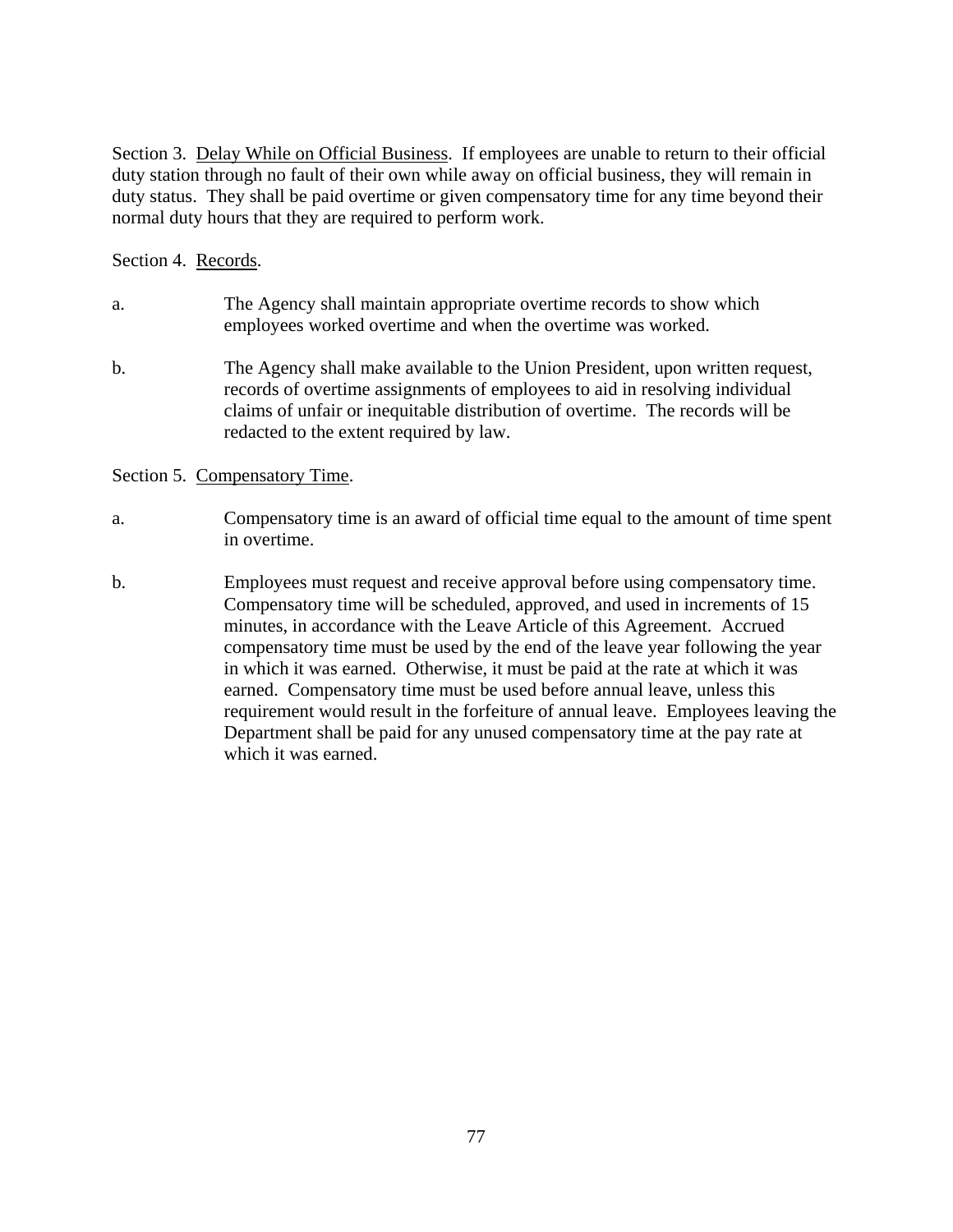# LEAVE

### Article 35.

Section 1. General. The Agency shall administer leave in accordance with law, regulation, and this Article. All leave charges will be in 15-minute increments. For purposes of this Article, "family" includes a spouse, child (including adopted and foster children), parent, sibling, grandparent, in-law (mother, father, sister, or brother), and any individual related by blood or affinity or whose close association with the employee is the equivalent of a family relationship.

### Section 2. Annual Leave.

- a. For purposes of this Article, "annual leave" includes annual leave, credit hours, and compensatory time, except that, in subsection (f) of this section, "annual leave" does not include credit hours or compensatory time.
- b. Employees are entitled to use annual leave in accordance with this Agreement. Supervisors shall grant requests for annual leave unless the requested absence would cause an adverse impact on the Agency by reducing productivity, diminishing the level of services furnished to the public, or increasing the cost of Agency operations.
- c. Requests for annual leave shall be made and approval shall be granted as far in advance as practicable. If a request for annual leave is denied, the supervisor shall discuss the denial with the employee, provide the employee with a written explanation of the denial upon request, and specify when the employee will be able to take the requested leave. In the scheduling of annual leave, preference shall be given to employees with the earliest service computation date.
- d. With prior notice to the supervisor whenever possible, an employee may use short periods of annual leave, normally 2 hours or less, without requesting advance approval. However, the use of this leave is ultimately subject to approval by the supervisor.
- e. Annual leave shall be granted in a manner that permits employees to take at least 2 consecutive weeks of annual leave per year. The Agency shall try to accommodate employee requests to take longer periods of annual leave.
- f. All annual leave that an employee may accrue during the leave year is available for use on the first day of the leave year, in accordance with the approval provisions of this Article. An employee may request annual leave in advance of its actual accrual provided that: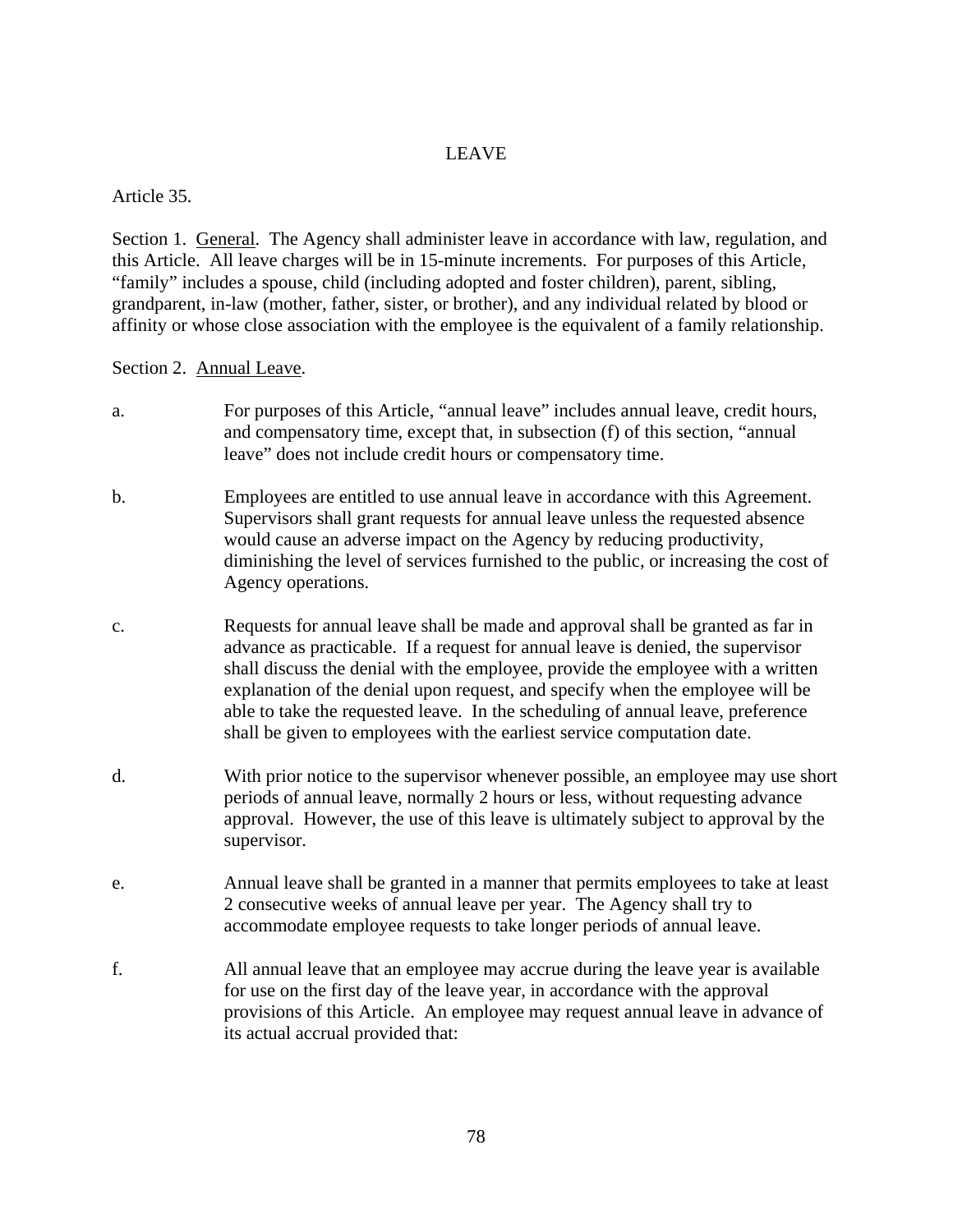- i. the employee has served more than 90 days in the employee's current appointment;
- ii. the request does not exceed the amount of annual leave that the employee will earn during the rest of the leave year; and
- iii. it is anticipated that the employee will be in a duty status long enough to repay the advanced leave.
- g. The Agency shall not cancel approved leave without consent of the employee, except in unusual and infrequent circumstances.
- h. Annual leave that is erroneously charged or forfeited through no fault of the employee shall be restored in accordance with applicable regulations.

#### Section 3. Sick Leave.

- a. An employee's request to use earned sick leave shall be approved when the employee:
	- i. requests advance approval for medical, dental, or other examinations or treatment;
	- ii. is incapacitated because of sickness, injury, or pregnancy;
	- iii. is required to give care and attendance to a member of the employee's family who is incapacitated as the result of a physical or mental illness, injury, pregnancy, or childbirth, or who requires medical, dental, or optical examination or treatment;
	- iv. would, as determined by the health authorities having jurisdiction or by a health care provider, jeopardize the health of others by the employee's presence on the job because of exposure to a communicable disease; or
	- v. makes arrangements necessitated by the death of a family member or attends the funeral of a family member.
- b. Employees should notify their supervisors and request approval for medical, dental, and other appointments as far in advance of the date and time of the appointments as possible.
- c. If an employee is unable to report for duty because of illness or injury, the employee shall notify the supervisor as soon as possible and normally no later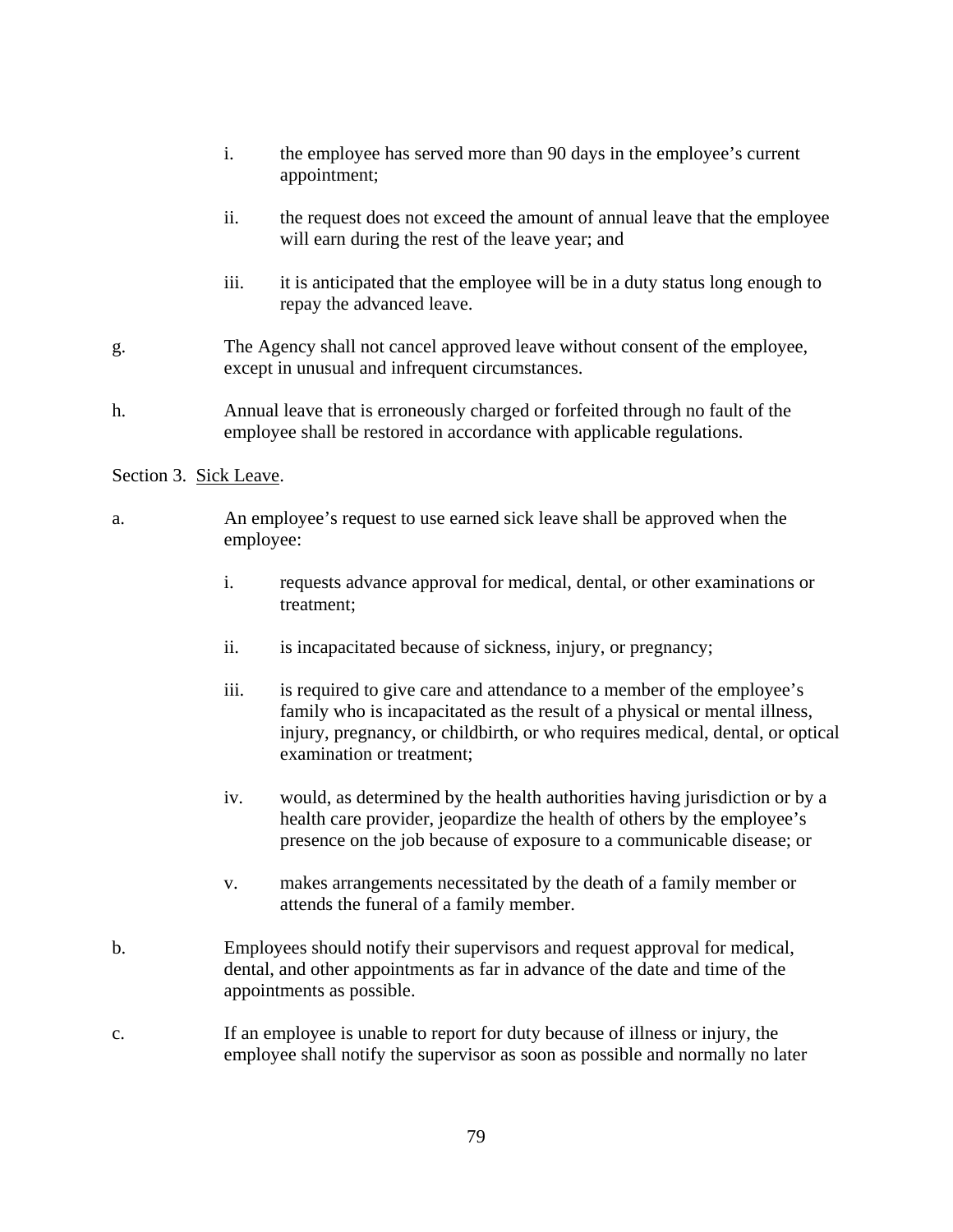than the beginning of the Agency's core hours. The employee shall keep the supervisor informed of the need for continued use of sick leave. The Agency shall keep confidential the employee's reason for use of sick leave. This information shall be disclosed only to those supervisors who have authority to approve or disapprove the request.

- d. Employees shall not be required to furnish a medical certificate when requesting approval for sick leave for 4 or more consecutive workdays, unless the supervisor has reasonable grounds to question whether an employee is properly using sick leave. The supervisor may accept a self-certification in lieu of a medical certificate where the circumstances surrounding the employee's absence indicate that the services of a health care provider were not available or required.
- e. Employees shall not be required to furnish a self-certification or medical certificate when requesting approval for sick leave for fewer than 4 consecutive workdays, except under the circumstances covered by subsection (f) of this section.
- f. If a supervisor has reasonable grounds to question whether an employee is properly using sick leave, the supervisor may ask the employee for an explanation. For example, reasonable grounds for questioning an employee about the use of sick leave might exist if the employee has not followed the established procedures for requesting sick leave, or if the employee's use of sick leave consistently includes the days before or after holidays and weekends. If the employee is unable to provide a reasonable explanation for the use of sick leave, the supervisor may require a self-certification or medical certificate, if the employee was treated by a health care provider. If the explanation and any related documentation do not support the use of sick leave, the supervisor shall counsel the employee and discuss any procedures and requirements the employee must follow to obtain approval of sick leave. If there is a pattern of questionable sick leave use, the supervisor shall provide the employee with written notice of the problem, setting forth any restrictions regarding the use of sick leave and their duration. Sick leave restrictions shall be in place for no more than 4 months. However, if the problem continues, an employee's sick leave restriction may be extended for additional periods of 4 months or less.
- g. Upon the employee's request, and with the presentation of a medical certificate, the Agency may advance sick leave to permanent employees for up to 30 days, provided the employee has first exhausted accrued sick leave. However, advanced sick leave may not be granted to employees subject to sick leave restriction under subsection (f) of this section, or for whom future accrual of sick leave is improbable.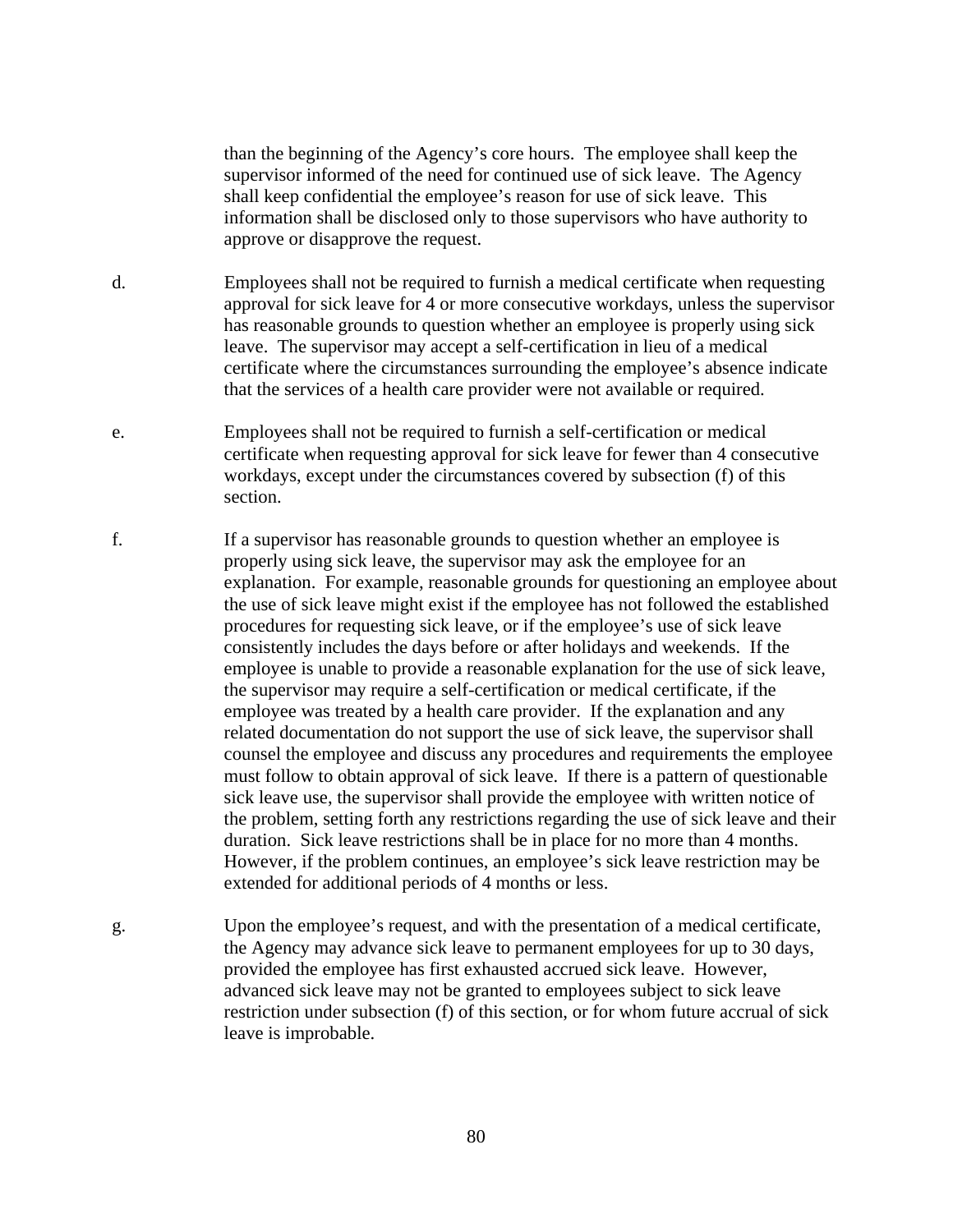h. Sick leave that is erroneously charged shall be restored in accordance with applicable regulations.

# Section 4. Maternity and Paternity Leave.

- a. Employees shall be granted maternity or paternity leave in accordance with law, regulation, Federal guidelines, and this Article. Reasonable amounts of maternity and paternity leave in the form of sick leave, advanced sick leave, annual leave, leave without pay, or any appropriate combination of them, shall be granted during pregnancy, delivery, and for a reasonable period after delivery, as recommended by a health care provider.
- b. Employees shall provide their supervisors with notice of intent to use maternity or paternity leave at least 30 days before the leave is to begin or as soon as is practicable. The notice shall indicate the kind of leave to be used and the approximate dates of the leave.
- c. A request for temporary modification of duties shall be granted to a pregnant employee before or after maternity leave if the employee's regular duties are considered inappropriate by the health care provider. The Agency shall not establish specific time periods for prohibiting the employee from working before childbirth, or from returning to work thereafter. Normally these decisions will be made by the employee in consultation with the health care provider.
- d. An employee whose spouse or partner recently adopted or gave birth to a child may use annual leave, sick leave, leave without pay, or a combination of them, to care for the spouse or partner, the child, or other minor children in the household in accordance with Section 5 of this Article.

### Section 5. Family and Medical Leave.

- a. For purposes of this section:
	- i. "parent" means a biological parent or a person whose close association with the employee was equivalent to a parental relationship when the employee was a child; and
	- ii. "son or daughter" means a biological, adopted, or foster child, a stepchild, a legal ward, or a child whose close association with the employee is equivalent to a filial relationship, and who is under 18 years of age, or 18 years of age or older and incapable of self-care because of a mental or physical disability.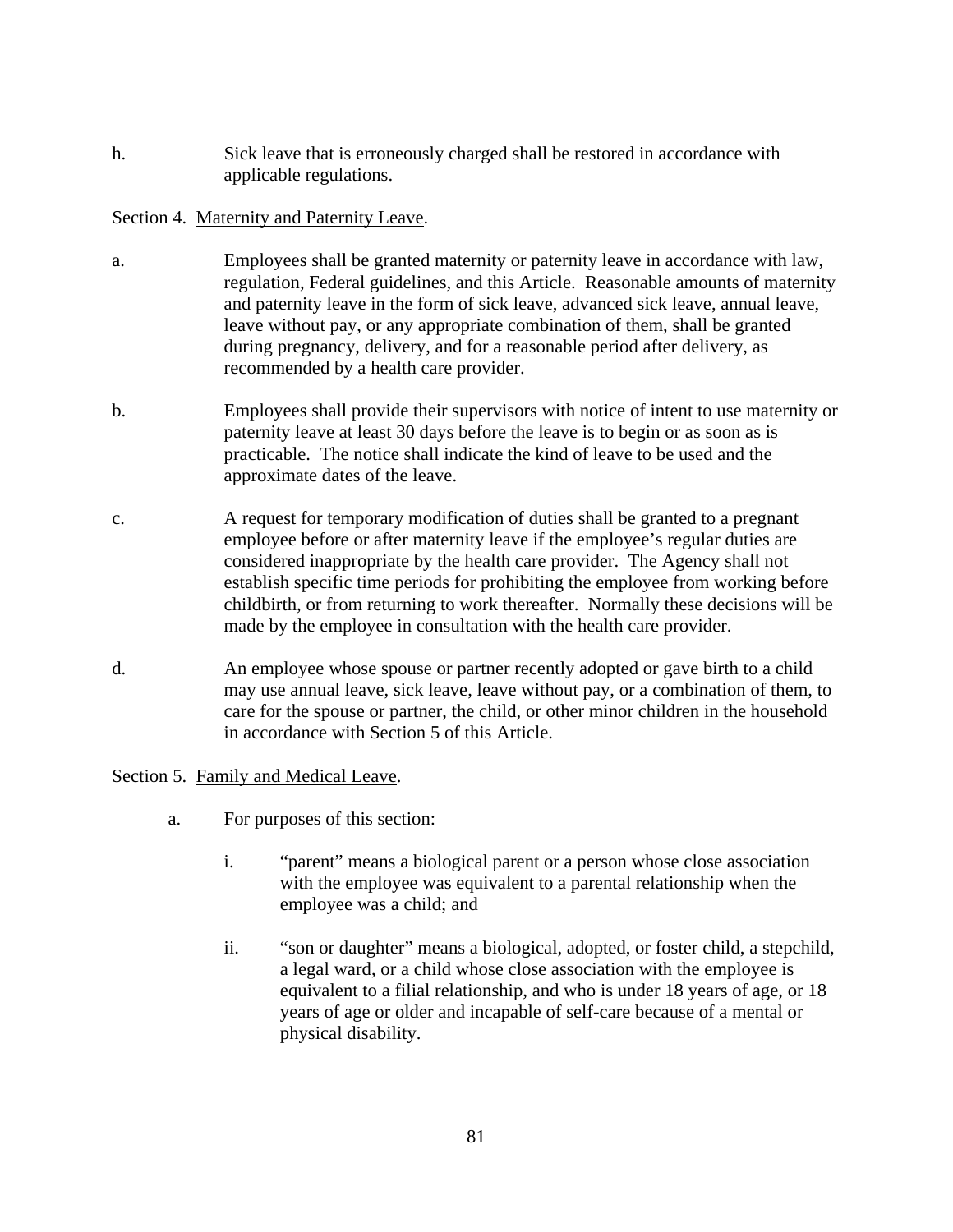- b. Under the Family and Medical Leave Act of 1993 (FMLA) and the Federal Employees Family Friendly Leave Act, employees are entitled to a total of 12 weeks of unpaid family and medical leave during any 12-month period for 1 or more of the following reasons:
	- i. the birth of a son or daughter and to care for a son or daughter;
	- ii. the placement of a son or daughter with the employee for adoption or foster care;
	- iii. the care by the employee of the employee's spouse, son, daughter, or parent who has a serious health condition; or
	- iv. a serious health condition that makes the employee unable to perform the functions of the employee's position.
- e. If the need for family and medical leave is foreseeable, the employee shall provide the supervisor with notice of intent to use the leave at least 30 days before the leave is to begin or as soon as is practicable.
- f. To be eligible for leave under the FMLA, an employee must have completed at least 1 year of Federal service.
- g. An employee who meets the criteria for family and medical leave and has complied with the requirements and obligations of the FMLA may not be denied use of the leave.
- h. An employee may elect to substitute annual or sick leave for any unpaid leave under the FMLA. Annual and sick leave may also be advanced to employees in accordance with applicable regulations and Sections 2.f. and 3.g. of this Article. Employees may be granted leave without pay regardless of whether they have used all of the other kinds of leave available to them.
- i. The Agency shall ensure continued employment for an employee who has been on extended FMLA leave and who wishes to return to work, unless, after proper notification, termination is required by the expiration of the employee's appointment, a reduction in force, for just cause, or for other reasons unrelated to the employee's extended absence. The employee shall be returned to the same position or to an equivalent position with equivalent benefits, pay, status, and other terms and conditions of employment within the same commuting area.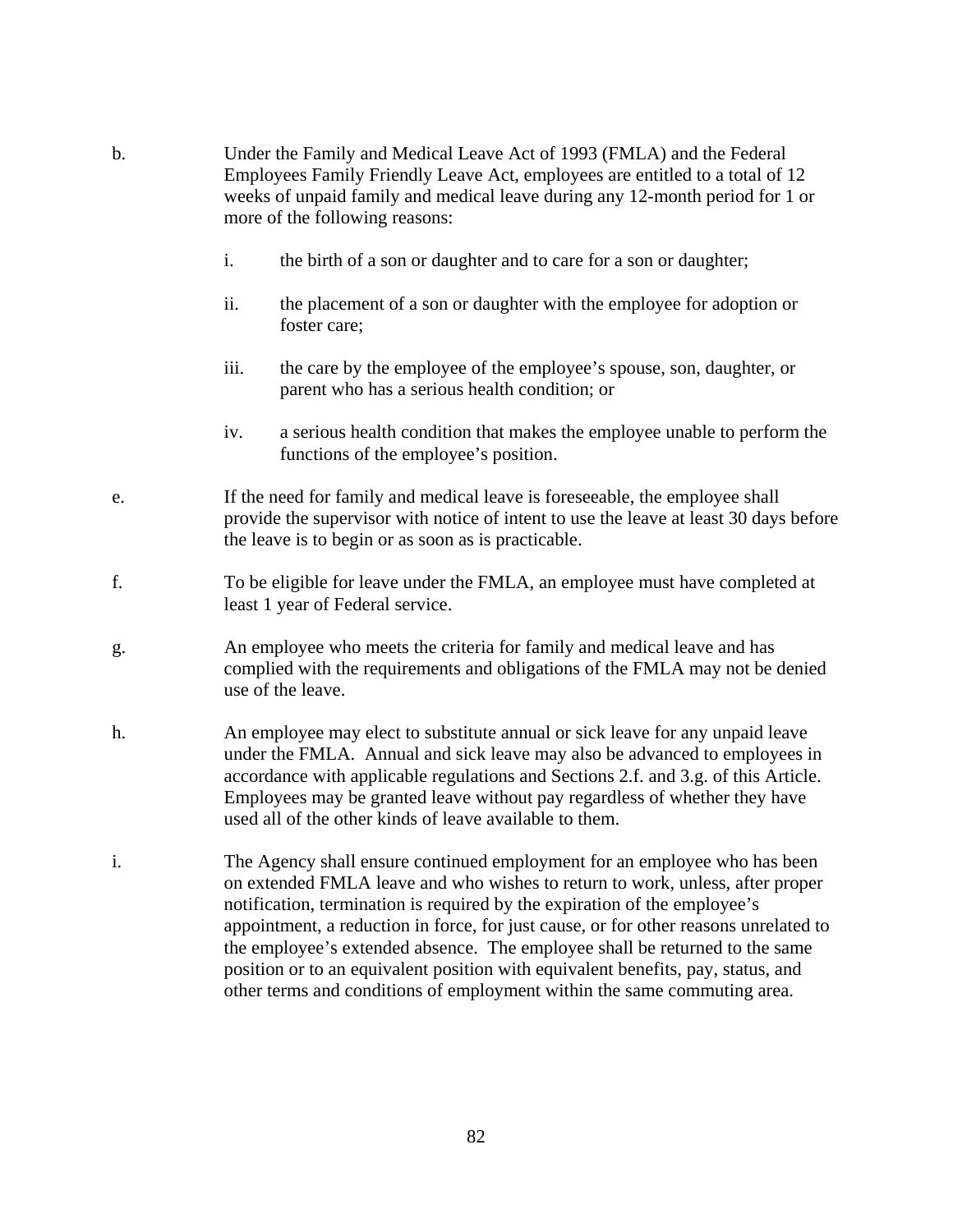- j. If an employee requests leave to care for the employee's spouse, son, daughter, or parent who has a serious health condition, the Agency may request certification from a health care provider under 5 U.S.C. § 6383.
- k. In addition to other leave available under this section, employees may schedule and shall be granted up to 24 hours of leave without pay each year to participate in school activities directly related to the educational advancement of their children; to accompany their children to routine medical or dental appointments; and to accompany their elderly family members to routine medical or dental appointments or other professional services related to their care, such as arranging for housing, meals, and utility and banking services. Supervisors shall support an employee's request to schedule paid time off for the family activities listed in this subsection.

Section 6. Bereavement Leave. In accordance with law, regulation, Federal guidelines, and this Article, an employee shall be granted any appropriate combination of annual leave, sick leave, and leave without pay for purposes of bereavement or mourning when there has been a death in the employee's family.

Section 7. Religious Leave. In accordance with law, regulation, Federal guidelines, and this Article, a supervisor shall permit an employee to earn compensatory time that the employee may use to attend religious services, or when religious beliefs do not allow the employee to work during normal duty hours. The employee may earn the necessary compensatory time either before or after using the religious leave. However, before using the religious leave, the employee and supervisor shall agree on a schedule for earning the necessary compensatory time.

Section 8. Leave Without Pay.

- e. Leave without pay (LWOP) is a voluntary, temporary, nonpay status, and approved absence from duty during normal duty hours that may be granted at the request of an employee. Requests for short periods of LWOP will normally be submitted to the supervisor. Requests for extended LWOP, absences from duty totaling more than 4 consecutive workweeks or 160 consecutive duty hours, shall be submitted to a Regional Attorney, Associate General Counsel, or Director of Administration and Resource Management. Decisions on whether to grant LWOP shall balance the mission requirements of the Agency with the needs of the employee. The Agency shall provide the employee with information regarding the effect of extended LWOP on the employee's benefits, earned leave, and creditable service.
- f. An employee may request that LWOP be approved for any reason. An employee's request for LWOP may be submitted orally or, upon request of the supervisor, in writing, and shall state the reasons for the request and the dates and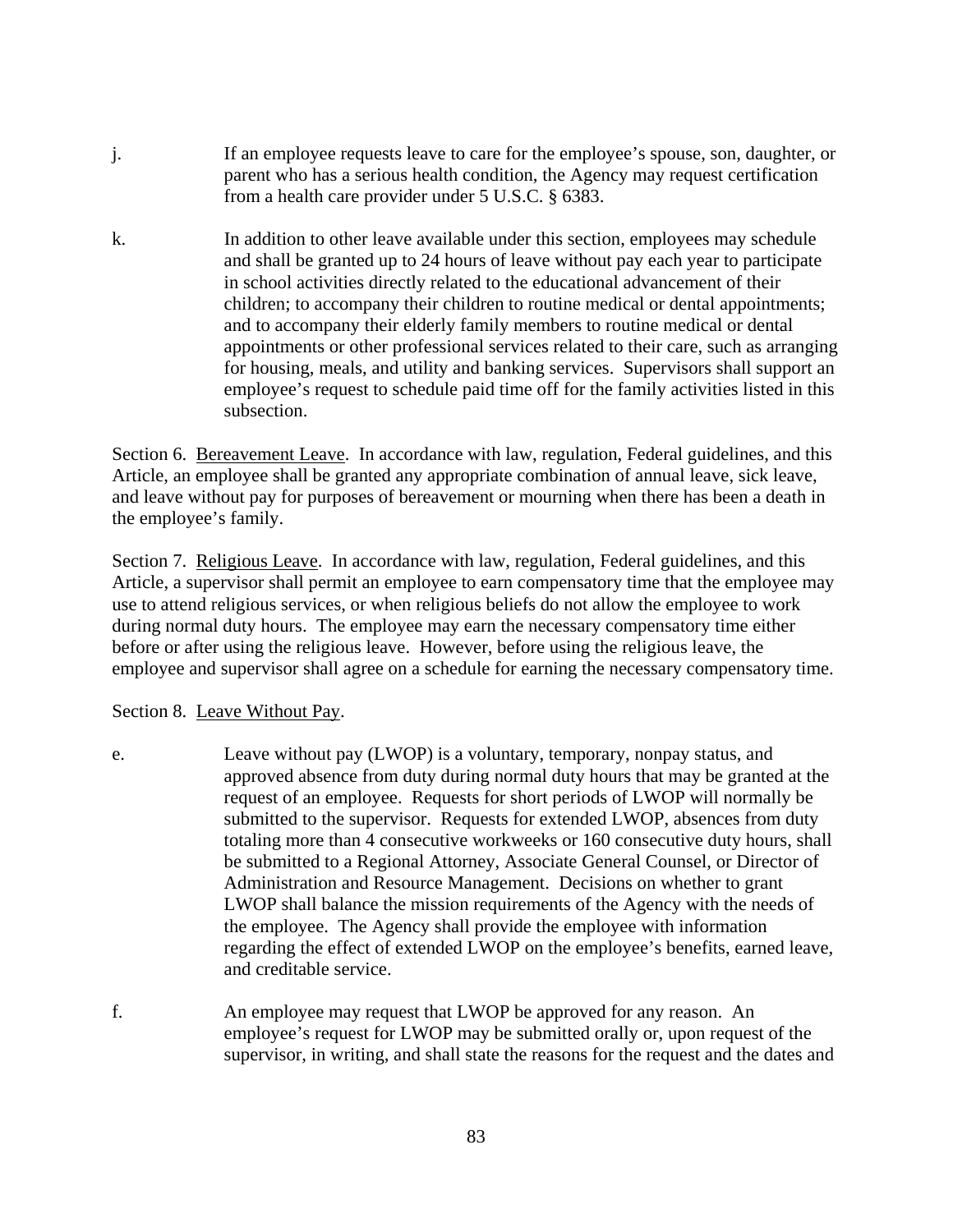duration of the period for which LWOP is sought. At the employee's request, the supervisor shall provide a written explanation if the request is denied in whole or in part.

- g. An employee may request LWOP for academic opportunities, training, or occupational development that will enhance the employee's skills and benefit the Agency.
- h. If, for budgetary or other reasons, the Agency determines that the use of LWOP by employees would be advantageous, the Agency shall notify all employees and solicit applications for LWOP. The notice shall state when the applications are due, and shall advise employees of the effect of LWOP on employee benefits, earned leave, and creditable service. Employees who wish to request LWOP under this subsection shall submit a written request to their supervisors stating the period for which LWOP is sought. If the Agency receives more requests for LWOP under this subsection than it can accommodate, employees with the earliest service computation dates shall be given priority, unless their absence would cause an adverse impact on the Agency by reducing productivity, diminishing the level of services furnished to the public, or increasing the cost of Agency operations. After the Agency reviews all LWOP requests submitted under this subsection, it shall provide a written response to each applicant, stating that the request has been approved, or, if approved in part or disapproved, stating the reasons for which the request was not approved.

Section 9. Absence Without Leave. Absence without leave (AWOL) is absence without approved leave and without adequate reason for failing to obtain prior approval for the absence. Employees may be charged with AWOL if they are absent without prior authorization. A charge of AWOL is not a disciplinary action but may serve as the basis for taking disciplinary action.

Section 10. Administrative and Other Leave.

- a. Administrative leave may be granted by supervisors. Administrative leave is an authorized absence from duty without loss of pay or charge against leave. Administrative leave may be granted for purposes not part of an employee's regular duties, such as civic duties or other activities that are deemed to be in the interest of the Agency.
- b. Employees shall be granted administrative leave if it is necessary to close an office location, delay the start of work hours, or release employees early. If any of these events occurs, the Agency shall provide timely notice to affected employees that administrative leave is in effect.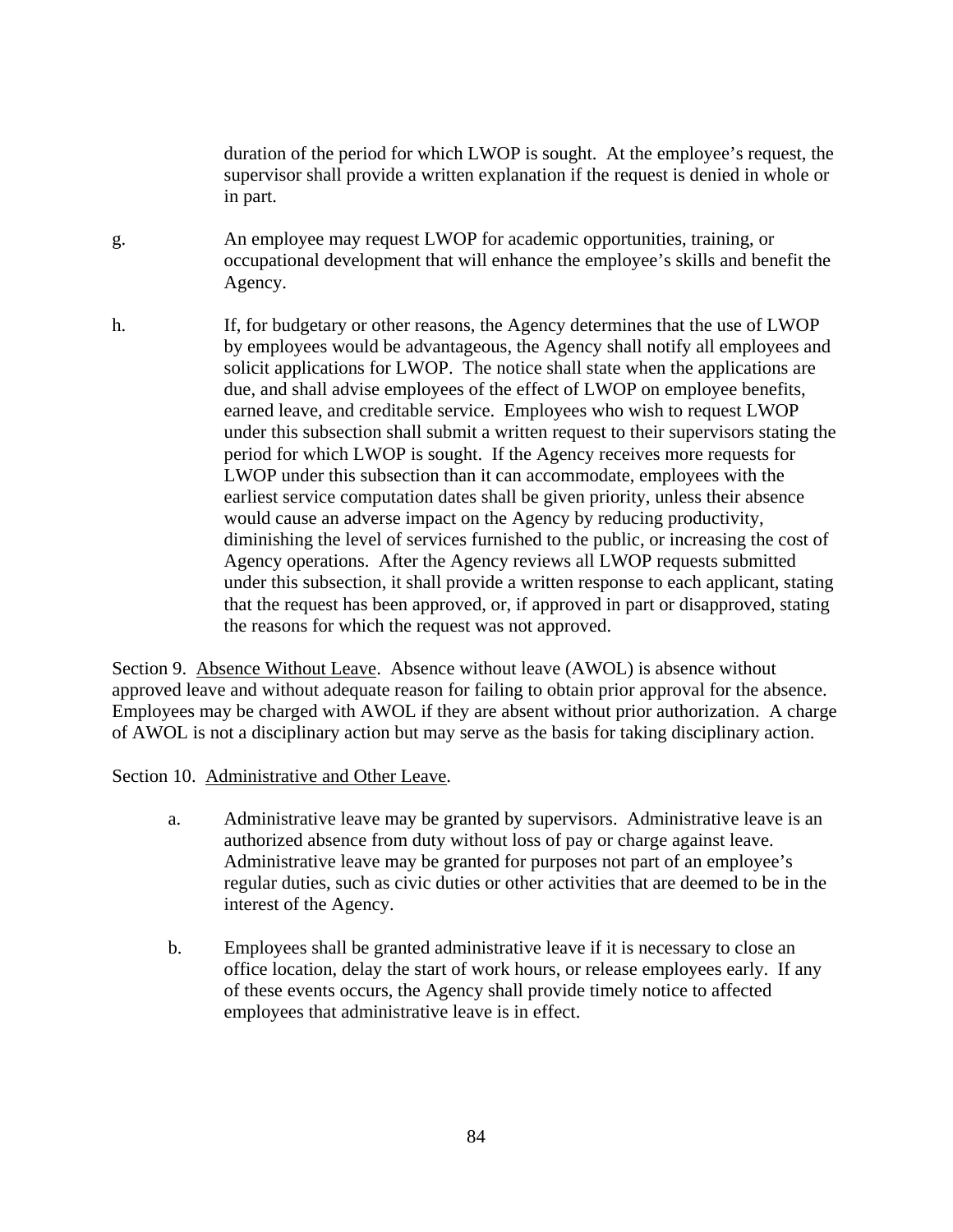- c. If a duty station is open, but inclement weather or other emergency condition affecting travel prevents an employee from getting to work on time, the employee's tardiness may be excused by the supervisor without charge to leave when it can be determined that the employee made every effort to get to work on time.
- d. Administrative leave may be approved for continuing legal and professional education courses and professional and pro bono activities, including courses relevant to an employee's position or the office, ethics courses required to acquire or maintain professional licenses, and professional activities and pro bono services deemed to be appropriate by the supervisor.
- e. The Agency may approve administrative and other kinds of leave to permit employees (1) to vote in a civil election, where polls are not open sufficiently in advance of or after normal duty hours; (2) to serve on a jury or, when permitted under Department or other applicable regulations, to attend judicial proceedings as a witness; (3) to attend the funeral of a coworker or other professional associate; (4) to take necessary bar examinations or required civil service examinations; (5) to serve in the Military Reserves or National Guard (including active duty); (6) to donate blood (up to 4 hours of administrative leave including necessary travel time); (7) to donate bone marrow (up to 7 days of paid leave per calendar year plus annual or sick leave); (8) to serve as an organ donor (up to 30 days of paid leave plus annual or sick leave); or (9) to engage in other activities for which administrative and other kinds of leave are permitted by law or regulation.

Section 11. Leave Transfer and Leave Bank Program. The Agency shall maintain a leave transfer program in accordance with 5 C.F.R. § 630.901 et seq. If the Department establishes a voluntary leave bank program in accordance with 5 C.F.R. § 630.1001 et seq., the Agency shall participate in the program.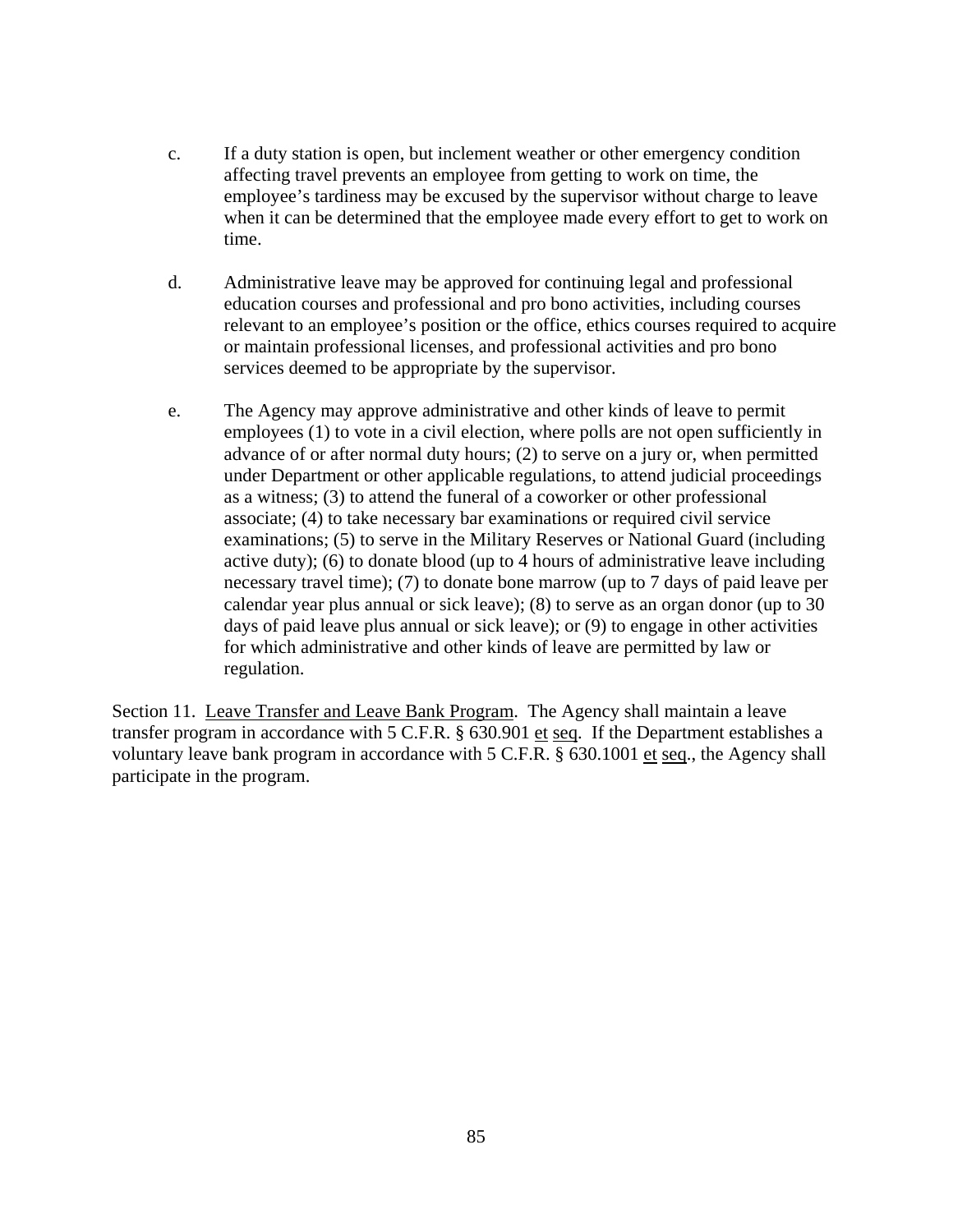### POSITION DESCRIPTIONS AND CLASSIFICATIONS

#### Article 36.

Section 1. Review of Position Descriptions.The Agency shall ensure that every employee has a position description that accurately reflects the employee's title, series, grade, and the major duties performed by the employee. Upon request by the employee, the employee and the supervisor shall review the employee's position description. The Agency may review the accuracy of a position description at any time. Employees who believe that they are performing duties outside the scope of their position description, or that their position description is otherwise inaccurate, may submit to their supervisors a written request that their position descriptions be reviewed. The written request should explain why the employee believes the position description is inaccurate, or specify the duties the employee is performing that are not reflected in the position description. After reviewing the employee's job duties and position description, the Agency shall issue a written decision within 30 days of the employee's request, stating whether the Agency believes that the position description is accurate. If the Agency determines that the employee's position description is not accurate, it shall revise the position description in accordance with Section 4. If the employee is dissatisfied with the Agency's decision, the employee may file a grievance under the Grievances and Arbitration Article of this Agreement. If the Agency decides to permanently reassign the employee's work during a position description review, the Agency shall notify the Union President and bargain if appropriate.

Section 2. Review of Position Classifications. The Agency may review the classification of a position at any time. Employees who believe that their positions are improperly classified may request the Agency to review the classification. If an employee asks the Agency to review the position classification, the Agency or its agent will complete the review within 60 days from the date of the employee's request, and will issue a written decision within 90 days of the employee's request. The decision will state whether the Agency or its agent believes that the employee's position is properly classified. The employee may appeal that decision to the Compensation and Employment Division of the Office of Human Resources Management. Before raising a classification issue with the Office of Personnel Management, the employee is encouraged to use the classification review and appeal procedures described in this section. If the Agency decides to change the classification of an employee's position as a result of a classification review, the Agency shall notify the Union President and bargain if appropriate.

Section 3. Adjustments in Classifications.If Agency review of an employee's position description or position classification shows that the position should be classified at a higher grade level, the Agency shall grant the employee a noncompetitive promotion or eliminate the grade-controlling duties of the position. If the promotion is granted, it will become effective the first full pay period after the position has been classified at a higher grade level. If the promotion is delayed, the Agency shall inform the employee of the reason for the delay and the pay period the promotion will take effect. If the Agency eliminates the grade-controlling duties of the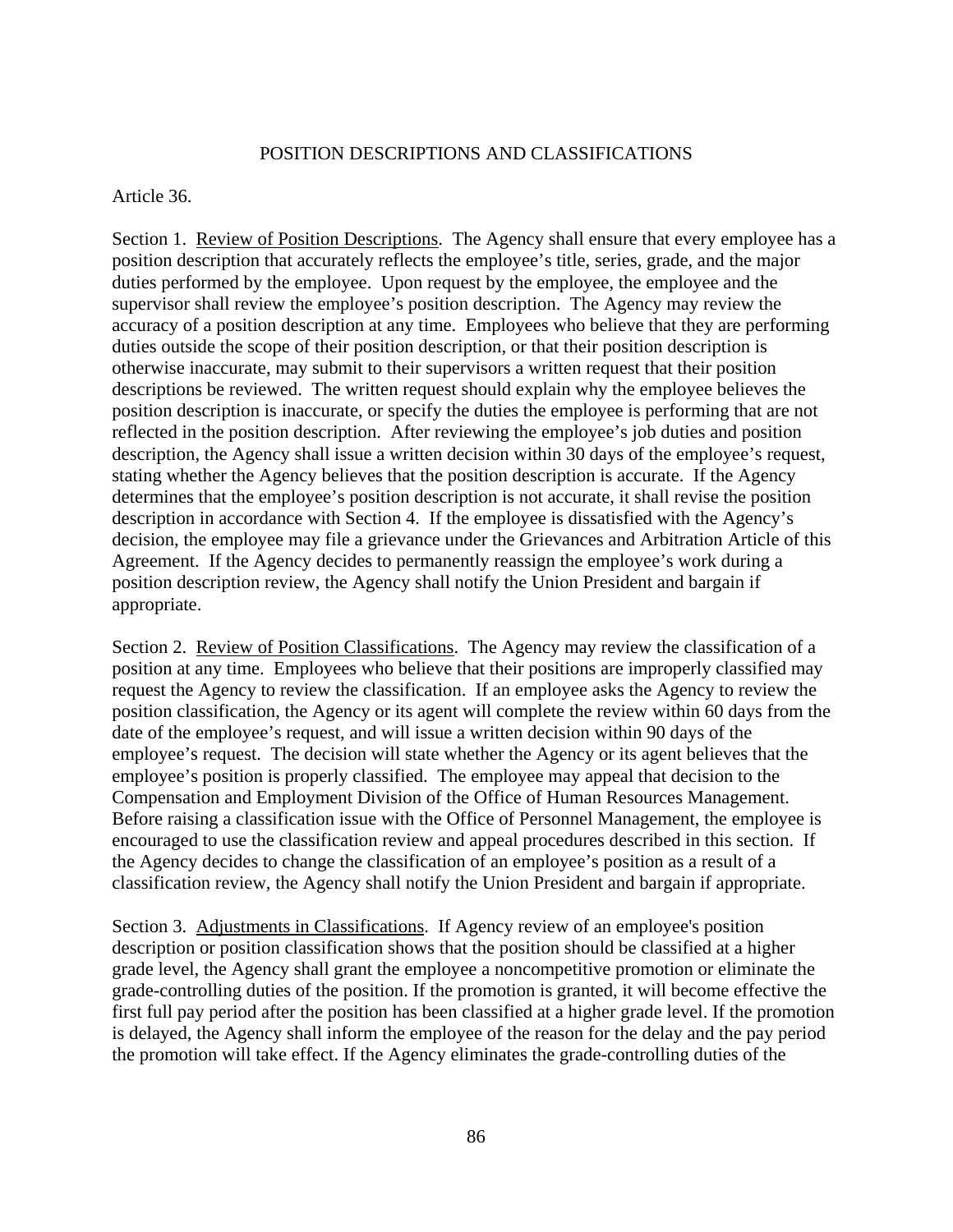position or delays the promotion, it shall inform the employee of the employee's rights under the applicable appellate procedure. The employee's rights to back pay and interest will be determined under the Back Pay Act, 5 U.S.C. § 5596, and applicable regulations. If Agency review of an employee's position description or position classification shows that the position should be classified at a lower grade level, the Agency shall effect an appropriate reduction in the employee's grade and pay, or, if appropriate, shall assign the employee additional duties in order to avoid a reduction in grade and pay.

## Section 4. New and Revised Position Descriptions.

- a. New Position Descriptions. When a new position description has been approved and classified for an employee by the Agency or its agent, the supervisor and the employee shall review the position description together. If the employee is dissatisfied by the position description or classification, the employee may seek review under Sections 1 and 2 of this Article.
- b. Revised Position Descriptions. When an employee is assigned additional major duties that are not reflected in the current position description, the Agency shall revise the position description accordingly. When the revised position description has been approved and classified by the Agency or its agent, the supervisor and the employee shall review the position description together. If the employee is dissatisfied by the position description or classification, the employee may seek review under Sections 1 and 2 of this Article.

# Section 5. Rights of the Union.

- a. The Agency shall provide the Union President with a copy of any new or revised position description upon request. The Union may make recommendations to the Agency concerning the accuracy of any position description. The Agency shall review the recommendations and provide the Union President with a written response within 30 days of receipt of the recommendations.
- b. If the Agency receives proposed position descriptions or classification standards for employee positions from the Department or the Office of Personnel Management, it shall provide the Union President with copies of the proposed position descriptions and classification standards and seek the Union's comments.
- c. An employee may request Union representation at any time during a position description or position classification review.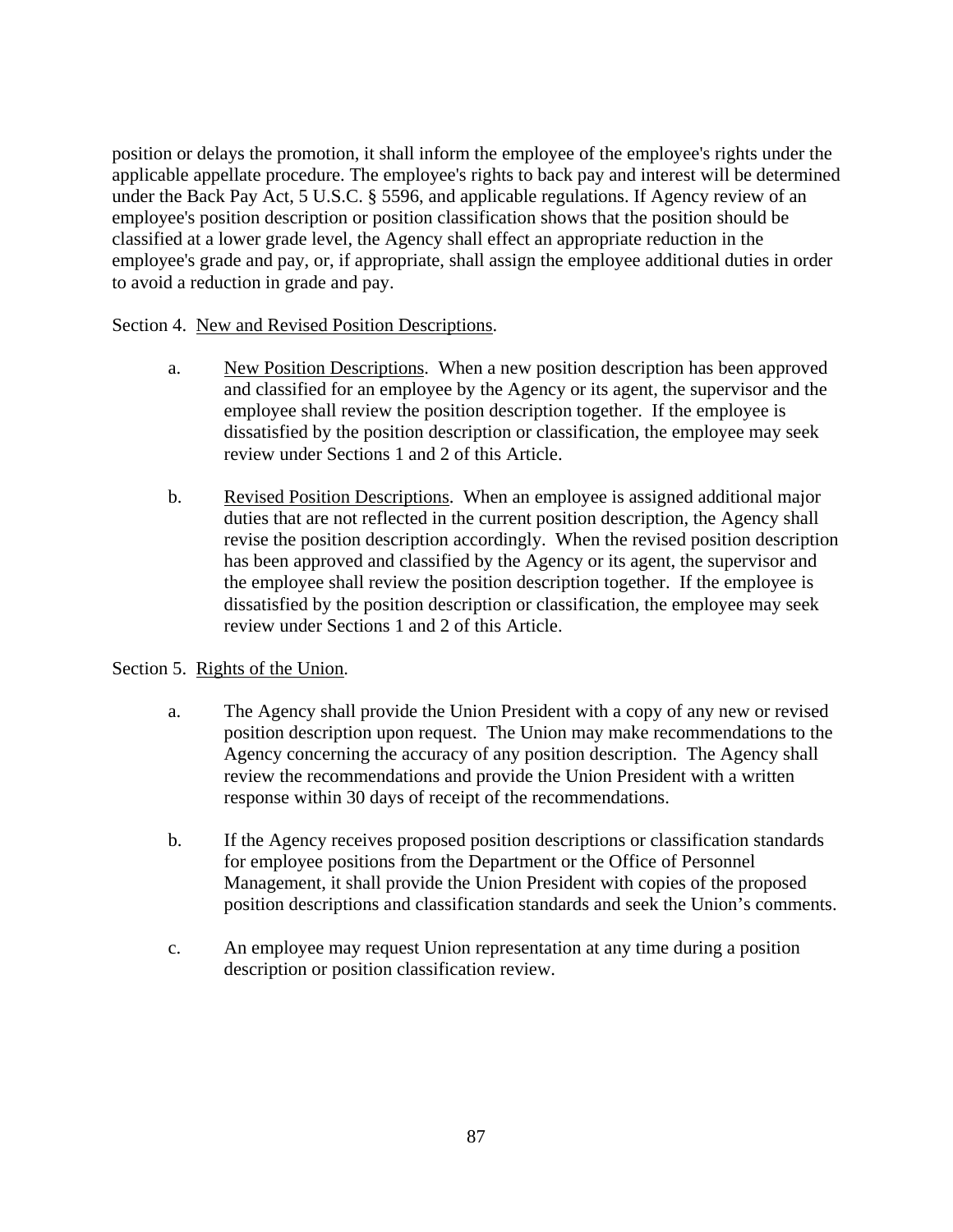### OFFICIAL PERSONNEL RECORDS

### Article 37.

Section 1. Official Personnel Records. The official personnel records of employees are contained in official personnel folders maintained by the Department, which also maintains copies of employee performance appraisals, and records of disciplinary and adverse actions.

Section 2. Use of Official Personnel Folders. An employee's official personnel folder is the official repository of records regarding the employee's employment history. It may be used by the Agency for any purpose provided for by law and regulation. It may be reviewed by Agency personnel who, in the performance of their official duties, require access to it. An employee, or a designated representative who has been authorized in writing, shall be granted reasonable access to any records contained in the official personnel folder. The employee shall be allowed to review and copy them during normal business hours under appropriate supervision, and in accordance with law and regulation. Official personnel folders shall be purged in accordance with law and regulation.

Section 3. Supervisor's Work Site Files. Supervisors may maintain work site files regarding employees, including home addresses, telephone numbers, and other emergency contact information; time and attendance records; performance appraisals and related materials; training, award, and promotion histories; and other matters pertinent to the performance of their personnel management responsibilities. Records maintained in a supervisor's work site file shall be made available to authorized persons for official purposes only, as provided for by law and regulation, and shall not be disclosed to any unauthorized person. Employees, and their designated representatives who have been authorized in writing, may have access to, and may make copies of, the records. At the time of an employee's annual performance evaluation, the employee and the supervisor may review the supervisor's work site file. Records, including counseling records, shall be purged in accordance with law, regulation, and this Agreement. Employees shall be allowed to initial and date counseling records before they are placed in the supervisor's work site files.

Section 4. Privacy. A record or file pertaining to an employee shall be made available only as provided for by law and regulation, including the Privacy Act of 1974, 5 U.S.C. § 552a.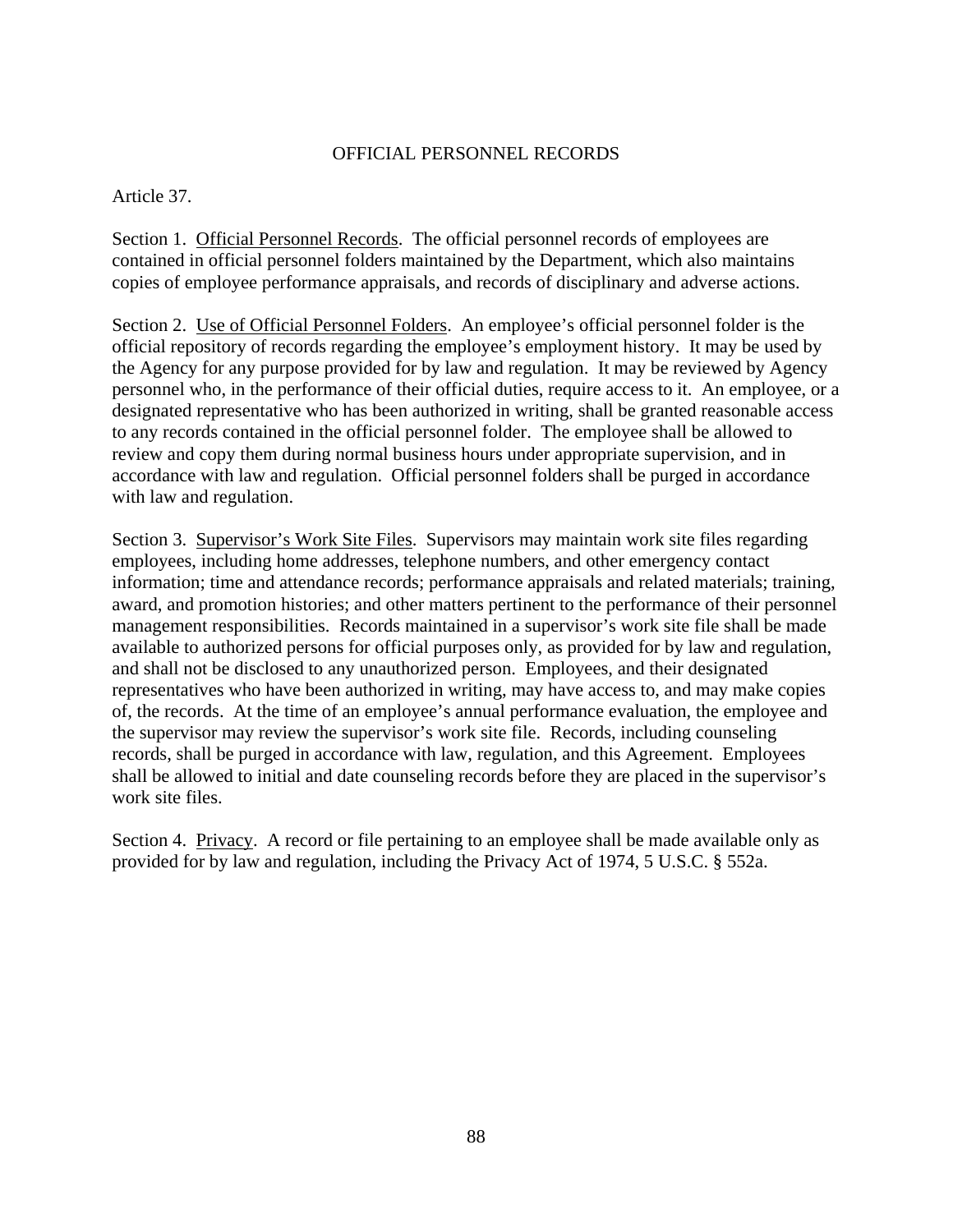### EVALUATION OF EMPLOYEE PERFORMANCE

Article 38.

Section 1. General. This Article provides a uniform and consistent process for evaluating employee performance. The Parties acknowledge their common goal of improving employee and organizational performance. In an effort to achieve this goal, the Agency intends to implement a performance appraisal process, consistent with the requirements of law, regulation, and this Agreement, that encourages continual communication between employees and supervisors, and provides a mechanism to evaluate employee performance, to identify strengths and weaknesses of employees, and to address deficient performance effectively through activities such as increased communication, coaching, training, and, if necessary, through appropriate personnel actions.

Section 2. Definitions.

- a. Appraisal. Appraisal is the process under which an employee's performance is reviewed and evaluated. b. Appraisal Period. The appraisal period is the established period of time for which performance will be reviewed and a rating of record will be prepared. The rating period is normally 1 year. c. Critical Element. A critical element is a work assignment or responsibility of such importance that unacceptable performance on the element would result in a determination that an employee's overall performance is unacceptable. Critical elements are used to measure performance only at the individual level.
- d. Non-Critical Element. A non-critical element is a work assignment or responsibility that is not of such importance that unacceptable performance on the element would result in a determination that an employee's overall performance is unacceptable. A non-critical element is a dimension or aspect of performance, exclusive of a critical element, that is used in assigning a summary rating level.
- e. Element Rating Levels. The element rating levels are the measures of performance for each critical and non-critical element. Each element shall be rated at 1 of 3 levels: exceeds fully successful, meets fully successful, or does not meet fully successful.
- f. Performance Plan. A performance plan is the written performance elements and standards that set forth expected performance. A plan shall include all critical and non-critical elements and their performance standards, and shall be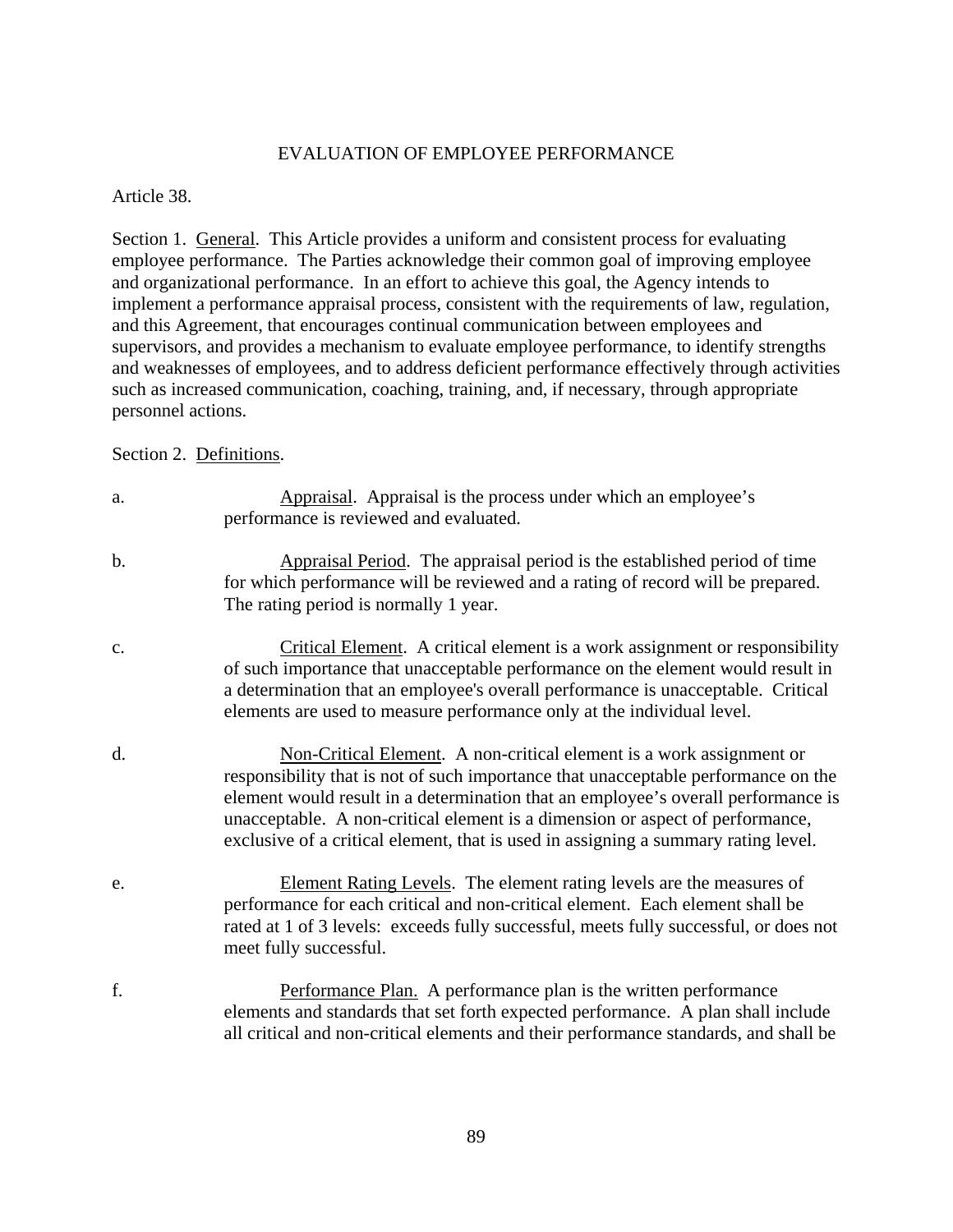reviewed annually by the employee and the supervisor at the beginning of the new rating period.

- g. Progress Review. A progress review is a meeting at which the supervisor communicates with the employee about the employee's performance, including the critical and non-critical elements and applicable standards.
- h. Rating of Record or Final Rating. The rating of record or final rating is the performance rating prepared at the end of an appraisal period for performance of assigned duties over the entire period and the assignment of a summary rating level within the appraisal. The summary rating levels are outstanding, superior, fully successful, marginal, and unacceptable.
- i. Performance Standards. Performance standards are performance thresholds, requirements, or expectations that must be met to be appraised at a particular level of performance.

#### Section 3. Uniformity of Critical and Non-Critical Elements.

- a. Critical and non-critical elements define the most important aspects of an employee's official responsibilities.
- b. The substance of critical and non-critical elements and the designation of critical elements shall accurately reflect the actual duties performed by the employee and their relative importance. Subject to this principle, the Agency shall, to the extent practical, ensure uniformity in critical and non-critical elements, and in the relevant standards set forth in the performance plan, for all employees similarly classified by occupational series and performing similar work.
- c. Whenever the Agency proposes to change an employee's critical or non-critical elements, it shall give the employee 60 days written notice to provide input regarding the proposed change. Upon agreement between the employee and the supervisor, the change may be implemented before the 60-day period elapses.
- d. If team elements are used, employees shall be rated for their individual participation in team operations, not team output or team work product.
- e. To the maximum extent feasible, performance standards shall contain objective criteria by which to measure an employee's performance on the critical and noncritical elements of the employee's performance plan and shall be applied in a fair and valid manner. Performance standards recognize the degree of difficulty of the work performed by the employee, and reflect the importance of the work product to the Agency.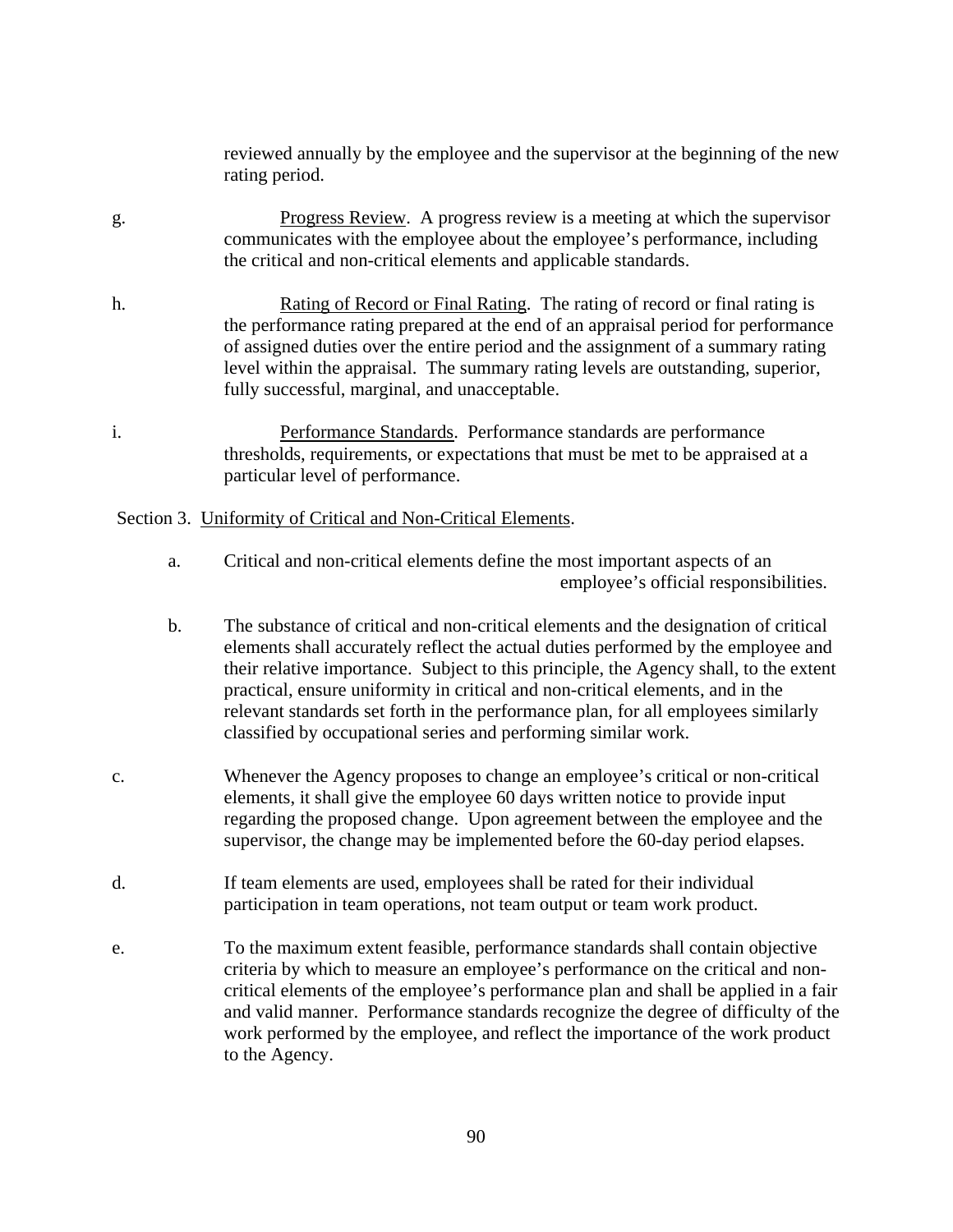## Section 4. Final Rating.

- a. At the end of each appraisal period, an employee shall receive a summary rating of outstanding, superior, fully successful, marginal, or unacceptable. For an employee to obtain a summary rating of fully successful, the employee must achieve a rating of at least "meets fully successful" on all elements.
- b. Employee performance ratings shall be based solely on individual merit, and not limited by any artificial quota system in any office or division or in the Agency at large. Since no summary rating level requires recognition by awards, the final rating of employees is not contingent upon the availability of awards. The Agency shall ensure that supervisors are aware of the proper application and operation of the Agency's employee rating system in order to ensure that uniform rating policies are applied uniformly throughout the Agency.
- c. Supervisors shall discuss final ratings with employees. The final rating shall be reflected in a written performance appraisal and shall be given to the employee as soon as possible after the end of the rating period, but not more than 30 days thereafter. This time limit may be extended to allow an employee to comment upon, discuss, or provide additional information with respect to the rating. Additionally, this time limit does not apply to:
	- i. an employee who has not yet completed a performance improvement plan;
	- ii. a new employee who has not yet met the minimum time period for a rating; or
	- iii. an employee who has been reassigned or promoted to a new position, but has not yet met the minimum time period for a rating.
- d. An employee who wishes to challenge or appeal a final rating may do so by following the grievance procedures set forth in the Grievances and Arbitration Article of this Agreement.

### Section 5. Progress Reviews.

 a. There shall be at least 1 progress review during the rating period, generally midyear. The supervisor shall communicate with an employee regarding the employee's performance during the rating period. Face-to-face meetings are 1 example of how this may occur. Communication may also occur in writing. Face-to-face meetings and written feedback coupled with the regular mid-year progress reviews will be sufficient for most employees to understand what is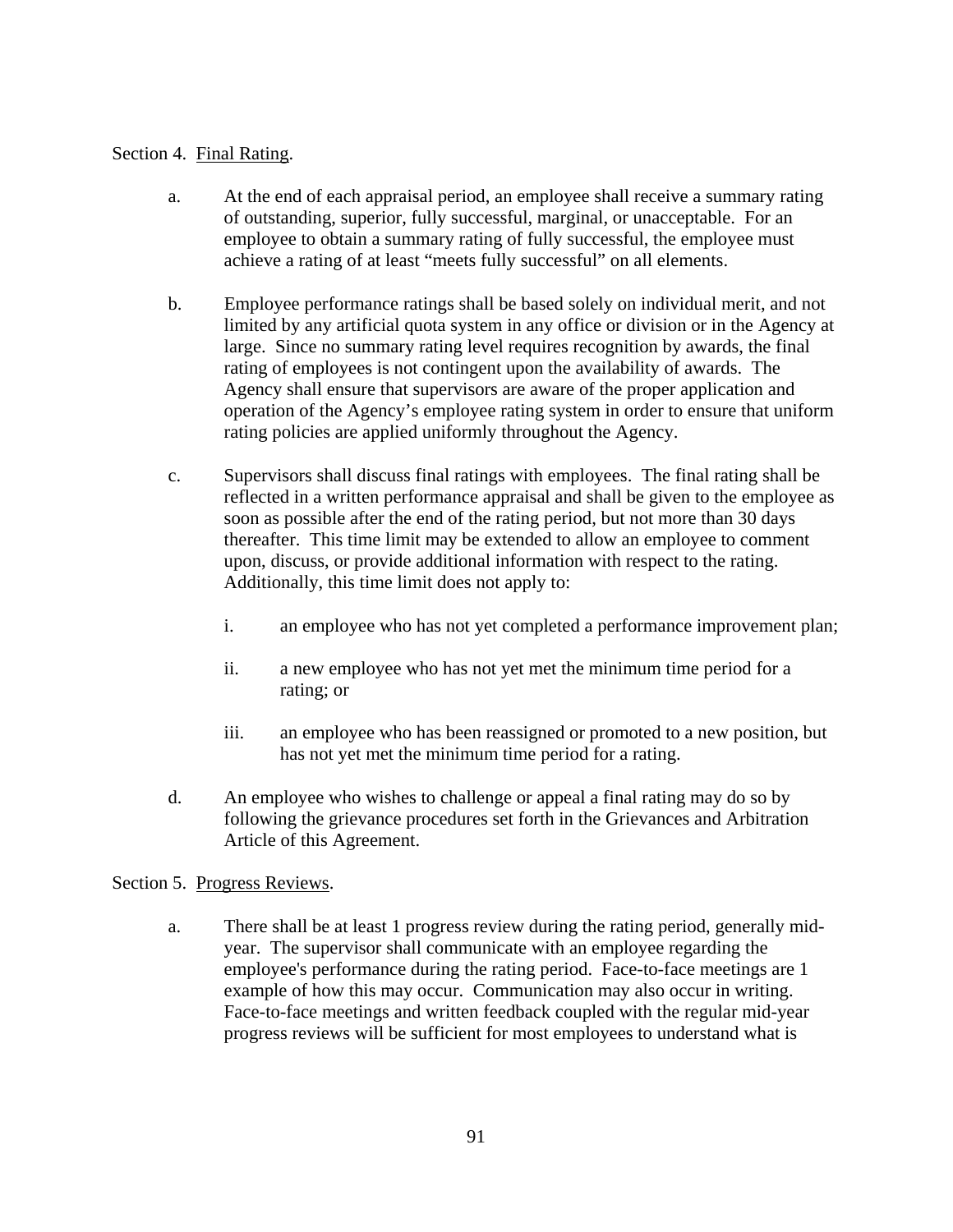expected of them and to measure their progress toward meeting these expectations.

- b. At the time of any progress review, the supervisor and employee should discuss the evaluation of the employee's actual performance for the appraisal period, including:
	- i. the employee's accomplishments;
	- ii. the degree to which the employee has met critical and non-critical elements and any barriers that may impede successful completion of those elements;
	- iii. changes in work assignments that may require revision of performance elements;
	- iv. deficiencies in work performance and required improvements;
	- v. training and developmental needs; and
	- vi. any areas in which the employee is exceeding expectations.
- c. If an employee's performance is marginal in 1 or more performance elements at the time of a progress review, the supervisor shall assist the employee in efforts to improve performance in the elements.
- d. Supervisors shall assist employees in efforts to maximize job performance in accordance with their performance plans.

Section 6. Unacceptable Performance. If, at any time during the rating period, the supervisor believes that an employee's performance would be rated as "does not meet fully successful" on any critical or non-critical element, the supervisor shall, without undue delay, hold a progress review with the employee to discuss the unacceptable performance.

Section 7. Performance Improvement Plans. A performance improvement plan (PIP) shall not be instituted for an employee unless the employee is performing at a "does not meet fully successful" level on 1 or more critical elements at any time during the rating period. Before the Agency places an employee on a PIP, the Agency shall meet with the employee and the employee's Union representative, if any, to discuss the contents of the PIP and to ensure that the PIP is tailored to address only those performance deficiencies for which unacceptable performance has been found by the Agency. A PIP shall last no less than 120 days. At the Union President's request, the Parties shall discuss the potential adverse impact of a PIP on other employees, and any measures necessary to mitigate that impact.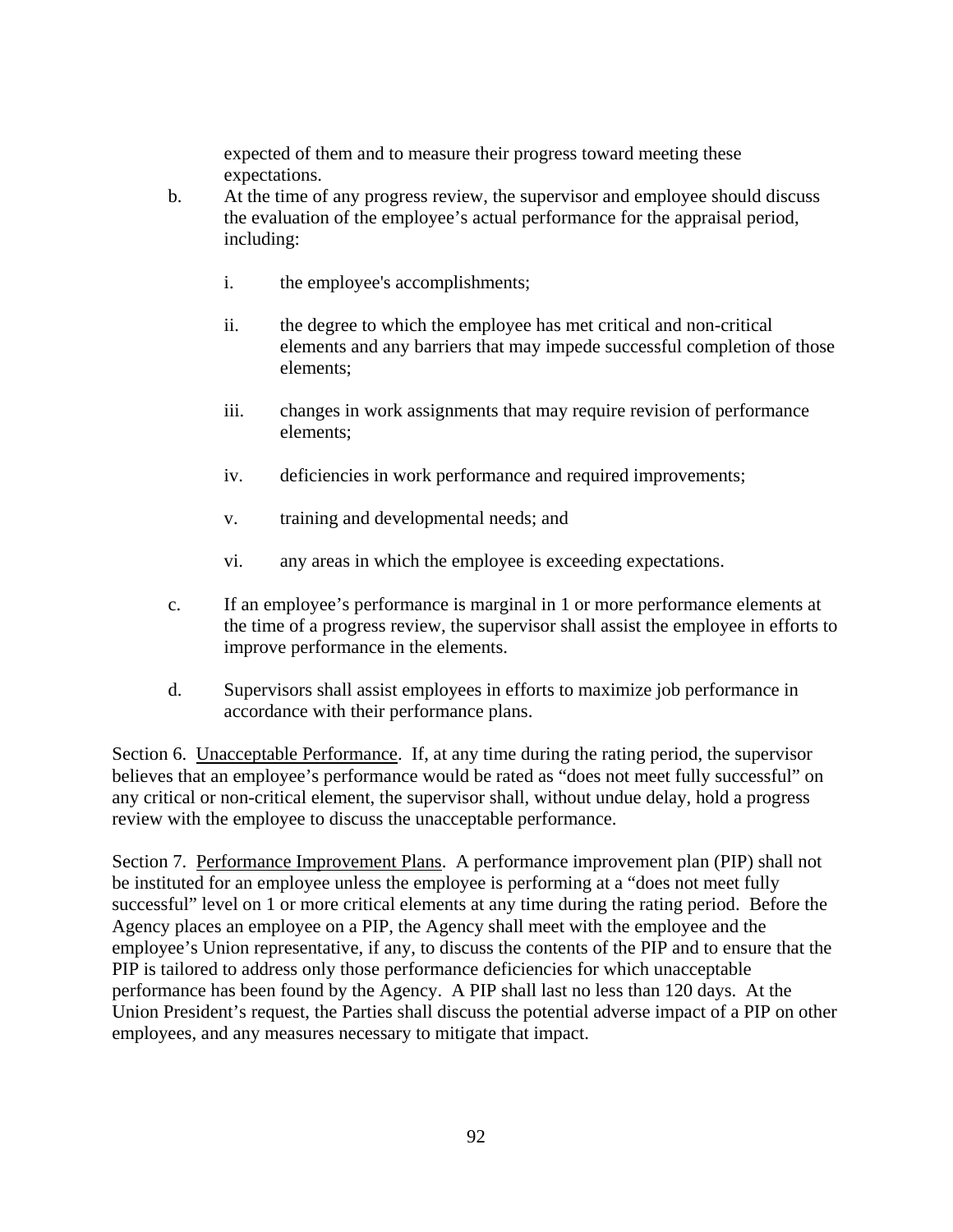Section 8. Reassignment, Reduction in Grade, and Removal. An employee may be reassigned, reduced in grade, or removed for unsatisfactory performance after completing a PIP, if the employee is still performing at a "does not meet fully successful" level for those critical elements that caused the PIP to be instituted. These actions are subject to law, regulation, and this Agreement.

Section 9. Measures of Performance. The number of assignments or cases handled by an employee during a rating period is not, by itself, sufficient to appropriately measure an employee's performance under any critical or non-critical element. Rather, in rating the employee, the Agency shall evaluate the employee's actual job performance for the designated appraisal period. Included among the factors that may be considered are the assignments or cases handled by the employee; the complexity of the work; the time and level of effort expended; the degree of supervision required; the importance of the work to the Agency, a client agency, the Department, or other entity; and the degree to which the employee received assistance from others. Employees will be rated on objective criteria contained in the performance plan, which shall be discussed with the employee at the beginning of each rating period and during the mid-year progress review.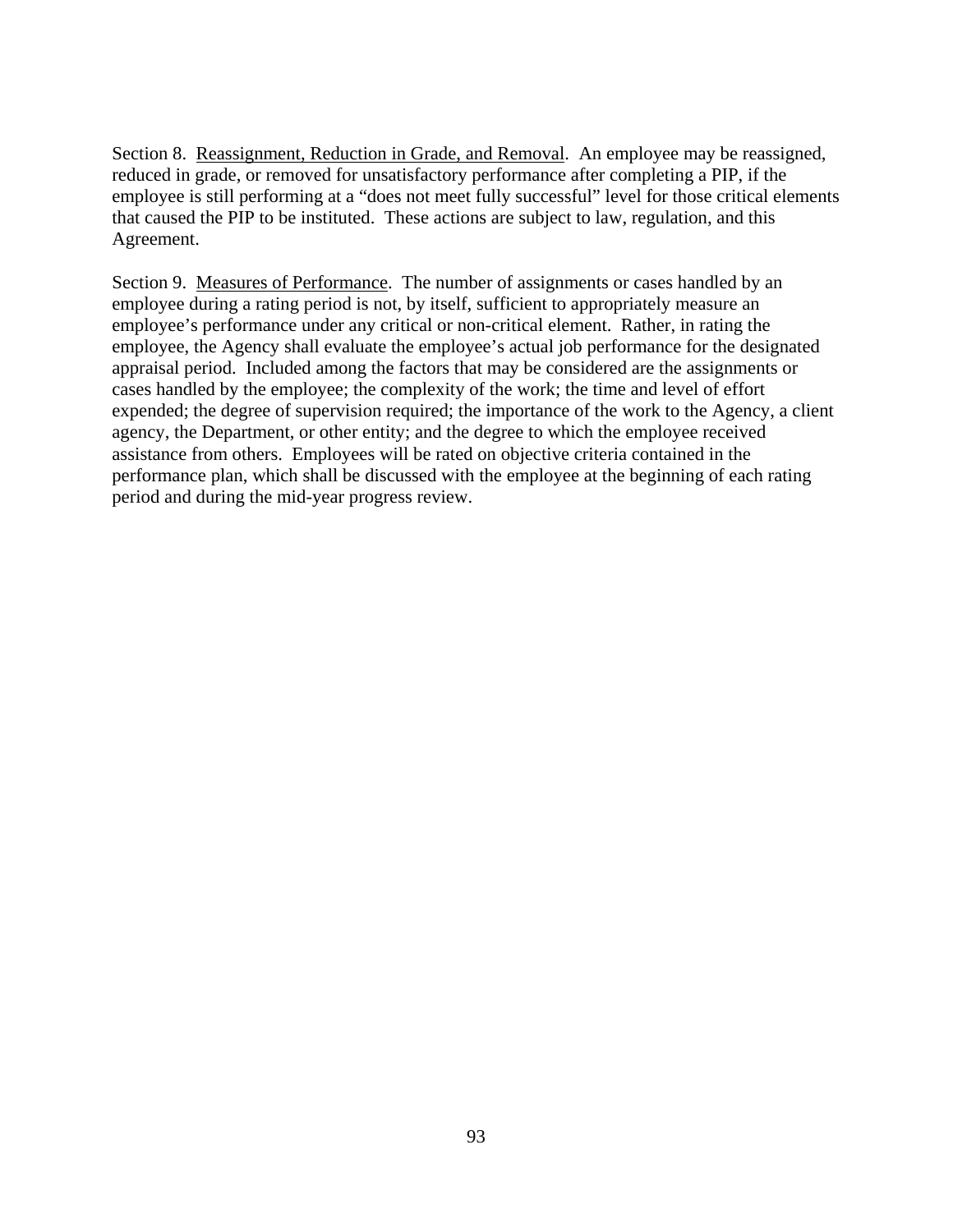# REDUCTIONS IN FORCE

Article 39.

Section 1. General. The Agency shall conduct reductions in force in accordance with law, regulation, and this Agreement.

Section 2. Use of Reductions in Force. The Parties agree that a reduction in force, whether for budgetary or for other management reasons, should be used only in extremely limited circumstances. Consequently, the Agency shall first consider other options before proposing a reduction in force. Options that may be considered include transfers of work, transfers of staff, reducing costs through attrition, requesting approval to offer early-out retirements, determining whether any full-time employees wish to convert to part-time employment of limited or unlimited duration, determining whether any employees wish to share a job, determining whether any employees wish to go on leave without pay, arranging for reimbursable work details, imposing a hiring freeze, using furloughs, or freezing nonessential expenditures. Before proposing a reduction in force to respond to a budget shortfall or for other management reasons, the Agency shall meet with the Union President to discuss the various options available to the Agency.

Section 3. Union Notification and Procedures.

- a. If the Agency determines that it must conduct a reduction in force, it shall comply with this Article and the Notification and Response Times Article of this Agreement.
- b. The Agency shall provide the Union President with written notice of a reduction in force at least 15 days in advance of a 60-day general notice to the affected employees.
- c. The Agency shall provide the Union President with the following information regarding any proposed reduction in force:
	- i. the legal authority and reasons for the proposed reduction in force;
	- ii. the competitive area to be affected by the proposed reduction in force;
	- iii. the numbers, types, and grades of positions to be affected by the proposed reduction in force;
	- iv. the proposed effective date; and
	- v. copies of the notices to be sent to employees.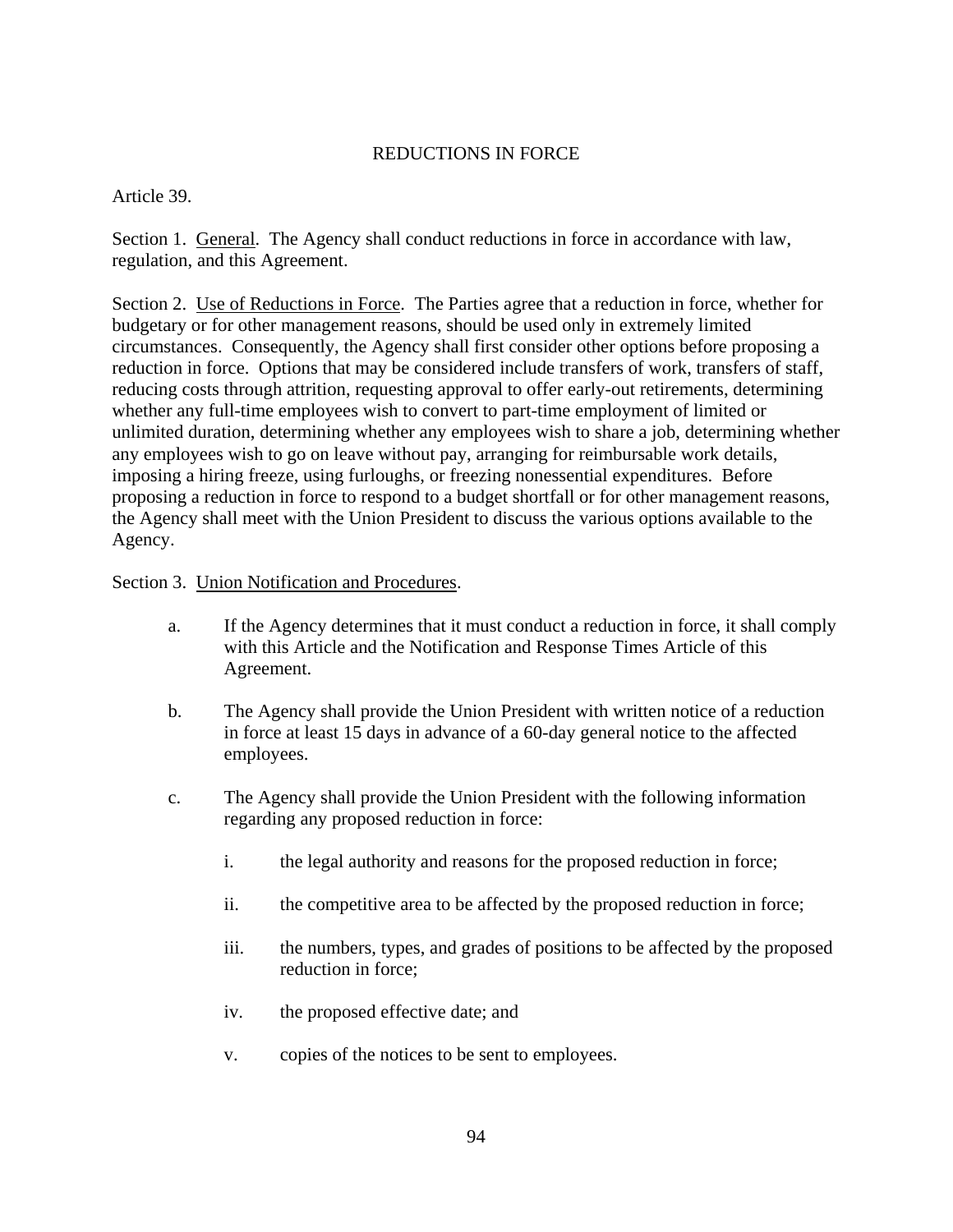- d. Before it issues specific reduction-in-force notices to employees, the Agency shall provide the Union President with a copy of, and allow the Union to comment on, the retention registers it intends to use in conducting the reduction in force. The Agency shall also provide the Union President with a copy of, and allow the Union to comment on, any amended retention registers. The retention registers shall be made available to the Union President as soon as they are available. An employee who is subject to a proposed reduction in force, and any designated representative who has been authorized by the employee in writing, shall be allowed to review the retention registers. The employee and any authorized representative shall also be allowed to review the employee's personnel files and any other documents the Agency used to complete the retention registers.
- e. If the Agency informs employees that they are subject to a reduction in force, the employees will be encouraged to review and update their official personnel folders. Employees and their designated representatives who have been authorized in writing shall be allowed to review their official personnel folders during normal business hours. The Parties shall establish a deadline for submission of requests by the employees for revision of official personnel folders.
- f. The Agency shall give specific written notice to employees selected for release from their competitive level due to a reduction in force at least 60 days before the effective date of the reduction in force in compliance with 5 C.F.R. Part 351, Subpart H. The Agency shall provide the Union President with a copy of the notice.

Section 4. Notice to Employees. In addition to providing specific notice to employees selected for release from their competitive level, the Agency shall inform all employees in a competitive area of its plans for any reduction in force in that competitive area.

Section 5. Official Time. Union representatives shall be entitled to a reasonable amount of official time to assist employees affected by reductions in force. Among other things, official time shall be granted to Union representatives for private consultations with employees; preparation for, and participation in, meetings with the Agency; review of retention registers; review of personnel files as permitted by law, regulation, and this Agreement; responding to inquiries from employees; and appeals.

Section 6. Employee Use of Administrative Leave and Agency Facilities. If the Agency informs an employee that the employee will be separated as a result of a reduction in force, the employee shall be entitled to a reasonable amount of administrative leave to participate in employment interviews, and to prepare and distribute resumes and job applications. The employee shall also be entitled to use Agency telephones, computers, and office equipment to seek other suitable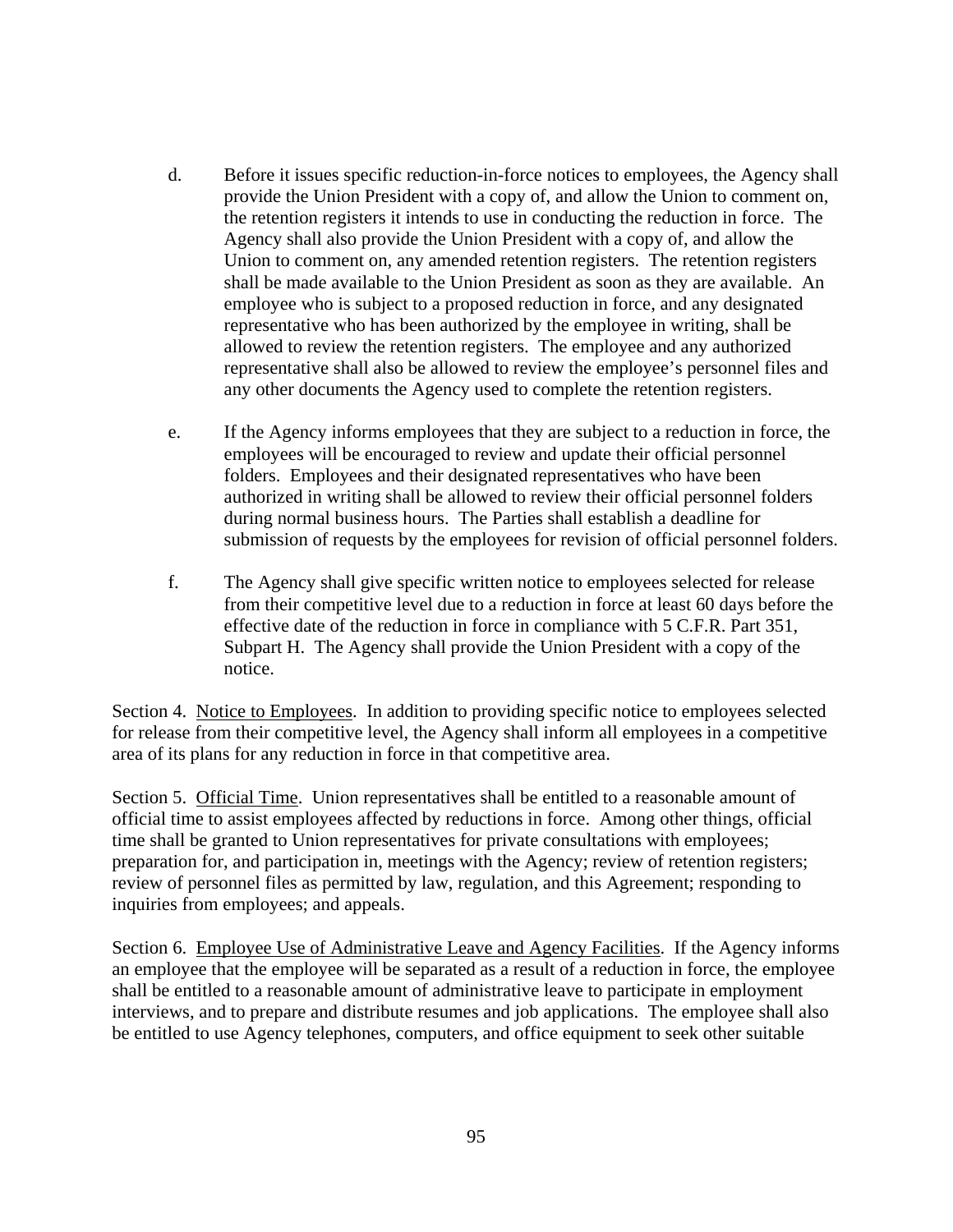Federal employment. The use of administrative leave under this section is subject to prior approval from the employee's supervisor.

Section 7. Placement Services. In order to minimize the adverse effects of a reduction in force, the Agency shall conduct a placement program for employees who are subject to separation. This program shall include counseling regarding job opportunities and other alternatives available to employees affected by a reduction in force. The Agency shall provide employees with information concerning state unemployment compensation benefits. If permitted by law and regulation, the Agency shall offer to enroll employees subject to separation in a reduction in force in any Interagency Career Transition Plan administered by the Office of Personnel Management, any Career Transition Assistance Plan administered by the Department, the Department's Reemployment Priority List, and the Department of Labor Job Training Partnership Act programs. If payment is required and funds are available, the Agency shall offer to enroll employees subject to separation in a reduction in force in other government programs designed to assist them.

Section 8. Details. An employee who has been temporarily detailed to another position at the time the employee is separated from employment because of a reduction in force shall be separated from the position of record held by the employee prior to the detail.

Section 9. Vacancies. The Agency shall maintain a list of available vacant positions to be filled throughout the Agency. The Agency shall offer an employee who would otherwise be separated in a reduction in force an available vacant position that is within the same competitive area and within 3 grade intervals of the employee's present position, provided that the employee qualifies for the position. If no positions are available within the employee's competitive area, the Agency shall offer an employee who would otherwise be separated in a reduction in force an available vacant position that is outside the employee's competitive area and within 3 grade intervals of the employee's present position, provided that the employee qualifies for the position. Since the offer of a position outside the employee's competitive area is extended primarily for the benefit of the employee, the Agency shall not be obligated to pay relocation expenses. If the Agency decides to fill a position with an employee subject to separation in a reduction in force, the Agency shall make job offers to the employees in retention standing order. An employee shall have 15 days to accept or reject a job offer under this section. If the employee rejects a job offer made under this section within the employee's competitive area, the employee shall not be entitled to further job offers under this Article. If the employee rejects a job offer made under this section outside the competitive area, the employee shall be entitled to any other rights available to employees separated in a reduction in force.

Section 10. Reemployment Rights. If an employee is separated in a reduction in force, the Agency shall offer the employee the first position in the same competitive area that the Agency decides to fill within 3 grade intervals, provided that the employee qualifies for the position, and the position shall not be offered to another employee under Section 9 of this Article. If more than 1 separated employee qualifies for a vacant position, the Agency shall make job offers to the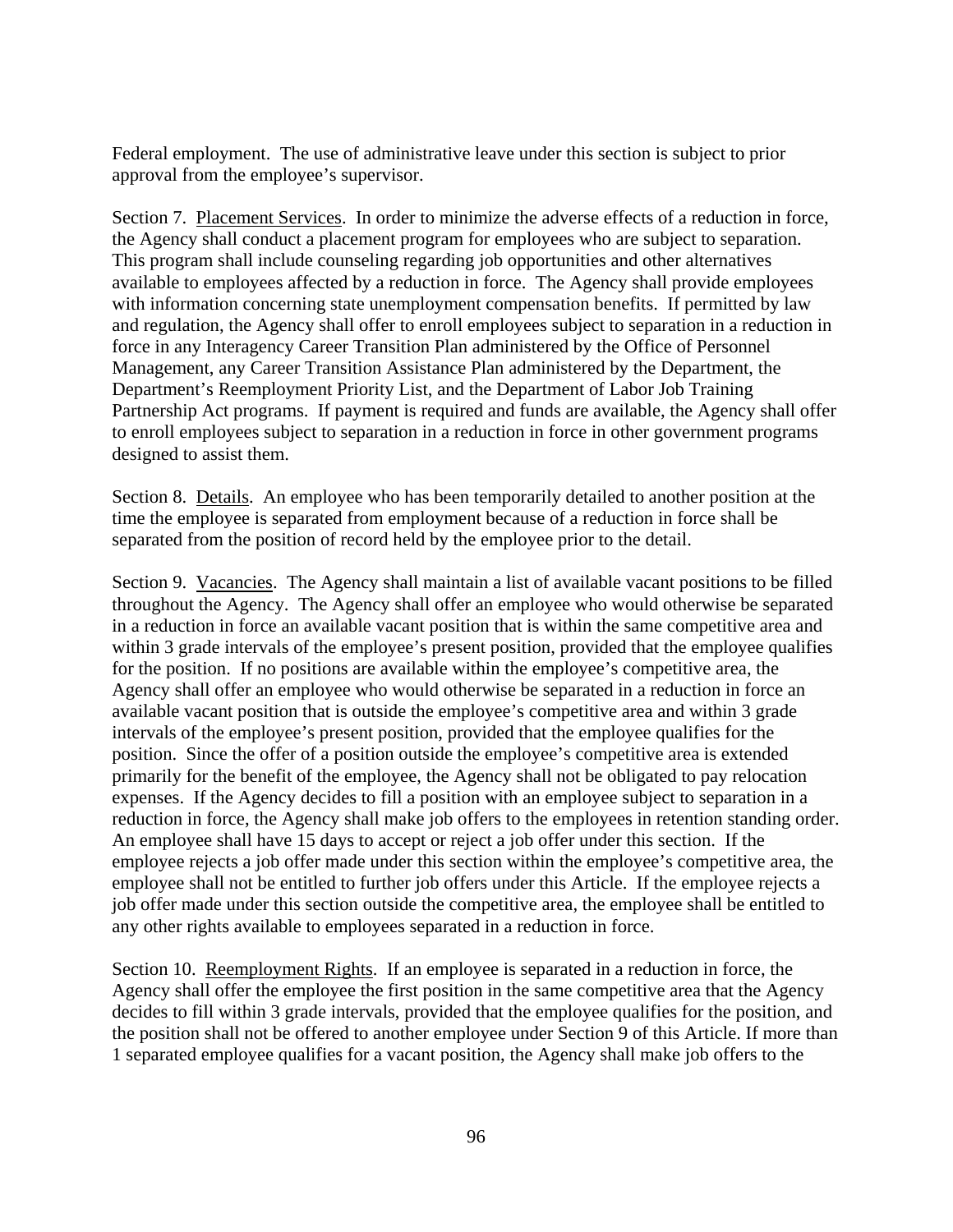employees in retention standing order. Employees who lose their jobs in a reduction in force shall retain reemployment rights with the Agency for a period of 2 years.

Section 11. Excepted Service Employees. Employees under excepted service appointments shall be afforded the same basic rights enjoyed by competitive service employees in connection with the conduct of a reduction in force.

Section 12. Union's Right to Negotiate. The Union retains the right to negotiate with the Agency on the effect or implementation of any reduction in force regarding any matter not specifically articulated in this Article.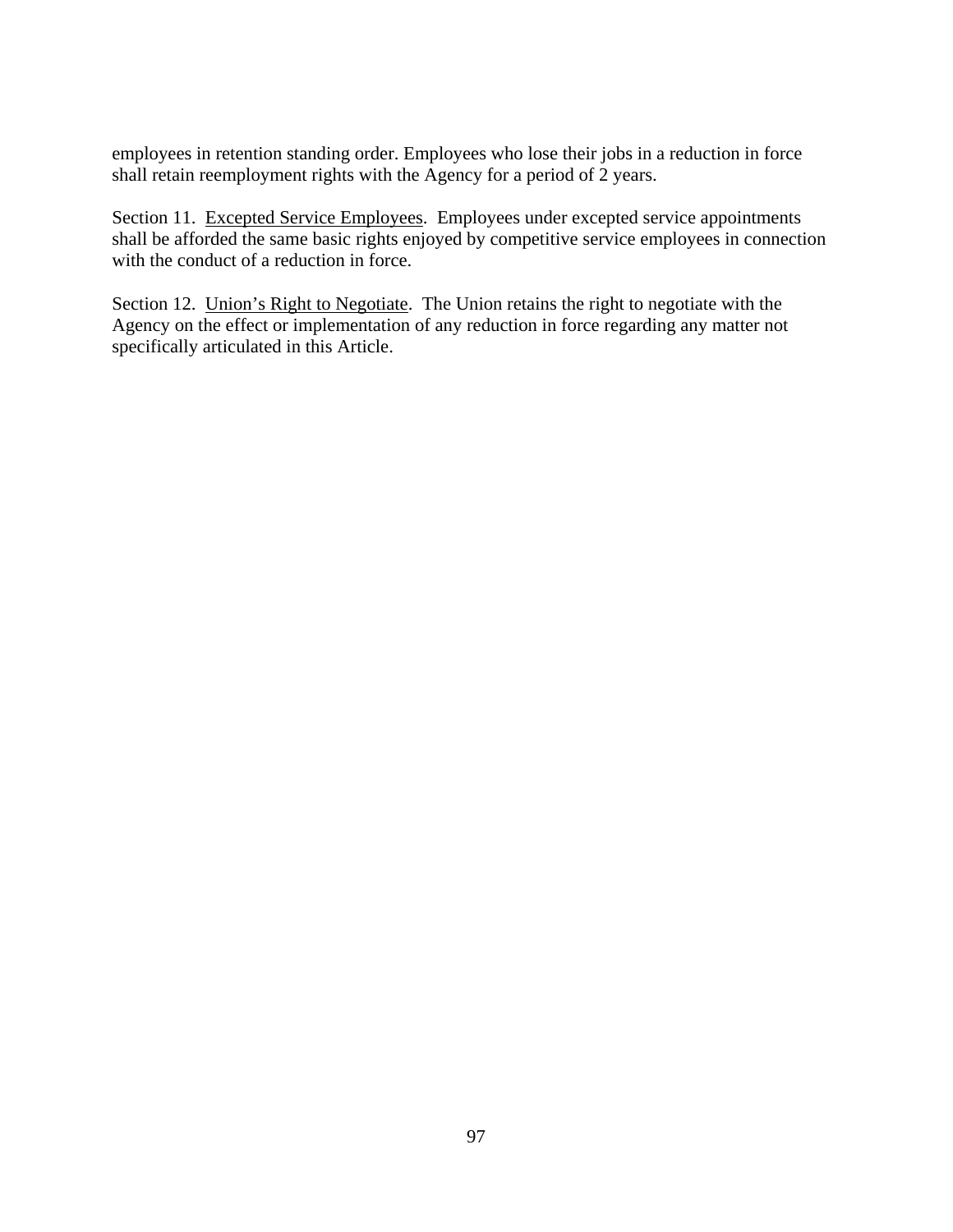# DISCIPLINARY AND ADVERSE ACTIONS

Article 40.

Section 1. General.

- a. The Parties acknowledge that the public interest requires the maintenance of high standards of conduct. The supervisor/employee relationship shall include early recognition and resolution of potential performance or conduct problems that could lead to disciplinary action or could adversely affect the morale or working conditions of other employees. No employee shall be subject to disciplinary or adverse action except for just and sufficient cause. This Article does not apply to the termination of probationary employees.
- b. Disciplinary actions are admonishments, reprimands, and suspensions for 14 days or less.
- c. An adverse action is a removal or suspension for more than 14 days, a reduction in pay or grade, or a furlough for 30 days or less.
- d. Non-disciplinary adverse actions may include demotions based upon reclassification of positions, unrequested removal or loss of grade, furloughs for 30 days or less, or adverse actions resulting from unsatisfactory work performance.

Section 2. Meeting. The Agency shall notify the Union President of meetings during which discipline or potential discipline will be discussed. Notification will be made as provided in the Notification and Response Times Article of this Agreement.

Section 3. Factors for Consideration. Disciplinary actions taken by the Agency or its agent shall differentiate between simple and gross misconduct. The following factors, given their appropriate weight, shall be considered in determining the appropriate disciplinary response:

- a. the nature and seriousness of the offense and its relation to the employee's duties, position, and responsibilities, including whether the offense was intentional or inadvertent, malicious or for personal gain, or frequently repeated;
- b. the employee's grade level and type of employment, including fiduciary responsibilities, public contact, and prominence of the position;
- c. the employee's prior disciplinary record;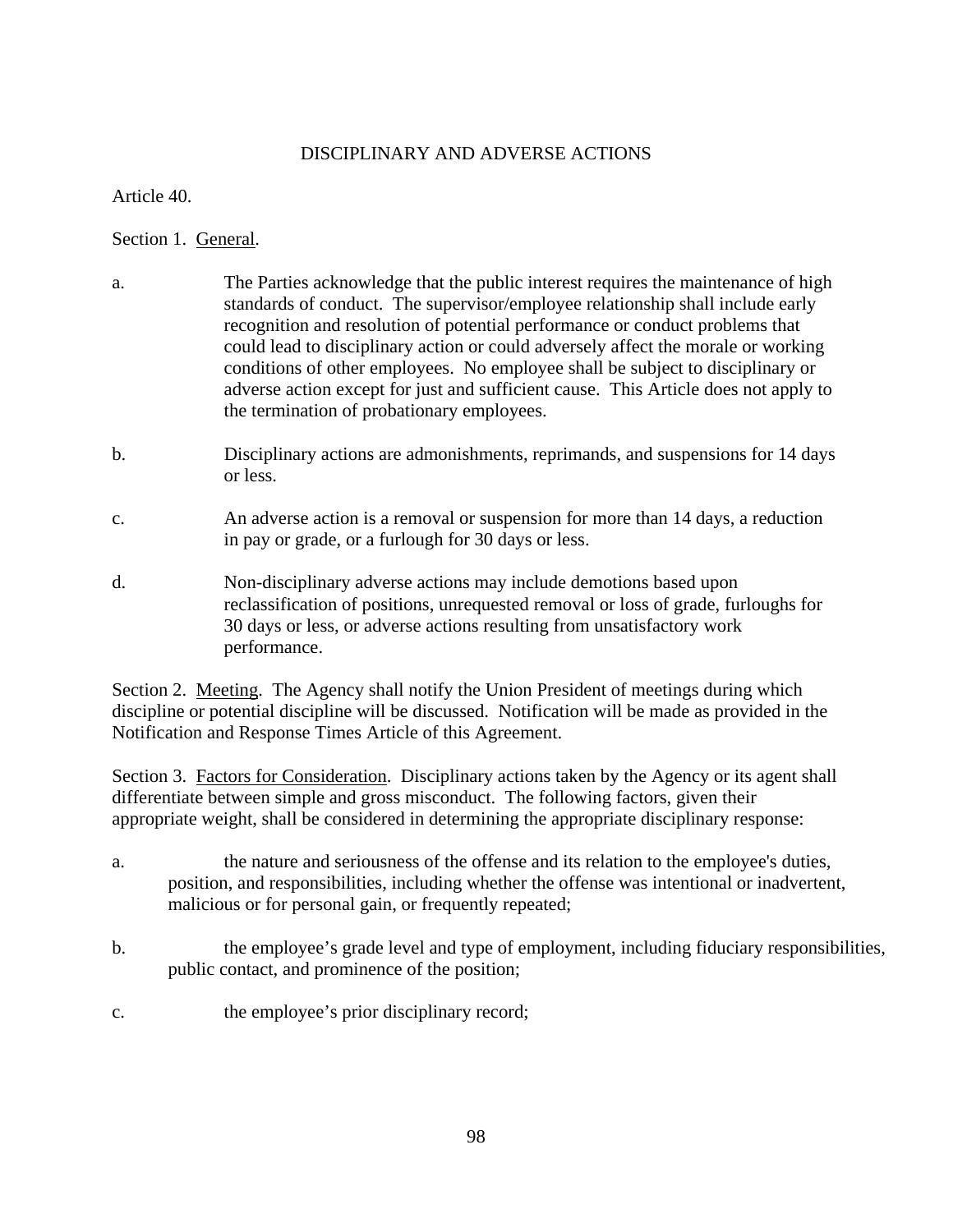- d. the employee's prior work record, including length of service, job performance, dependability, and ability to get along with co-workers;
- e. the effect of the offense and any proposed penalty upon the employee's ability to perform at a satisfactory level, and its effect upon supervisors' confidence in the employee's ability to perform assigned duties;
- f. the consistency of the penalty with those imposed upon other employees for the same or similar offenses in the past;
- g. the consistency of the penalty with any applicable table of penalties;
- h. the notoriety of the offense or its impact upon the reputation of the Agency;
- i. the degree to which the employee had been notified of the rule or requirement, or had been warned about the conduct in question;
- j. the potential for the employee's rehabilitation;
- k. mitigating circumstances surrounding the offense, such as unusual job tensions, personality problems, mental impairment, harassment, bad faith, malice, or provocation by others involved in the matter; and
- l. the adequacy and effectiveness of alternative sanctions to deter similar conduct in the future by the employee or others.

Section 4. Admonishments. Admonishments are the mildest form of disciplinary action, provided orally or in writing, and characterized by specific use of the term "admonishment." Admonishments shall provide a description of the circumstances giving rise to the admonishment, an explanation of the possible consequences if the behavior continues, and inclusion of a written summary of the admonishment in the supervisor's work site file. The supervisor shall provide the employee with an opportunity to respond to the admonishment. The summary of the admonishment shall remain on file until the Agency deems that the behavior has been corrected, but no longer than 1 year from its effective date. An employee may file a grievance regarding the admonishment.

Section 5. Letters of Reprimand. Reprimands are more formal disciplinary actions than admonishments, are provided in writing, and are characterized by specific use of the term "reprimand." Letters of reprimand shall provide a description of the circumstances giving rise to the reprimand and an explanation of the possible consequences if the conduct continues. They shall be placed in the employee's official personnel folder and in the supervisor's work site file.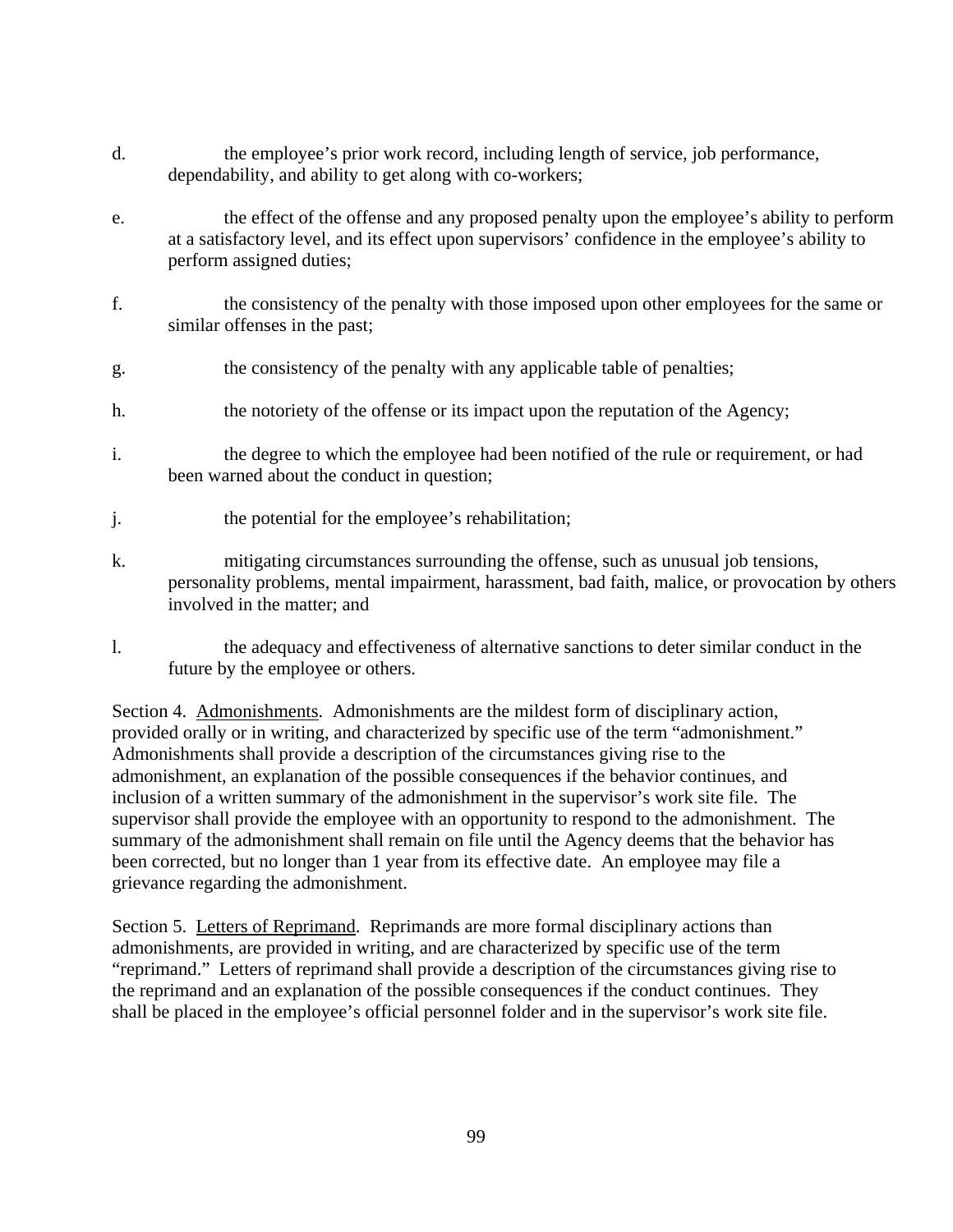The Agency or its agent shall provide the employee with a copy of the proposed letter of reprimand, which shall inform the employee of the right to respond and the right to Union or other representation. The employee may review and be provided copies of the materials relied upon in support of the proposed reprimand. The employee's Union representative, if any, shall be given copies of the documents provided to the employee. The employee shall be allowed up to 7 days to respond orally or in writing to the proposed letter of reprimand. Upon receipt of the response, or expiration of the response time, whichever occurs first, the Agency or its agent shall determine whether or not to proceed with the reprimand. If the decision is to proceed, the Agency or its agent shall provide the employee with the final letter of reprimand, and shall file it and any written response in the employee's official personnel folder or in any other file maintained by the Department for this purpose, and in the supervisor's work site file. The final letter of reprimand shall remain on file until the Agency deems that the behavior has been corrected, but no longer than 1 year from its effective date. An employee may file a grievance regarding the final letter of reprimand.

Section 6. Suspensions for 14 Days or Less. When the Agency or its agent proposes the suspension of an employee for 14 days or less, the following procedures shall apply:

- a. The Agency or its agent shall provide the employee with not less than 10 days advance written notice specifying the reasons for the proposed suspension, and informing the employee of the right to respond, the date by which the response is due, and the right to Union or other representation.
- b. The employee may respond orally or in writing, or both. Upon receipt of the response, or expiration of the response time, whichever occurs first, the Agency or its agent shall issue a final written decision to the employee. If the decision is unfavorable to the employee, it shall include a statement of the employee's rights under the Grievances and Arbitration Article of this Agreement, and any applicable statutory rights. The Agency or its agent shall file the decision, supporting documents and any written response in the employee's official personnel folder or any other file maintained by the Department for this purpose, and in the supervisor's work site file. The decision and associated materials shall remain available for future Agency consideration until the Agency deems that the behavior has been corrected, but no longer than 3 years from the effective date of the decision.

Section 7. Adverse Action Procedures. If the Agency or its agent proposes a removal, a suspension of an employee for more than 14 days, a reduction in grade, a reduction in pay, a furlough of 30 days or less, or any non-disciplinary adverse action, the following procedures shall apply:

a. The Agency or its agent shall provide the employee with written notice at least 30 days prior to the proposed adverse action except when there is reasonable cause to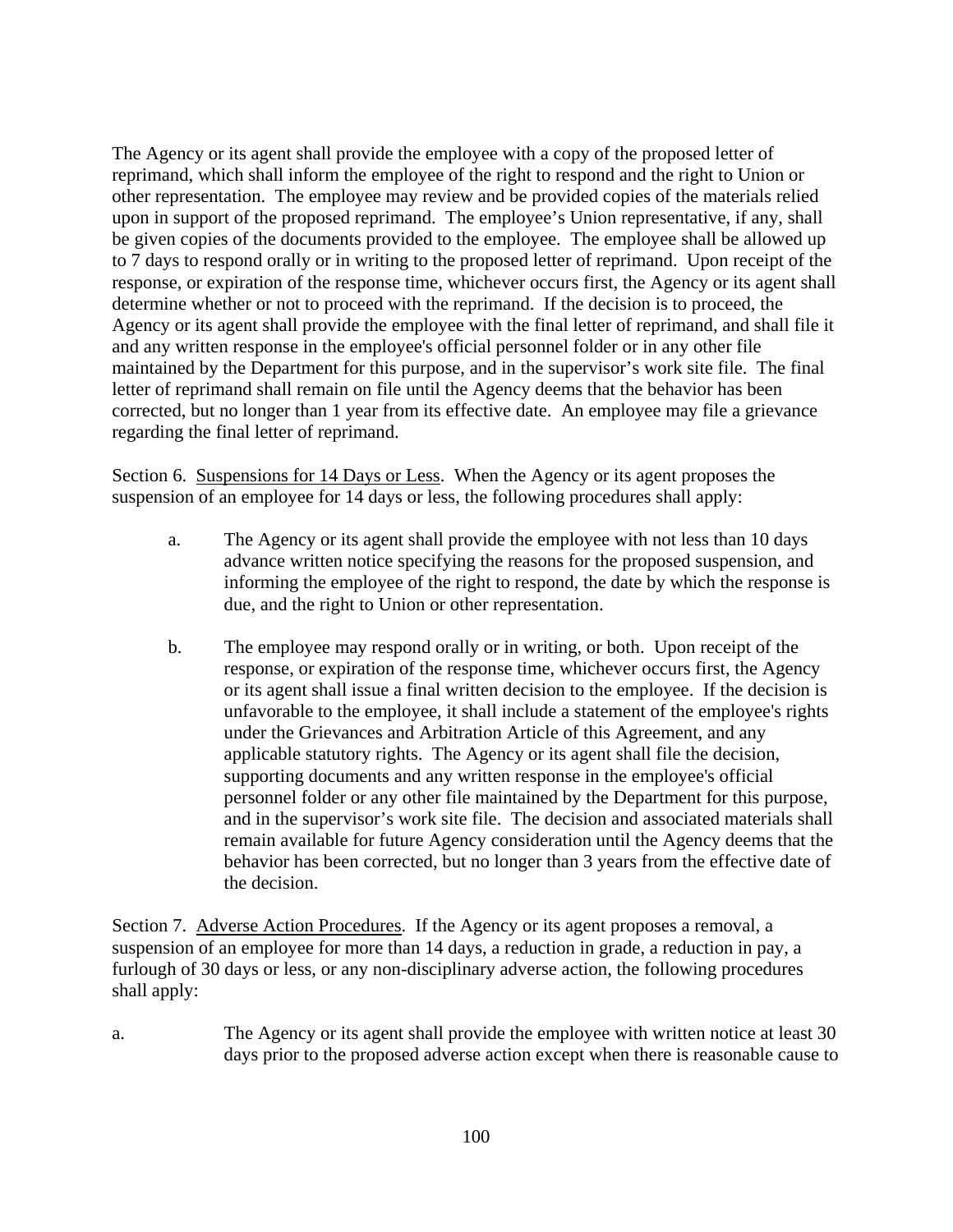believe that the employee has committed a crime for which a sentence of imprisonment can be imposed, in which case the written notice must be provided at least 7 days prior to the proposed adverse action;

- b. The notice shall state the reasons for the proposed adverse action and shall notify the employee of the right to respond and the right to Union or other representation;
- c. The employee may respond orally or in writing, or both, within 21 days from receipt of the proposed notice of adverse action, or within any longer period stated in the notice. The response may include affidavits and other documentary evidence in support of the response; and
- d. Upon receipt of the response, or expiration of the response period, whichever occurs first, the Agency or its agent shall issue a final written decision. If the decision imposes an adverse action, the decision notice shall include a statement of the employee's rights under the Grievances and Arbitration Article of this Agreement and any applicable statutory rights.

Section 8. Response Deadlines. The employee's response deadlines described in this Article may be extended by the Agency or its agent in writing based upon a showing of good cause.

Section 9. Materials for Review. Upon request by the employee or the employee's representative, the Agency or its agent shall, in accordance with applicable law, provide all materials relied upon to support a proposed disciplinary action, adverse action, or nondisciplinary adverse action.

Section 10. Appeals.

- a. Any appeal of a disciplinary action, adverse action, or non-disciplinary adverse action, may proceed under the Grievances and Arbitration Article of this Agreement, or, if applicable, a statutory appeal process, but not both.
- b. The Agency or its agent, after a consideration of the circumstances, shall generally stay suspensions and adverse actions other than terminations, pending completion of the grievance and arbitration procedure.
- c. An employee's choice between a statutory appeal process and this Agreement's grievance procedure is considered to be made by the timely submission of a grievance or a statutory appeal. Failure to perfect a timely submission in either process shall constitute acceptance of the decision and no additional review shall occur.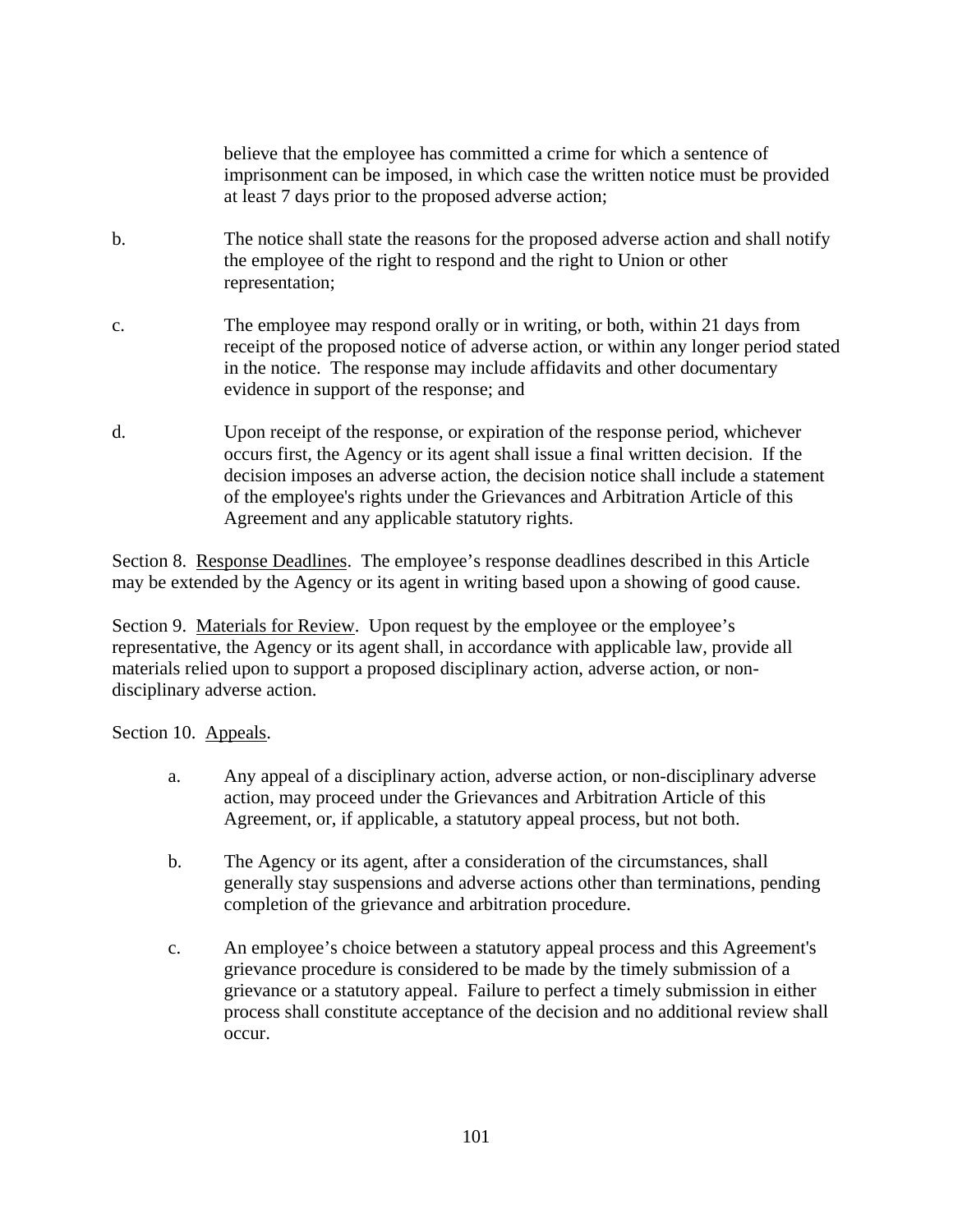Section 11. Employee Representation. Employees who wish to be represented during the proposed notice stage of the disciplinary action, adverse action, or non-disciplinary adverse action process, may be represented by an attorney or other representative of their choice. The Union is not obligated to provide representation, but may do so at its discretion.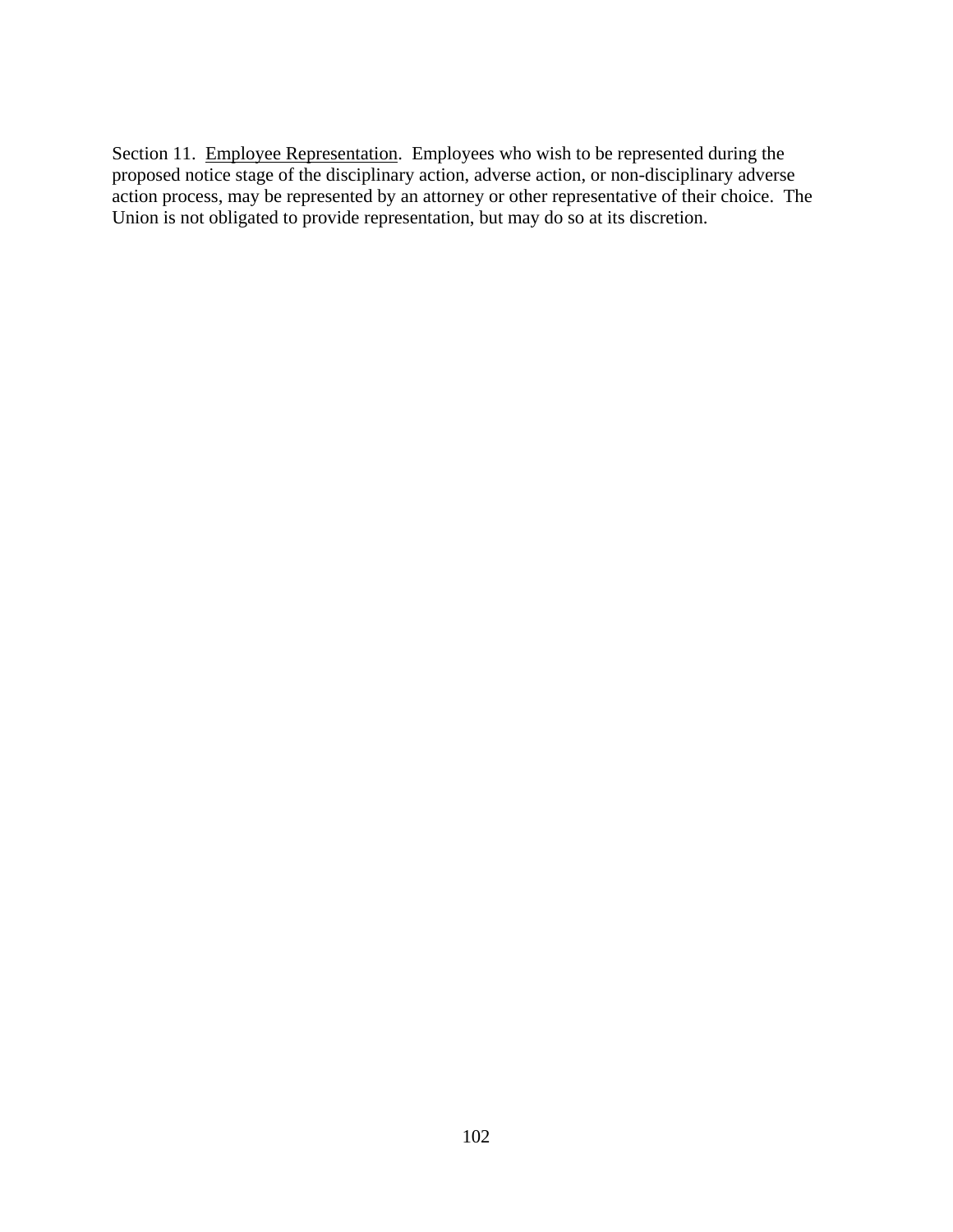# GRIEVANCES AND ARBITRATION

Article 41.

Section 1. Introduction. The Parties recognize and endorse the importance of identifying and resolving problems promptly and of settling grievances at the lowest supervisory level through this grievance procedure. This Article establishes the exclusive administrative procedure available to employees for the processing and disposition of grievances which fall within its coverage, except when the employee has other rights provided by statute or Government-wide regulation.

Section 2. Definition of Grievance. A grievance is any complaint:

- a. by an employee concerning any matter relating to the employment of the employee;
- b. by the Union concerning any matter relating to the employment of any employee; or
- c. by an employee, the Union, or the Agency concerning the effect or interpretation, or a claim of breach, of this Agreement or any supplemental agreement between the Parties; or any claimed violation, misinterpretation, or misapplication of any law, rule, or regulation affecting conditions of employment.

Section 3. Election of Remedy. At the employee's election, the following matters may be raised under the grievance procedure or under a statutory procedure, but not both:

- a. adverse actions, including removals for misconduct, reductions in grade or pay for misconduct, suspensions for more than 14 days, furloughs for 30 days or less, and reductions in grade or removals for unacceptable performance; and
- b. complaints based on discrimination, including race, color, religion, sex, national origin, age, and handicapping condition.

If employees elect to pursue a statutory remedy, they may use a representative of their choice.

Section 4. Exclusions. The following matters are excluded from the coverage of the grievance procedure:

 a. a preliminary warning or notice of potential action, such as a proposal of disciplinary or adverse action;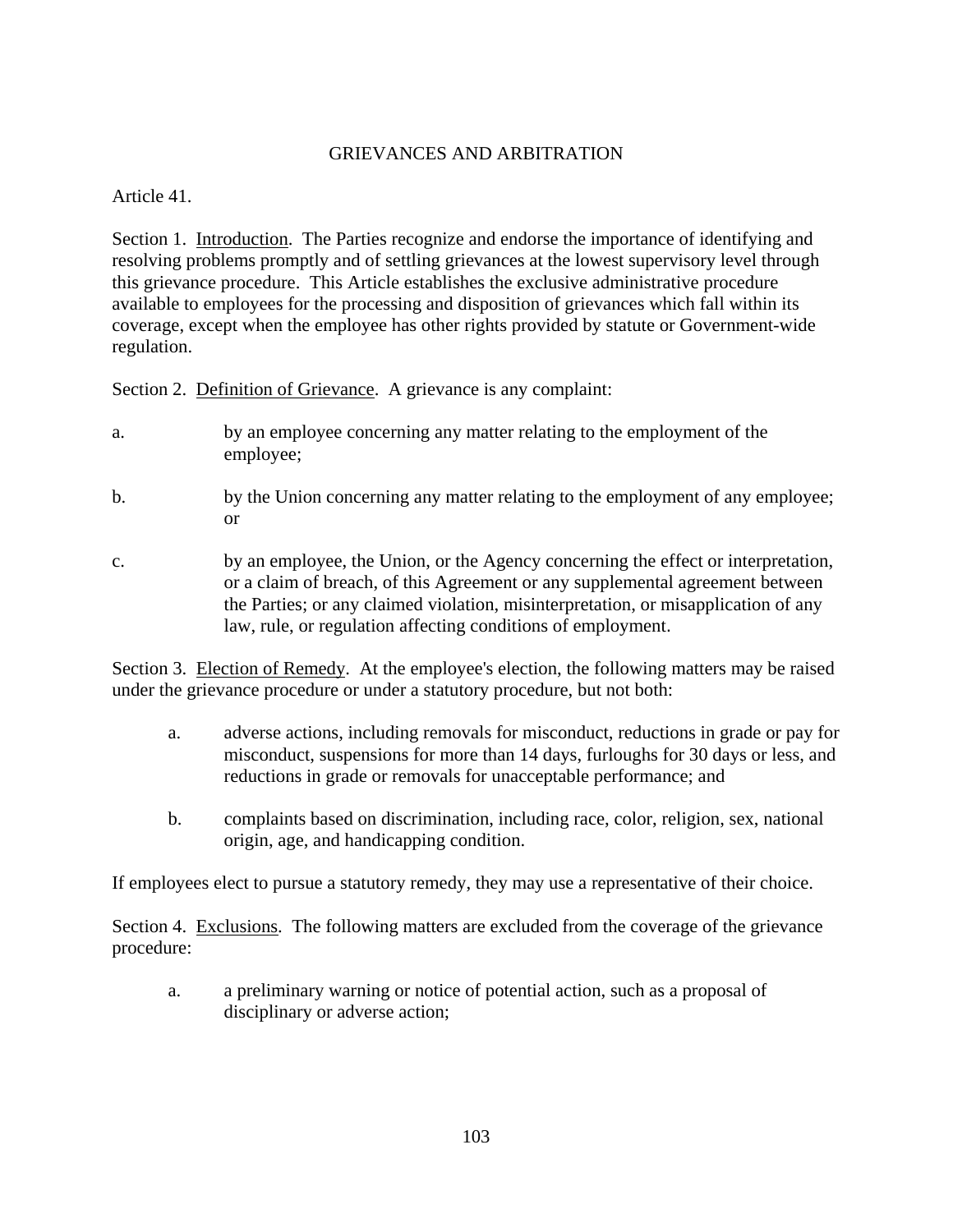- b. an action terminating a temporary promotion within a maximum period of 2 years and returning the employee to the position from which the employee was temporarily promoted, unless the termination would constitute a prohibited personnel practice under 5 U.S.C. § 2302(b);
- c. approval or disapproval of workers' compensation claims;
- d. non-selection for promotion from a group of properly ranked and certified candidates;
- e. disapproval of a quality salary increase, or any other kind of honorary or discretionary award, except that allegations of improper use of procedures, or violation of law, Agency and Department policies, or this Agreement in processing awards may be grieved;
- f. termination of probationary employees;
- g. reductions in force;
- h. the filling of any position outside of the bargaining unit;
- i. life insurance and health insurance claims;
- j. retirement;
- k. any examination, certification, or appointment;
- l. prohibited political activity, except for discrimination based on political affiliation under 5 U.S.C. § 2302(b)(1)(E);
- m. national security suspensions or removals; and
- n. classification of any position that does not result in the reduction in grade or pay of an employee.

### Section 5. Filing Requirements.

 a. Union and Agency grievances shall be initiated in writing with sufficient detail to inform the other Party of the nature of the grievance, the situation which gave rise to it, the law, regulation, or Agreement provision alleged to have been violated, and the requested relief. No specific format is required for Union and Agency grievances.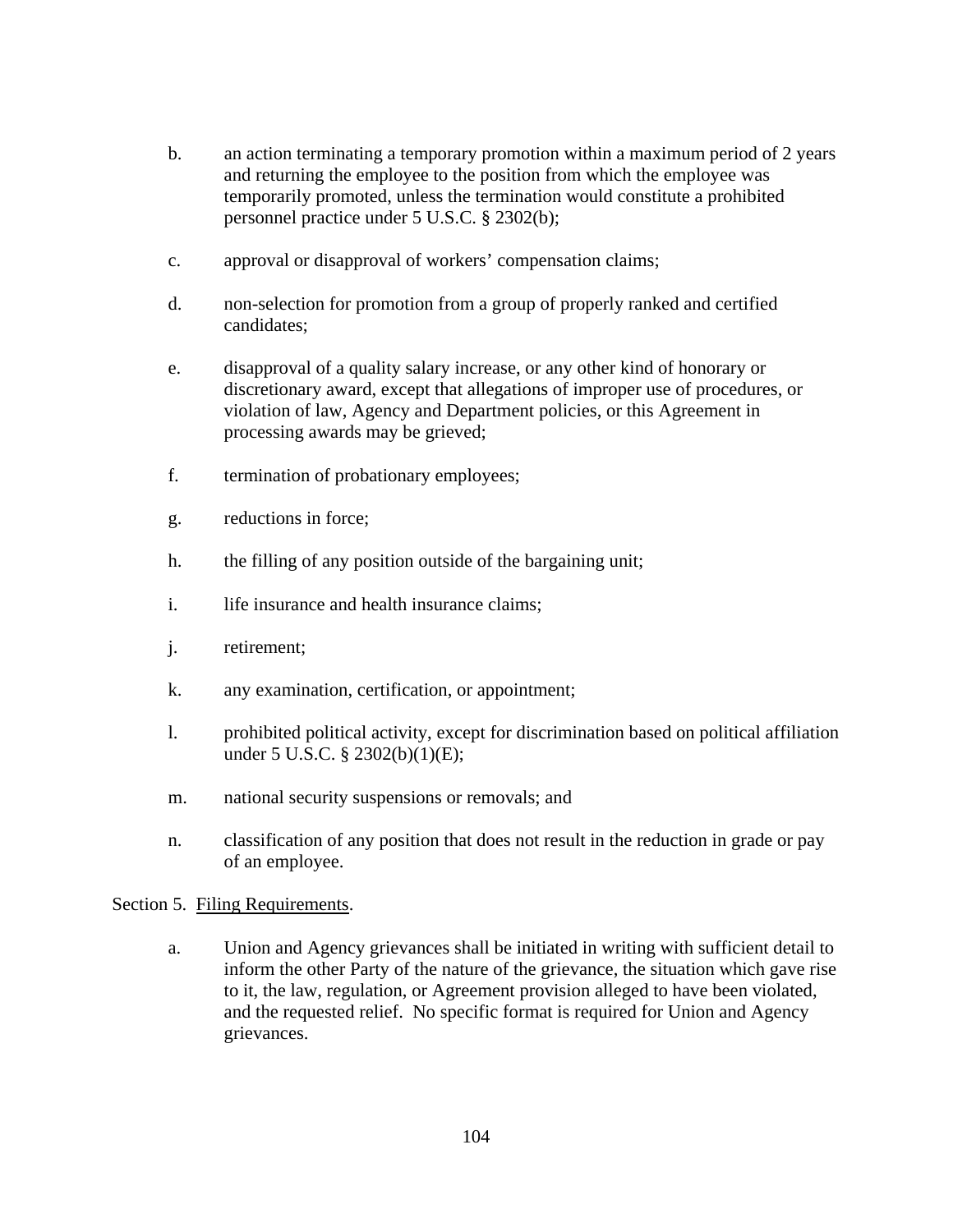- b. The grievance form contained in this Article shall be used to initiate employee grievances. The employee should provide sufficient information on the grievance form to put the Agency on fair notice as to the matter that is being grieved.
- c. For informal grievances, the grievant shall provide the following information requested in Part A of the grievance form:
	- i. the name of the grievant or grievants;
	- ii. the date the grievance is submitted;
	- iii. a brief description of the nature of the grievance;
	- iv. the name and telephone number of the Union representative, if any; and
	- v. any interest in alternative dispute resolution.
- d. For formal grievances, the grievant shall provide, in addition to the information provided in Part A of the grievance form, the following information in Part B:
	- i. a detailed statement of the circumstances giving rise to the grievance, including the dates of the alleged violations and, if a continuing violation, a statement as to why it is a continuing violation;
	- ii. the employment condition in dispute, and, if known, the specific sections of the law, rule, regulation, or this Agreement alleged to have been violated; and
	- iii. the specific relief requested.
- e. The parties to the grievance may not raise new issues after step 2 of the grievance procedure. However, they may agree to join new issues to a grievance in progress.
- f. A grievance concerning a continuing practice or condition may be filed at any time.
- g. A filing is timely if hand-delivered, postmarked, or transferred via electronic mail or facsimile no later than the final day of the designated period.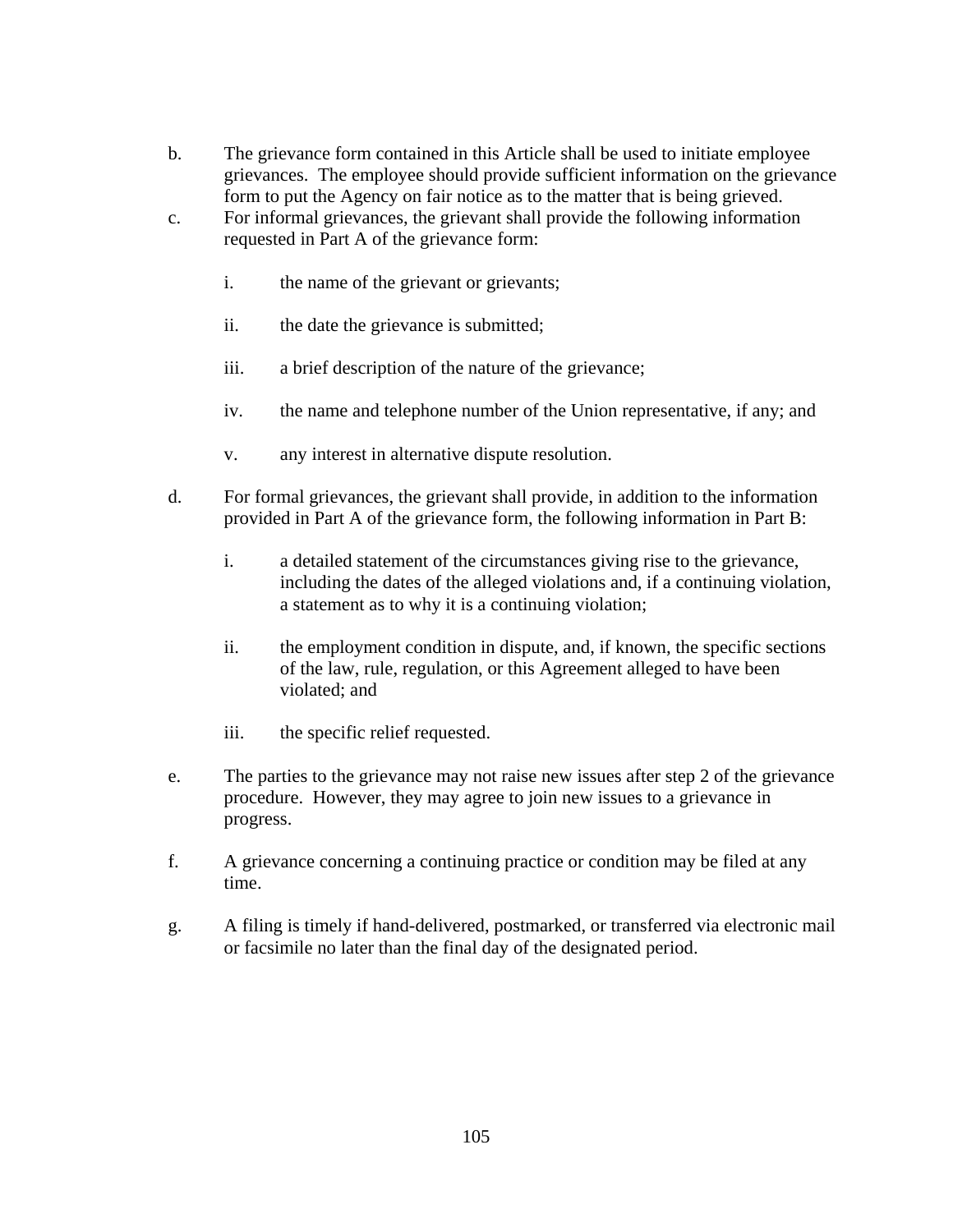# Section 6. Time Limits.

- a. If the day an action must be completed under this Article falls on a non-workday, the due date shall be the next regularly scheduled workday.
- b. The parties to a grievance may, for good cause, extend any time limits specified in this Article.
- a. If a moving party to a grievance fails to comply with the time limits in Sections 7, 8, 9, or 10 without good cause, the grievance shall be terminated. If the supervisor fails to comply with the time limits in Sections 7.c.i. and 8, without good cause, the grievant may proceed to the next step. In all other cases, if the responding party to a grievance fails to comply with the time limits in Sections 7, 8, 9, or 10 without good cause, the facts alleged by the moving party shall be deemed to be true. The only issues to be decided by the designated Agency management official, the Union President, or an arbitrator, will be whether the failure to comply with the time limits was for good cause, whether the moving party is entitled to relief, and the nature of the relief, if any.

## Section 7. Employee Grievances.

- a. Whenever possible, the Parties shall resolve disputes informally or through alternative dispute resolution procedures. Therefore, whenever a dispute arises, the employee and the Agency may agree to use the alternative dispute resolution procedures contained in this Article at either Step 1 or Step 2 of the grievance procedure.
- b. An employee initiating a grievance under this Article shall be limited to Union representation or self-representation. If an employee presents a grievance without Union representation, the Union shall be given an opportunity to be present at all formal discussions concerning the grievance, and shall be given reasonable advance notice of the meetings. Union participation shall be by telephone if the Union representative is not present in the same location as the grievant, unless the Union pays for all transportation expenses of the Union representative, or the Agency agrees to bear the costs.
- c. Employee grievances shall proceed as follows:
	- i. Informal Grievances (Step 1). Within 30 days of the event giving rise to the grievance, or within 30 days of the date the employee becomes aware, or should have become aware, of the event giving rise to the grievance, whichever is later, the employee shall seek to resolve the matter with the supervisor by filing an informal grievance. If the employee wants Union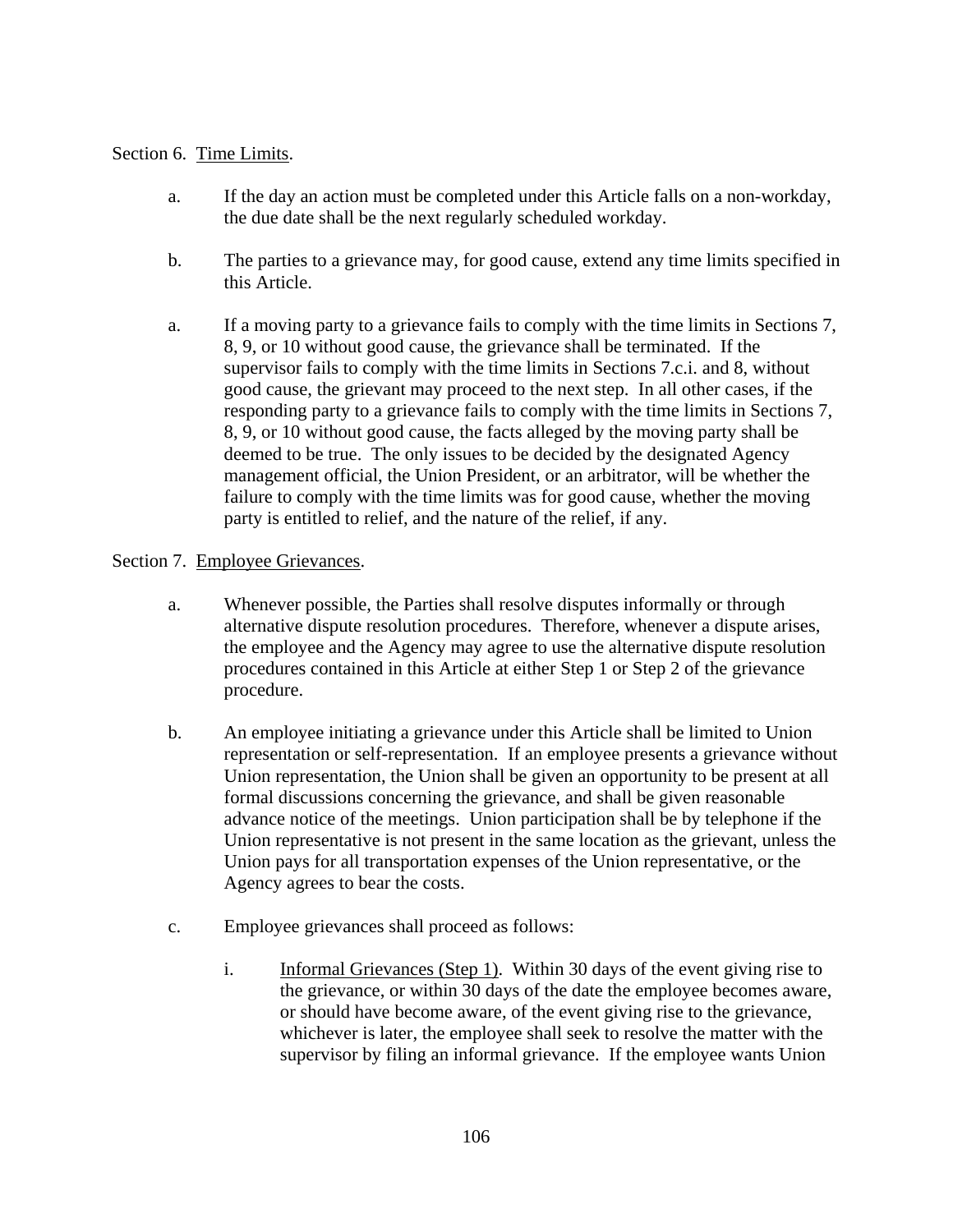representation, the employee shall notify the supervisor and make the necessary arrangements through the Union. The supervisor shall issue a written decision within 30 days of receipt of the informal grievance, and shall provide a copy of the decision to the employee and the Union President. If the employee is dissatisfied with the decision, the employee may initiate a formal grievance within 30 days after receipt of the decision.

- ii. Formal Grievances (Step 2). The employee shall initiate a formal grievance by filing a completed grievance form with the appropriate Associate General Counsel or Regional Attorney within 30 days of receipt of the supervisor's informal grievance decision. The Regional Attorney may, upon written notice to the employee and the Union President, designate the Deputy Regional Attorney to resolve the grievance, unless the Deputy Regional Attorney decided the informal grievance. The Associate General Counsel may, upon written notice to the employee and the Union President, designate an Assistant General Counsel to resolve the grievance, unless the Assistant General Counsel decided the informal grievance. The Regional Attorney or Associate General Counsel shall meet in person or by telephone with the employee and the Union representative, if any, within 15 days after receipt of the grievance, and shall issue a written decision within 30 days of the meeting. A copy of the decision shall be provided to the employee and the Union President. The Agency may appoint a management official other than the Associate General Counsel or Regional Attorney to resolve the grievance if the Associate General Counsel or Regional Attorney was involved in the actions giving rise to the grievance, or for other reasons.
- iii. Final Grievance Reviews (Step 3). If the employee is dissatisfied with the Step 2 decision, the employee may, within 15 days of its receipt, present a written grievance to the designated Agency management official for resolution. The designated Agency management official shall meet, in person or by telephone, with the employee and the Union representative, if any, to discuss the grievance, and shall issue a written decision within 30 days of the final meeting. A copy of the decision shall be provided to the employee and the Union President.
- d. If Step 3 of the grievance procedure does not resolve the matter, the Union President may invoke arbitration within 30 days of receipt of the Step 3 decision. Arbitration must be invoked in a writing that shall be delivered to the designated Agency management official.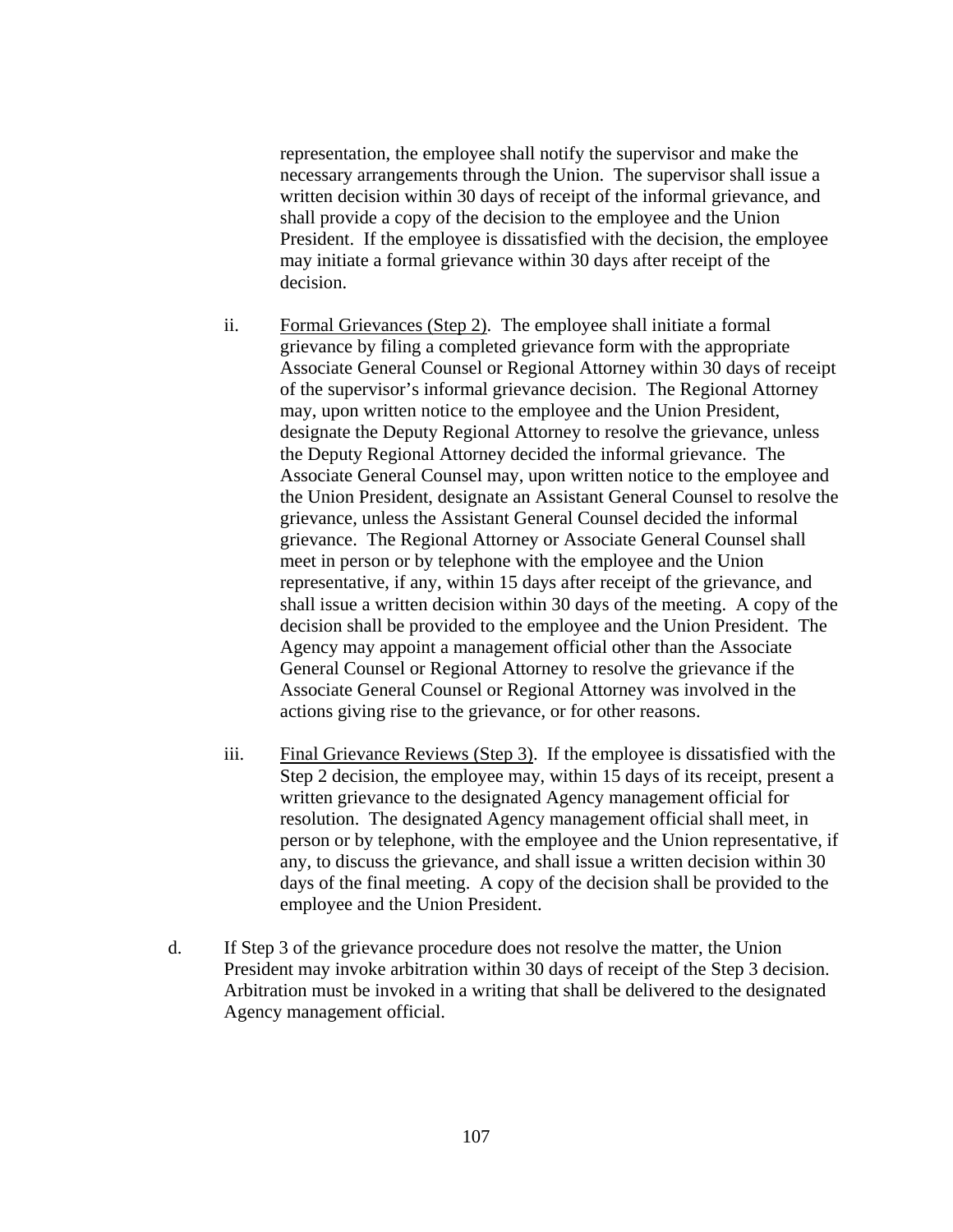e. Decisions that impose a suspension, a reduction in grade or pay for disciplinary or performance reasons, a removal, a final determination of a denial of a withingrade increase, or a furlough, shall be considered equivalent to a Step 2 decision or, at the Union President's election, may be referred directly to arbitration.

Section 8. Group Grievances. The Union President may file a grievance on behalf of more than one employee. If two or more pending grievances involve the same facts, events, issues, and relief, the Parties may agree to join them. The deadlines for filing and processing group grievances shall be the same as those for employee grievances in Section 7 of this Article.

Section 9. Local Grievances. A grievance involving the interpretation or the application of personnel policies or practices affecting conditions of employment within a single region or a single Associate General Counsel area of responsibility constitutes a local grievance, and shall proceed as follows:

- a. Step 1
	- i. Within 30 days of the event giving rise to the grievance, or within 30 days of the date the Party becomes aware, or should have become aware, of the event giving rise to the grievance, whichever is later, the Union President, the Regional Attorney, or the Associate General Counsel shall file a written grievance with the Associate General Counsel, Regional Attorney or the Union President.
	- ii. Within 15 days after receipt of the grievance, the responding Party shall schedule a meeting with the filing Party to discuss the grievance, unless the Parties agree to waive the meeting. Either Party may elect to participate in the meeting by telephone.
	- iii. The responding Party shall issue a written decision within 30 days from the date the meeting was held or waived.
- b. Step 2
	- i. The grieving Party may seek review of the Step 1 decision within 30 days of its receipt, by providing a written request for review to the Union President, or to the designated Agency management official, as appropriate.
	- ii. The Parties may agree to discuss the matter in person or by telephone.
	- iii. The responding Party shall issue a written decision within 30 days of receipt of the request for review or of the meeting, whichever is later.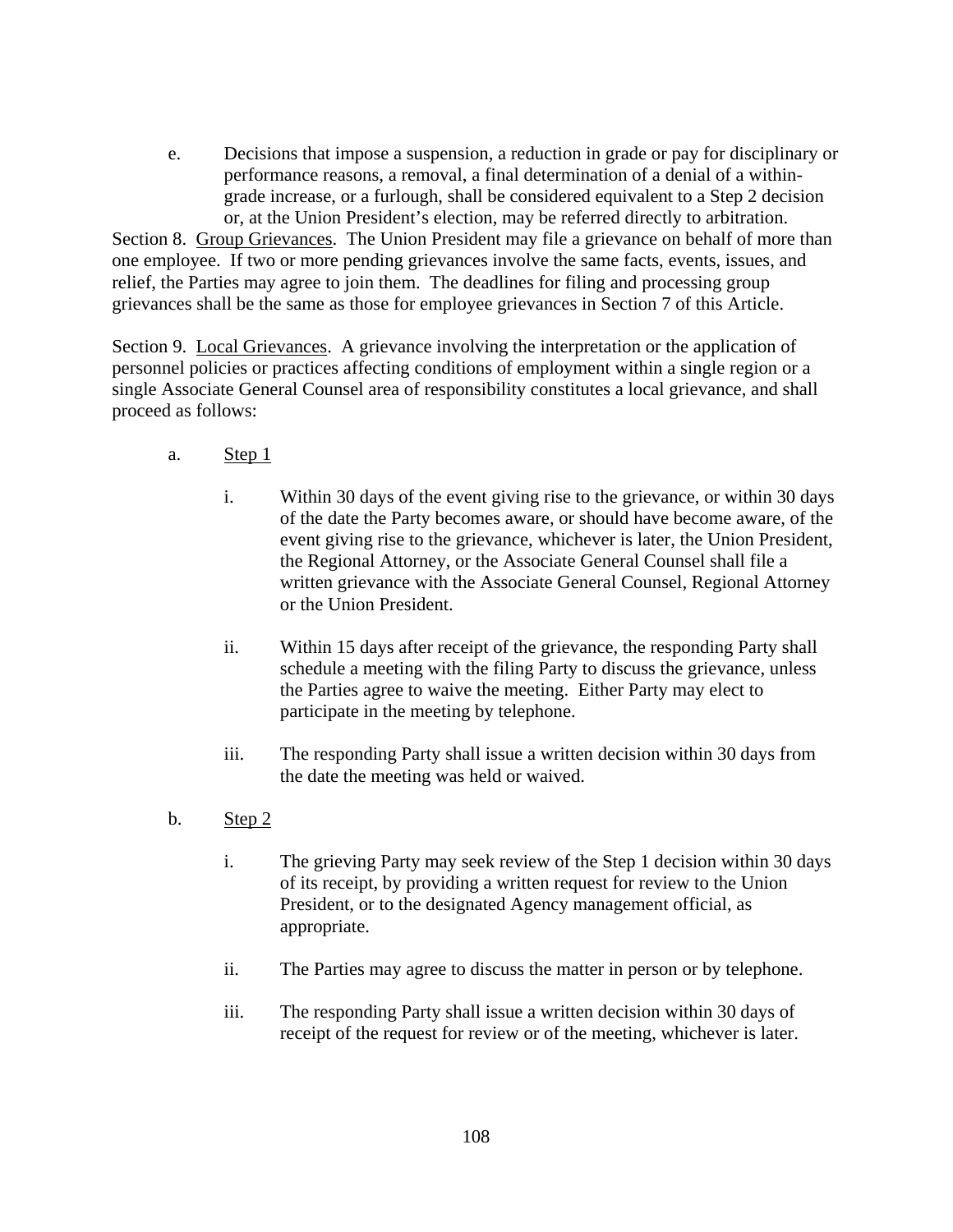c. Within 30 days of receipt of the Step 2 decision, the Union President or the designated Agency management official may invoke arbitration. Arbitration must be invoked in a writing that shall be delivered to the Union President, or to the designated Agency management official, as appropriate.

Section 10. National Grievances.

- a. A grievance involving the interpretation or application of personnel policies or practices that affect employees in more than one region or Associate General Counsel area of responsibility constitutes a national grievance. Within 30 days after the events giving rise to the grievance, or within 30 days of the date the Party becomes aware, or should have become aware, of the event giving rise to the grievance, whichever is later, the Union President, or the designated Agency management official, shall file a written grievance with the designated Agency management official or the Union President, as appropriate.
- b. Within 15 days after receipt of the grievance, the responding Party shall schedule a meeting with the filing Party to discuss the grievance, unless the Parties agree to waive the meeting. Either Party may elect to participate in the meeting by telephone.
- c. The responding Party shall issue a written decision within 30 days of the date the meeting was held or waived.
- d. Within 30 days of receipt of the decision, the Union President or the designated Agency management official may invoke arbitration. Arbitration must be invoked in a writing that shall be delivered to the Union President, or the designated Agency management official, as appropriate.

Section 11. Alternative Dispute Resolution Procedures. For the purpose of this Article, alternative dispute resolution (ADR) is a dispute resolution process that involves the introduction of a mediator into the grievance process. The Parties shall establish, and the Agency shall bear the cost of, an alternative dispute resolution procedure within this grievance procedure. ADR procedures shall not apply to local or national grievances. Participation in the ADR process is voluntary for both the Agency officials and the employees involved in the grievance. An Agency official and an employee may agree to use the ADR process at either Step 1 or Step 2 of the grievance procedure.

The ADR procedure will use trained mediators to help resolve the grievance. The mediator shall meet with the grievant and the Agency official to facilitate the discussion and assist the parties in resolving their differences. The mediator shall not have decision-making authority, and resolution rests with the participating Agency official and the grievant. The participants may also reach agreement on a partial resolution of the grievance. Any agreement shall be binding on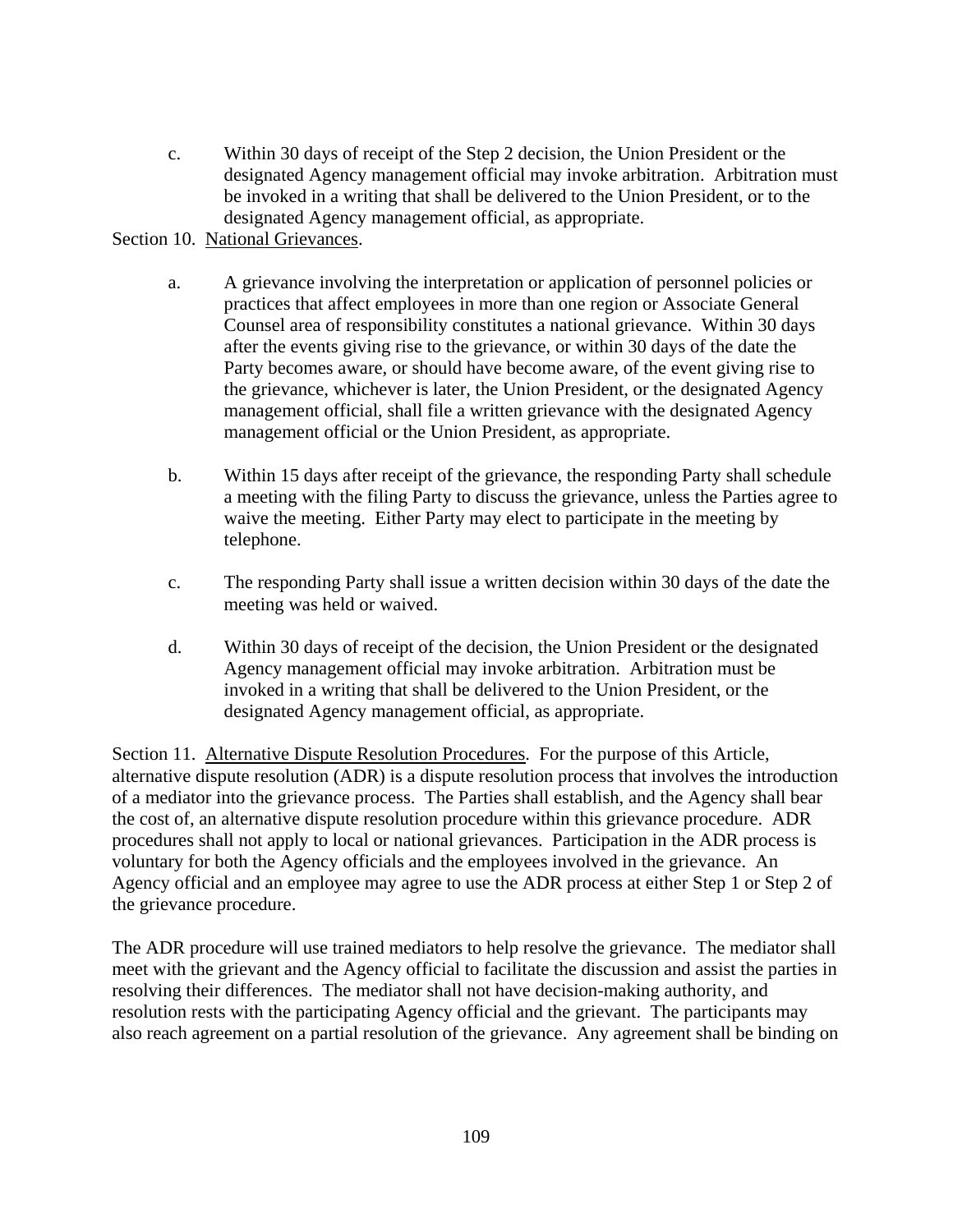the employee and the Agency, and shall have the effect of permanently terminating the grievance, or that part of the grievance as to which agreement was achieved.

- a. Procedure.
	- i. The grievant shall indicate on the grievance form an interest in using ADR. If the Agency agrees to use mediation at Step 1 or Step 2 of the grievance procedure, it shall so indicate on the grievance form and shall provide a copy to the Union President. Any mediation session constitutes a formal meeting under 5 U.S.C. § 7114(a)(2)(A), and the Agency shall give the Union President notice as soon as the session is scheduled.
	- ii. A mediator acceptable to both the Agency official and the employee shall be selected. All mediation sessions shall remain confidential, and shall not exceed 7 days.
	- iii. If mediation produces a solution acceptable to the Agency and the employee, a written agreement shall be prepared and signed by each, and a copy shall be provided to the Union President. Upon execution of the agreement, the grievance, or that part of the grievance as to which agreement was reached, shall be considered settled, and the grievance shall be terminated in whole or in part.
	- iv. If mediation does not fully resolve the grievance, the Agency official shall issue a decision within 30 days after termination of the mediation session. The employee may then pursue the grievance at the next stage of the grievance process.
- b. Applicability. The procedures in this section do not apply to any matter identified in Sections 3.a. and 4 of this Article.

#### Section 12. Miscellaneous.

- a. Employees and their representatives involved in the presentation and pursuit of grievances shall be free from restraint, interference, coercion, discrimination or reprisal.
- b. Employees shall be granted official time as is reasonable and necessary to present their grievances.
- c. The Parties shall be entitled to an equal number of representatives, on official time, to present grievances to the Agency or the Union.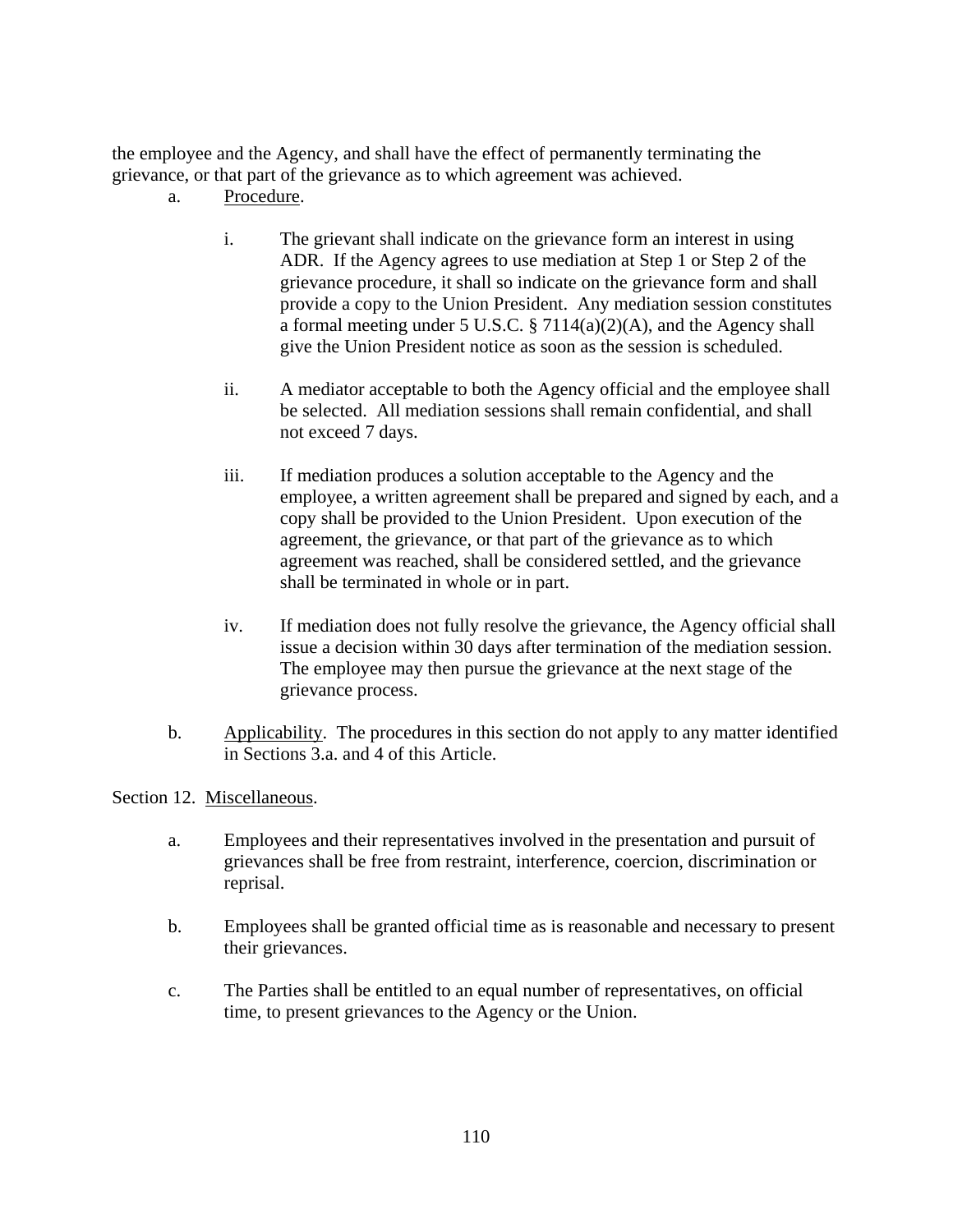Section 13. Grievability and Arbitrability. If a Party believes that a particular issue is not subject to the grievance or arbitration provisions of this Article, the Party shall raise this objection before or at the time of the final grievance decision. If the Party does not do so, the objection is waived and may not be raised in arbitration. Any issue not raised by a Party before or at the time a final grievance is presented is waived, and may not be raised in arbitration. Section 14. Arbitration. Grievances not settled under the provisions of this Article may be submitted to arbitration in accordance with the terms of this Article. Only the Union President may invoke arbitration concerning an employee or a Union grievance. Only the Agency may invoke arbitration concerning an Agency grievance. Unless the Parties agree otherwise in writing, exhaustion of the grievance procedure is a prerequisite to invoking arbitration. Failure to invoke arbitration within the time limits specified in Sections 7, 8, 9, or 10 shall constitute acceptance of the final grievance decision, and the matter shall not be subject to further review. The arbitrator shall conduct the arbitration hearing in accordance with the provisions of this Article.

- a. Selection of Arbitrators. Within 30 days of invoking arbitration, the grieving Party shall request a list of 7 impartial arbitrators from the Federal Mediation and Conciliation Service. Once the list is received, the Parties shall meet, in person or by telephone, to strike names from the list. The Parties shall toss a coin to determine who strikes the first name. The Parties shall alternatively strike names until only one name remains. That individual shall be the arbitrator authorized to hear the grievance. The Parties shall request a list of available dates from the arbitrator to schedule the hearing. If one Party refuses to participate in the selection of an arbitrator, the other Party is authorized to select the arbitrator from the list provided by the Federal Mediation and Conciliation Service.
- b. Authority of the Arbitrator.
	- i. The jurisdiction and authority of the arbitrator shall be confined to the issues presented in the grievance.

 ii. The arbitrator shall not have the authority to add to, subtract from, or modify any of the terms of this Agreement or any supplemental agreement between the Parties.

- iii. The arbitrator may authorize reasonable attorney's fees in accordance with the standards contained in the Back Pay Act, 5 U.S.C. § 5596.
- iv. The arbitrator shall resolve any grievability or arbitrability disputes consistent with this Agreement.
- c. Appeal of Arbitration Decision. Although the arbitrator's decision is binding on the Parties, they retain their rights to file exceptions to the decision with the Federal Labor Relations Authority, the Merit Systems Protection Board, and the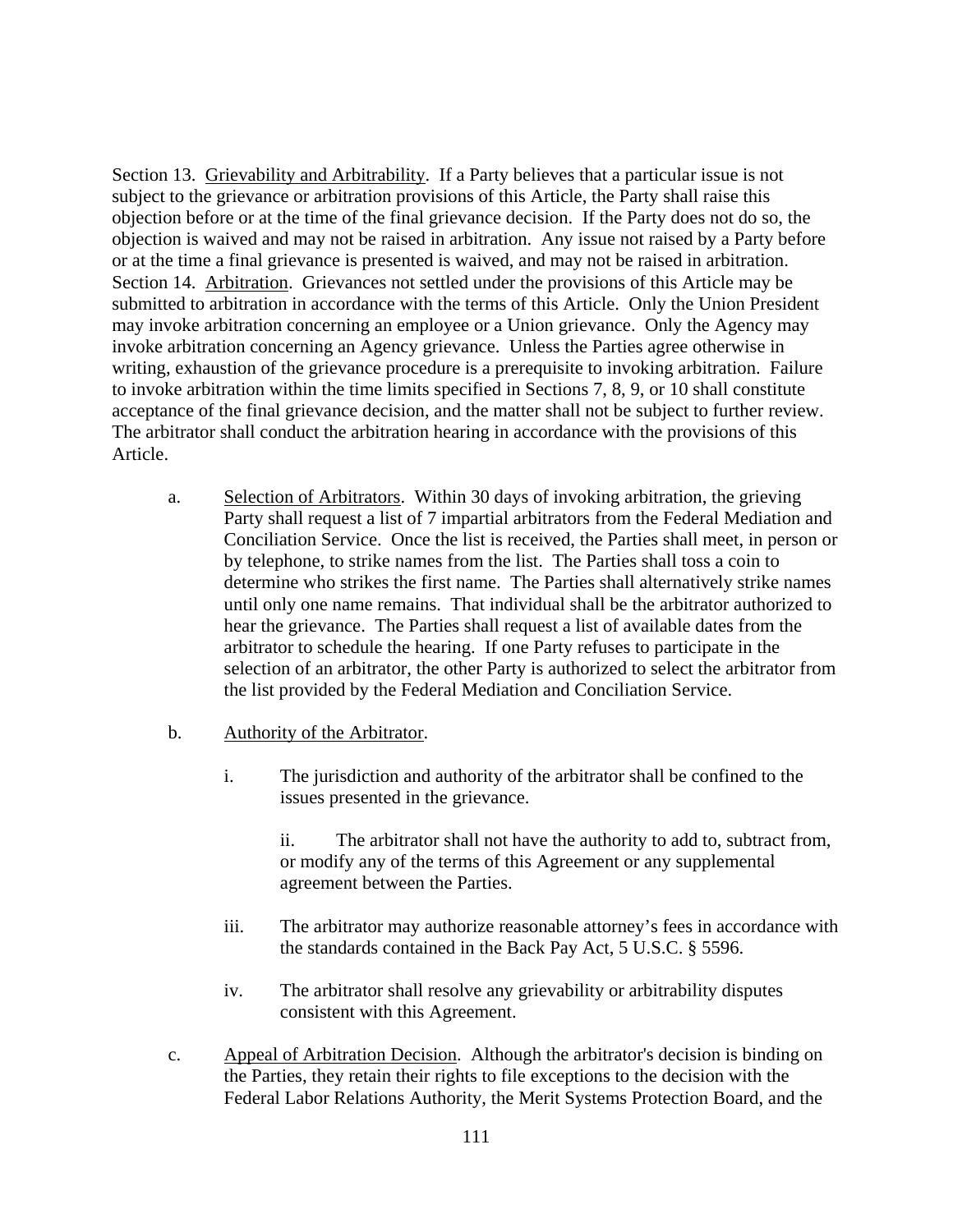Equal Employment Opportunity Commission. Any dispute over the implementation of the decision may be referred to the arbitrator by either Party. The Parties shall share any additional costs charged by the arbitrator for the referral.

- d. Fees and Expenses.
	- i. The arbitrator's fees and expenses shall be borne equally by the Parties.
	- ii. The Parties recognize that transcripts are not necessary in most cases. If the Parties agree that a transcript is necessary, the Parties shall share the cost of the transcript. If there is a disagreement about the need for a transcript, the Union President and the designated Agency management official shall attempt to resolve the disagreement. If no agreement is reached, the Parties shall share the cost of the transcript.
	- iii. The Agency shall provide travel and per diem expenses at arbitration hearings for the Union's advocate, a technical advisor, and the grievant, provided that they are Agency employees.
	- iv. The Agency shall pay travel and per diem expenses for a number of Union witnesses equal to the number of Agency witnesses for whom the Agency pays travel and per diem expenses, provided that they are Agency employees. Whenever feasible, witnesses shall testify by telephone if their participation would otherwise require payment of travel and per diem expenses by the Agency.
- e. Recusal of Arbitrator. Arbitrators may recuse themselves from any matter that, in their judgment, would constitute a real or potential conflict, and shall notify the Parties and explain the nature of the conflict.
- f. Ex Parte Communications. Parties may not have ex parte communications with the arbitrator on the merits of the case, but may discuss procedural matters with the arbitrator.
- g. Arbitration Procedure.
- i. Arbitration must be invoked within 30 days after receipt of the final grievance decision by the Union President, or the designated Agency management official. A filing is timely if hand-delivered, postmarked or transferred via electronic mail or facsimile no later than the final day of the designated period. Failure to comply with this time limit shall constitute acceptance of the final grievance decision and the matter shall not be subject to further review.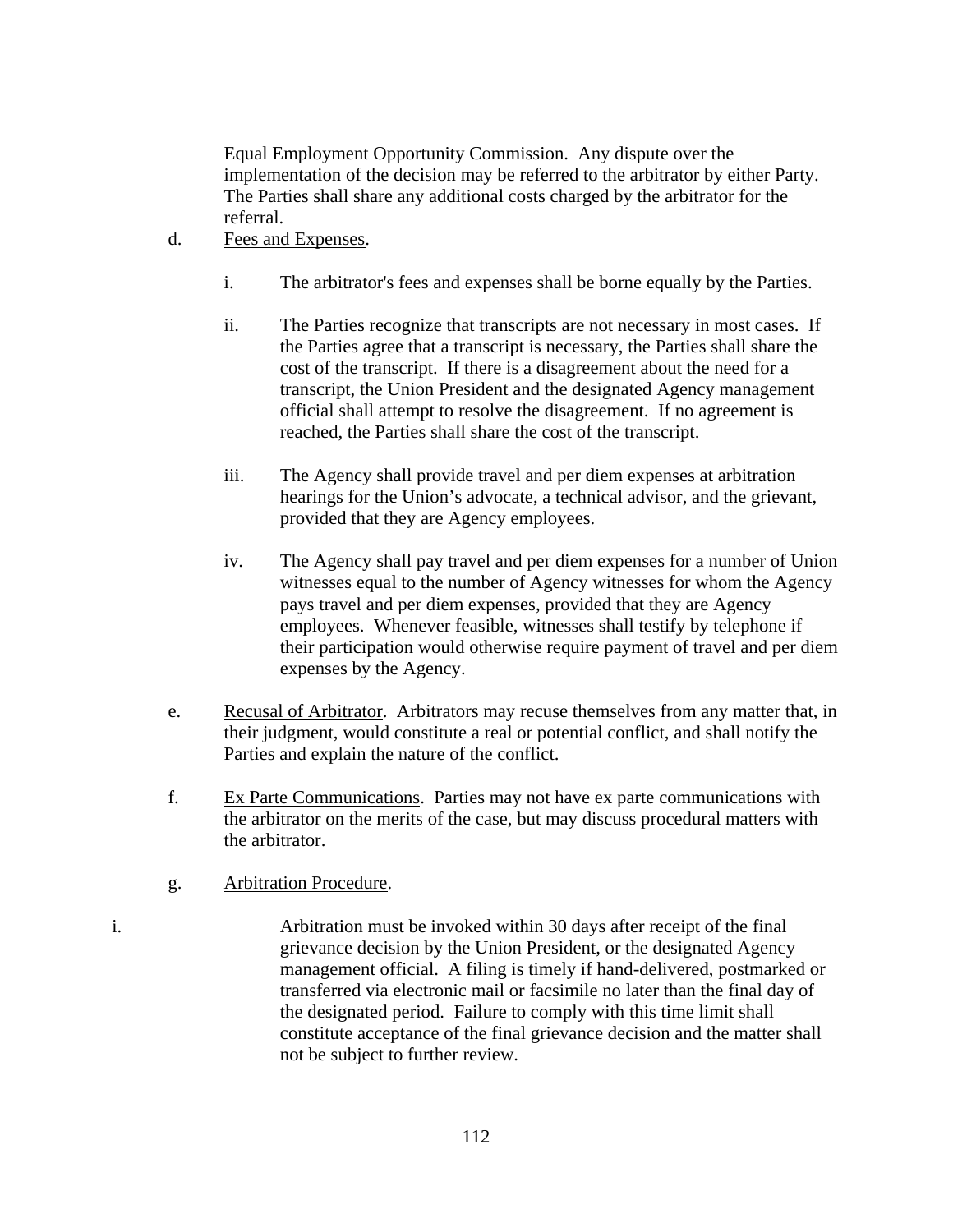| ii.  | The Parties may submit a joint statement of issues for arbitration. If the<br>Parties cannot agree on the issues to be submitted, each Party may submit<br>its own statement of issues, and the arbitrator shall determine the issues to<br>be heard.                                                                                                                                                                                                                                                                                                                                                                                                                                                                                                                                               |
|------|-----------------------------------------------------------------------------------------------------------------------------------------------------------------------------------------------------------------------------------------------------------------------------------------------------------------------------------------------------------------------------------------------------------------------------------------------------------------------------------------------------------------------------------------------------------------------------------------------------------------------------------------------------------------------------------------------------------------------------------------------------------------------------------------------------|
| iii. | The arbitration hearing shall generally be held on the Agency's premises<br>during normal duty hours. If the grievance is an employee grievance, the<br>arbitration hearing shall generally be held where the employee works. If<br>the grievance is a local grievance, the arbitration hearing shall be held in<br>the office in which the grievance originated. If the grievance is a national<br>grievance filed by the Union, the arbitration hearing shall be held at the<br>office where the Union President is employed. If the grievance is a<br>national grievance filed by the Agency, the arbitration hearing shall be<br>held at the Agency's Washington office. The Parties may agree to hold<br>the hearing at any other location.                                                    |
| iv.  | Employees participating as witnesses and advocates shall be in a paid duty<br>status during their normal duty hours. If necessary, tours of duty shall be<br>changed to accommodate the arbitration process. Employees participating<br>in an arbitration proceeding, other than the Union's advocate, shall not be<br>required to exceed a normal tour of duty without proper compensation or<br>benefits.                                                                                                                                                                                                                                                                                                                                                                                         |
| V.   | Thirty days before the hearing, the Parties shall exchange proposed<br>witness lists and discuss the general nature of the testimony to be provided<br>by each witness. The Parties shall exchange their final witness lists not<br>less than 21 days before the hearing. The lists shall contain the name,<br>business address, and business telephone number of each witness. In<br>addition, the arbitrator may for good cause allow testimony by rebuttal<br>witnesses. All employees who are called as witnesses shall receive<br>official time, to the extent necessary or reasonable, to participate in the<br>arbitration hearing. If either Party requests sequestration of witnesses, the<br>witnesses shall be sequestered. Observers may be permitted upon<br>agreement of the Parties. |
| vi.  | The arbitrator's award and decision are due 30 days from the date the<br>hearing is conducted or 30 days from the date the closing briefs are<br>received, whichever is later. Rebuttal briefs will be permitted upon<br>agreement of the Parties, or upon approval of the arbitrator. The<br>arbitrator's award and decision shall be in writing and shall specifically<br>address each point of contention between the Parties. The award and                                                                                                                                                                                                                                                                                                                                                     |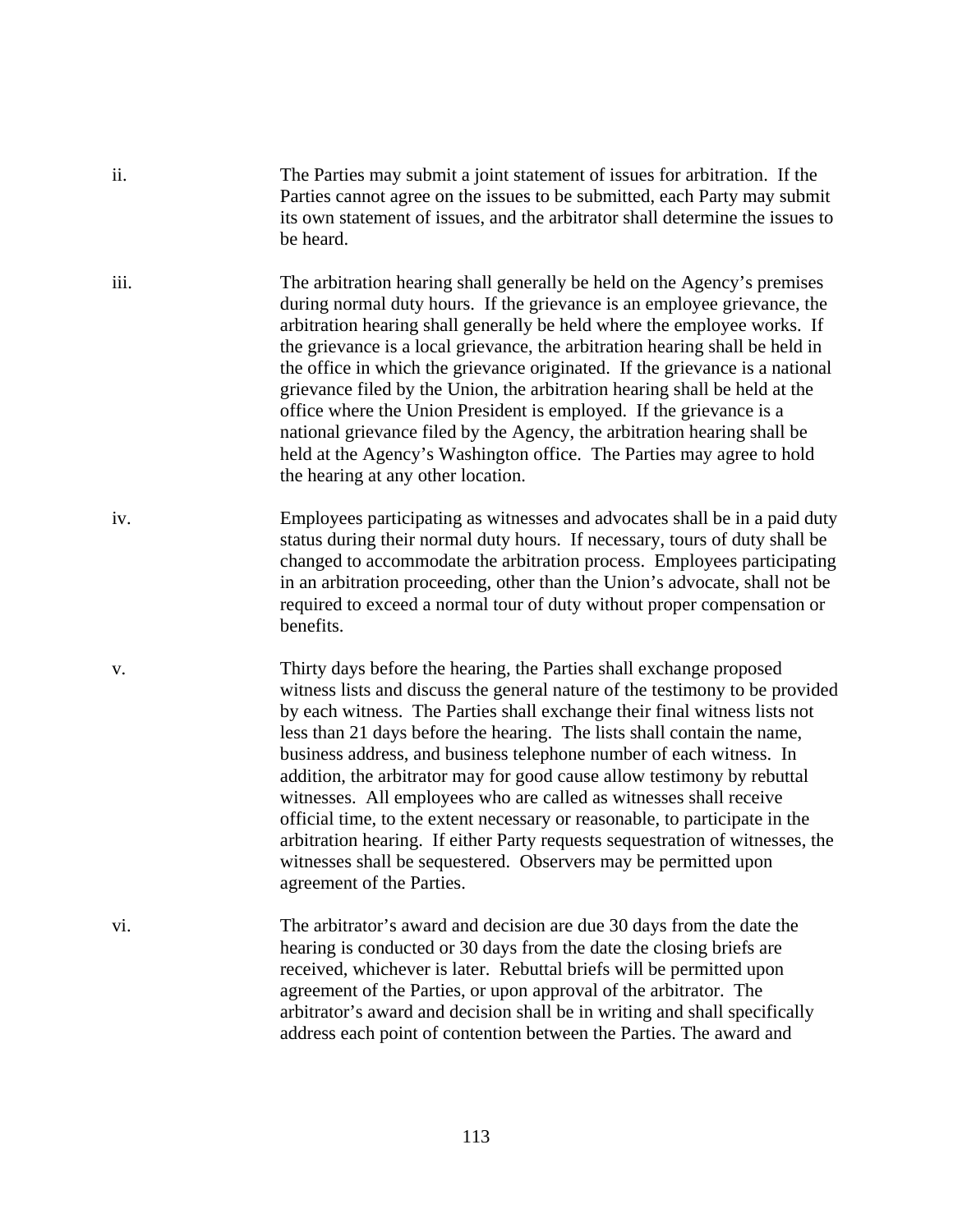|       | decision shall avoid lengthy paraphrasing of the Parties' briefs or<br>positions.                                                                                                                                                                                                                                                                                                         |
|-------|-------------------------------------------------------------------------------------------------------------------------------------------------------------------------------------------------------------------------------------------------------------------------------------------------------------------------------------------------------------------------------------------|
| vii.  | The arbitrator may for good cause extend any time limits in the arbitration<br>proceedings.                                                                                                                                                                                                                                                                                               |
| viii. | If the moving Party fails to comply with the time requirements of this<br>Article without good cause, the Party shall be deemed to have abandoned<br>the action and the arbitration proceeding shall be terminated.                                                                                                                                                                       |
| ix.   | If a Party causes a scheduled arbitration hearing to be canceled,<br>postponed, or delayed without good cause, that Party shall pay all fees<br>charged by the arbitrator.                                                                                                                                                                                                                |
| X.    | The arbitrator shall determine whether a dispute is grievable or arbitrable<br>under this Article as soon as possible in the proceeding. If the arbitrator<br>determines that the dispute is not grievable or arbitrable, the arbitrator<br>shall terminate the proceeding. Otherwise the arbitrator shall hear the<br>merits of the underlying grievance and decide the issues together. |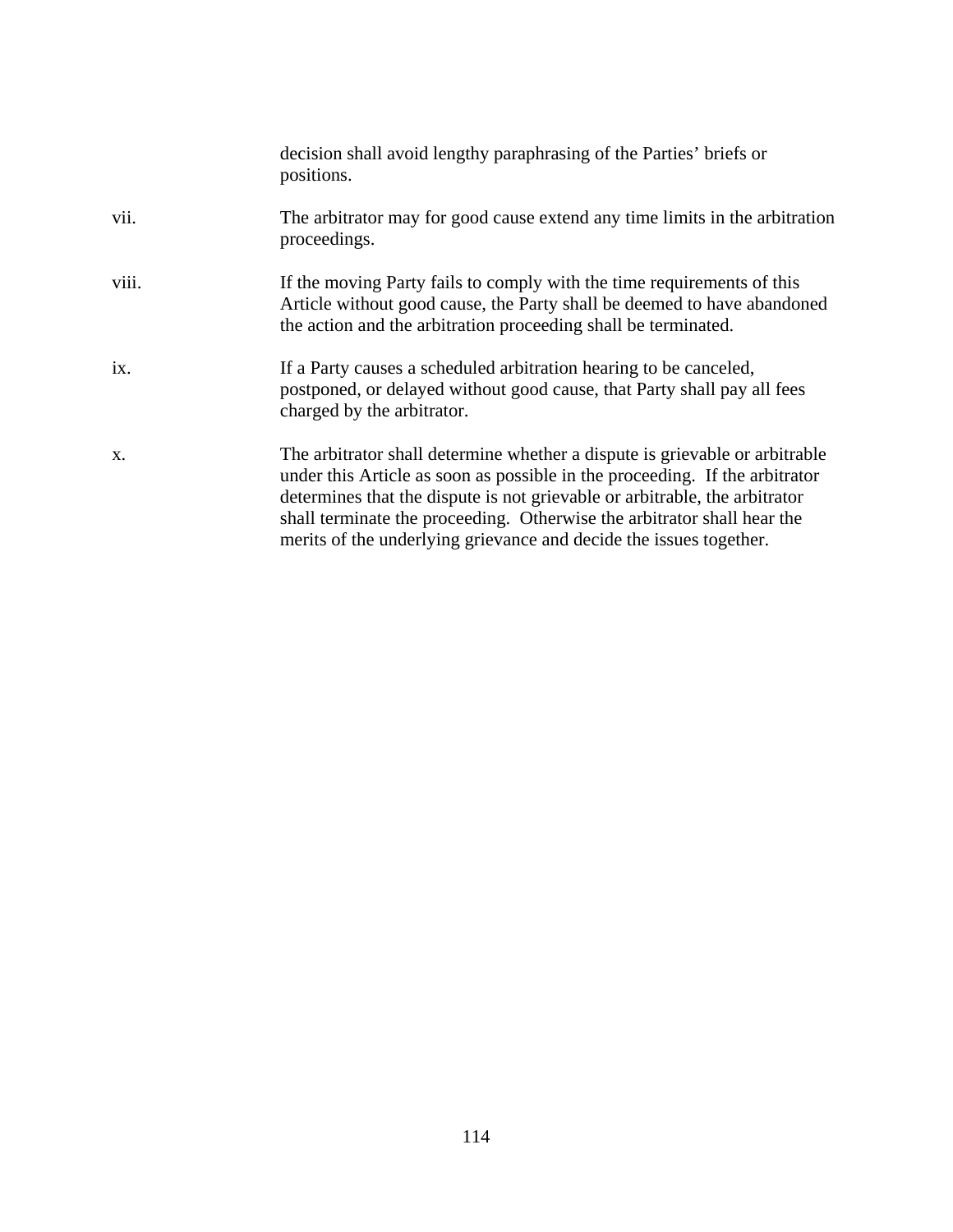# GRIEVANCE FORM

# Part A (for all grievances)

|                                                                    | Telephone No.                                                                                                                                                                                |
|--------------------------------------------------------------------|----------------------------------------------------------------------------------------------------------------------------------------------------------------------------------------------|
| 2. Position                                                        |                                                                                                                                                                                              |
| 3. Office                                                          |                                                                                                                                                                                              |
| 4. Interest in alternative dispute resolution? Yes No (Circle one) |                                                                                                                                                                                              |
| 5. Name and telephone number of the Union Representative, if any:  |                                                                                                                                                                                              |
| 6. Supervisor to whom this grievance form is submitted:            |                                                                                                                                                                                              |
| 7. Briefly describe the nature of the grievance:                   |                                                                                                                                                                                              |
| Signature of Grievant                                              |                                                                                                                                                                                              |
|                                                                    |                                                                                                                                                                                              |
|                                                                    | <b>Part B</b> (for formal grievances only)                                                                                                                                                   |
| continuing violation:                                              | 1. Please provide a detailed statement of the circumstances giving rise to the grievance,<br>including the dates of the alleged violations and, if applicable, a statement as to why it is a |
|                                                                    |                                                                                                                                                                                              |
| violated or the employment condition in dispute:                   | 2. If known, please state the specific sections of the law, rule or regulation alleged to have been                                                                                          |
| 3. Please describe the specific relief requested:                  |                                                                                                                                                                                              |
|                                                                    |                                                                                                                                                                                              |
|                                                                    |                                                                                                                                                                                              |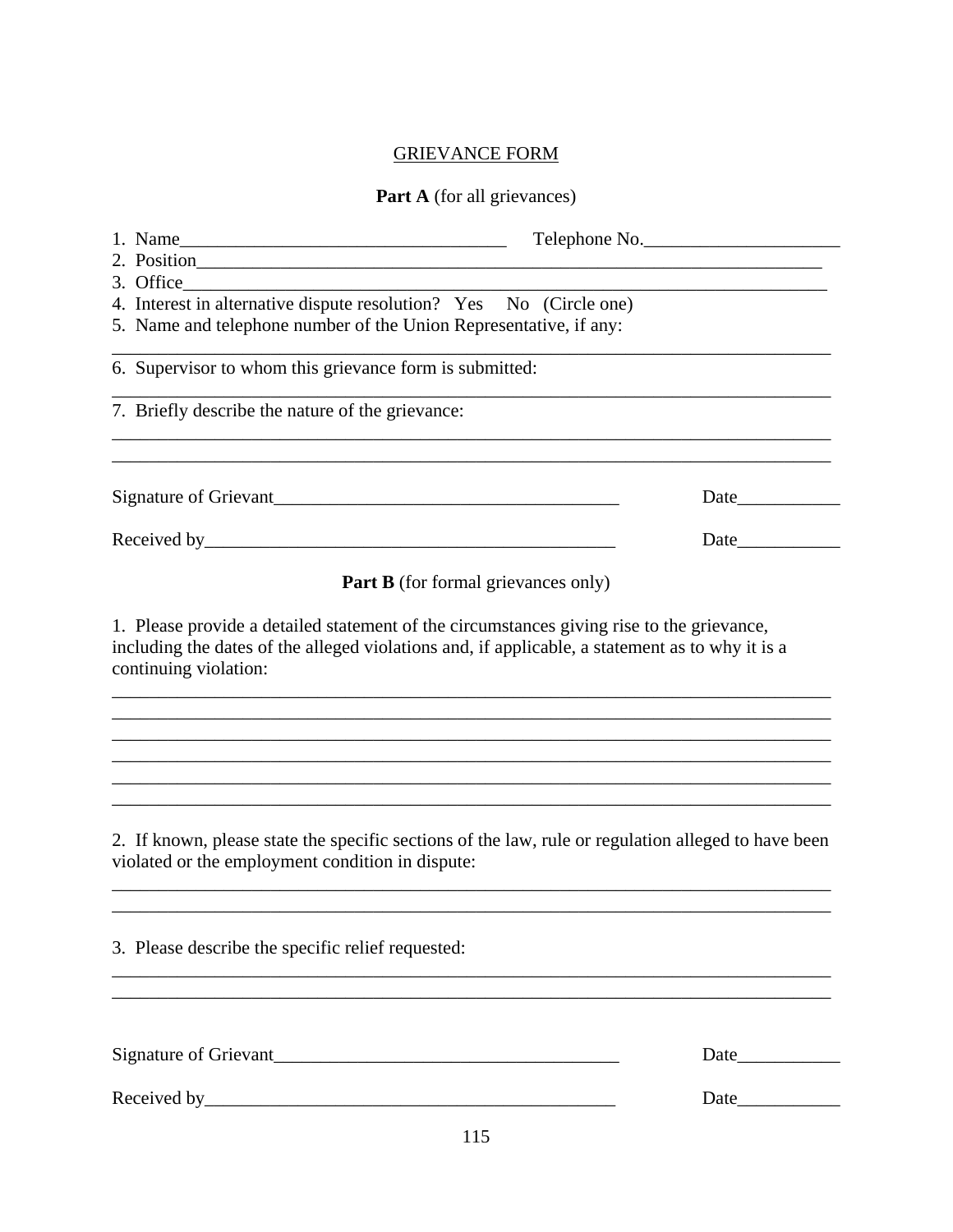# EMPLOYEE AND OFFICE SECURITY

# Article 42.

Section 1. Office Security. The Agency, in coordination with the General Services Administration or other federal agencies as appropriate, shall use its best efforts to ensure that each Agency office is located in a building with security facilities that meet or exceed applicable federal government-wide standards.

Section 2. Evacuation Plans. Each Agency office shall be covered by an evacuation plan that sets forth procedures for safe and efficient evacuation during emergencies. The evacuation plan shall identify the employees who have volunteered, or whom the Agency has designated, to assist in the evacuation of Agency facilities. The Agency shall post a copy of the plan in each office, shall provide a copy to employees, and shall brief employees of each office in person on its contents and on any changes to it. The Agency shall provide all new employees with a copy of the evacuation plan during the first week of their employment, and shall brief them on its contents during the first month of their employment. The employees in each office shall be included in all evacuation drills scheduled for their facilities. The Agency shall coordinate with the General Services Administration or other appropriate leasing agent to ensure that evacuation drills are scheduled periodically at all Agency locations. The Agency may meet these requirements by participating in building-wide plans and drills at Agency locations. The Agency and the Union shall meet upon the request of either to discuss the effectiveness of the evacuation plan for any office.

Section 3. Office Closure. The Agency shall close an office and grant administrative leave to employees whenever it concludes that conditions at that office present extraordinary health or safety risks to employees.

Section 4. Union Closure Request.

- b. Field Office.
	- i. If the Union President believes that an extraordinary health or safety risk to employees exists at any Agency field office, the Union President may ask the local supervisor to close that office. As soon as possible after receipt of the Union's request, the supervisor shall determine whether the office should be closed. If the supervisor decides to close the office, the office will be closed in accordance with the decision.
	- ii. If the local supervisor declines to close the office, the Union President may ask the appropriate Regional Attorney to close the office. As soon as possible after receipt of the Union's request, the Regional Attorney shall determine whether the office should be closed. If the Regional Attorney decides to close the office, the office will be closed in accordance with the decision.
	- iii. If the Regional Attorney declines to close the office, the Union President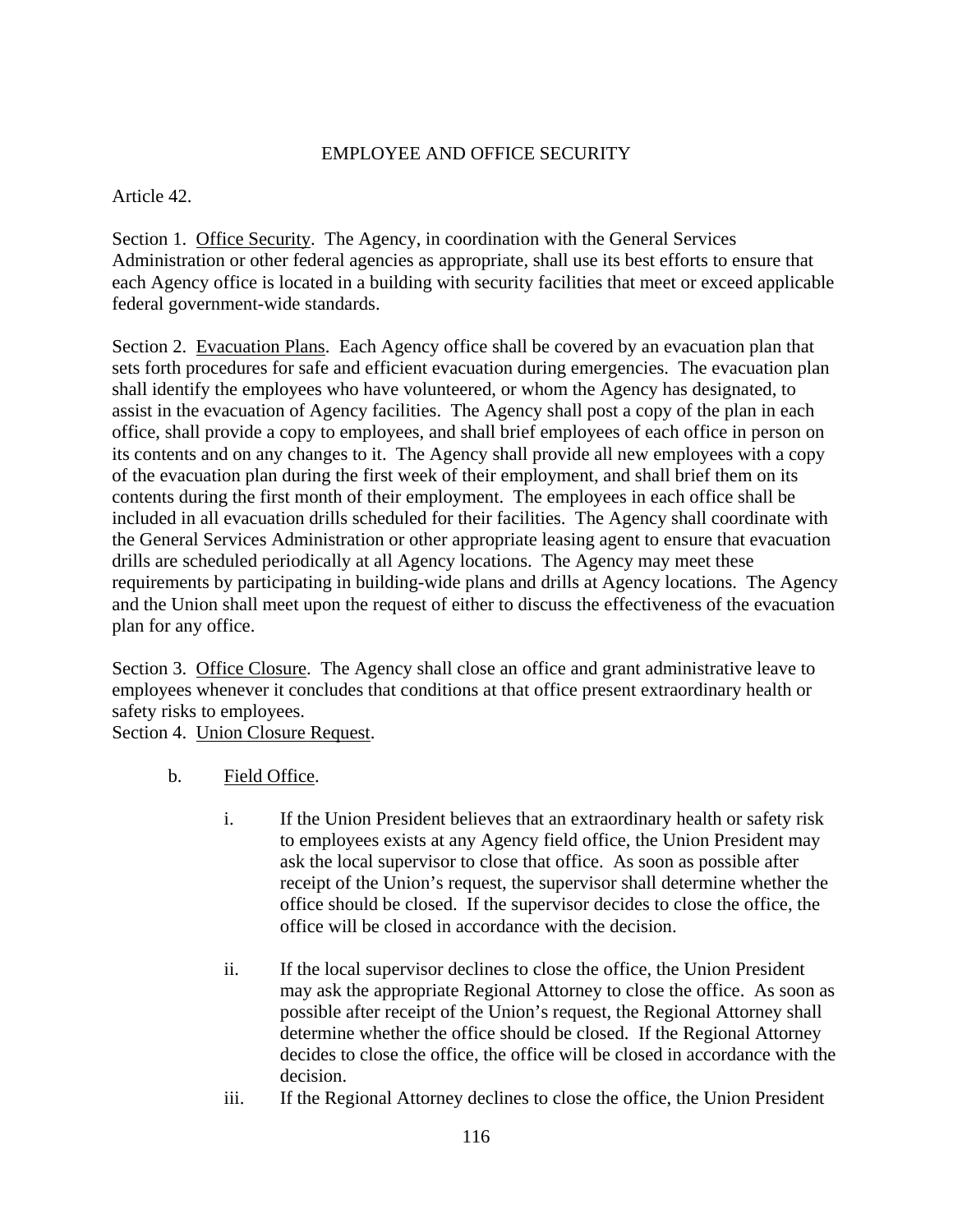may ask the Director, Administration and Resource Management, to close the office. As soon as possible after receipt of the Union's request, the Director shall determine whether the office should be closed. If the Director decides to close the office, the office will be closed in accordance with the decision.

- b. Washington Office. If the Union President believes that an extraordinary health or safety risk to employees exists at the Agency's Washington office, the Union President may ask the Director, Administration and Resource Management, to close the Washington office. As soon as possible after receipt of the Union's request, the Director shall determine whether the Washington office should be closed. If the Director decides to close the Washington office, the Washington office will be closed in accordance with the decision.
- c. Use of Annual Leave. If an extraordinary health or safety risk exists, an employee may use unscheduled annual leave. The employee shall notify the supervisor before leaving the office, but, if notice is not possible at that time, the employee shall notify the supervisor as soon as possible after leaving the office. If the Agency subsequently closes the office and grants administrative leave, the employee will not be charged with annual leave for that absence.

Section 5. Employee Notification. If the Agency evacuates or closes an office because of concerns about the health or safety of employees, the Agency shall, whenever possible, notify employees as provided in this Section.

- a. Employees present at the office. The employees' supervisor shall personally attempt to notify each employee present in the office. Whenever possible, the employees' supervisor shall also notify employees using an intercom system or other available and appropriate means of communication.
- b. Employees scheduled to arrive at the office. The employees' supervisor shall make every effort to inform employees scheduled to be in the office of an evacuation or office closure before their arrival at the office.

Section 6. Union Notification. The Agency shall notify the Union President of all credible threats to employee health or safety as soon as possible after it learns of the threat. Whenever possible, the Agency shall also notify the Union President of the actions that will be taken in response to the threat.

#### Section 7. Mail Handling.

 a. Training. The Agency shall ensure that all employees shall be trained in the proper procedures for handling mail. The training shall follow procedures adopted by the Department. Its content shall generally be the same for all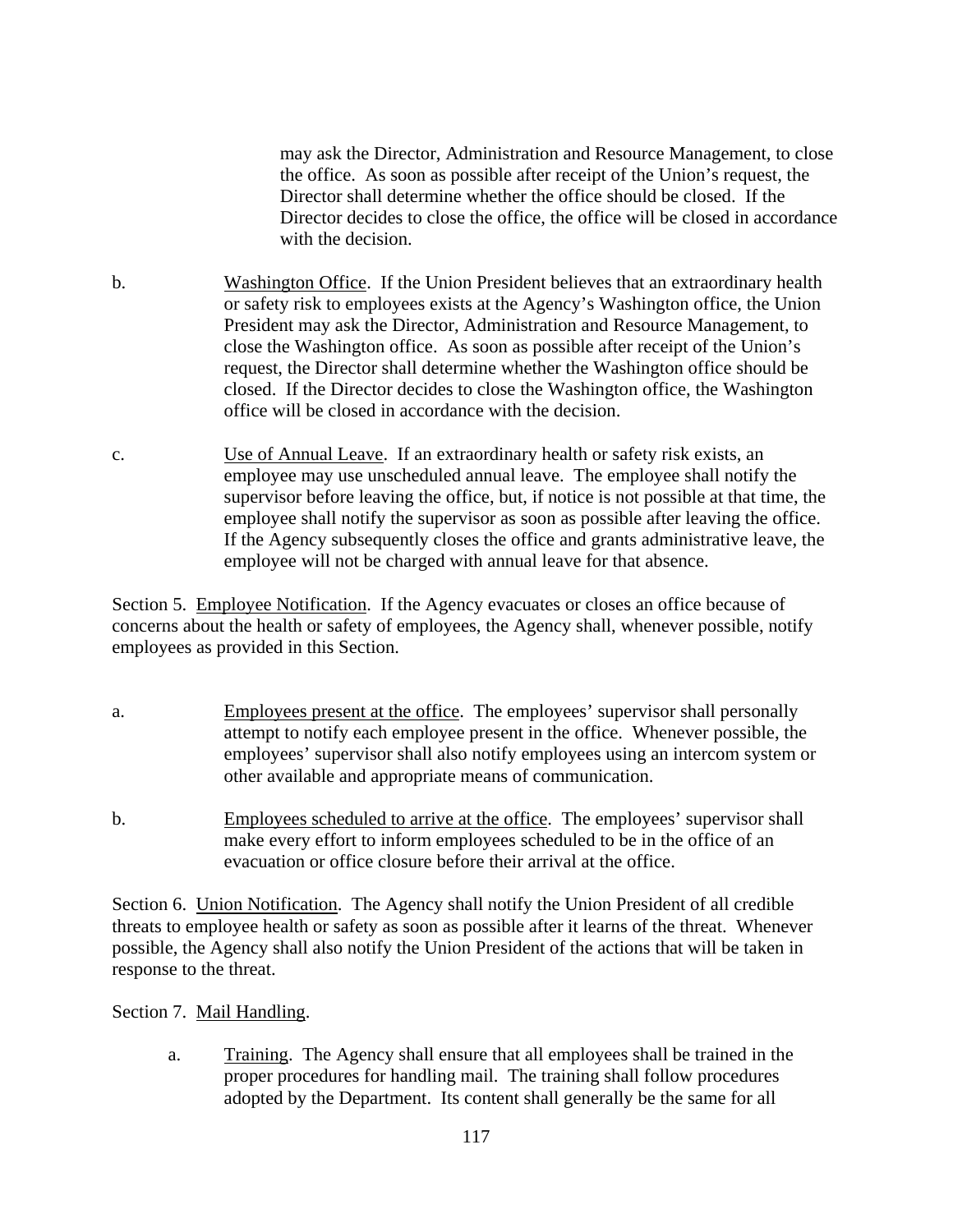employees, regardless of their duty station, except as the employee's specific responsibilities, unique location, or particular circumstances may require. The Union shall be provided the opportunity to comment upon training materials developed by the Agency before they are provided to employees. Training may be provided in a variety of formats, including formal classroom training, Agencysponsored seminars, and informational materials and videos.

b. Supplies. The Agency shall provide to all employees who open mail as part of their official duties, and to other employees upon request, surgical gloves, masks, plastic bags, and other materials as recommended by appropriate Federal authorities to ensure the safe handling of mail.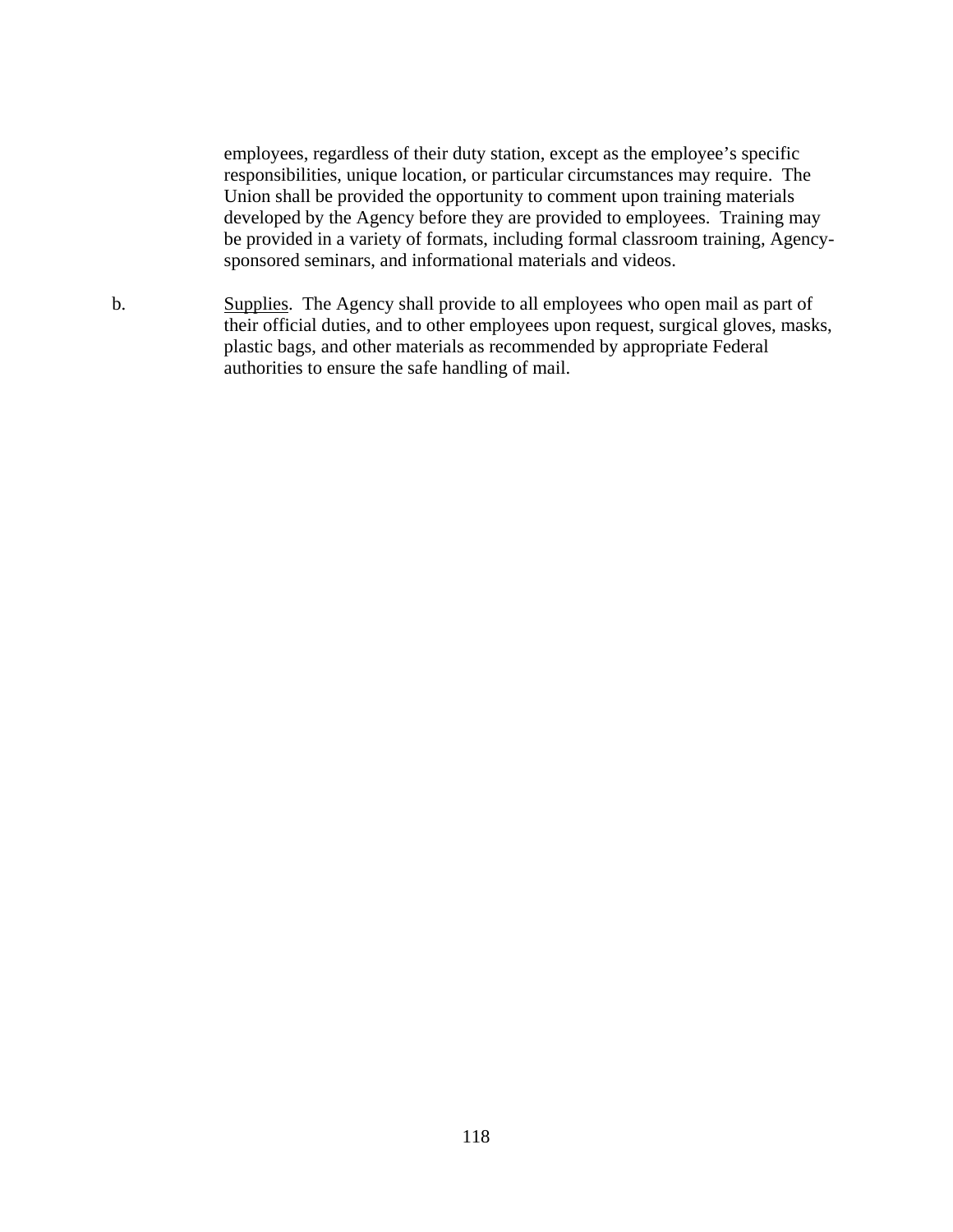## ACTIVE BAR MEMBERSHIP

#### Article 43.

Section 1. Active Membership. After March 20, 2003, or at the time of the next annual performance appraisal, whichever occurs later, all bargaining unit attorneys employed by the Agency must provide evidence that they are active members in good standing of the bar of a state, the District of Columbia, or the Commonwealth of Puerto Rico. Thereafter, evidence of active membership shall be provided at the time of the annual performance appraisal.

Section 2. Satisfactory Evidence of Active Membership. Employees may use official time and Agency equipment and supplies to obtain evidence of active membership. Satisfactory evidence of active membership includes, but is not limited to, a photocopy of an employee's bar card showing that the employee is an active member, a photocopy of the pertinent page from the bar's website showing that the employee is an active member, and a letter or certificate from the bar stating that the employee is an active member. Employees shall make a good faith effort to obtain satisfactory evidence of active membership. If an employee is unable to obtain satisfactory evidence without paying a fee, the designated Agency management official shall, upon request of the employee, call the employee's bar to obtain oral assurance that the employee is an active member. The designated Agency management official shall then document the oral assurance in a memorandum for the employee and the Agency. If there is a disagreement between an employee and the Agency regarding the provision of satisfactory evidence of active membership, the matter shall be referred to the designated Agency management official and the Union President for resolution. Nothing in this Section in any way limits recourse to the provisions of Article 41 of the collective bargaining agreement by the Union, an employee, or the Agency.

Section 3. Continuing Legal Education Courses. Pursuant to Article 22, Sections 5.a. and 5.b., of this Agreement, the Agency shall permit an employee to use official time to attend training, including ethics training and continuing legal education courses, that is approved but not funded by the Agency, if the Agency determines that the training relates to the employee's assigned duties or would enhance its mission and the employee's performance. In making its determination, the Agency shall consider whether the employee's absence would cause an adverse impact on the Agency by reducing productivity, diminishing the level of services furnished to the public, or increasing the cost of Agency operations. In this regard, the Agency and the Union agree that the Department of Justice's Legal Education Institute in South Carolina provides many relevant and cost-effective legal education courses. If there is a disagreement between an employee and the Agency regarding the denial of an employee's training request, the Union President may discuss the matter with the designated Agency management official. Nothing in this Section in any way limits recourse to the provisions of Article 41 of this Agreement by the Union, an employee, or the Agency.

Section 4. On-Site Training Program. The Agency and the Union, working through the Training Committee established under Article 22, Section 2, of this Agreement, shall develop an on-site training program that will, among other things, make use of videotaped, audiotaped, on-line, and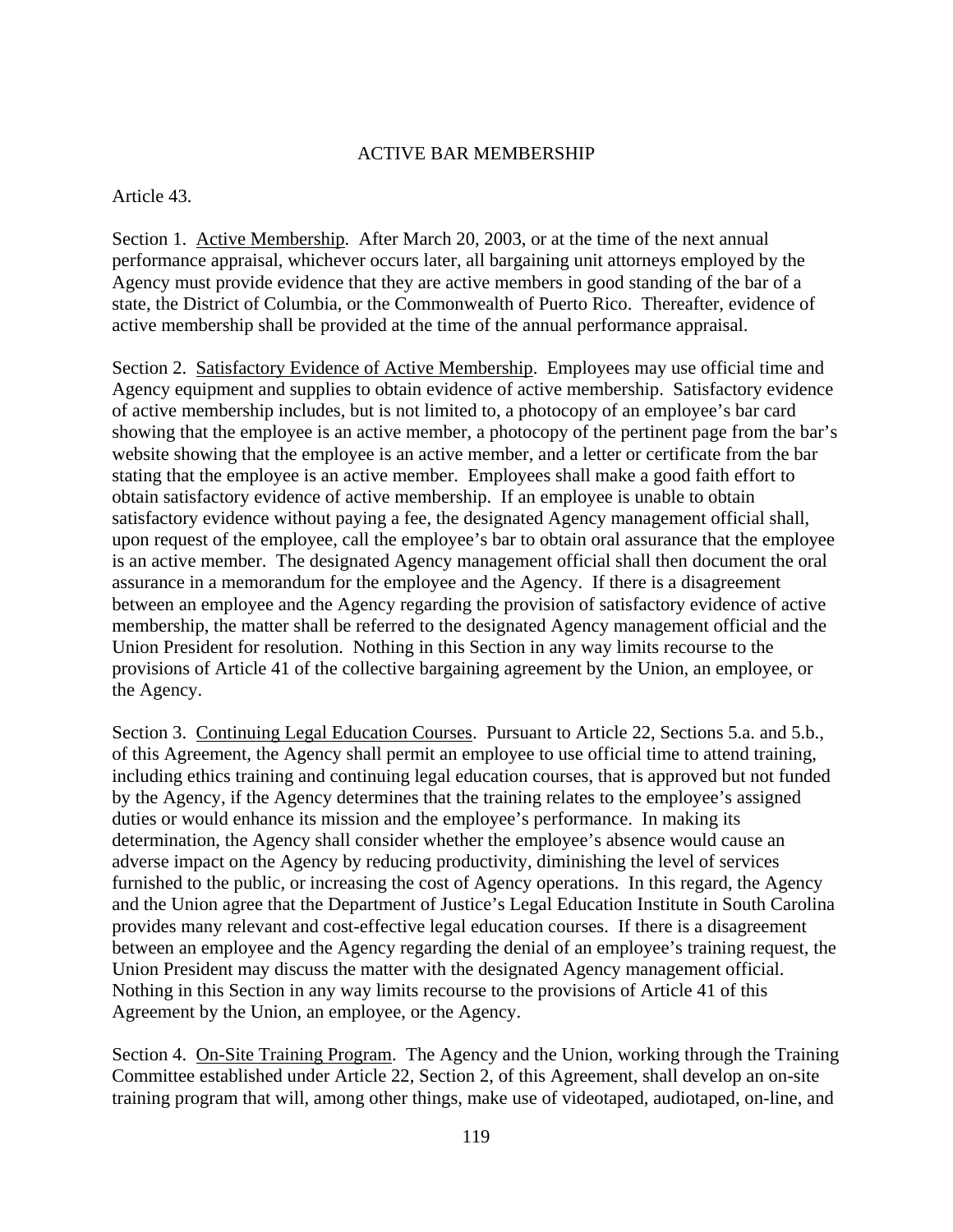other similar continuing legal education courses. Employees will be allowed to take these courses on official time, subject to the criteria for approval of official time set out in Section 3 of this Article. The Training Committee shall study this issue further and report its findings and recommendations to the Partnership Council at its next session.

Section 5. Time Limits. The Agency may, for good cause, extend any time limits specified in this Article, except that extension of the time limit specified in Section 4 of this Article requires approval by the Agency and the Union.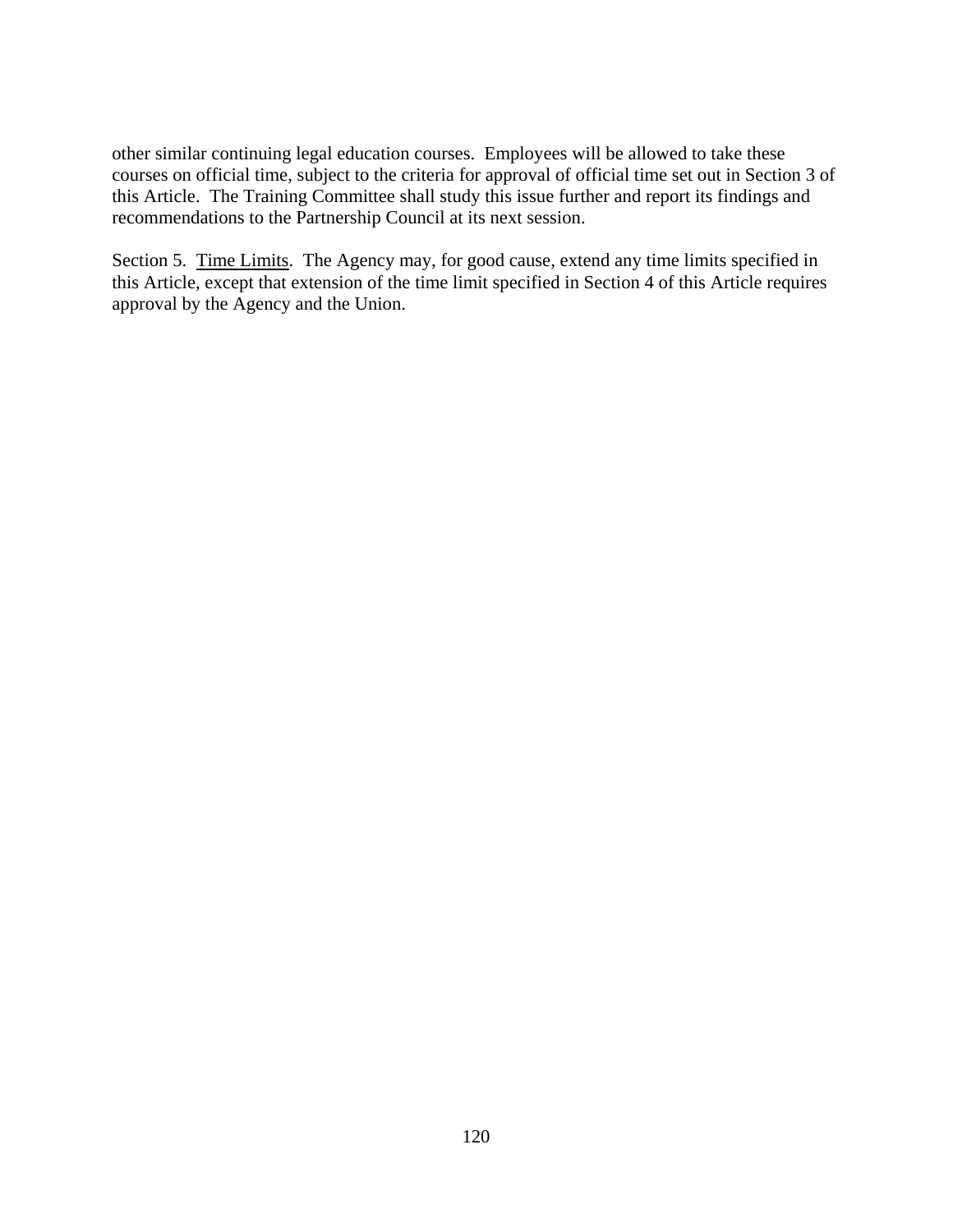# **COMMITTEES**

### Article 44.

The Parties recognize that the Agency's employees are a vital source of expertise and knowledge, and that permanent and ad hoc committees may serve an important function in helping the Agency achieve its mission. The standing committees established by this Agreement are those related to technology, training, pro bono activities, and budgetary issues.

#### Section 1. Technology Committee.

- a. The Parties agree to establish a technology committee to be co-chaired by the General Counsel's designee and the Union President's designee. In addition to the co-chairs, the committee shall consist of 2 members appointed by the General Counsel and 2 members appointed by the Union President.
- b. The committee shall meet telephonically or in person at least twice each year. The committee shall make recommendations to the General Counsel regarding the issues covered by the Workplace Technology Article of this Agreement and this Section. Among other things, the committee may recommend cost savings through the acquisition of workplace technology based on prescribed performance standards; an ongoing replacement strategy to acquire and install workplace technology on a timely basis; a plan that shall maximize the potential for interconnectivity among offices; and a policy that ensures that workplace technology considerations are included in developing the Agency=s annual budget. In making these recommendations, the committee shall take into account the financial and human resources available to the Agency.

#### Section 2. Training Committee.

- a. The Parties agree to establish a training committee to be co-chaired by the General Counsel's designee and the Union President's designee. In addition to the co-chairs, the committee shall consist of 2 members appointed by the General Counsel and two members appointed by the Union President.
- b. The committee shall meet telephonically or in person at least twice each year. The committee shall make recommendations to the General Counsel regarding the issues covered by the Training and Career Development Article of this Agreement and this Section. The committee shall evaluate training and career development opportunities, arrange for the distribution of training and career development information, prioritize training needs and opportunities, and make recommendations to the General Counsel concerning training and career development programs and policies. Among the committee's goals shall be to develop training programs that are not unique, one-time events but rather permanent components of an ongoing training plan; to develop guidelines for